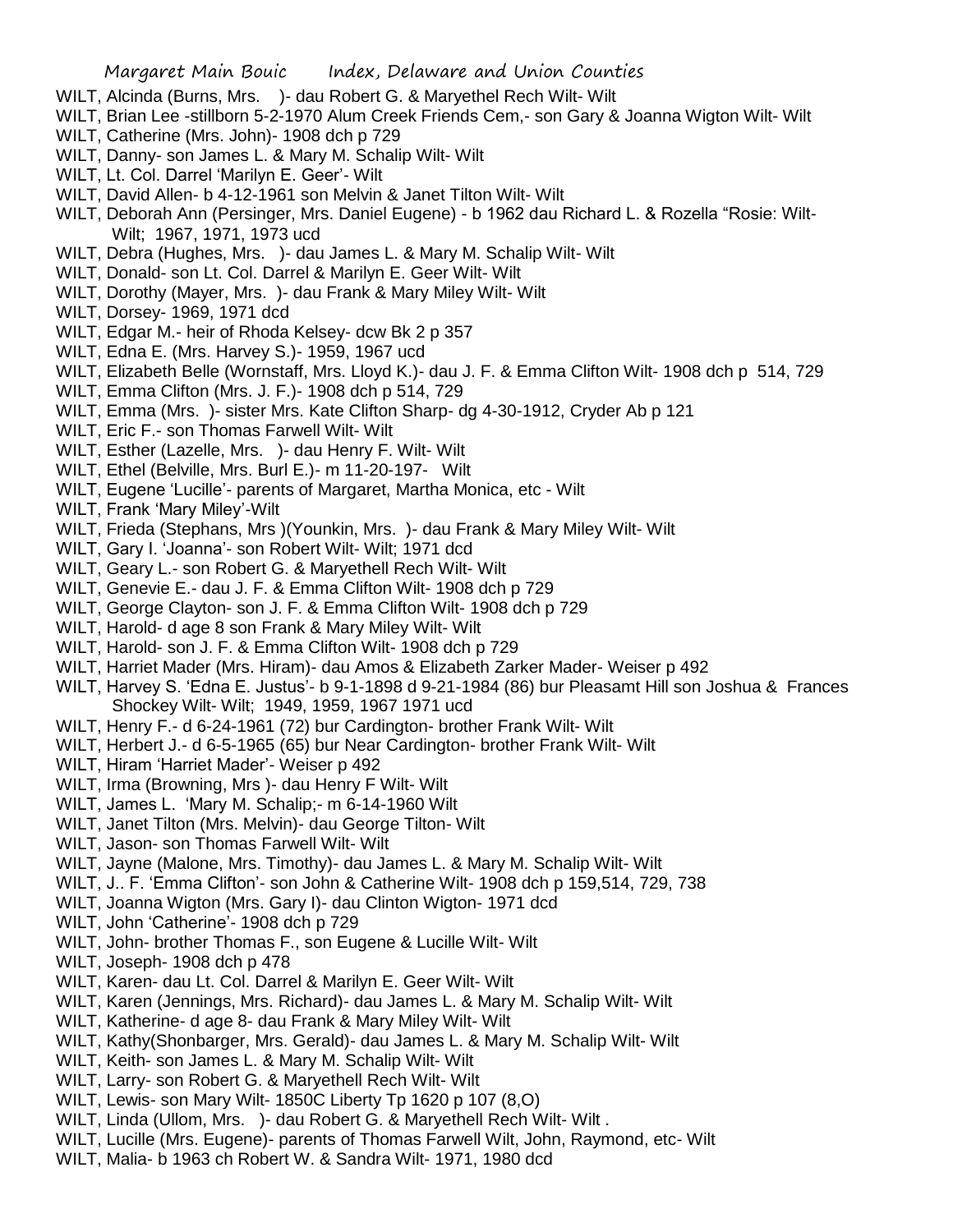- WILT, Margaret (Dormsife, Mrs. )- dau Eugene & Lucille Wilt- Wilt
- WILT, Marie, Miss- funeral Monday, Ashley- dg 5-14-1915; Cryder Ab p 50
- WILT, Marie- dau J. F. & Emma Clfiton Wilt- 1908 dch p 729
- WILT, Marilyn E. Geer (Mrs. Lt. Col. Darrel)- b 1-26-1934 d 2-8-1971 Oakdale Cem dau Lawrence & Florence Hegenderfer Geer- Wilt
- WILT, Marion Muriel (Davis, Mrs. Ralph)- dau J. F. & Emma Clifton Wilt- 1908 dch p 729
- WILT, Mark- son Lt. Col Darrel & Marilyn E. Geer Wilt- Wilt
- WILT, Martha (McDaniel, Mrs. )- dau Eugene & Lucille Wilt- Wilt
- WILT, Martin b 1962 son Robert W. & Sandra Wilt- 1971, 1980 dcd
- WILT, Mary- b 1803 d 1860 Oak Grove Cem Powell p 443
- WILT, Mary- 1850C Liberty Tp 1629 p 107 (49,Pa)
- WILT, Mary Ann (Clements, Mrs. )- dau Robert G. & Maryethell Rech Wilt- Wilt
- WILT, Mary Lou dau Eugene & Lucille Wilt- Wilt
- WILT, Mary Miley (Mrs. Frank)- m 9-17-1919 d 9-9-1984 (83) Windfall Cem- Wilt
- WILT, Mary M. "Mickey"Schalip (Mrs. James L.)- b 5-1-1923 Marysville m 6-14-1960 d 9-21-1997 (74) bur Port Jefferson- dau Llouis & Bertha Mae Crotinger Schalip- Wilt
- WILT, Maryethel Rech (Mrs. Robert G.)- b 10-28-1924 m 49y d 4-15-1998 (73) bur Lexington- dau Ernest & Hazel Geary Rech- Wilt
- WILT, Melvin'Janet Tilton'- Wilt
- WILT, Merril- ch J. F. & Emma Clifton Wilt- 1908 dch p 729
- WILT, Monica (Sherman, Mrs. )- dau Eugene & Lucille Wilt- Wilt
- WILT, Raymond, brother Thomas F., son Eugene & Lucille Wilt- Wilt
- WILT, Richard L.'Rosie''Ruth Carolyn Holstein' d 11-18-1986 Oakdale Cem. M-282-NW 1/4 son Harvey & Edna Justus Wilt- Wilt; 1949, 1959, 1971 ucd
- WILT, Robert G. 'Maryethel Rech'- b 7-30-1921 Marion Co d 4-26-1999 (77) bur Lexington son Frank & Mary Miley Wilt- Wilt
- WILT, Robert- b 1956 son Robert W. & Sandra Wilt- 1971, 1980 dcd
- WILT, Ronald- son Lt. Col. Darrel & Marilyn E Geer Wilt- Wilt
- WILT, Rozella (Mrs. Richard L.)(Pack, Mrs. )- Wilt; 1967, 1971, 1973 ucd
- WILT, Ruth Carolyn Holstein (Mrs. Richard L.)- Wilt
- WILT, Sandra (Daum, Mrs. Thomas) dau James L. & Mary M. Schalip Wilt- Wilt
- WILT, Sandra K. b 1960 dau Richard L. & Rosie Wilt- 1967, 1971, 1973 ucd
- WILT, Sandra (Mrs. Robert W.)- 1971, 1980 dcd
- WILT, Sarah Jane (Adams, Mrs. )- dau Robert G. & Maryethell Rech Wilt- Wilt
- WILT, Stephen- son Eugene & Lucille Wilt- Wilt
- WILT, Thomas Farwell- b 6-12-1947 d 1-14-1990 (42) son Eugene F. & Lucille Wilt-Wilt; engaged to Geanine Bird Howard
- WILTER, Elijah- Un Co Prob Vol II p 39 (1879-1886)
- WILTON, Martha- dau Theopheous Harris- dcw Bk 2 p 237
- WILTSHIRE, George 'Minnie Yeckley'- Nash p 262
- WILTSHIRE, Minnie Yeckley (Mrs. George)(Wooley, Mrs. Frank)- b 4-13-1864 d 3-31-1937 dau Adam & Mary Elizabeth Nash Yeckley- Nash p 262
- WILTSEE, WILTSIE, Rev. T. L.' " '- 1915 uch p 217; dg 10-13-1905 Cryder Ab p 56; 4 ch by first wife, 1 by second wife
- WILTSIE, Edward- son Rev. T. L. Wiltsie- dg 10-13-1905 Cryder Ab p 56
- WILTSIE, Harriet (Demorest, Mrs. Dana J.)- d Thursday- dg 8-12-1913, Cryder Ab p 51
- WILTSIE Margaret- dau Rev. T. L. Wiltsie- dg 10-13-1905, Cryder Ab p p 56
- WILTSIE, Rev. Herbert- son Rev. T. L. Wiltsee- dg 10-13-1905; Cryder Ab p 56
- WILTSIE, Warren- son Rev. T. L. Wiltsee- dg 10-13-1905 Cryder Ab p 56
- WIMBISH, Abram W.- uccp p 52 Record Book 5 p 460; uccp p 14, Journal Bk 4 p 245
- WIMBISH, Deltius, Uccp p 14, JB 4 p 245; uccp p 52, Record Bk 5 p 460
- WIMBISH, Elizabeth (Craddock, Mrs. )(Poindexter, Mrs. A. A.)- uccp p 52 Rec. Book 5 p 460
- WIMBISH, Ellen- uccp p 14 Journal Bk 4 p 245
- WIMBISH, Ellenor- dau Abram W. Wimbish- uccp p 52 Record Bk 5 p 460
- WIMBISH, Evelyn- 1983 ucd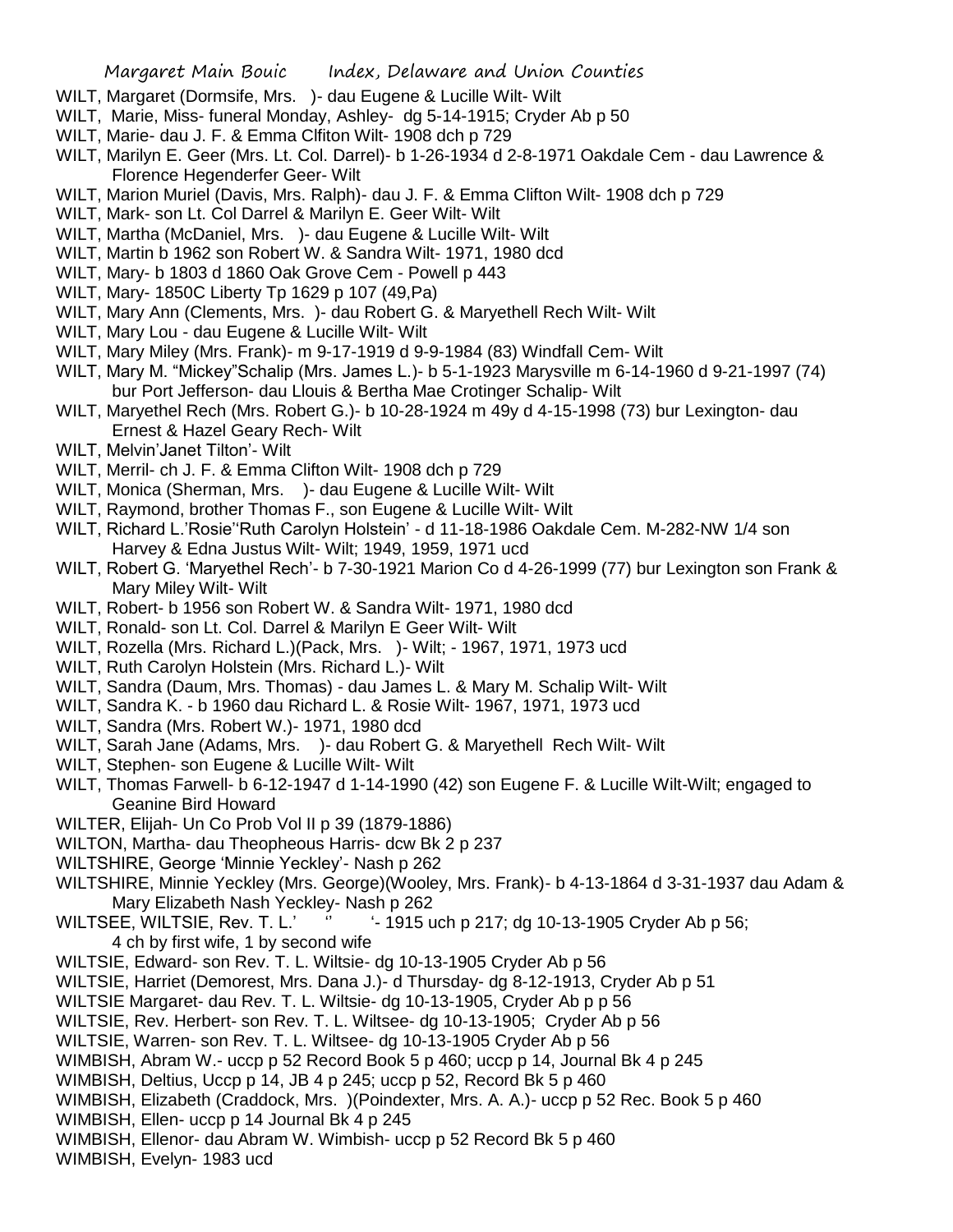WIMBISH, Florian- ch Abram W. Wimbish-uccp p 52 Record Bk 5 p 460;uccp p 14, Journal Book , 4 p 245 WIMBISH, James Abram- son Abram W. Wimbish- uccp p 52 Record Bk 5 p 460; Journal Book 4 p 245

- WIMBISH, James A.- son John H. Wimbish- uccp p 52 Record Book 5 p 460
- WIMBICH, John-d 1819 will; uccp p 14 JB 1 p 336; uccp p 52, Rec. Book 5 p 460
- WIMBISH, John H.- uccp p 52 Record Book 5 p 460
- WIMBISH, John- son John H. Wimbish- uccp p 52 Record Book 5 p 460
- WIMBISH, Judith A. (Carrington, Mrs. Jno B.)- uccp p 52 Reocrd Book 5 p 460
- WIMBISH, Lewis W.- son John H. Wimbish- uccp p 52 Record Book 5 p 460
- WIMBISH, Malinda- dau John H. Wimbish- uccp p 52 Record Book 5 p 460; uccp p 14,

Bk 4 p 245

- WIMBISH, Mary A. (Young, Mrs. John W.)- uccp p 52 Record Book 5 p 460
- WIMBISH, Nancy- d 1835/6; will, uccp p 14, JB 1 p 336; uccp p 52 Record Book p 460
- WIMBISH, Rebecca T. (Henderson, Mrs. Pleasant)-dau John H. Wimbish-uccp p 52, Record Book 5 p 460
- WIMBISH, Samuel- son Abram W. Wimbish- uccp p 52 Record Bk 5 p 460; Journal Bk 4 p 245
- WIMBISH, Sarah A. (Leigh, Mrs. Thomas)- dau John H. Wimbish- uccp p 52 Rec. Book 5 p 460
- WIMBISH, Sellrus- ch Abram W. Wimbish- uccp p 52 Record Bk 5 p 460
- WIMER, Alice L. McMilliam (Mrs Clyde Elbert)- Wimer
- WIMER, Catherine (Miller, Mrs/ )- dau Clyde Elbert Wimer- Wmer
- WIMER, Clyde Elbert "Nann Gibson'' Alice L. McMilliam'' Mary McMilliam'- b 4-22-1890 d 5-21-1969 bur Union Cem, Columbus- son Riley Wimer- Wimer
- WIMER, Clyde J.- son Clyde Elbert Wimer- Wimer
- WIMER, Dolly (Justus. Mrs. )- dai Clyde Elbert Wimer- Wimer
- WIMER, George S. 'Isabel Grandstaff'- m 9-19-1863 dcm
- WIMER, Harriet E. (Grandstaff, Mrs. Cyrus)- m 6-7-1863 dcm
- WIMER, Isabel Grandstaff (Mrs. George S.)- m 9-19-1863 dcm
- WIMER, Mary (Herin, Mrs. )- dau Clyde Elbert Wimer- Wimer
- WIMER, Mary McMilliam (Mrs. Clyde Elbert)- Wimer
- WIMER, Nann Gibson (Mrs. Clyde Elbert)- Wimer
- WIMER, Peggy (Wayne, Mrs. )- dau Clyde Elbert Wimer- Wimer
- WIMER, Ralph- son Clyde Elbert Wimer- Wimer
- WIMER, Raymond- son Clyde Elbert Wimer- Wimer
- WIMER, Riley- Wimer
- WIMER, Robert- son Clyde Elbert Wimer- Wimer
- WIMER, Ruth (Thompson, Mrs. )- dau Clyde Elbert Wimer- Wimer
- WIMER, William- son Clyde Elbert Wimer- Wimer
- WIMMER,, Arlene Ann (Springer, Mrs. Howard David)- b 1-26-1920 m 4-22-1939 Weiser p 51
- WIMMER, Magdalena (Demuth, Mrs. John)- dau Philip Wimnmer- dumch p 268
- WIMMER, Philip- dumch p 268
- WIMMERS, Adam Joseph- b 11-12-1979 son James E. & Darlene Wimmers- Wimmers
- WIMMERS, Amanda Lynn- b 7-23-1977 son James E. & Darlene Wimmers- Wimmers; engaged to Andrew Early
- WIMMERS, Charlotte Marie Faller (Mrs. Richard L.)- b 12-18-1911 Fort Recovery d 9- 7-1996 (85) bur Coldwater- dau William & Elizabeth Stein Faller, Sr.- Wimmers
- WIMMERS, Charlotte Marie- b 9-13-1983 dau Tony & Joyce Fuller Wimmers- Wimmers
- WIMMERS, Darlene (Mrs. James)- Wimmers
- WIMMERS, Elizabeth Leigh- dau Tony & Joyce Fuller Wimmers- Wimmers
- WIMMERS, James 'Darlene'- son Richard L. & Charlotte Faller Wimmers- Wimmers
- WIMMERS, James Edward, Jr. 'Phyllis Marlene Soller'- m 10-19-1991 son James E. Wimmers-Wimmers
- WIMMERS, Joyce Fuller (Mrs. Tony)- m 5-22-1982 dau Elmer Fuller- Wimmers
- WIMMERS, Laura Lee(Smith, Mrs. Douglas Adam)- m 6-4-1983 dau James & Darlene Wimmers-Wimmers WIMMERS, Laura (Ohnsman, Mrs. Douglas)- 1985 uch p 107
- WIMMERS, Lisa Lou (Watkins, Mrs. Bud)- dau James & Darlene Wimmers- Wimmers; parents of twin daus , Macey Marie & Morgan Maria b 11-28-1995, also Kylee McKel and Taylor
- WIMMERS, Luke Richard-b 12-13-1974 son James & Darlene Wimmers-Wimmers;engaged to Sara Natwick WIMMERS, Maria Ann- b d 3-10-1976 bur. St. John's Cem- dau James & Darlene Wimmers- Wimmers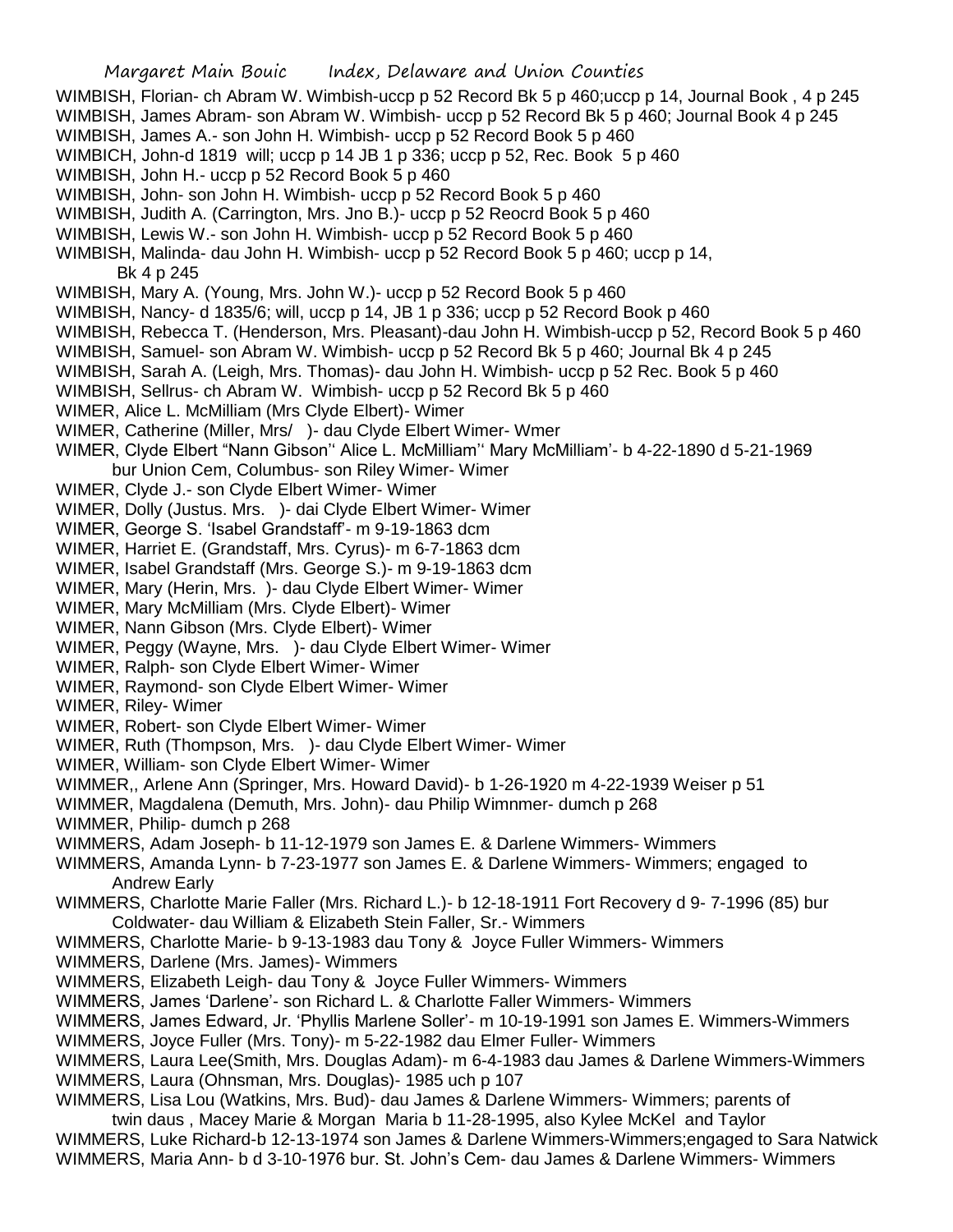- WIMMERS, Phyllis Marlene Soller(Mrs. James Edward, Jr.)-m 10-19-1991-dau Robert E. Soller-Wimmers WIMMERS, Richard L. 'Charlotte Marie Faller'- d 1-29-1982 (73) Florida- Wimmers
- WIMMERS, Richard- son Richard L. & Charlotte Marie Faller Wimmers- Wimmers
- WIMMERS, Tony'Joyce Fuller'- , 5-22-1982 son James & Darlene Wimmers- Wimmers
- WIMPIE (WIMPEY), Sarah (Turner, Mrs. Tericha)- d 1807; dcc James Fathruckner 925
- WIMSET/WIMOT, John- 1880 dch p 481; 1908 dch p 207; Pabst 7 p 1;
	- 1820C Liberty Tp, Del Co
- WINALL, Mary (Mrs. ) d Sunday (77) Cincinnati mother Mrs. C. W. Barnes- dg 12-5-1905,Cryd.Ab p 66
- WINALL, -----(Banes, Mrs. C. W.)- dau Mary Winall- dg 12-5-1905, Cryder Ab p 66
- WINAND, Jean (Shaw, Mrs. Loyal)- dau Rita M. Winand- Winand
- WINAND, John (Ted)- son Rita M. Winand- Winand
- WINAND, Rita M. (Mrs. )- d 1-10-1977 (82) burn Westfield-
- WINANS, Donald Clausen- b 11-18-1954 son John Robert & Helen Louise Hobson Winans- Weiser p 637 WINANS, Rev. Eugene J. 1883 uch V p 496; 1985 uch p 159, Byhalia Methodist Church
- WINANS, Evelyn Mae Ayers (Mrs. George, Jr.)- b 10-10-1919 Watkins d 10-17-1999 (80) dau Carl Abner & Leah Marie Hines Ayers- Winans; 1973, 1979, 1981, 1983 ucd
- WINANS, George, Jr.. 'Evelyn'- 1973, 1979, 1981, 1983 ucd
- WINANS, Helen Courtright Shultz (Mrs. Lynn Clark)- b 12-23-1897 m 5-6-19211 dau Luther Leroy & Amanda Almina Courtright Shultz- Weiser p 636
- WINANS, John Preston- b 5-15-1951 son John Robert & Helen Louise Robson Winans- Weiser p 637
- WINANS, John Robert' Helen Louise Robson'- b 4-15-1923 m 3-12-1949 son Lynn Clark & Helen Courtright Shultz Winans- Weiser p 637
- WINANS, Jo Lynn Elizabeth (Twohig, Mrs. Harry John)- b 9-7-1926 m 11-7-1948 dau Lynn Clark & Helen Courtright Shultz Winans- Weiser p 637
- WINANS, Lynn Clark 'Helen Courtright Shutlz'- b 4-30-1897 m 5-6-1921- Weiser p 636
- WINANS, Patricia (Ebright, Mrs. )- dau George Jr. & Evelyn Mae Ayers Winans- Winans
- WINANS, Rachel (Freshwater, Mrs William)- b 1850 m(2) 12-17-1907 Freshwater p 160A, 162, 181
- WINANS, Sondra (Lightner, Mrs. John)- dau George Jr. & Evelyn Mae Ayers Winans- Winans
- WINANS, Susan Maine (Mrs. )- dau Lewis & Phebe Albray/Albro Maine- Asp 797b
- WINANS, Virginia (LeMaster, Mrs. William)- 2nd wife; 1985 uch p 90
- WINANS, William Robert- b 4-10-1956 son John Robert & Helen Louise Robson Winans- Weiser p 637
- WINANS, William W.- Pabst Pion I p 30; 1840C Berkshire Tp; Sunbury p 198 (40-50)
- WINBARE, Emmanuel- 1908 dch p 409
- WINBIGLER, Claudette (Mrs. Steven P.)- Winbigler
- WINBIGLER, Scott- 1976 dch p 374
- WINBIGLER, Steven P. 'Claudette'- 1976 dch p 374; Winbigler; 1980 dcd
- WINCE, Elizabeth A. (Mrs. Seneca P.)- 1850C Berlin Tp 1864 p 117 (37,O)
- WINCE, Seneca P 'Elizabeth A.'- 1850C Berlin Tp 1864 p 117 (37,Pa)
- WINCH, Gladys (Scheiderer, Mrs. Frederic E.)- b 8-21-1935 m 12-30-1954; Rausch (11846), III p 265
- WINCHEL, Hannah E. (Walker, Mrs. Solomon)- m 9-17-1846 dcm
- WINCHEL, Sarah L. (Edmister, Mrs. Philander)- m 3-21-1840 dcm
- WINCHELL, Alice Landon (Mrs. Chales)- m 11-28-1872 ucm 5178
- WINCHELL, Ariel- son John Winchell- dcga p 64, Ohio State Gazette
- WINCHELL, Carrie B. Finley (Mrs. George E.)- m 11-14-1878 ucm 6361
- WINCHELL, Charles 'Alice Landon'- m 11-28-1872 ucm 5178
- WINCHELL, Daniel- son John Winchell- dcga p 64 Ohio State Gazette
- WINCHELL, Elizabeth (Walker, Mrs. Solomon)- m 7-19-1846 dau Thomas Winchell- 1883 uch V p 595, 654; 1860C Claibourne Tp 649-630 p 86 (32,NY)
- WINCHELL, Frederick-son Thomas & Mary Ann Gregory Winchell-1850C Trenton Tp 865 p 71 (16,NY)
- WINCHELL, George D. 'Carrie B. Finley'- m 11-14-1878 ucm 6361; 1883 uch V p 595, 654; 1870C
- Richwood 23-22 p 3 (14,O); 1880C Claib. Tp 45-47 p A193 (14,Ka,O,O)
- WINCHELL, Helen- dau Thomas & Mary Ann Winchell- 1850C Trenton Tp 865 p 71 (21,O); also 868 p 71 (12,O)
- WINCHELL, John- dcga p 74; Ohio State Gazette
- WINCHELL, Louisa J. (Berry, Mrs. Arkinson)- m 6-1-1871 ucm 4940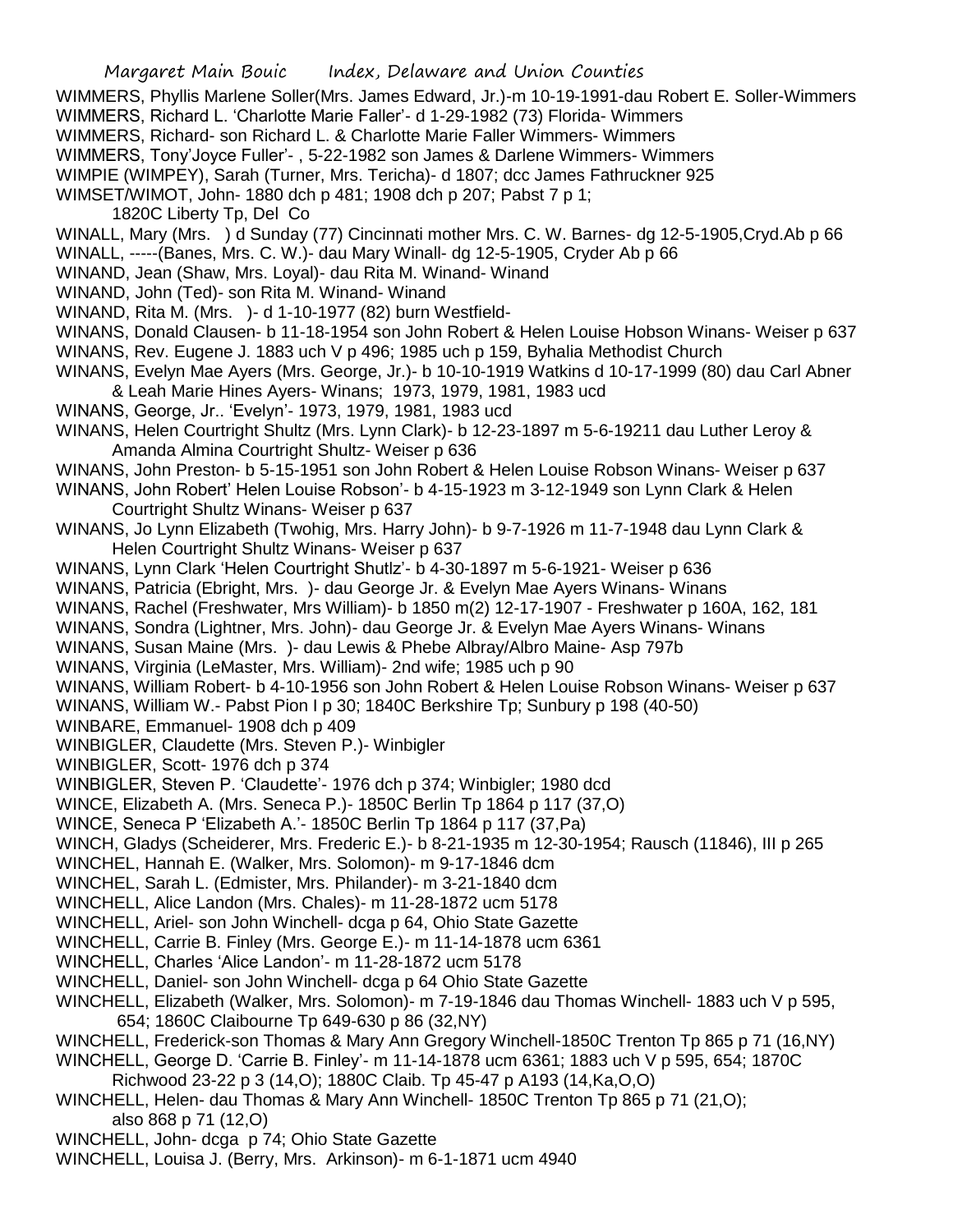- WINCHELL, Louisa J. Pugh (Mrs. Stephen H.)- m 1-10-1867 ucm 4121
- WINCHELL, Louisa Wood (Mrs. Stephen)- m 6-17-1865 ucm 3737; 1870C Richwood 23-22 p 3 (25,O)
- WINCHELL Malvina- ch Thomas & Mary Ann Gregory Winchell- 1850C Trenton Tp 865 p 71 (2,O)
- WINCHELL, Mary Ann Gregory (Mrs. Thomas)- m 1-4-1847 dcm; 1850C Trenton Tp 865 p 71 (38, NY)
- WINCHELL, Mary Ann (Mills, Mrs. George)- m 12-17-1865 ucm 3870
- WINCHELL, N. H.- 1915 uch p 83
- WINCHELL, Stephen H.- 1883 uch IV p 474; 1860C Claibourne Tp 649-630 p 86 (21,O)
- WINCHELL, Stephen H. 'Louisa J. Pugh'- m 1-10-1867 ucm 4121
- WINCHELL, Stephen 'Louisa Wood'- m 6-17-1865 ucm 3737; 1870C Richwood 23-22- p 3 (31,O)
- WINCHELL, Thomas 'Mary Ann Gregory'- m 1-4-1847 dcm; 1850C Trenton Tp 865 p 71 (54,NY)
- WINCHELL, Willie T.- 1870C Richwood 23-22 p 3 (4,Kansas)
- WINCHELL, Wm. W.-nephew of Solomon Walker;1880C Claib. Tp 45-47 p A19 (14,Ka,O,O,)
- WINCHESS, Capt.- Pabst 1 p 1
- WINCHESTER, Carl- uccp p 22, security- JB 2 p 301
- WINCHESTER, Catharine (Hodgkiss, Mrs. )- sister Lt. George Winchester- uccp p 46 Record Bk 2 p 14, 15
- WINCHESTER, David- uccp p 46 record book 2 p 14, 15; brother Lt. George Winchester
- WINCHESTER, David- son Lt. George Winchester- uccp p 46 Record Bk 2 p 14, 15
- WINCHESTER, Elizabeth- sister Lt. George Winchester- uccp p 46 Record Bk 2 p 14, 15
- WINCHESTER, Fred 'Jessie Newhouse'- Newhouse p 51
- WINCHESTER, George- 1883 uch V p 658; uccp p 13 JB 1 p 270. 271
- WINCHESTER, George- son Lt. George Winchester- uccp p 46 Record Bk 2 p 14, 15
- WINCHESTER, Hale 'Sybil Gates'- 1915 uch p 451; 1883 uch V p 417, 418, 428; 1830C Leesburg Tp 520 p 299 (30-40); 1840C Leesburg Tp 176 (40-50); uccp p 6 JB 1 p 65; uccp p 11 appraiser JB 1 p 207, 208
- WINCHESTER, Isaac- Nash p 379
- WINCHESTER, James- brother Lt. George Winchester- uccp p 46 Record Bk 2 p 14, 15
- WINCHESTER, Jesse Newhouse (Mrs. Fred)- b 6-29-1889 m 1-25-1912 dau James Harvey & Isabelle Bryson Newhouse- Newhouse p 51, N131(10)7 ; Richey 5
- WINCHESTER, Lycurgus- son Lt. George Winchester- uccp p 46 Record Bk 2 p 14, 15
- WINCHESTER, Lydia- sister Lt. George Winchester- uccp p 46 Record Bk 2 p 14, 15
- WINCHESTER, Mary (Anner, Mrs. )-dau Lt. George Winchester-uccp p 46 Rec. Bk 2 p 14, 15
- WINCHESTER, Mary (Roberts, Mrs. )- sister Lt. George Winchester- uccp p 46 Record Bk 2 p 14, 15
- WINCHESTER, Purlina (Tunks, Mrs. William Z.)- m 9-29-1843 ucm 910
- WINCHESTER, Rebecca- uccp p 19 will; uccp p 19, JB 2 p 148
- WINCHESTER, Richard- brother Lt. George Winchester- uccp p 46 Record Bk 2 p 14, 15
- WINCHESTER, Samuel- son James Winchester. Kr/- uccp p 46 Record Bk 2 p 14, 15
- WINCHESTER, Stephen- brother Lt. George Winchester- uccp p 46 Record Bk 2 p 14, 15
- WINCHESTER, Sybil Gates (Mrs. Hale)- dau Simon Gates, Sr.- 1883 uch V p 418; 1830C Leesburg Tp
	- 520 p 299 (30-40); 1840C Leesburg Tp 176 (40-50)
- WINCHESTER, Timothy- uccp p 19 executor, uccp p 19, JB 2 p 148
- WINCHESTER, William- brother Lt. George Winchester- uccp p 46 Record Bk 2 p 14, 15
- WINCHESTER, William, Jr.- son Lt. George Winchester- uccp p 46 Record Bk 2 p 14, 15 WINCHETT see Winget
- WIND, Anna M.- dau Frank R. & Katy Hanks Wind- Newhouse p 28
- WIND, Frank Bay- son Frank R. & Katy Hanks Wind- Newhouse p 28
- WIND, Frank R. 'Katy Hanks'- Newhouse p 28 (131317)
- WIND, George- son Frank R. & Katy Hanks Wind- Newhouse p 28
- WIND, Katy Hanks (Mrs. Frank R.)(Brinkerhoof, Mrs. C. W.)- b 1877 dau Peter & Anna Warren Hanks-Newhouse p 28 N131317
- WINDALL, Jacob- hjt p 198; 1883 uch IV p 513
- WINDALL, Joseph- hjt p 198
- WINDALL, J. H.- 1883 uch IV p 513
- WINDEL, Bosiola- dau Jacob & Triphena Windel- 1870C Jerome Tp 89 p 12 (3,O)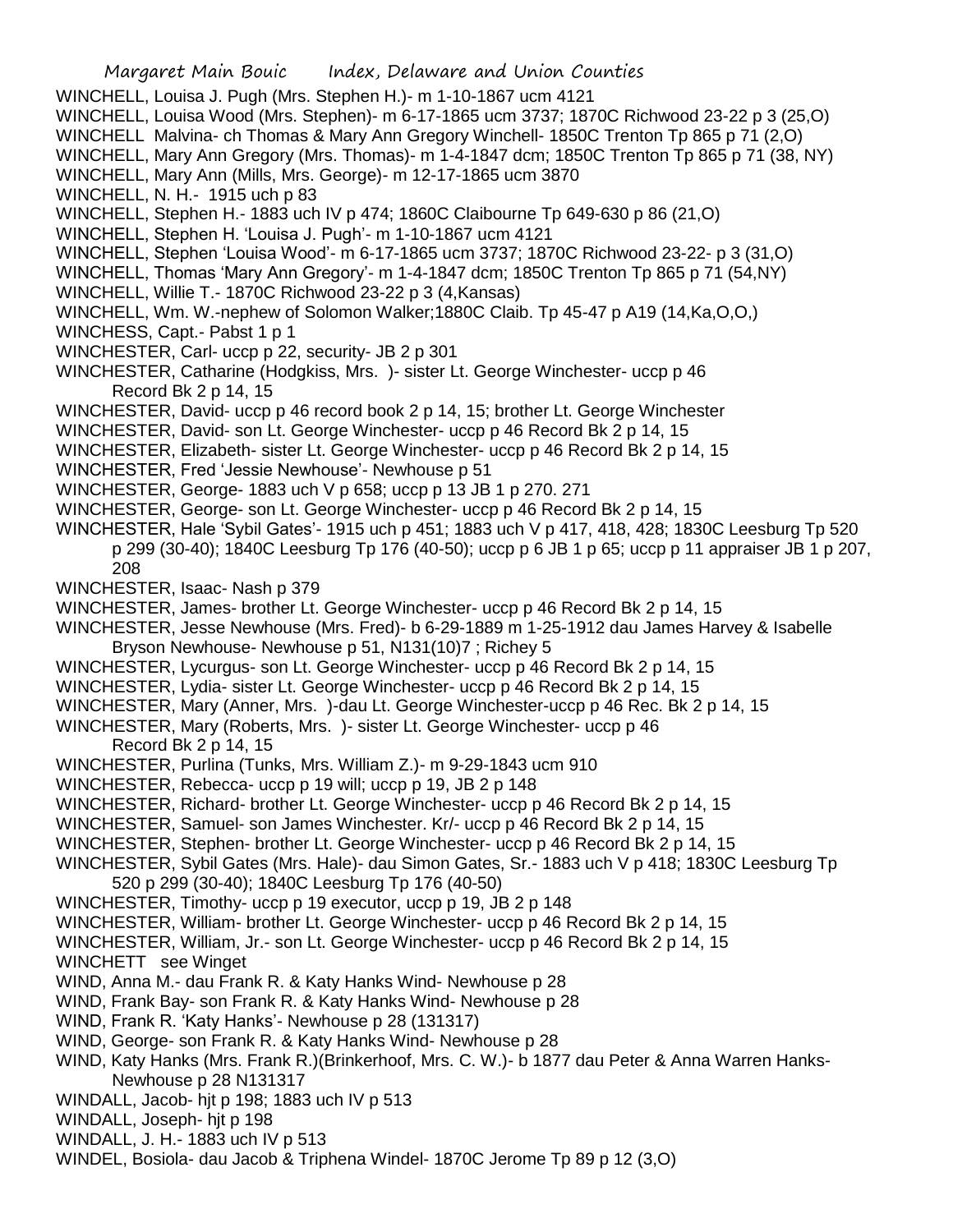Margaret Main Bouic Index, Delaware and Union Counties WINDEL, Emory Samuel- committed suicide (60) Dublin Ce,- dg 3-24-1911, Cryder Ab p 20 WINDEL, Emory- son Emory Samuel Windel- dg 3-24-1911, Cryder Ab p 20 WINDEL, George- son Jacob & Triphena Windel- 1870C Jerome Tp 89 p 12 (5,O) WINDEL, Jacob 'Triphena'- 1870C Jerome Tp 89 p 12 (37,Va) WINDEL, Leroy- son Emory Samuel Windel- dg 3-24-1911, Cryder Ab p 20 WINDEL, Lucinda- dau Jacob & Triphena Windel- 1870C Jerome Tp 89 p 12 (7,O) WINDEL, Mary- dau Jacob & Triphena Windel- 1870C Jerome Tp 89 p 12 (9,O) WINDEL, Roland- son Emory Samuel Windel- dg 3-24-1911, Cryder Ab p 20 WINDEL, Sarah A.- dau Jacob & Triphena Windel- 1870C Jerome Tp 89 p 12 (13,ILL) WINDEL, Thomas- son Jacob & Triphena Windel- 1870C Jerome Tp 89 p 12 (8,O) WINDEL, Triphena (Mrs. Windel)- 1870C Jerome Tp 89 p 12 (33,O) WINDEL, William- son Jacob & Triphena Windel- 1870C Jerome Tp 89 p 12 (11,O) WINDER, — see Elaine Chapman letter- filed Chapman WINDER, Abner 'Eunice Wood'- Thurston p 1 WINDER, Adaline D. (Mrs. )(Mrs. Thomas)- m 8-24-1880 u m 6771 WINDER, Eunice Wood (Mrs. Abner)- dau Israel & Mary B. Thurston Wood- Thurston p 1 WINDER, Thomas 'Mrs. Adaline D. Winder'- m 8-24-1880 ucm 6771 WINDER, William- Pabst 2 p 109 WINDER, ----Brown (Mrs. William)- sister Sgt. Wm. B. Brown- dg 12-5-1899 Cryder Ab p 227 WINDFIELD, Brenda K. (Mrs. Charles E.)- 1981 ucd WINDFIELD, Charles E. 'Brenda K.'- 1981 ucd WINDFIELD, Kevin- b 1974 son Charles E. & Brenda K. Windfield- 1981 ucd WINDFIELD, Timothy- b 1961 son Charles E. & Brenda K. Windfield- 1981 ucd WINDHAM, Roy R.- 1908 dch p 415 WINDLAND, Anita- b 1971 dau Donald E. & June Windland- 1971 dcd WINDLAND, Donald E. 'June'- 1969, 1971, 1980 dcd WINDLAND, June (Mrs. Donald E.)- 1969, 1971, 1980 dcd

- WINDLAND, Nancy- b 1966 dau Donald E. & June Windland- 1969, 1971 dcd
- WINDLAND, Teresa- b 1964 dau Donald E. & June Windland- 1969, 1971 dcd
- WINDLAND, Wayne- b 1969 son Donald E. & June Windand- 1971 dcd
- WINDLE, Ben 'Catherine Baker'- Hutchisson p 27
- WINDLE, Bertha O. (Mrs. Frank B.)- 1961 dcd
- WINDLE, Catherine Baker (Mrs. Ben)- b 12-14-1782 d 9-2-1816 dau Philip Peter J. & Tureday Felkner Baker- Hutchisson p 27
- WINDLE, C. T.'Florence Frantz'- brother Frank B. Windle- Windle
- WINDLE, Cynthia- 1979, 1981, 1983 ucd
- WINDLE, Emanuel- Un Co Prob Vol II p 32 (1879-1886)
- WINDLE, Emily- b 1977 dau Phillip L & Karen Windle- Windle; 1980 dcd; dg 3-4-1995
- WINDLE, Florence Frantz (Mrs. C. T.)- parents of Philip Windle- Windle
- WINDLE, Frank B. 'Bertha O.'- d 2-10-1963 (75) Union Cem- Windle; 1961 dcd
- WINDLE, George- son C. T. & Florence Frantz Windle- Windle
- WINDLE, George R. 'Mary A.'- 1979, 1981, 1983 ucd
- WINDLE, George T.- 1979, 1981, 1983 ucd
- WINDLE, Gertrude (Pinyerd, Mrs Floyd)(Riffle, Mrs. Bill)- b 5-16-1920, Seamon d 7-2-1998 (78) Oakdale Cem -dau Robert & Sarah Livingston Windle- Windle
- WINDLE, Helen Windle (Murray, Mrs. )- dau Frank B. Windle- Windle
- WINDLE, Jacob 'Sophronia'- 1860C Jerome Tp 180-181 p 26 (26,Va)
- WINDLE, Jeff Wayne 'Tracie Ann Nelson'- b 1965 m 7-23-1988 son Phillip L. & Karen Windle- Windle; 1980 dcd
- WINDLE, Joseph- hjt p 200
- WINDLE, Karen (Mrs. Phillip L.)- Windle; 1980 dcd
- WINDLE, Mary A. (Mrs. George R.)- 1979, 1981, 1983 ucd
- WINDLE, Nathan- b 1967 son Phillip L.& Karen Windle- Windle; 1980 dcd
- WINDLE, Nelson- son Frank S. Windle- Windle
- WINDLE, Norma- dau C. T. & Florence Frantz Windle- Windle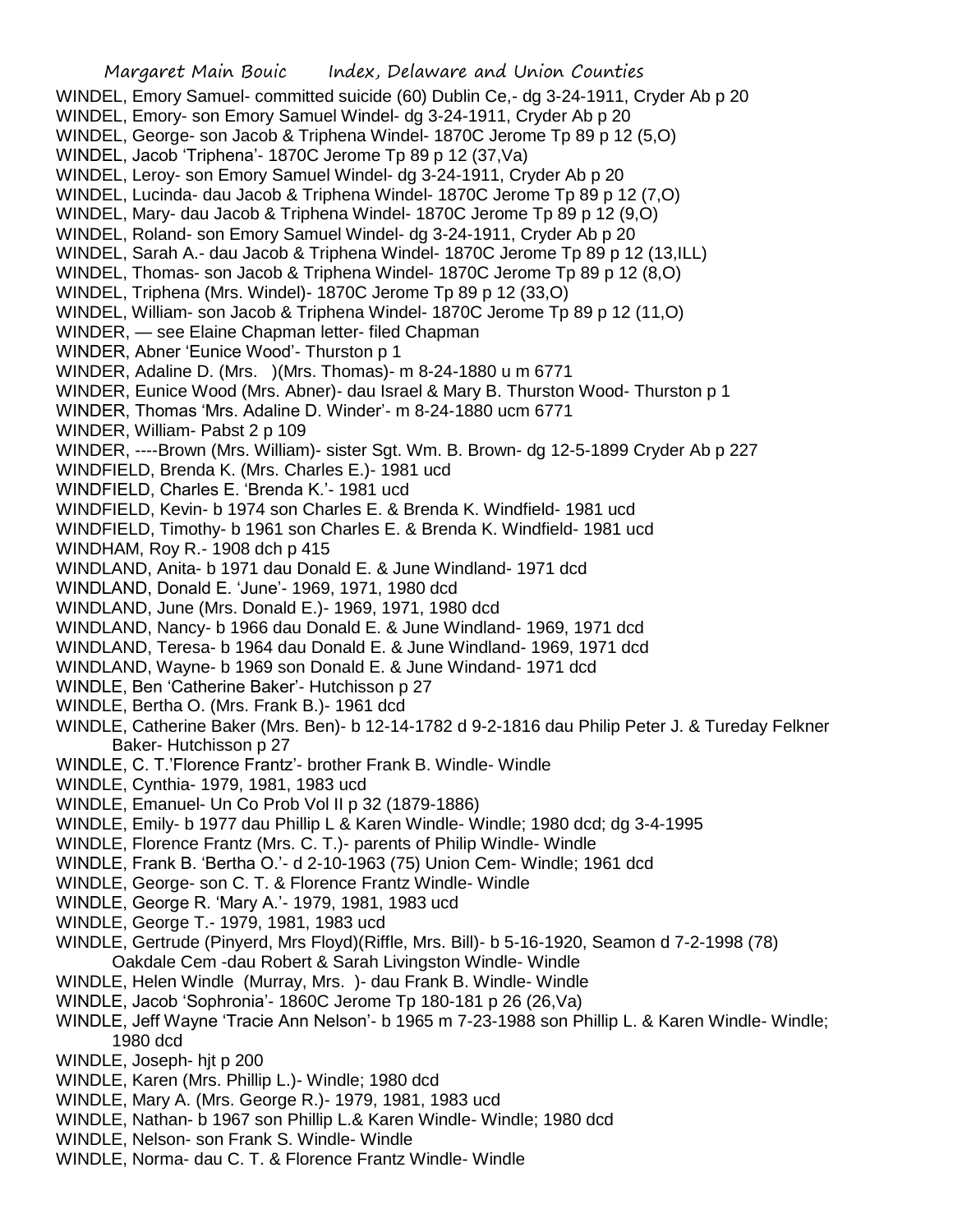Margaret Main Bouic Index, Delaware and Union Counties WINDLE, Phillip L. 'Karen'- b 4-18-1939 Dublin d 7-19-1990 (51) Radnor Cem- son C. T. & Florence Frantz Windle- Windle; 1980 dcd WINDLE, Ralph- son C. T. & Florence Frantz Windle- Windle WINDLE, Robert 'Sarah Livingston'- parents of Gertrude Riffle- Windle WINDLE, Sandra- 1979, 1971, 1983 ucd WINDLE, Sarah H.- dau Jacob & Sophronia Windle- 1860C Jerome Tp 180-181 p 26 (2,ILL) WINDLE, Sarah Livingston (Mrs. Robert)- Windle WINDLE, Sophronia (Mrs. Jacob)- 1860C Jerome Tp 180-181 p 26 (23,O) WINDLE, Timothy- b 1962 son George R. & Mary A. Windle- 1979, 1981, 1983 ucd WINDLE, Tracie Ann Nelson (Mrs. Jeff Wayne)-m 7-23-1988-dau Jim & Candy Nelson- Windle WINDLE, William- son Jacob & Sophronia Windle- 1860C Jerome Tp 180-191 p 26 (1,O) WINDLE, Wilma (Tobin, Mrs. )- dau C. T. & Florence Frantz Windle- Windle WINDNER, - see Elaine Chapman letter- filed Chapman WINDSHIP, David- 1908 dch p 409 WINDSOR, Adam- Cline p 9 WINDSOR, Aden/Adin- hadc p 42;CCC (1849 Oxford Tp)-1880 dch p 538;1908 dch p 470, 477;dcga p 34 WINDSOR, Rev. A. H.- 1880 dch p 406; 1908 dch p 285 WINDSOR, Almira Maine (Mrs. Ira)- b 3-8-1811 dau Jared & Deborah Eggleston Maine- Asp 664 WINDSOR, Annetta- dau James & Sarah Windsor- 1850C Oxford Tp 2704 p 153 (5,O) WINDSOR, Bessie (Mrs. Burton)- Windsor WINDSOR, Burton 'Bessie- d 10-12-1960 (54) Windsor WINDSOR, Carl Lee- son F. M. & Martha Windsor- 1949 ucd WINDSOR, Caroline- dau James & Sarah Windsor- 1850C Oxford Tp 2704 p 153 (2,O) WINDSOR, Daisy (Murray, Mrs. )- sister Bruton Windsor- Windsor WINDSOR, Dorothy Ellen Shipler (Mrs. William Hamilton, Jr.)- b 8-7-1909 m 4-1951 dau Edward Oliver & Mary Helen Megonnel Shipler- Weiser p 504 WINDSOR, Enid Colter (Mrs. J.)- dau William & Maud Lever Colter- McKitrick p 440 WINDSOR, F. M. 'Martha' -1848 ucd WINDSOR, Helen Louise ( Wood, Mrs. )- dau Burton & Bessie Windsor- Windsor WINDSOR, Howard- 1969 dcd WINDSOR, Ira 'Almira Maine'- Asp (664) WINDSOR, James 'Sarah'- 1850C Oxford Tp 2704 p 153 (33,O) WINDSOR, J. 'Enid Colter'- McKitrick p 440 WINDSOR, Lulu (Weaver, Mrw. John Wood)- b 1873 m 1894 d 5-2-1951 bur Cincinnati-Warrington (4(1)) p 12; Weaver (12121) WINDSOR, Martha (Mrs. F. M.)- 1949 ucd WINDSOR, Molly Ann Mason (Mrs. Sheryl)- b 6-3-1931 dau Francis Vernon & Lela Martin Mason-Weiser p 292 WINDSOR, Monti James- b 7-22-1958 son Sheryl & Molly Ann Mason Windsor- Weiser p 292 WINDSOR, Ogden- 1880 dch p 196 WINDSOR, Rhoda- 1850C Oxford Tp 2704 p 153 (61,R.I) WINDSOR, Sarah (Mrs. James)- 1860C Oxford Tp 2704 p 153 (30,O) WINDSOR, Sheryl 'Molly Ann Mason'- b 11-22-1928- Weiser p 292 WINDSOR, Sidney- son James & Sarah Windsor- 1850c Oxford Tp 2704 p 15 (7,O) WINDSOR, Thirsa (Hank, Mrs. Lewis) - m 8-29-1828; ucm 439 WINDSOR, Weldon - Cline p 9 WINDSOR, Wm.Hamilton Jr. 'Dorothy Ellen Shepler' - b 1-23-1894; m 4-1951; Weiser p 504 WINE, Amy Lynn - b 5-1-1977; dau Gregory L. & Linda Hawk Wine; Wine WINE, Barbara(Mullins, Mrs. Roy F.) - m 4-11-1958 Ind- dau Hansford H. & Dorothy M. Wine; Wine WINE, Carl- son William Vance Wine- Wine WINE, Dale - son Henry N. & Roxie M. Johnson Wine; Wine WINE, Dorothy M. (Mrs. Hansford H.) - 1961, 1969, 1971, 1980 dcd WINE, Edgar W. - son Henry N. & Roxie M. Johnson Wine; Wine

WINE, Gregory L. 'Linda Hawk' -b 1955; son Hansford H. & Dorothy M. Wine; 1961, 1969, 1971, 1980 dcd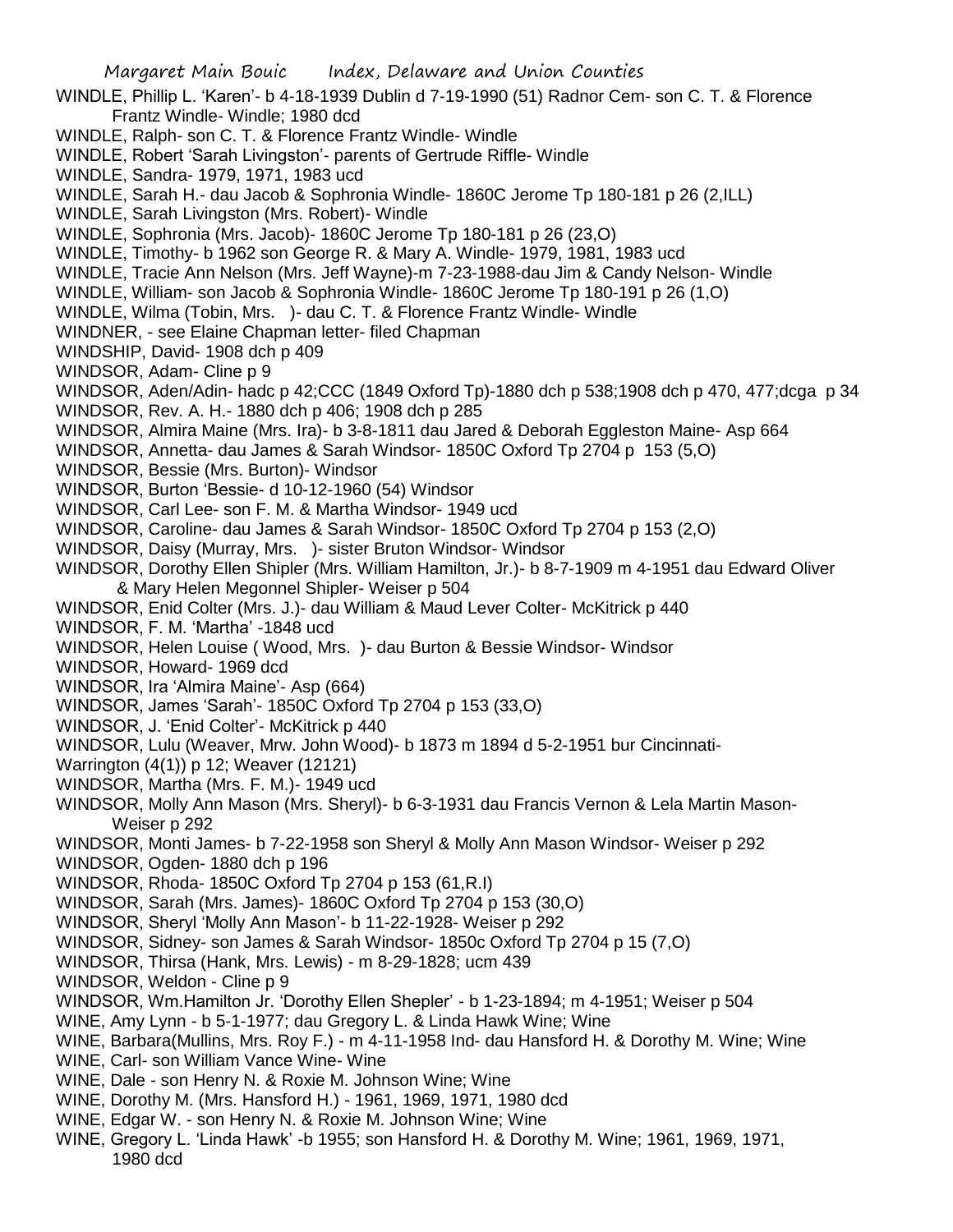- WINE, Hansford H. 'Dorothy M.' d 5-2-1979 (62); bur Fairview Memorial; son Henry N. & Roxie M. Johnson Wine; Wine; 1961, 1969, 1971, 1980 dcd
- WINE, Harold B. son Henry N. & Roxie M. Johnson Wine; Wine
- WINE, Henry N. 'Roxie M. Johnson' m 12-25-1910; Wine
- WINE, Larry- son William Vance & Mary E. Wine- Wine
- WINE, Linda Hawk (Mrs. Gregory L.) dau Kenneth Hawk; 1980 dcd; Wine
- WINE, Linda Lou (Johns, Mrs. Jack Arthur) m 9-3-1965; dau Hansford H. & Dorothy M. Wine; Wine 1961 dcd (14)
- WINE, Lucille (Hinamon, Mrs. Roscoe) dau Henry N. & Roxie M. Johnson Wine; Wine
- WINE, Mary E. (Kiernan, Mrs. ) (Mrs. ) -b Columbus d 6-16-1985 (62) bur Riverside, Calif. Wine
- WINE, Michael Steven b 7-3-1975; son Gregory & Linda Hawk Wine; Wine; engaged to Nicole Riley
- WINE, Nona (Cantrell, Mrs. William) dau Henry N. & Roxie M. Johnson Wine; Wine
- WINE, Roxie Mae Johnson (Mrs. Henry N.) m 12-25-1910; d 2-10-1975; sister Harrison B. & Richard O. Johnson; Wine
- WINE, Sharon M. (Mrs. Steve L.) 1980 dcd
- WINE, Steve L. 'Sharon M.' 1980 dcd
- WINE, Vincent L. son Henry N. & Roxie M. Johnson Wine; Wine
- WINE, William Vance.' ' 'Mary'- d 11-22-1980 (67) son Henry N. & Roxie M. Johnson Wine- Wine
- WINE, William son William Vance Wine- Wine
- WINEBRENER or WINEBRENNER
- WINEBRENNER, Carol b 1959; dau Charles B. & Janice E. Winebrenner; 1973, 1975 ucd
- WINEBRENNER, Cathy J. (Mrs. Timothy E.) 1980 dcd
- WINEBRENNER, Chad- son Timothy Winebrenner- Winebrenner
- WINEBRENNER, Charles B 'Janice E.' 1973, 1975, 1979, 1981 ucd
- WINEBRENNER, Jack E. 'Mary A.' 1980 dcd
- WINEBRENNER, Jane b 1965; dau Charles B & Janice E. Winebrenner; 1973, 1975, 1979, 1981 ucd
- WINEBRENNER, Janice E. (Mrs. Charles B.) 1973, 1975, 1979, 1981 ucd
- WINEBRENNER, Kenny b 1967; son Charles B. & Janice E. Winebrenner; 1973, 1975, 1979, 1981 ucd
- WINEBRENNER, Lois b 1960; dau Charles B. & Janice E. Winebrenner; 1973, 1975 ucd
- WINEBRENNER, Mary A. (Mrs. Jack E.) 1980 dcd
- WINEBRENNER, Nancy b 1961; dau Charles B. & Janice E. Winebrenner; 1973, 1975, 1979, 1981 ucd; engaged to Mark A. McKenzie
- WINEBRENNER, Timothy E. 'Cathy J.' Winebrenner; 1980 dcd
- WINEBURGER, Adam- son Fred or Christian Wineburger , 1860C Darby Tp 438-439 p 62 (5,O)
- WINEBURGER, Catherine-dau Fred or Christian Wineburger ,1860C Darby Tp 438-439 p 62(13, Bavaria)
- WINEBURGER, Charles- son Fred or Christian Wineburger , 1860C Darby Tp 438-439 p 62 (15,Bavaria) WINEBURGER, Christian- 1860C Darby Tp 438-439 p 62 (35, Bavaria)
- 
- WINEBURGER, Christian-son Fred or Christian- Wineburger ,1860C Darby Tp 438-439 p 62 (1,O)
- WINEBURGER, 1860C Darby Tp 438-439 p 62 (40, Germany)
- WINEBURGER, Hannah- dau Fred or Christian Wineburger , 1860C Darby Tp 438-439 p 62 (9,Bavaria) WINEBURGER, Louis-son Fred or Christian Wineburger-1860C Darby Tp 438-439 p 62(11,B)
- WINEBURGER, Winecoop, George- 1835 men p 32 #25 p 56 Harmony Tp
- WINECROFT, General Longbrake p 1, 23
- WINECUP, Kenneth B. 'Patricia K.' 1979 ucd
- WINECUP, Patricia K. (Mrs. Kenneth B.) 1979 ucd
- WINEGAR- see Wynegar
- WINEGAR, Janet- 1983 ucd
- WINEGAR, John- uccp p 38 appraiser JB 4 p 176
- WINEGAR, William- uccp p 38 appraiser JB 4 p 176
- WINEGAR, Peter- 1910C Leesburg Tp 14-15 p 1A (84, O, Va, Va,) wid
- WINEGARDNER, Al 'Ida' b 1-1874;1900C Liberty Tp Un Co 234-238 p 11A (26,O,O,O) laborer; m 1y
- WINEGARDNER, Alan? 'Mary' b 3-1841; 1900C Liberty Tp Un Co 12-12 p 1A (59,O,Va,O) m 34y carpenter
- WINEGARDNER, Birdie Cook (Mrs. John Raymond)- b 7-31-1886 Allen Co d 1-29-1968 Willow Branch Cem- Winegardner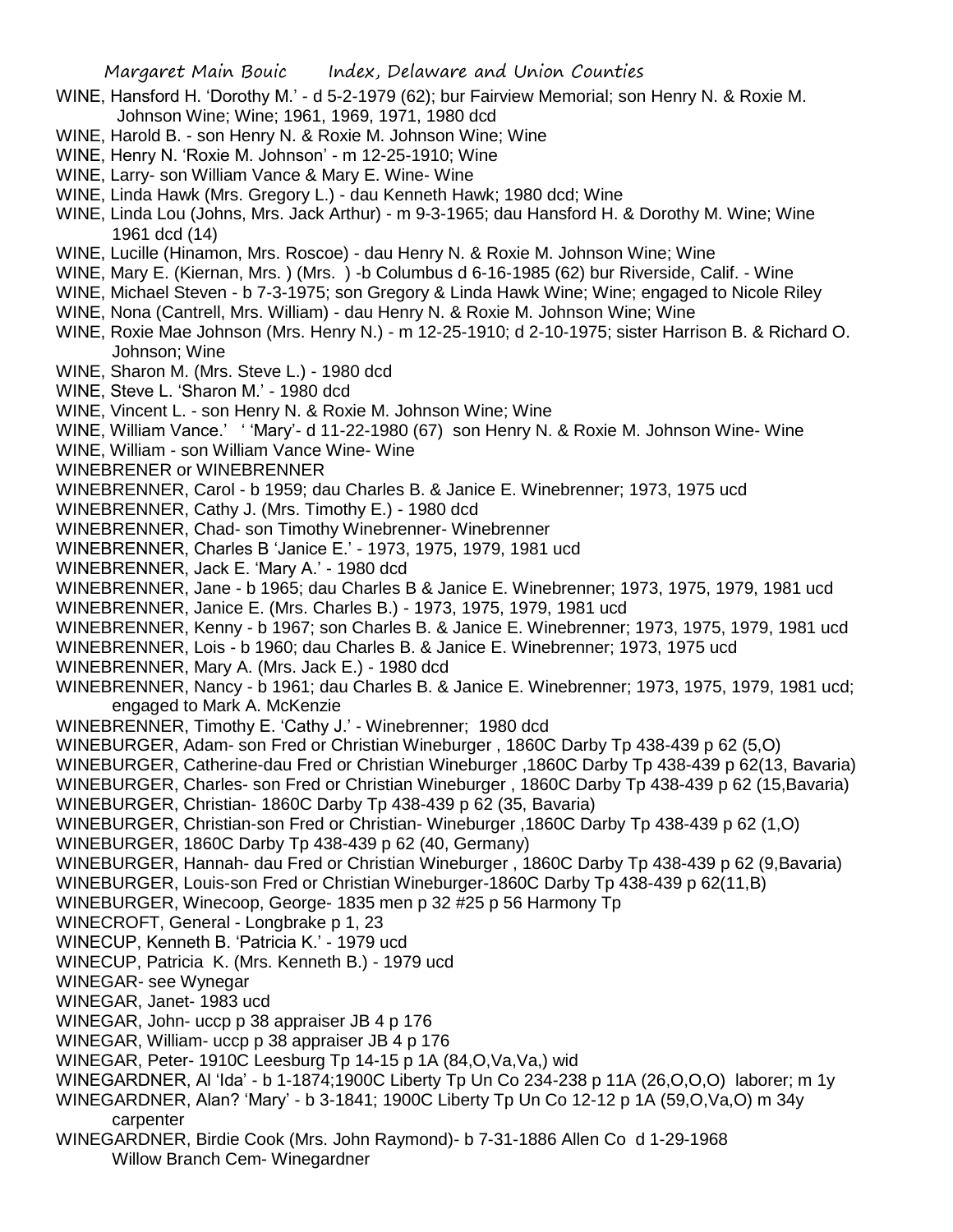WINEGARDNER, ---- (Andrews, Mrs. Irwin)- dau John Raymond & Birdie Cook Winegardner-

- WINEGARDNER, Carl D.- son John Raymond & Birdie Cook Winegardner- Winegardner
- WINEGARDNER, Cary b 4-1876; son Alan & Mary Winegardner; 1900C Liberty Tp Un Co 12-12 p 1A (24,O,O,O) farmer
- WINEGARDNER, Chloene (Craig, Mrs. Dr John Edwin)- b 2-9-1911 m 61y d 3-1-1998 (87) Waynesfield Cem- dau John Raymond & Birdie Cook Winegardner- Winegardner
- WINEGARDNER, David James b 5-30-1967; son Larry Dean & Valetta Burch Winegardner; Graham 16144111; Taylor 1174111; Mitchell 1121874111; Richey; Kleiber; Genther p 104
- WINEGARDNER, Don[ald E.- son John Raymond & Birdie Cook Winegardner- Winegardner
- WINEGARDNER, Earl 'Estelle'- son John Raymond & Birdie Cook Winegardner-Winegardner
- WINEGARDNER, Estelle (Mrs. Earl)- Winegardner
- WINEGARDNER, Ethel Sutherland (Mrs. Marion) Genther p 103
- WINEGARDNER, Flora b 3-1887; dau Alan & Mary Winegardner; 1900C Liberty Tp Un Co 12-12 p 1A (13,O,O,O)
- WINEGARDNER, Grover b 10-1889; son Alan & Mary Winegardner; 1900C Liberty Tp Un Co 12-12 p 1A ((10,O,O,O)
- WINEGARDNER, Ida (Mrs. Al) b 4-1881; 1900C Liberty Tp Un Co 234-238 p 11A (19,O,O,Md) m 1y no ch
- WINEGARDNER, Jean Elizabeth (Lynn, Mrs. James) div (Snyder, Mrs. Robert Lee) b 4-16-1940; Graham 1614413; Taylor 117413; Mitchell 112187413; Richey; Kleiber;Genther p 104
- WINEGARDNER, John Raymond 'Birdie Cook'- d 4-28-1961 Winegardner
- WINEGARDNER, K. E. 1971 dcd
- WINEGARDNER, Larry Dean 'Valetta Burch' b 4-24-1946; m 8-14-1965; son Marion & Lillian Mary Graham Winegardner; Graham 1614411; Taylor 117411; Mitchell 112187411; Richey
- WINEGARDNER, Lillian Mary Graham (Mrs. Marion) b 2-11-1917; m 1-3-1944; d 12-10-1970; Graham 161441; Taylor 11741; Mitchell 11218741; Richey; Kleiber; dau Lawrence George & Clara Kleiber Graham; Genther p 104, 103
- WINEGARDNER, Marion 'Lillian Mary Graham' 'Ethel Sutherland' b 9-21-1915; m (1) 1-3-1944; Graham (161441); Taylor (11741); Mitchell (11218741); Richey; Kleiber
- WINEGARDNER, Mary (Mrs. Alan) b 3-1846; 1900C Liberty Tp Un Co 12-12-p 1A (54,O,O,O) 10 ch, 9 living, m 34y
- WINEGARDNER, Maxine (Dorn, Mrs. Richard)- dau John Raymond & Birdie Cook Winegardner-**Winegardner**
- WINEGARDNER, Nathan Allen b 9-25-1971; son Larry Dean & Valetta Burch Winegardner; Graham 16144112; Taylor 1174112; Mitchell 1121874112; Richey; Kleiber
- WINEGARDNER, P. Co D 64th OVI, Civil War, dg 5-28-1915 Cry Ab p 53
- WINEGARDNER, Richard Allen b 10-15-1971; son William Richard & Sharon Winegardner; Graham 16144122; Taylor 1174122; Mitchell 1111874122; Richey; Kleiber; Genther p 104
- WINEGARDNER, Ruth Ann (Ferris, Mrs. Larry) (Winslow, Mrs. Keith) m (1) 7-26-1966;
- m (2) 5-18-1968; dau Marion & Lillian Mary Graham Winegardner; Graham 1614414; Taylor 117414; Mitchell 112187414; Richey; Kleiber; Genther p 104
- WINEGARDNER, Sharon (Mrs. William Richard) b 3-19-1947; Graham (1614412); Taylor (117412); Mitchell (112187412); Richey; Kleiber; Genther p 104
- WINEGARDNER, Valeta Burch (Mrs. Larry Dean) m 8-14-1965; Genther p 104
- WINEGARDNER, Vondola (Andrews, Mrs. )- dau John Raymond & Birdie Cook Winegardner-Winegardner
- WINEGARDNER, William b 2-3-1968; son William Richard & Sharon Winegardner; Graham 16144121; Taylor 1174121; Mitchell 1121874121; Richey; Kleiber; Genther p 104
- WINEGARDNER, William Richard 'Sharon' b 4-24-1946; m 12-20-1966; Graham 1614412;
	- Taylor 117412; Mitchell 112187412; Richey; Kleiber; Genther p 104
- WINEGARDNER, Winona- dau John Raymond & Birdie Cook Winegardner- Winegardner WINEGARNER, Adam - dcc Dorothy Swam Swisher 26
- WINEGARNER, Amanda (Conklin, Mrs. Ezar M.) b 5-7-1836; m 12-11-1859; d 11-17-1909; dau Adam Winegarner; Dorothy Swam Swisher dcc 13- dg 4-20-1897 Cry Ab p 114
- WINEGARNER, Bessie A. -1910C Jerome Tp 210-216 p 10A (19,NY,Oklahoma,NY) m 1y no ch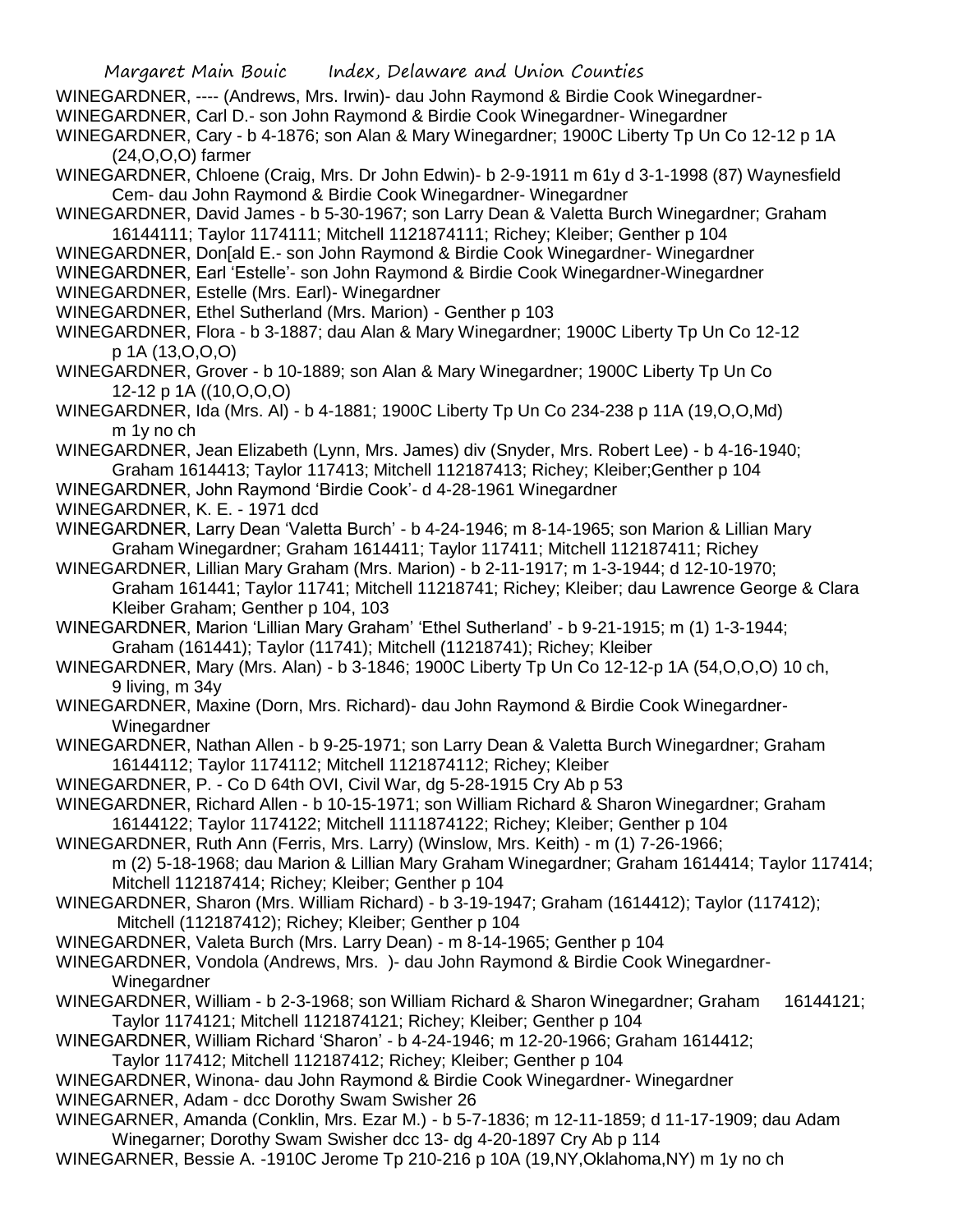- WINEGARNER, Charles d 9-8-1851 (1y 5m); son M. & E.; Radnor Cem; Powell p 216
- WINEGARNER, inf son d 10-15-1856; Radnor Cem; Powell p 216
- WINEGARNER, Elizabeth (Mrs. Samuel) Powell p 320
- WINEGARNER, Ellen (Mrs. M.) d 8-3-1860 (33y 10m); Radnor Cem; Powell p 216
- WINEGARNER, Glenn 1980 dcd
- WINEGARNER, Glenna- dau Ida Tingley Winegarner- Winegarner
- WINEGARNER, Ida Tingley (Kelly, Mrs. )(Mrs. )- b 3-2-1939 Springfield, O. d 1-3-2000 (60) dau Clark & Ruth Rowell Tingley- Winegarner
- WINEGARNER, Job -d 3-10-1830 (2m 27d);son Samuel & Elizabeth; Harmony Chapel Cem;Powell p 320
- WINEGARNER, Jonas M.- d 1863 (23y9m27d);OVI; son A? & M.; Radnor Cem; Powell p 216
- WINEGARNER, Samuel 'Elizabeth' Powell p 320
- WINEHART, Emma (Meier, Mrs. Henry)- parents of Oscar Meier- Winehart
- WINEINGER, Terry son Nolan Wineinger- Gazette Newspaper Boy of Month- dg 3-10-1983
- WINEINGER, Nolan- Wineinger- supply sergenat with AFROTC, OWU
- WINEMILLER, ------ (-----, Mrs. H. M.) dau Frederick & Rebecca Worline Winemiller dg 1-28-1902 Cry Ab p 126
- WINEMILLER, ----- Dengler (Mrs. Lee H.) dau Mrs. Rebecca Dengler; dg 9-22-1899 Cry Ab p 217; sister Hettie and Newton Dengler dg 6-21-1904 Cry Ab p 253
- WINEMILLER, Myrta (Messenger, Mrs. Homer M.) m 2-14-1901; dg 6-6-1911 Cry Ab p 41
- WINER, Al- b 11-1878 1900C Richwood 442-473 p 17A (21, Mich, France, Fr) picture sales
- WINES, Anne Eddy "Aunt Wines" (Mrs. Barnabas) dau Rev William Eddy; Powers Pat p 22, 98, Genther p 225
- WINES, Barnabas 'Anne Eddy' Powers Pat p 22, 98
- WINES, Daniel 'Matilda McKirgan' b 1798; Hutchisson p 44, 50
- WINES, Matilda McKirgan (Mrs. Daniel)- b 1812; dau Thomas & Jane Lyons McKirgan; Hutchisson p 50
- WINES, Mertie Rudy (Mrs. ) dau George & Mary Kiplinger Rudy; Weiser p 623
- WINES, Retta (Mrs. David) m 1888; Freshwater p 160A
- WINES, Sarah b 1843; dau Daniel & Matilda McKirgan Wines; Hutchisson p 50
- WINES, Thomas b 1848; son Daniel & Matilda McKirgan Wines; Hutchisson p 50
- WINES, William b 1846; son Daniel & Matilda McKirgan Wines; Hutchisson p 50
- WIN(G)FIELD, Elizabeth (Mitchell, Mrs. David) m 1851; 1883 uch V p 253
- WINFIELD, Brandy Lyn 'Sara M. Haughn'- b 7-19-1975 m 7-7-1998 Hawaii d 10-14-2004 gunshot wounds- Marion Cem- son Rick E. & Shirley K. Orians Winfield- Winfield
- WINFIELD, Brenda (Mrs. Forest)- Winfield
- WINFIELD, CoryL. 'Lindsey'- son Rick E. & Shirley K. Orianes Winfield- Winfield
- WINFIELD, Forest 'Brenda'- grandparents of Brandy Lyn Winfield-Winfield
- WINFIELD, Landon R.- son Brandy Lyn & Sara M. Haughn Winfield- Winfield
- WINFIELD, Lindsey (Mrs. Cory L.)- Winfield
- WINFIELD, Mary (Hedges, Mrs. Abraham) 1915 uch p 1024
- WINFIELD, Missy (Pierce, Mrs. Rick)- dau Rick E. & Shirley K. Orians Winfield- Winfield
- WINFIELD, R. A. d 'Thurs' former manager of White Sewing Machine, dg 4-18-1905 Cry Ab p 21
- WINFIELD, Richard 1850C Delaware Town 1221 p 90 (30,O) (black)
- WINFIELD, Rick E. 'Shirley K. Orians'- parents of Brandy Lyn Winfield- son Forest & Brenda Winfield- Winfield
- WINFIELD, Sara M. Haughn (Mrs.Brandy Lyn)- m 7-7- 1998 Hawaii- Winfield
- WINFIELD, Shirley K. Orians (Mrs. Rick E.)- Winfield
- WINFIELD, Tyler L.- son Brandy Lyn & Sara M. Haughn Winfield- Winfield
- WINFREY, Harmon 1908 dch p 412
- WINFRY, ----- (Mrs. ) d 'Sat.' colored, mother of Thomas Kemper, dg 4-21-1908; Cry Ab p 128
- WING, Prof. 1908 dch p 287; Powers p 285
- WING, Abner 1908 dch p 722
- WING, Anna Ewer (Mrs. Daniel) Asp p 108
- WING, Ben brother John J. Wing, Sr.; Wing
- WING, Brian Charles b 11-27-1981; son James & Mary Jane Etgen Wing; Wing;engaged to Jenny Case
- WING, Daniel 'Anna Ewer' Asp p 108
- WING, David D. 'Mary L.' 1967, 1971, 1973, 1975 ucd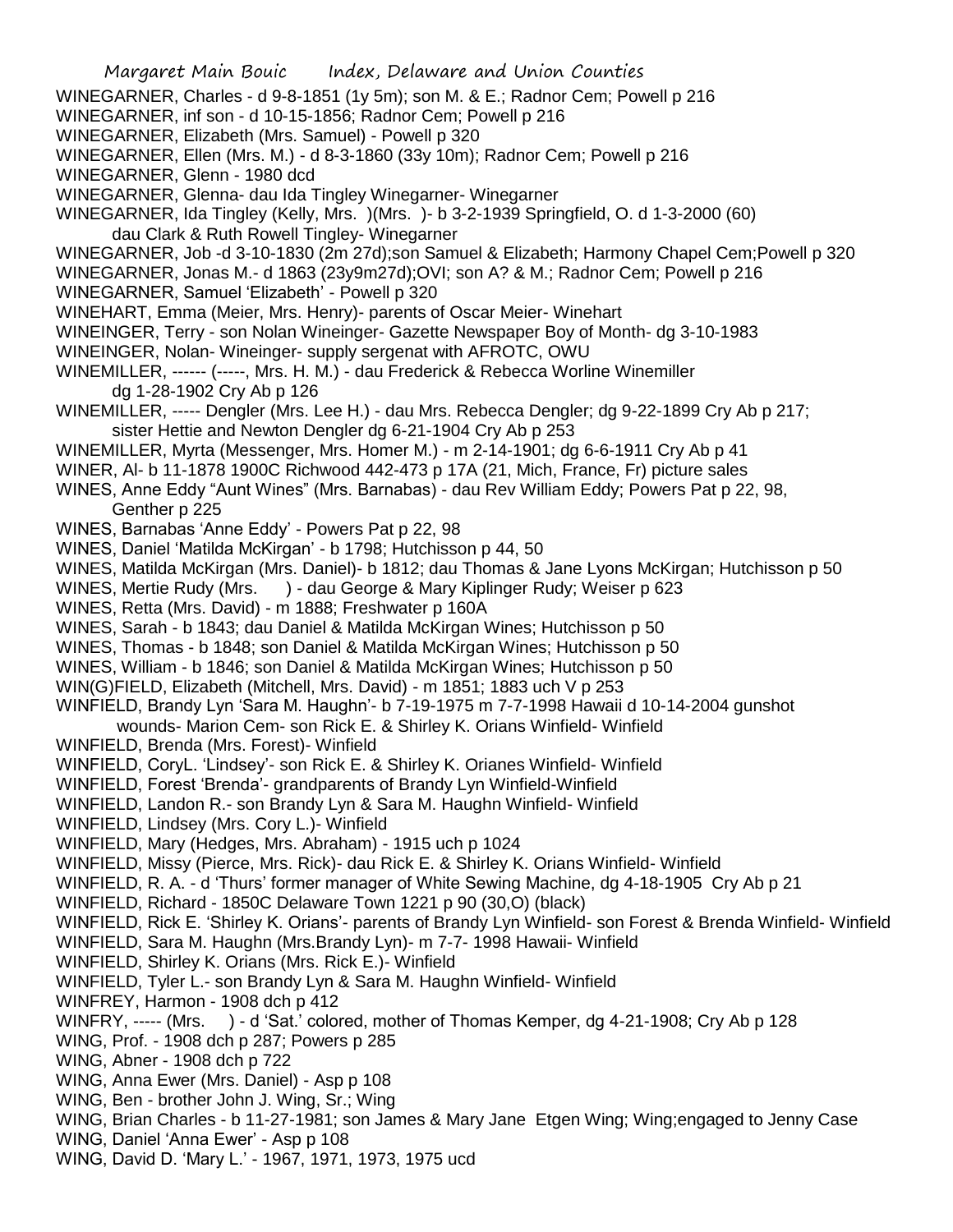- WING, Elizabeth Ann b 3-22-1983; son James & Mary Jane Etgen Wing; Wing
- WING, Daniel 'Anna Ewer' Asp p 108
- WING, David D. 'Mary L,' 1967, 1971, 1973, 1975 ucd
- WING, David 'Phyllis'- son Winston & Julia Holland Wing- Wing
- WING, Elizabeth Ann b 3-22-1983; son James & Mary Jane Etgen Wing; Wing
- WING, Erdine (Lee, Mrs. ) dau Harold C. & Velma M. Hatten Wing; Wing
- WING. Experience (Spooner, Mrs. Samuel)- b 8-4-1668; dau Daniel & Anna Ewer Wing Asp p 108
- WING, George W. brother Linnie Wing Chapman
- WING, Gwen W. (Oller, Mrs. ) dau John H. Sr. & Lucille Wing- Wing
- WING, Hannah (Lombard, Mrs. Thomas)- m 1668; Powers Pat p 114
- WING, Harold C. 'Velma M. Hatten'- d 1-8-1978 (83); Ashley Union Cem- son C. R. & Mildred J. Wing Wing
- WING, Jacqueline (O'Brien, Mrs. Douglas)- dau Polly Ann Blair Wing- Wing
- WING, James 'Mary Jane Etgen'- m 10-29-1977- son Winston & Julia Holland Wing- Wing
- WING, Jason Thomas- b 5-13-1980; son James & Mary Jane Etgen Wing Wing
- WING, John H. Sr. 'Lucille'- b China d 7-8-1963 (65) Oak Grove Cem- Wing
- WING, John H., Jr.- son John H., Sr. & Lucille Wing Wing
- WING, Joe M.(Joseph) 'Vesta J' 1961, 1969, 1971, dcd
- WING, Jonathan- son James & Mary Jane Etgen Wing- Wing
- WING, Joseph 'Patricia'- son Winston & Julia Holland Wing- Wing
- WING, Judy (Bayer, Mrs. Eugene)- dau Winston & Julia Holland Wing- Wing
- WING, Julia Holland (Mrs. Winston)- m 1-31-1941 parents of Stephen Connelly Wing- Wing
- WING, Linnie (Chapman, Mrs. George B.)- m 11-12-1899; d 1-15-1964 (85); 1985 uch p 24; Chapman
- WING, Lisa Ann (Hilbert, Mrs. Thomas L.)- b 1961; dau David D. & Mary Wing- parents of Megan Nicole Hilbert b 4-1-1989; Wing; 1967, 1971, 1973, 1975 ucd
- WING, Lucille (Mrs. John H. Sr.) d 10-1-1982 (85); Oak Grove Cem Wing
- WING, Marcus (Marius) T. C. 'Maria Rosevelt'- 1880 dch p 392, 509; 1908 dch p 242; dumch p 327
- WING, Maria Rosevelt (Mrs. Marcus)- dumch p 327
- WING, Mary Jane Etgen (Mrs. James)- m 10-29-1977- Wing
- WING , Mary L. (Mrs. David D.)- 1967, 1971, 1975 ucd
- WING, Michele Ann Blumenschein (Mrs. Stephen Donnelly)- m 6-16-1989 dau Kenneth & Hazel Blumenschein- Wing
- WING, Mildred J. (Mrs. C,. R.)- d 6-1-1974 (95) Ashley Union Cem- 1969, 1971 dcd
- WING, Patricia (Mrs. Joseph)- Wing
- WING, Phebe (Benedict, Mrs. Aaron L.)- dau Abner Wing- m 1827; 1908 dch p 721; Pabst 8 p 91
- WING, Phyllis (Mrs. David)- Wing
- WING, Polly Ann Blair (Mrs. )- b 4-24-1929 Ky d 11-24-1997 (68) bur. St. Joseph, Columbus dau Elmer & Anna Blair- Wing
- WING, Richard 'Tracie Gasbarro'- son Polly Ann Blair Wing- Wing
- WING, Sharon- b 1958; dau David D. & Mary Wing- 1967, 1971, 1973 ucd
- WING, Stephen Donnelly 'Michele Ann Blumenschein'- m 6-16-1989 son Winston & Julia Wing- Wing
- WING, Tracie Gasbarro (Mrs. Richard)- Wing
- WING, Velma M. Hatten (Mrs. Harold)- d 12-20-1978 (76) Ashley Union Cem-; sister of Edson Hatten-1969, 1971 dcd
- WING, Vesta J. ( , Mrs. Joe M.) 1961, 1969, 1971 dcd
- WING, Winston 'Julia Holland'- b 10-28-1914 Champaign Co m 1-31-1941 d 2-22-1990 (75) son Charles Bullard & Janette Monce Wing- parents of Stephen Donnelly Wing- Wing
- WINGARD, Charles Clifford- b 9-5-1899; d 10-19-1930; son Charles L. & Ida S. Weir Wingard
- WINGARD, Charles L 'Eda E. Weir Saylor'-b 8-16-1873; d 12-14-1919; bur Pa.- Weiser p 746
- WINGARD, Ida E. Weir (Mrs. Charles L.)(Saylor, Mrs. )- b 1880; d 1945; dau William & Matilda Rebecca Arnold Weiser- Weiser p 746
- WINGARD, Mildred J. (Weiser , Mrs. David F.)- b 11-5-1917- Weiser p 768
- WINGATE, David bro-in-law of Martha J. (75,O,Md,Md) wid; Wingate
- WINGATE, Edward M.- 1969, 1971 dcd
- WINGATE, Martha J. (79,O,NY,Conn) wid; Wingate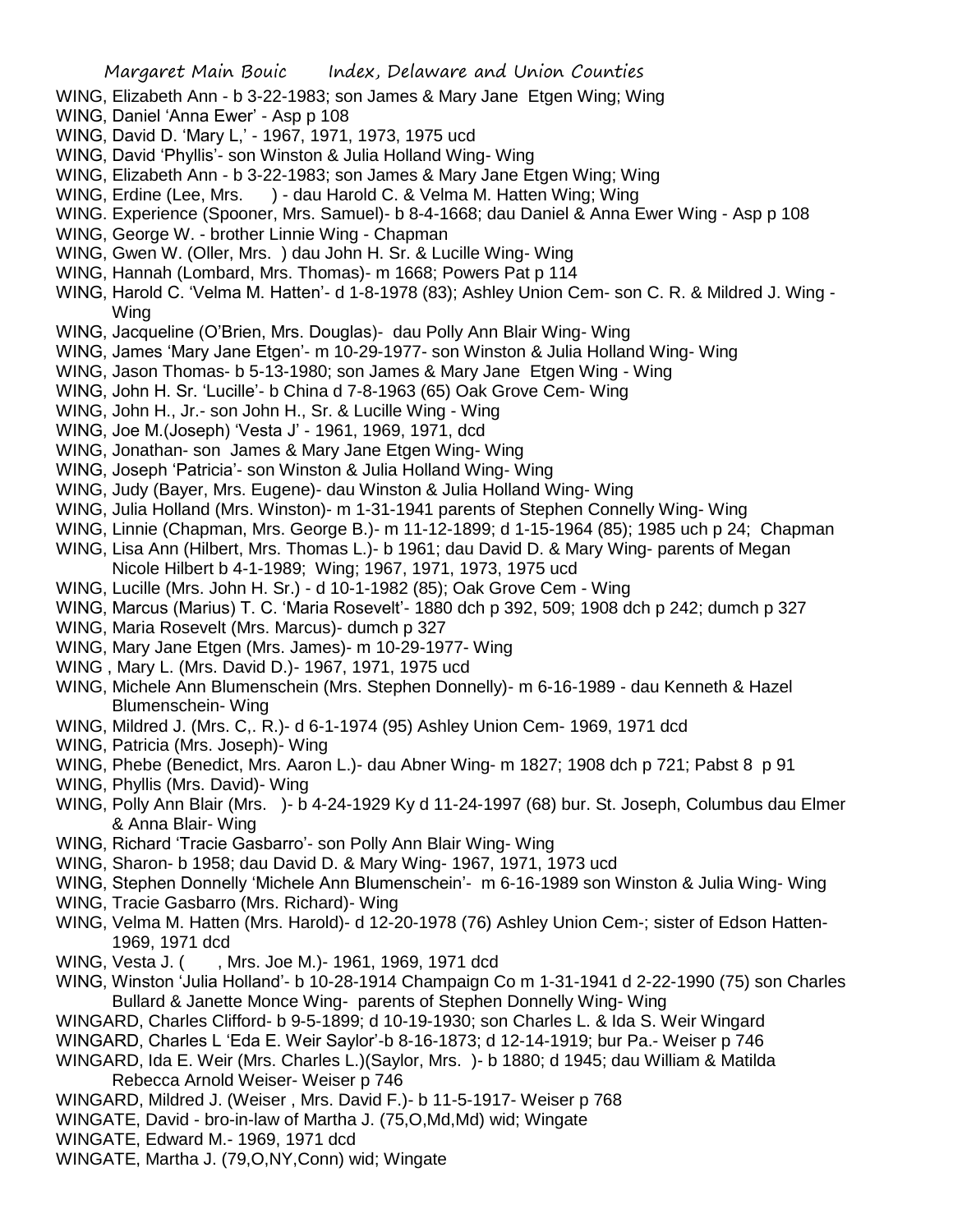- WINGATE, Rebecca (Worden, Mrs. Elisha)- 1915 uch p 674
- WINGER, Flora McKibben- descendant William Stewart- Pabst Pion I p 65
- WINGER, Jacob dcw Bk 4 p 113 (wit)
- WINGER, Matthew Charles son Charles & Diane Winger-Winger-engaged to Lorie Ann Barker
- WINGER, Pauline (Zane, Mrs. Raymond Henry)- m 8-1-1940- Freshwater p 168
- WINGERT, Elizabeth Hagar (Mrs. Peter)- dau David & Katherine Hagar- Powers p 56
- WINGERT, Jess 'Matilda Tossey'- Graham (144224); Tossey (17224)
- WINGERT, Joan- dau Jess & Matilda Tossey Wingert- Graham 1442241; Tossey 172241
- WINGERT, Matilda Tossey(Mrs. Jess)-dau De Fro & Mary Ragan Tossey- Graham 144224;Tossey 17224
- WINGERT, Peter, 'Elizabeth Hagar'-Powers p 56
- WINGERT, Philip- son Peter & Elizabeth Hagar Wingert- Powers p 56
- WINGET, ----hjt p 3,4
- WINGET, Un Co Prob Vol I p 14 (1867-1878)
- WINGET, ------ (Marsh, Mrs. ) sister William M. Winget mt 3 p 6
- WINGET, Elder- 1883 uch V p 398
- WINGET, A. G.- 1915 uch p 317
- WINGET, Addie Florence Walker (Mrs. Albert Douglas) m 12-25-1890 Winget Bible; unec VI p 47
- WINGET, Adeline b 9-5-1851 (twin) dau Ziba & Margaret Thomas Winget, Winget Bible; Sater letter; unec VI p 45
- WINGET, Albert Douglas 'Addie Florence Walker' b 9-17-1866; m 12-25-1890; d 2-13-1922; son Milton D. & Sarah Catherine Cragle Winget; Winget Bible; Sater letter; unec VI p 46, 47
- WINGET, Alma (Lord, Mrs. Thomas C.)- opc 189; m 1-10-1878 ucm 6189; Union-Allen Cem p 61 dau Thomas Marshall & Tabitha Robinson Winget; 1870C Marysville Paris Tp 210-211 p 24 (6,O)
- WINGET, Alta B. (Fairbanks, Mrs. )- b 1864; d 1947; 1880C Marysville 32-37 p 4 (16,O,O,O) Milford Cem, Sec 5 Row 9
- WINGET, Angeline b 9-5-1851 (twin) dau Ziba & Margaret Thomas Winget, Winget Bible; Sater letter; unec VI p 45
- WINGET, Ann A. (McDowell, Mrs. James)- b 9-2-1828; m 11-20-1845; d 1-30-1852; dau Caleb & Polly Ann Sherman Winget- Sater letter, unec VI p 46; Winget Bible, unec VI p 45
- WINGET, Ann, minor heir of Calvin Winget- uccp Bk 4 p 398
- WINGET, Ann (Mrs Rodger)- Hutchisson p 37
- WINGET, Ann (Mrs. William)- 1850C Marysville 546-557 (19,O)
- WINGET, Ann- dau William M. & Cynthia Ann Winget- d 8-6-1868 (11m, 29d); Milford Cem Row 20, Union- Allen Cem p 22
- WINGET, Anna (Baldwin, Mrs. William)- lic 12-27-1881 ucm 7097 dau William & Sarah J. Reed Winget-1883 uch V p 216; 1870C Darby Tp 31-39 (8,O); 1880C Darby Tp 105 p 242C (18,O,Va,O)
- WINGET, Anna Converse (Mrs. Marion A.)- 1883 uch V p 153
- WINGET, Anna Elizabeth (Bovey, Mrs. Emmanuel) b 11 7 1838 m 7 20 1854 dcm d 2 21 1882 (44 2 14) Fairview Cem Powell p 243 dau Ezra & Eleanor Cochran Winget Bovey 1,2; 1880 dch p 721; 1908 dch p 504; Maugans Anc p 50; 1880C Scioto Tp 282 (43,O); McKitrick p 270
- WINGET, Annie- dau Rev. C. L. & Susan G. Fairchild Winget- 1870C Union Tp 35 p 6 (1,O)
- WINGET, Anson 'Esther Jane Miller'- b 1-2-1826 Winget Bible, unec VI p 45, 46; m 7-3-1856 d 5-1893 son Caleb & Polly Ann Sherman Winget- Sater letter,
- WINGET, Arthur E. 'Mary E.'- b 5-1872; son Charles E. & Mary L. Winget- 1880C Marysville 130-145 p 5 (8,O,O,O); 1900C Marysville 3rd Ward 79-83 p B3 (28,O,O,O) m 8y; wood carver
- WINGET, Byron- 1883 uch IV p 557
- WINGET, Byron L.- d 10-2-1889 (29-3) Oakdale Cem 480 son Rev. C. L. & Susan .Fairchild Winget
- WINGET, Caleb 'Polly A. Sherman'- b 11-17-1790; m 4-29-1819; Sater letter d 6-9-1858 Winget Bible; unec VI p 45, 46; 1910C Marysville 118-104 p 4B (38,O,O,O) m 18y
- WINGET, Calvin- d 8-20-1845 (40) Oakdale Cem 618) 1830C Marysville 427 p 196
- WINGET, Calvin wit uccp p 1, will bk p 1, 39; uccp p 7, appr JB 1 p 88; uccp p 9 sheriff ,JB 1 p 149 151; uccp 10, auctioneer; JB 1 p 158, 185, 206; uccp p 49 Record Bk 4 p 398
- WINGET, Calvin- son Calvin & Cynthia Ann Irwin Winget- b 1844; 1883 uch V p 166; uccp p 49, Record Book 4 p 398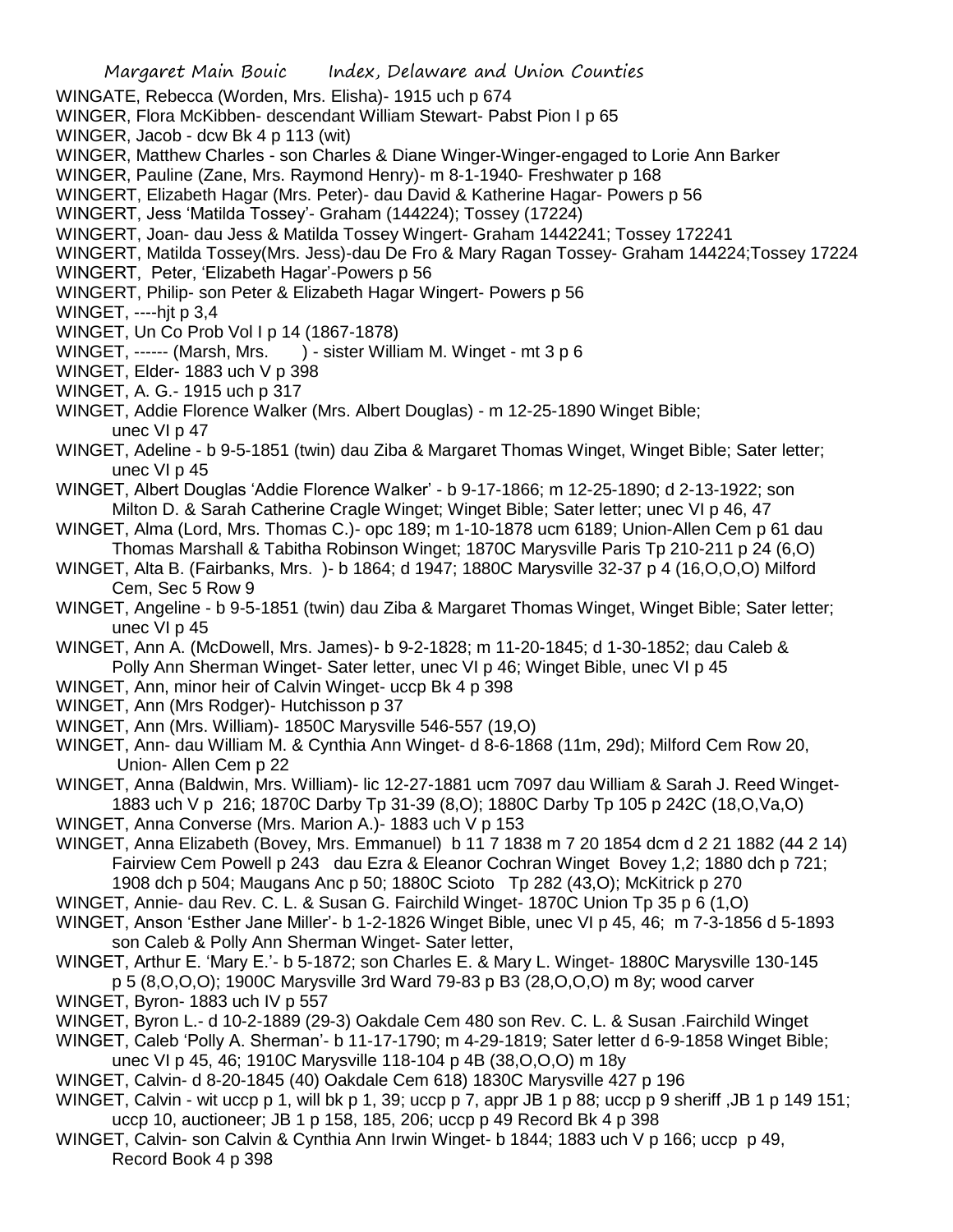- WINGET, Calvin 'Cynthia Ann Irwin'- b 1801 Pa; m 9-26-1822 ucm 351 (F1); d 11-4-1840 (39y); son Stephen Winget,Sr.- 1883 uch III p 283, 318, 368, 372, IV p 435, V p 6, 15, 31, 152, 166, 183, 558; 1915 uch p 135, 184, 277, 525; uccp p 19, JB 2 p 179 , 3 p 27; unec 1982, II p 18
- WINGET, Calvin- Civil War; Union Allen Tp Cem 16
- WINGET, Calvin R. Son David C. & Rhoda Reed Winget- d 9-20-1863; 1883 uch V p 153
- WINGET, Calvin- son William & Mary Winget- 1850C Union Tp 1293-1311 p 193 (10,O); 1850C Union Tp 638- 644 p 90 (26,O)
- WINGET, Catharine (Robinson, Mrs. John C.)- d 5-3-1854 dau William & Mary Winget- mt 5-17-1854; 1850C Union Tp 1293-1311 p 193 (20,O)
- WINGET,Catherine-adopted dau William & Sarah J. Reed Winget-1883 uch V p 216;uccp p 11 JB1 p 206
- WINGET, Catharine- b 3-15-1853 Winget Bible; unec VI p 45- dau Ziba & Margaret Thomas Winget-Sater letter,
- WINGET, Celinda- d 8-7-1908 (79y7m) Oakdale Cem 2133 (I D)
- WINGET, Charles- d 7-16-1927 (78) Oakdale Cem 3942 (D 118)
- WINGET, Charles Edgar- son Stephen & Matilda M. Marshall Winget- 1850C Marysville 530-541 (1,O); 1860C Marysville 1513 (11,O);1870C Marysville Paris Tp 114-114 p 15 (21,O)
- WINGET, Charles E. 'Marty Crisler'- m 10-13-1869 ucm 4615
- WINGET, Charles E. 'Mary C.'- b 5-1849; 1880C Marysville 130-145 p 5 (31,O,O,O) cabinet maker;
- 1900C Marysville 4th ward 404-418 p B16 (51,O,O,WVa) m 30y; foreman, lumber yd
- WINGET, Charles- son James Winget- 1860C Darby Tp 379-381 p 53 (8,O)
- WINGET, Charles- son Lewyan & Martha Winget- b 4-1870; 1870C ParisTp 164-165 p 22 (1/12,O) son Milton L. & Martha Winget- 1880C Paris Tp 30-30 p 3 (10,O,O,O)
- WINGET, Charles 'Lulu B.'- 1910C Leesburg Tp p 5A (33) m 11y; 5 ch, 4 living
- WINGET, Charles Jr.- son Charles & Lulu B. Winget- 1910C Leesburg Tp p 5H (9)
- WINGET, Charles'Mary'- 1910C Marysville 4th ward 74-81 (60,O,O,O) m 40y foreman, lumber
- WINGET, Christina Troyer (Mrs. Elias B.)- m 12-23-1858 Winget Bible; unec VI p 45
- WINGET, Rev. C. L. 'Susan C. Fairchild'- m 2-1-1857; mt 2-11-1857; 1883 uch IV p 452, V p 198, 236;
- Rev. C. L. 1915 uch p 236; 1870C Union Tp 35 p 6 (35,O)
- WINGET, Clara Belle- b 11-8-1874; d 11-16-1916; dau Milton D. & Sarah Catherine Croyle Winget Winget Bible; unec VI p 46, 47; Sater letter
- WINGET, Clarice H-b 11-1892 d 1-14-1989 Oakdale Cem Record D 118;dauArthur C. & Mary E. Winget-
- Marysville p 57; 1900C 3rd ward 79-83 p B3 (7,O,O,O); 1910C Marysville 118-104 p 4B (16,O,O,O) WINGET, C. N.- 1883 uch IV p 452
- WINGET, C. R.- 1883 uch IV p 534
- WINGET, Curry 'Sarah Pratt'- son David C. & Rhoda Reed Winget- 1883 uch V p 153
- WINGET, Cynthia A. Culver (Mrs. William) b 1832 m 11-29/30-1853 ucm 2020 d 1885; Milford Cem, Union Allen Tp Cem p 22; 1883 uch V p 153, 168; Un Co Prob Vol II p 34 (1879-1886); 1860C Union Tp 693-699 p 95 (28,O); 1870C Milford 93-91 (39,O); 1880C Marysville 525-574 p 41 (48,O)
- WINGET, Cynthia Ann Irwin (Mrs. Calvin)- b Pa; m 9-26-1822 ucm 35; d 8-20-1845 (40) Oakdale Cem
	- 618 (F 1);dau John Irwin, sister William B. Irwin 1883 uch III p 283, V p 15, 63, 152, 166 ;unec 1982, II p 13; 1840C Marysville 849 (40-50); uccp p 19 8JB 2 p 179, uccp p 49 record Bk p 398
- WINGET, Cyprian Lee- ch gd uccp p 42 JB 4 p 310
- WINGET, Cyprian S- heir of Calvin Winget- uccp p 49 reocrd book 4 p 398
- WINGET, David- gd uccp p 42 JB 4 p 310
- WINGET, David- 1860C Union Tp 5720576 p 80 (26,O)
- WINGET, David- brother Calvin Winget- 1883 uch V p 15
- WINGET, David- son Calvin & Cynthia Winget- uccp p 19 JB 3 p 4; uccp p 49 rec Bk 4 p 398
- WINGET, David C. 'Lucinda Reed''Rhoda Reed'- b 10-22-1803; m 2-17-1858 ucm 3688; son Stephen & Hannah Cary Winget; 1883 uch III p 322 V p 57, 153, 185
- WINGET, David 'Elizabeth Alexander'-m 4-5-1849 dcm;1850C Marysville 545-556 p 83 (23,O)
- WINGET, David F. 1870C Marysville Paris Tp 183-183 p 21 (4,O); 1880C Marysville 319-352 p 23  $(14, 0, 0, 0)$
- WINGET, David- nephew James Ewing- 1883 uch III p 280, V p 304
- WINGET, David- brother Luther and Elizabeth McCloud- mt 10-10-1906
- WINGET, David R.- son David C. & Lucinda Reed Winget- 1883 uch V p 153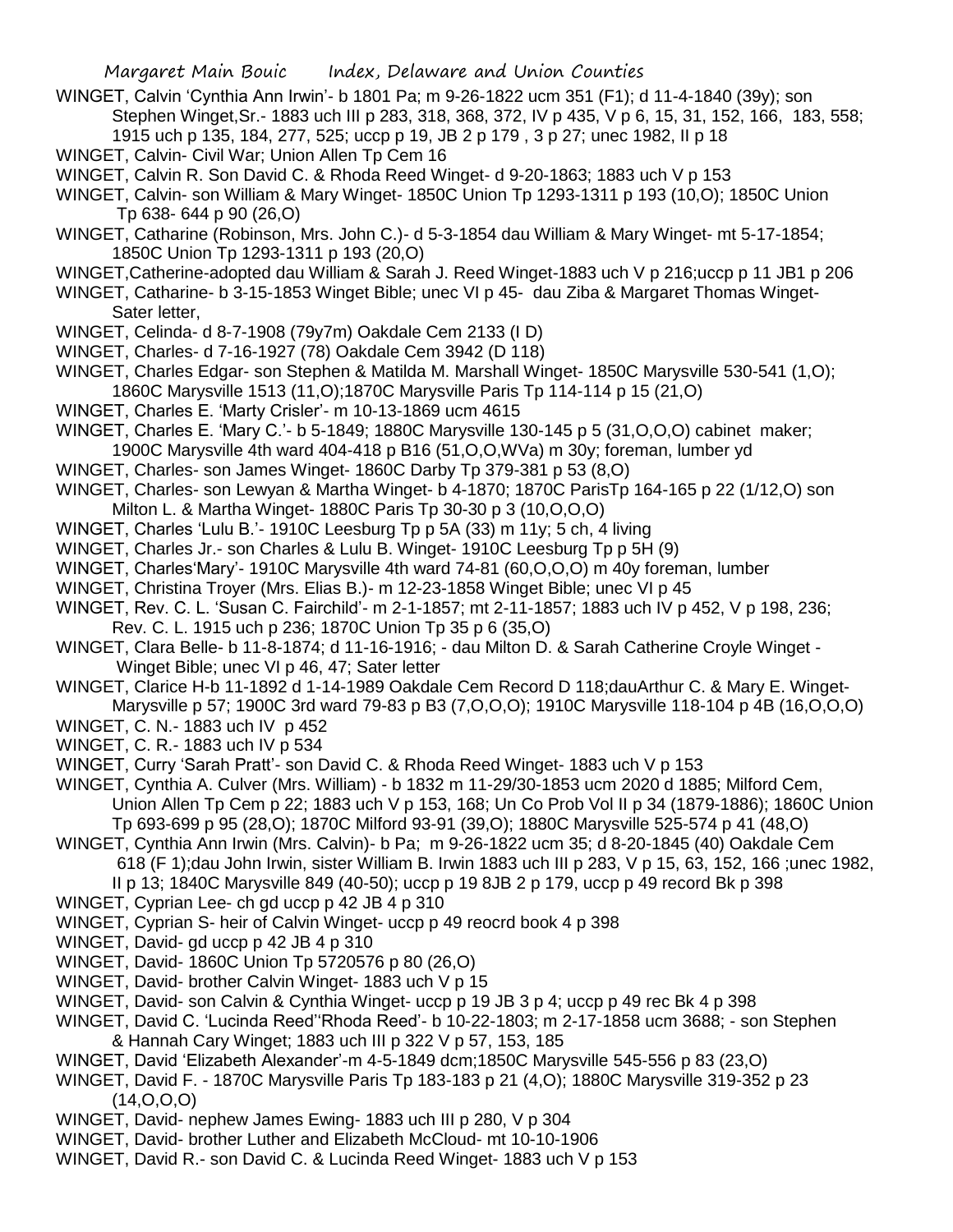- WINGET, David 'Lucinda'- 1870C Marysville Paris Tp 183-183 p 21 (65,O,) carpenter;
- 1880C Marysville 319-352 p 23 (76, O,Pa,Pa) house joiner
- WINGET, David- son William & Sarah Reed Winget- uccp p 11 JB 1 p 206
- WINGET, DeWitt H.- son David & Elizabeth Winget- 1850C Marysville 545-556 p 83 (5/12,O)
- WINGET, Didamo D. A.- b 6-22-1858 Winget Bible
- WINGET, Edna B.- dau Charles & Lulu B. Winget- 1910C Leesburg Tp p 5A (2)
- WINGET, Edward- b 5-1885; d 8-27-1926 (41y); Oakdale Cem 3844 (E) son Lewylen Winget- 1900C Paris Tp 85-88 p A6 (15,O,O,O); 1910C Marysville 4th ward 60-65 p (25,O,O,O)
- WINGET, Edwin- son Jane Winget- 1860C Darby Tp 379-381 p 53 (6,O)
- WINGET, Eleanor Cochran (Mrs. Ezra)- d 2-27-1858 (62-1-2); Fairview Cem p 5; dau James & Mary Polly Porter Cochran- Maugans Anc p 50; Cochran 12; opc 16; 1880 dch p 487, 738;
- 1908 dch p 288; hmp 122; Powell p 246; 1850C Scioto Tp (55,PA)
- WINGET, Rev. Eldon 'Hilda Clara Hutchisson'- Hutchisson p 37
- WINGET, Elias B. 'Christina Troyer'- b 10-10-1838 m 12-23-1858 d 10-31-1864 son Caleb & Polly Ann Sherman Winget- unec VI p 45, 46; Winget Bible; Sater letter
- WINGET, Elias- b 12-26-1854; Winget Bible son Ziba & Margaret Thomas Winget- unec VI p 46; Sater letter
- WINET, Elizabeth Alexander (Mrs. David)- m 4-5-1849 dcm; -1850C Marysville 545-556 p 83 (21. Pa)
- WINGET, Elizabeth D.- b 7-30-1841 Winget Bible; dau Ziba & Margaret Thomas Winget- Sater letter, unec VI p 45
- WINGET, Elizabeth (Marsh, Mrs. Loyal)- m 10-20/18-1853 ucm 2013; mt 10-19-1853
- WINGET, Elizabeth (McCloud, Mrs. John C.) m 11-16-1854 ucm 2195; mt 11-28-1854; sister Luther & David Winget- Winget; mt 10-10-1906
- WINGET, Elizabeth dau William & Mary Winget- 1850C Union Tp 1293-1311 p 193 (18,O)
- WINGET, Elizabeth dau Ezra & Eleanor Cochran Winget -1850C Scioto Tp 2382-2394 (13,O)
- WINGET, Elizabeth- dau William & Sarah J Reed Winget-1883 uch V p 216;uccp p 11 JB1 p 206
- WINGET, Elizabeth Ann (Bovey, Mrs. Emanuel) b 11-7-1838; m 7-20-1854 dcm; d 2-21-1882 dau Ezra & Eleanor Cochran Winget - Maugans Anc p 50; opc 211; Bovey 2, 3; Powell p 243 Fairview Cem p 9; 1908 dch p 504; 1850C Scioto Tp 2382-2394 (13,O); McKitrick p 220
- WINGET, Elizabeth D. b 7-30-1841 Winget Bible; dau Ziba & Margaret Thomas Winget; Sater letter; unec VI p 45
- WINGET, Emily Norton (Mrs. ) dau O. J. Norton dg 2-5-1915 Cry Ab p 13, 14
- WINGET, Emma Jane (Elsom, Mrs. Thomas N.) b 6-12-1852; m 3-25-1873; d 1907; New Millcreek Cem p 29; Elsom 1, 2; 1915 uch p 770; dau Luther & Mary Scott Winget; opc 167; 1883 uch V p 345; 1880C Milcreek Tp 30
- WINGET, Emma Lynn (Caskey, Mrs. Albert)- b 2-15-1878; m 11-20-1901; d 8-7-1963; dau Milton D. & Sarah Catherine Croyle Winget- Winget Bible; unec VI p 46, 47; Sater letter
- WINGET, Esther- b 6-24-1832; d 1834;- dau Caleb & Polly Ann Sherman Winget- unec VI p 45
- WINGET, Esther Jane Miller (Mrs. Anson)- m 7-3-1856 Winget Bible; unec VI p 45
- WINGET, Ethel M. d 8-6-1886 (2y2m), bur Oakdale Cem 276
- WINGET Sarah Ethel (Rasmussen, Mrs. Andrew) b 2-12-1882, dau Ezra & Rose Lame Winget; Graham 17222
- WINGET, Ezra 'Eleanor Cochran' 'Mary K. Webster' b 1-28-1795; m 10-28-1858 ucm 2789; d 8-28-1870 (75y5m25d); Fairview p 5; opc 46; 1820C Union tp 133 (18-26); 1830C Scioto Tp (30-40); 1840C Sc Tp (40-50); 1850C Sc Tp 2382-2394 (56,Va); Maugans Anc p 50; Powell p 246; mt 8-15-1860 (66), Delaware Co; 1880 dch p 738; 1908 dch p 504; 1915 uch p 273; 1835 men p 54 #19, p 10 Scioto Tp
- WINGET, Ezra- ex, uccp p 1 will Bk p 123; uccp 4 security, will Book p 216, cp p 12
- WINGET, Ezra- 1880C Millcreek Tp 23-20 p 4 (21,O,O,O) farm laborer
- WINGET, Ezra 'Rose Lame' m 3-3-1881 ucm 6928; Graham (1722); 1883 uch IV p 433, 434; bur Watkins Cem
- WINGET, Flora dau Marshall & Tabitha Robinson Winget; 1860C Marysville 1510-1502 p 198 (7,O); 1870C Marysville Paris Tp 210-211 p 24 (16,O)
- WINGET, Flora A.(Irwin, Mrs. Samuel L.) -m 12-11-1873 ucm5394;dau T. M. Winget;1883 uch V p 116 WINGET, Frank - 1915 uch p 317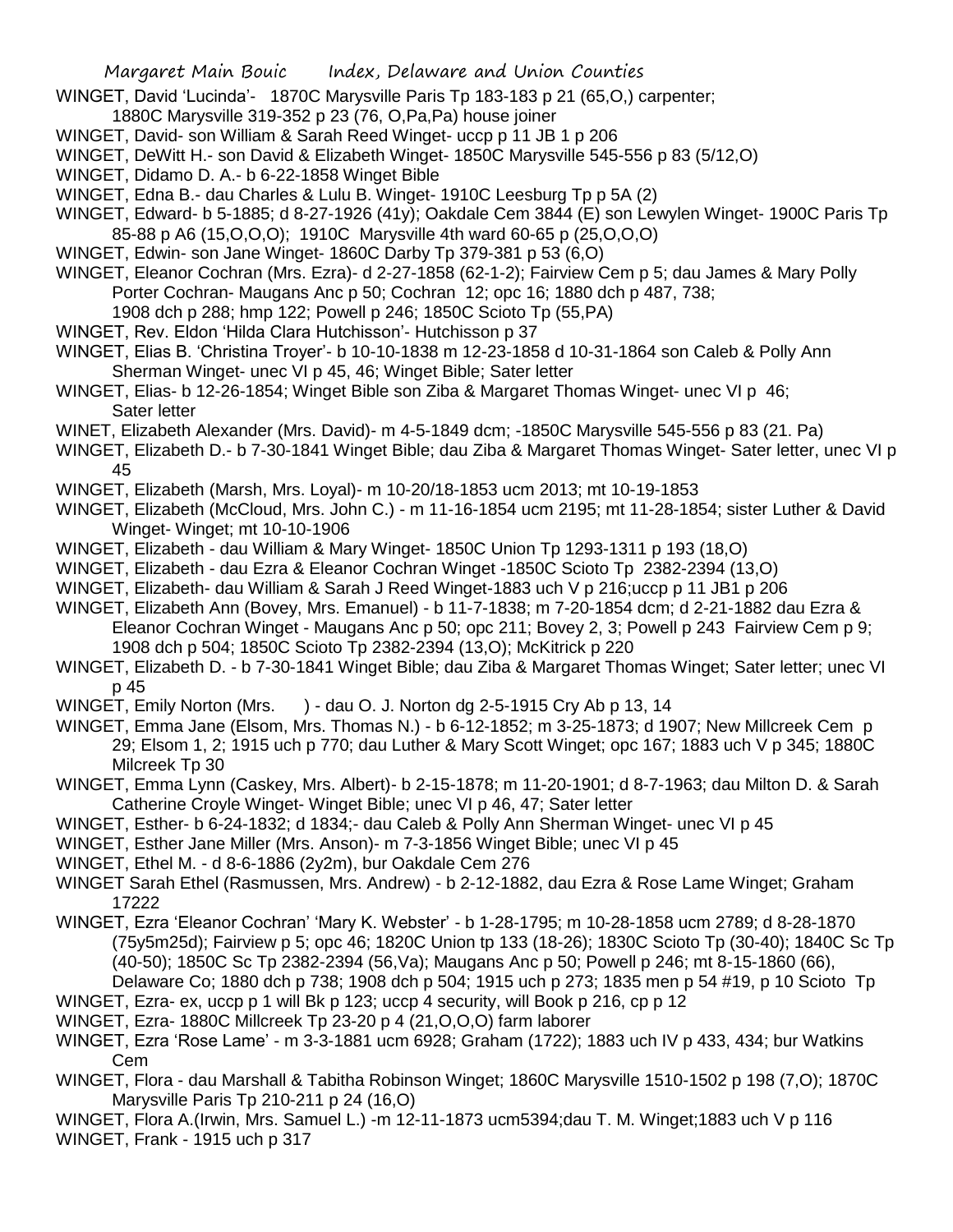- WINGET, Frank son William & Cynthia Ann Winget d 4-2-1873 (18y14d); Milford Cem -Union-Allen Tp Cem p 22; Un Co Prob Vol I p 32 (1867-1878); 1860C Union Tp 693-699 p 95 (5,O); 1870C Milford 93-91  $(15,0)$
- WINGET, Franklin McClellan- b 12-28-1863; d 11-7-1867; son Milton D. & Sarah Catherine Croyle Wingetunec VI p 46, 47; Sater Letter, Winget Bible
- WINGET, French- son C. L. & Susan G. Fairchild Winget- 1870C Union Tp 35 p 6 (12,O)
- WINGET, H. H. 1883 uch IV p 522
- WINGET, Hannah Carey (Mrs. Stephen) relative of Alice Phoebe Carey & Samuel F. Carey; dau Calvin Carey; 1883 uch V p 153, 305
- WINGET, Hariot- b 10-8-1858; ch Anson & Esther Jane Miller Winget- Winget Bible; unec VI p 46; Sater letter WINGET, Harry D.- son Charles & Lulu B. Winget- 1910C Leesburg Tp p 5A (5)
- WINGET, Harry H.- 1870C Marysville Paris Tp 183-183 p 21 (22,O) carpenter, lived with David
- WINGET, Harvey H. son David C. & Rhoda Reed Winget; 1883 uch V p 153
- WINGET, Hattie (Newman, Mrs. C. W.) m 10-27-1875 ucm 5773; mt 3 p 17, dau W. M. & Cynthia Culver Winget; 1883 uch V p 183;1860C Union Tp 693-699 p 95 (2,O); 1870C Milford 93-91 (12,O)
- WINGET, Hilda Clara Hutchisson (Mrs. Rev. Eldon) b 1905 d 2-9-1984 ; dau William Perry & Nettie Coleman Hutchisson; Hutchisson p 37
- WINGET, Howard- b 2-1881; d 2-17-1907 (28y1m); son Charles & Mary C. Winget- 1900C Marysville 4th ward (19,O,O,O) telegraph operator; Oakdale Cem 2009 (118D)
- WINGET, Ida- dau Milton L. & Martha Winget- 1880C Paris Tp 30-30 p 3 (8,O,O,O)
- WINGET, Inas Z.- dau Charles & Lulu B. Winget- 1910C Leesburg Tp p 5A (12)
- WINGET, J. P. 1883 uch IV p 518
- WINGET, James 1850C 2382-2394 (21,O) son of Ezra and Eleanor Cochran Winget
- WINGET, James (14 on 9-15-1839) son Calvin & Cynthia Winget- uccp p 19, JB2 p 248, uccp p 49 Record Bk 4 p 298
- WINGET, James C. 'Martha Sheldon' m 3-22-1853 ucm 1932; son Ezra & Eleanor Cochran Winget; 1850C Scioto Tp 23 p 145 (21,O); opc 57
- WINGET, James F.- b 2-28-1850; son Ziba & Margaret Thomas Winget- Winget Bible; unec VI p 45; Sater letter
- WINGET, Jane- 1850C Darby Tp 379-381 p 53 (30,O)
- WINGET, Jane- b 9-22-1844, Winget Bible- dau Ziba & Margaret Thomas Winget- unec VI p 45
- WINGET, Jean Ann (Buchwell, Mrs. Lloyd) dau Rev. Eldon & Hilda Clara Hutchisson Winget; Hutchisson p37 WINGET, Jennie- dau Lewyan & Martha Winget- 1870C Paris Tp 164-165 p 22 (2,O); dau Milton L. Winget 1880C Paris Tp 30-30 (12,O,O,O)
- WINGET, John- b 2-4-1822; son Caleb & Polly Ann Sherman Winget- unec VI p 45, Sater letter; Winget Bible
- WINGET, John- (14 on 4-1839) son William Winget- uccp p 11 JB1 p 206, Vol 2 p 170
- WINGET, John M. d 1-21-1866 (11y3m7d); son L. W. & M. A. Winget; Fairview Cem p 5
- WINGET, Joseph Lawrence d 12-28-1839 (12y); Powell p 246; son Ezra & Eleanor Cochran Winget; Fairview Cem p 5
- WINGET, Josephus- b 11-21-1843; son Ziba & Margaret Thomas Winget- unec VI p 45; Winget Bible; Sater letter
- WINGET, Lalvia- dau Milton L. & Martha Winget- 1880C Paris Tp 30-30 p 3 (6,O,O,O)
- WINGET, Laura d 5-19-1885 (11y6m) Oakdale Cem 261
- WINGET, Laura M. Roberts (Mrs. Samuel) b 1864; d 1884 Oak Grove Cem Powell p 443 ; opc 221
- WINGET, Lena dau Ezra & Rose Lame Winget; Graham 17223
- WINGET, Lena- dau Rev. C. L. & Susan G. Fairchild Winget- 1870C Union Tp 35 p 6 (3,O)
- WINGET, Lewis C.- b 8-1-6-1848; son Ziba & Margaret Thomas Winget- Winget Bible; unec VI p 45
- WINGET, (Milton) Lewy(l)an 'Martha'- 1870C Paris Tp 164-165 p 22 (26,O); see Milton L.
- WINGET, Lizzie (Morey, Mrs. ) b 9-1862; dau William & Cynthia Colver Winget; 1870C Milford 93-91 (7,O); 1880C Marysville 525-574 p 42 (17,O,O,O); 1900C Marysville 4th ward 397-411 p A16 (37,O,O,O) milliner
- WINGET, Lizzie Phillips (Mrs. J. Preston) -dau David C. & Rhoda Reed Winget; 1883 uch V p 153
- WINGET, Llewellin- 1910C Marysville 4th ward 60-65 p 3A (68,O,U,US) odd jobs
- WINGET, Louellen b 3-1841; son Stephen & Matilda M. Marshall Winget; 1850C Marysville 530-541 (9,0); 1900C Paris Tp 85-88 p A6 (59,O,-,-) widow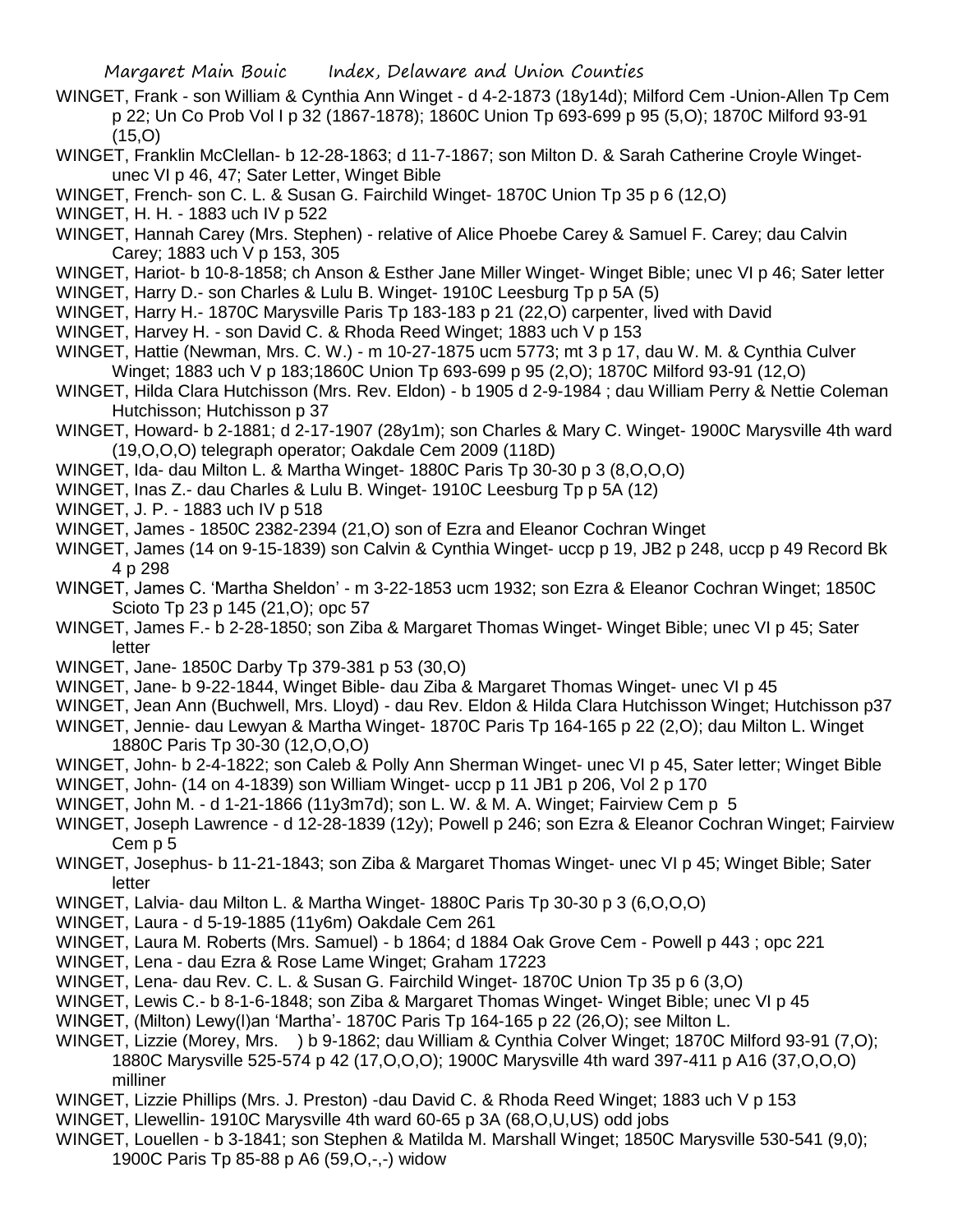WINGET, Lovina Brown (Mrs Melvin C.)- m 10-6-1880 Winget Bible; unec VI p 47

WINGET, Lucinda Jennings Cratty (Jones, Mrs. Andrew) (Mrs. William) - b 1834; m 4-21-1879 ucm 6472; d 1916; Fairview Cem p 7; Powell p 245; dau John & Eleanor Porter Cratty; opc 102; dumch p 444; 1880C Scioto Tp 304; 1880 dch p 738

- WINGET, Lucinda Reed (Mrs. David) m 2-17-1858 ucm 2688; dau James Reed; 1883 uch V p 153; 1870C Marysville Paris Tp 183-183 p 21 (41,O); 1880C Marysville 319-352 (51,O,O,Pa,Pa)
- WINGET, Lucretia Marie (Decker, Mrs. Le Roy) b 11-14-1844; m 7-4-1865 dcm; dau William C. Winget and Mary Flanegin Winget; (Mariah L.) - Fairview Cem p 4; 1883 uch V p 104; 1850C Sc Tp 2381 p 144 (6,O); 1880 dch p 738
- WINGET, Lulu B. (Mrs. Charles) 1910C Leesburg Tp p 5A (35) m 14y 5 ch 4 living
- WINGET, Luther (15 on 7-1839) uccp p 16 JB2 p 72
- WINGET, Luther adopted son William & Sarah J. Reed; 1883 uch V p 216; uccp p 11 JB1 p 206
- WINGET, Luther son Ezra & Eleanor Cochran Winget; 1880 dch p 486; 1915 uch p 144, 278; 1883 uch III p 328, IV p 435, V p 197; 1850C Scioto Tp 2394 (19,O)
- WINGET, Luther 'Martha J. Reynolds' b 7-1823 Md; m 6-13-1848 ucm 1321; d 10-9-1906; Milford Cem, brother David Winget & Elizabeth McCloud- 1850C Union Tp 1284-1302 p 192 (26, Md); 1860C Union Tp 572-576 p 80 (36,O); 1870C Union Tp 167-166 p 23 (47,Md); 1880C Union Tp 132 p 23 (56,Md,I,Md);1900C Union Tp 93-97 p 5B (76,Md,Pa,Md) m 51y; Milford Cem Sec 3 Row 6; Union-Allen Cem p 37
- WINGET, Luther 'Mary A. Scott' 1883 uch V p 345
- WINGET, Luther 'Widow Ingram' m 3-28-1808 onwq I
- WINGET, Lydia b 7-11-1823; dau Caleb & Polly Ann Sherman Winget; unec VI p 45
- WINGET, Mack b 9-1898 son Arthur E. & Mary E. Winget; 1900C Marysville 3rd Ward 79-83 p B3 (1,O,O,O); 1910C Marysville Village 118-104 p 4B (12,O,O,O)
- WINGET, Mahala (Burnham, Mrs. R. T.) (16 in 1839) uccp p 11 JbI p 206; m 12-15-1840 ucm 684
- WINGET, Margaret (Crain, Mrs. John v. P.) m 5-9-1844; d 1-7-1889 (66y); dau Ezra & Eleanor Cochran Winget opc 47; Fairview p 7; 1850C Scioto Tp 2385; Crain 1, 2;
- WINGET, Margaret J. Thomas (Mrs. Ziba) m 9-21-1840 Winget Bible unec V p 45
- WINGET, Marion d 9-12-1838 (2y); Oakdale Cem 620 (F1)
- WINGET, Marion A. 'Anna Converse' son David C. & Rhoda Reed Winget; 1883 uch V 153
- WINGET, Marjorie (Stouffer, Mrs. ) dau Rev Eldon & Hilda Clara Hutchisson Winget; Hutchisson p 37
- WINGET, Thomas Marshall 'Tabitha A. Robinson' b 8-1830; m 2-8-1853 ucm 1914; d 12-27-1877; son Stephen Jr. & Matilda Marshall Winget; Mitchell Cem; Darby Jerome Cem p 14; 1883 uch V p 16, 116; 1860C Marysville 1510-1502 p 198 (30,O);
- WINGET, Martha (Mrs. ) d 6-27-1885 (38y8m); Oakdale Cem 213
- WINGET, Martha Child (Mrs. Milton Lewyan) m 9-6-1866 ucm 4030; 1870C Paris Tp 164-165 p 22 (23,O); 1880C Paris Tp 30-30 p3 (34,O,Mass,Vt)
- WINGET, Martha J. Reynolds (Mrs. Luther) b 6-1830; m 6-13-1848 ucm 1321; d 1913; Milford Cem Sec 3 row 6; dau Elisha & Elizabeth Witter Reynolds; 1850C Union Tp 1284-1302 p 192 (20,O); 1870C Union Tp 167-166 p 23 (40,O); 1900C Union Tp 93-97 p 5B (69,O,NY,Ct) m 51y no ch; 1915 uch p 1063; 1883 uch V p 216
- WINGET, Martha Sheldon (Mrs. James C. m 3-22-1853 ucm 1932
- WINGET, Mary (14 in 1839) uccp p 11 JB1 p 206
- WINGET, Mary dau William & Cynthia Colver Winget b 5-1869; 1880C Marysville 525-574 p 42 (11,O,O,O); 1900C Marysville 4th Ward 397-411 p A16 (31,O,O,O) music teacher
- WINGET, Mary dau Stephen & Matilda Winget; 1870C Marysville Paris Tp 114-114 p 13 (18,O)
- WINGET, Mary dau Milton L. & Martha Winget; 1880C Paris Tp 30-30 p 3 (4,O,O,O)
- WINGET, Mary (Mrs. Chris) 1910C Marysville 4th Ward 74-81 p 3B (40,O,O,O) 3 ch 1 living
- WINGET, Mary (Mrs. William) 1850C Union Tp 1293-1311 p 193 (49,O)
- WINGET, Mary A. Scott (Mrs. Luther) 1883 uch V p 345
- WINGET, Mary Crisler (Mrs. Charles E.) b 3-1851; m 10-13-1869 ucm 4615; 1880C Marysville 130-145 p 5 (29,O,O,O);1900C Marysville 4th Ward 404-418 p B 16 (49,O,O,WVa) 3 ch 2 living
- WINGET, Mary E. d 1-21-1866 (11y); opc 151 dau L. W. & M.A. Winget
- WINGET, Mary E. (Mrs. Arthur E.) b 5-1872; 1900C Marysville 3rd Ward 79-83 p B3 (28,O,O,O) m 8y 4 ch 2 living; 1910C Marysville 3rd Ward 8-104 p 43 (47,O,O,O) m 18y 4 ch 2 living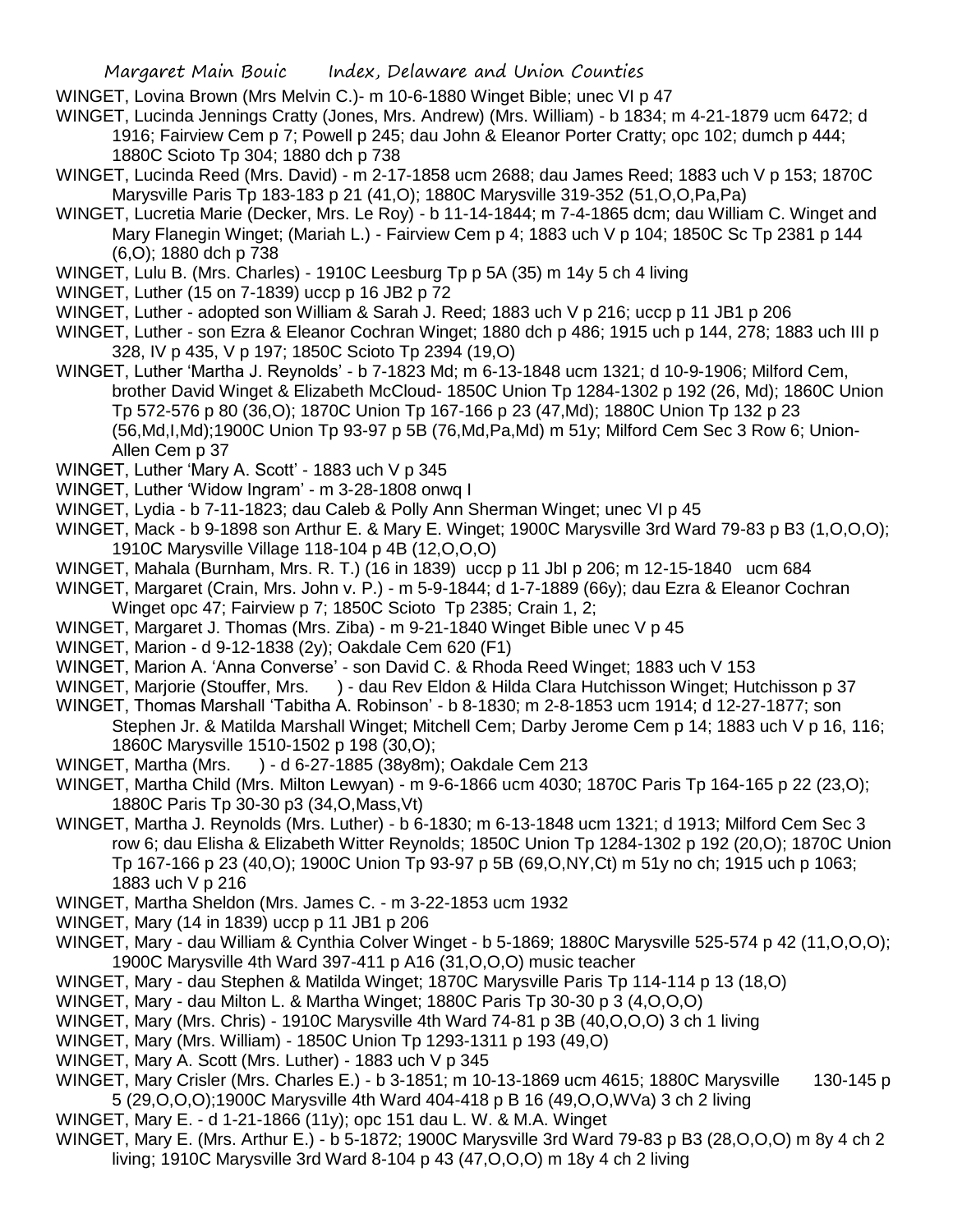WINGET, Mary E. (L.) - dau W. M. & Cynthia H. Culver Winget; 1883 uch V p 183; 1870C Milford 93-91 (1,O) WINGET, Mary Flanegin (Mrs. William C.) - b 4-30-1815; m 2-10-1838 dcm; d 8-16-1878 (63y4m17d); Fairview

Cem p 4 opc 24 dau James & Nancy Flanegin; Powell p 247; 1908 dch p 288; 1880 dch p 487, 738; Pabst 8 p 6; 1850C Scioto Tp 2381 p 144 (35,Pa); 1870C Sc Tp 3

WINGET, Mary J. - 1850C Paris Tp 571-584 p 87 (20,O)

WINGET, Mary K. Webster (Mrs. Ezra) - d 10-14-1880 (76y6m6d); m 10-26-1858 ucm 2789; 1880C Scioto Tp 292; opc 136

WINGET, Mary P. (Dodds, Mrs. Andrew) - opc 30; Dodds

WINGET, Mary Tumbleson (Mrs. William) - 1883 uch V p 216

WINGET, Matil(d)a Marshall (Mrs. Stephen) - m 10-21-1829; ucm 189; d 1-24-1892 (85y9m); dau Thomas Marshall; 1883 uch III p 288, V p 15, 16; 1830C Marysville 415 p 295 (20-30); 1850C Marysville 530- 541 p 81 (45,Va); 1860C Marysville 1513 (53,Va); 1870C Marysville Paris Tp 114-114 p 8 (64,O); 1880C Marysville 285-314 p 19 (74,Va,Va,Va); unec 1982 II p27

WINGET, Melvin Croyle 'Lovina Brown' - b 6-3-1859; m 10-6-1880; d 1950; Winget Bible; son Milton D. & Sarah Catherine Croyle Winget unec VI p 46, 47; Sater letter

WINGET, Mildred B. Payne (Mrs. William A.) - m 7-17-1916 Winget Bible unec VI p 47

WINGET, Milton D. 'Sarah C. Croyle' - b 9-10-1835; m 3-27-1856; d 4-28-1916; son Caleb & Polly Ann Sherman Winget; unec VI p 47, 46; Sater letter

WINGET, Milton Lewylan. 'Martha Child' - m 9-6-1866 ucm 4030; d 4-4-1932 (91y); Oakdale Cem 4426 (E 40); 1883 uch IV p 534; Civil War; 1880C Paris Tp 30-30 p 3 (39,O,O,O)

- WINGET, Minerva A. dau Calvin & Cynthia A. Winget d 7-11-1829 (6y); Milford Cem Union-Allen p 24
- WINGET, Minnie dau Milton Lewylan & Martha Winget; 1880C Paris tp 30-30 p 3 (1,O,O,O) 1900 C Paris Tp 85-88 (21,O,O,O)
- WINGET, Miron D. b 4-2-1862; d 12-25-1862 or 1863; Winget Bible; son Milton D. & Sarah Catherine Croyle Winget; Sater letter; unec VI p 47
- WINGET, Monroe b 1-18-1860 son Anson & Esther Jane Miller Winget; Winget Bible; unec VI p 46 Sater letter
- WINGET, Nancy J. (Judy, Mrs. Alfred J.) m 8-25-1857; mt 8-26-1857
- WINGET, Nancy J. dau Stephen & Matilda M. Marshall Winget; 1850C Marysville 530-541 (17,O)

WINGET, Nellie (Marriotte, Mrs. Jo) - dau Ezra & Rose Lame Winget; Graham 17221;

WINGET, O. L.; 1883 uch IV p 537

WINGET, Peter Leander (F.) 'Jonnie A. Brown' - b 1-9 or 2- 1857; m 4-5-1920; d 6-9-1931; son Milton D. & Sarah Catherine Croyle Winget; Winget Bible; unec VI p 46, 47; Sater letter

WINGET, Phoebe - dau William & Sarah Jane Winget; d 6-13-1889 (23y4m23d); 1880C Darby Tp 105 p 242C (14,O,Va.,O); Milford Cem; Union-Allen Cem p 30

WINGET, Phoebe (Curry, Mrs. James A.) - m 3-18-1817; 1915 uch p 547, 612; dau Stephen & Hannah Carey Winget; 1883 uch V p 153, 273, 305; unec 1982 II p 30; query from Joyce Essmiller

WINGET, Phoebe (Dean, Mrs. Robert R.) - m 6-1-1843; d 3-30-1845 (20y2m8d); opc 48; dau Ezra & Eleanor Cochran Winget; Dean 1,2; Cochran; Fairview Cem p 4

- WINGET, Polly Ann Sherman (Mrs. Caleb) b 10-4-1800; m 4-29-1819; Winget Bible; unec VI p 45; Sater letter
- WINGET, Polly Ann b 9-20-1842; d 4-12-1865dau Ziba & Margaret Thomas Winget; unec VI p 45; Sater letter
- WINGET, J. Preston 'Lizzie Phillips' son David C. & Rhoda Reed Winget; 1883 uch V p 153
- WINGET, Rhoda Reed (Mrs. David C.) m 1827; d 8-1857; dau Alex Reed; 1883 uch V p 153
- WINGET, Rodger 'Ann' son Rev. Eldon & Hilda Clara Hutchisson Winget; Hutchisson p 37
- WINGET, Rose Lame (Mrs. Ezra) m 3-3-1881 ucm 6928; dau Isaiah & Sarah Graham Lame; Graham 17222;
- WINGET, Ruth (McVey, Mrs. Lewis) b 5-22-1788; d 1846; dcc Marjorie Brookens Humes 45
- WINGET, Samuel 'Laura Roberts' m 12-20-1880 adopted son William & Mary Flanegin Winget; opc 199; 1870C Scioto Tp 2; 1880C Sc Tp 301;
- WINGET, Sarah Catherine Croyle (Mrs. Milton D.) b 2-12-1836; m 3-27-1856; d 1-13-1918; dau John & Catharine Miltenberger; Winget Bible; unec VI p 46, 47; Sater letter
- WINGET, Sarah Ethel (Rasmussen, Mrs. Andrew) see Ethel
- WINGET, Sarah J. Reed (Mrs. William) b 11-24-1825; m 7-9-1857 ucm 2573; d 10-18-1902; Milford Cem; Union-Allen Tp Cem p 30; 1870C Darby Tp 31-29 p 4 (44,O); 1880C Darby Tp 105 p 242C (54,O,Pa,Pa); 1900C Darby Tp 147-153 p 7B (74,O,Pa,Pa) wid 3 ch 1 living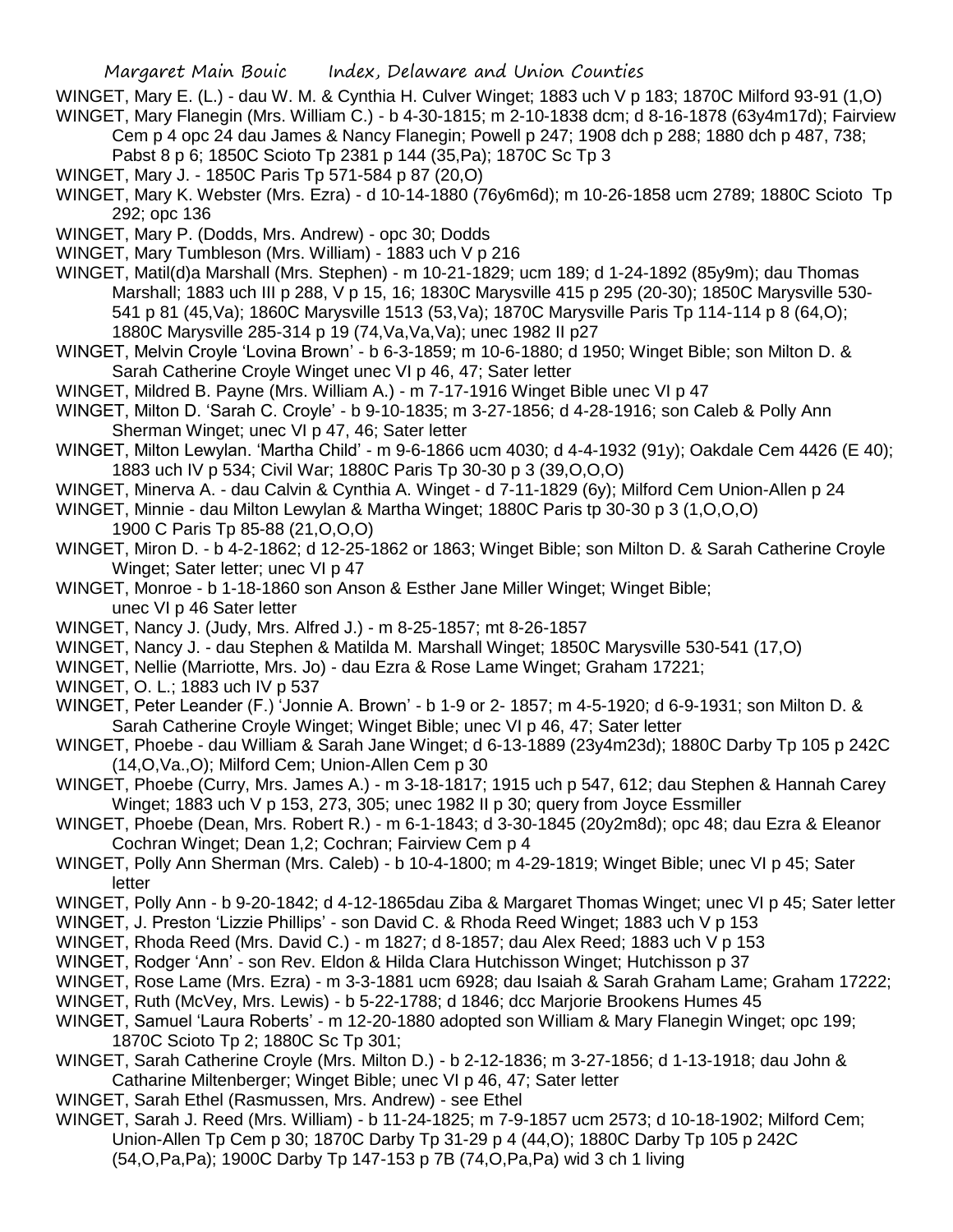WINGET, Sarah Pratt (Mrs. Curry) - 1883 uch V p 153

- WINGET, Stephen 'Hannah Carey' d 1807; 1883 uch V p 153
- WINGET, Stephen d 11-24-1839 (19); son Ezra & Eleanor Cochran Winget; Fairview 5; Powell p 246; hmp p 90, picture p 93
- WINGET, Stephen 'Matilda Marshall' b 4-1807; m 10-21-1829 ucm 189; d 12-19-1879; son Stephen Winget Sr.; Un Co Prob Vol II p 10 (1879-1886); 1830C Marysville 415 p 295 (20-30); 1840C Paris Tp 973 (30- 40); 1850C Marysville 530-541 p 81 (40,Pa); 1860C Marysville 1513 (52,O); 1870C Marysville Paris Tp 114-114 p 13 (63,Va) cabinet manufacturer; unec 1982 II p 27; uccp p 29 sec JB3 p 229; 1883 uch III p 288; V p 15, 38, 51, 215;
- WINGET, Steven (2 bodies); Oakdale Cem 934 (D18)
- WINGET, Susan G. Fairchild (Mrs.C. L.) m 2-1-1857; mt 2-11-1857; 1870C Union Tp 35 p 6 (30,O)
- WINGET, Susannah (Gill, Mrs. Israel) (Harriger or Harge, Mrs John) m (1) 10-24 or 25 -1835 dcm; m(2) 7-20- 1848; dau Ezra & Eleanor Cochran Winget; opc 72;
- WINGET, Tabitha 1880C Marysville 32-37 p 4 (49,O,O,Pa)
- WINGET, Tabitha A. b 2-5-1881; d 12-30-1908; Mitchell Cem; Darby-Jerome Cem p 14; interment 1-1-1909
- WINGET, Tabitha Gill (Mrs. William) b 1801; m 1820; d 10-29-1856; 1820C Union Tp 141 (16-26); 1830C Union Tp 202 p 287 (20-30); 1883 uch V p 215, 216
- WINGET, To(a)bitha A. Robinson (Mrs. Thomas Marshall) m 2-8-1853 ucm 1914; 1860C Marysville 1510- 1502 p 198 (29,O); 1870C Marysville Paris Tp 210-211 p 24 (39,O) dau William M. Robinson; 1883 uch V p 16, 26
- WINGET, Thomas Marshall 'Ta(o)bitha A. Robinson' b 8-1830; d 12-27-1877; son Stephen & Matilda Marshall Winget; 1850C Marysville 530-541 (20,O); 1870C Marysville Paris Tp 210-211 p 24 (39,O) carpenter; 1883 uch V p 16 see also Marshall Winget; Un Co Probate Deaths Vol I (1867-1878) p 86
- WINGET, Virgel 1969 dcd
- WINGET, W. mt 9-21-1859
- WINGET, W. C. 1883 uch IV p 519; rec p 11
- WINGET, Willard F. son Thomas Marshall & Tabitha A. Robinson Winget 1870C Marysville Paris Tp 210- 211 p 24 (13,O) carpenter; 1880C Marysville 32-37 p 4 (23,O,O,O)
- WINGET, William d 1014-1848 (22) Old Reed Cem
- WINGET, William nephew James Ewing; 1883 uch III p 280; 1915 uch p 398; 1820C Union Tp 141 (18-26)
- WINGET, William 1850C Marysville 546-557 (21,O)
- WINGET, William b 4-1881; son Lewylen Winget; 1900C Paris Tp 85-88 p A6 (19,O,O,O)
- WINGET, William d 7-1-1861 (3); adopted son William & Sarah J. Reed Winget; 1883 uch V p 216; 1860C Darby Tp 375-377 p 53 (1,O); uccp p 11 JB1 p 206
- WINGET, William uccp p 7 gd JB1 p 85; uccp p 16 JB2 p 72; uccp p 17 appr JB2 p 75; uccp p 21 appraiser county JB2 p 218; uccp p 22 sec JB2 p 282; uccp p 25 sec JB3 p 15; uccp P28 appr JB3 p 190; uccp p 29 appr JB3 p 229; uccp p 34 JB3 p 490; uccp p 37 sec JB4 p 118; uccp p 42 appr JB4 p 317
- WINGET, William 'Mary' 1850C Union Tp 1293-1311 p 193 (53,Va)
- WINGET, William 'Mary Tumbleson' 1883 uch V p 216
- WINGET, William 'Sarah J.' 1870C Darby Tp 31-29 p 4 (73,Va)
- WINGET, William 'Tabitha Gill' 'Sarah J. Reed' b 1797; m(1) 1820; m(2) 7-9-1857; ucm 2573; d 4-5-1874; 1820C Union Tp 141 (18-26); 1830C Union Tp 202 p 287 (20-30); 1850C Darby Tp 357-377 p 53 (63,Va); son Stephen Winget; ; Un Co Probate Deaths Vol I (1867-1878) p 40
- WINGET, William Alexander 'Mildred B. Payne' b 12-31-1869; m 8-16-1916; d 3-1949 Mich; Winget Bible; unec VI p 46, 47; Sater letter
- WINGET, William C. 'Mary Flanegin' 'Lucinda Jennings Cratty Jones' m(2) 4-21-1879 ucm 6472; d 6-10-1888 (72y22d); son Ezra & Eleanor Cochran Winget; 1840C Scioto Tp(20-30); 1850C Sc Tp 2381 (34,O); 1870C Sc Tp 3; opc 24; Fairview p 4; Ost p 1; Powell p 247; 1880 dch p 485, 490, 738; 1976 dch p 119; 1908 dch p 486; dumch p 444; Pabst Pion II p 174
- WINGET, William E. son William M. & Cynthia Ann Culver Winget; 1883 uch V p 183, 58, 557; Milford Cem Row 20 Union-Allen Tp Cem p 22; 1880C Marysville
- WINGET, William M. infirmary Director 1888-1891 unec 1982 II p 29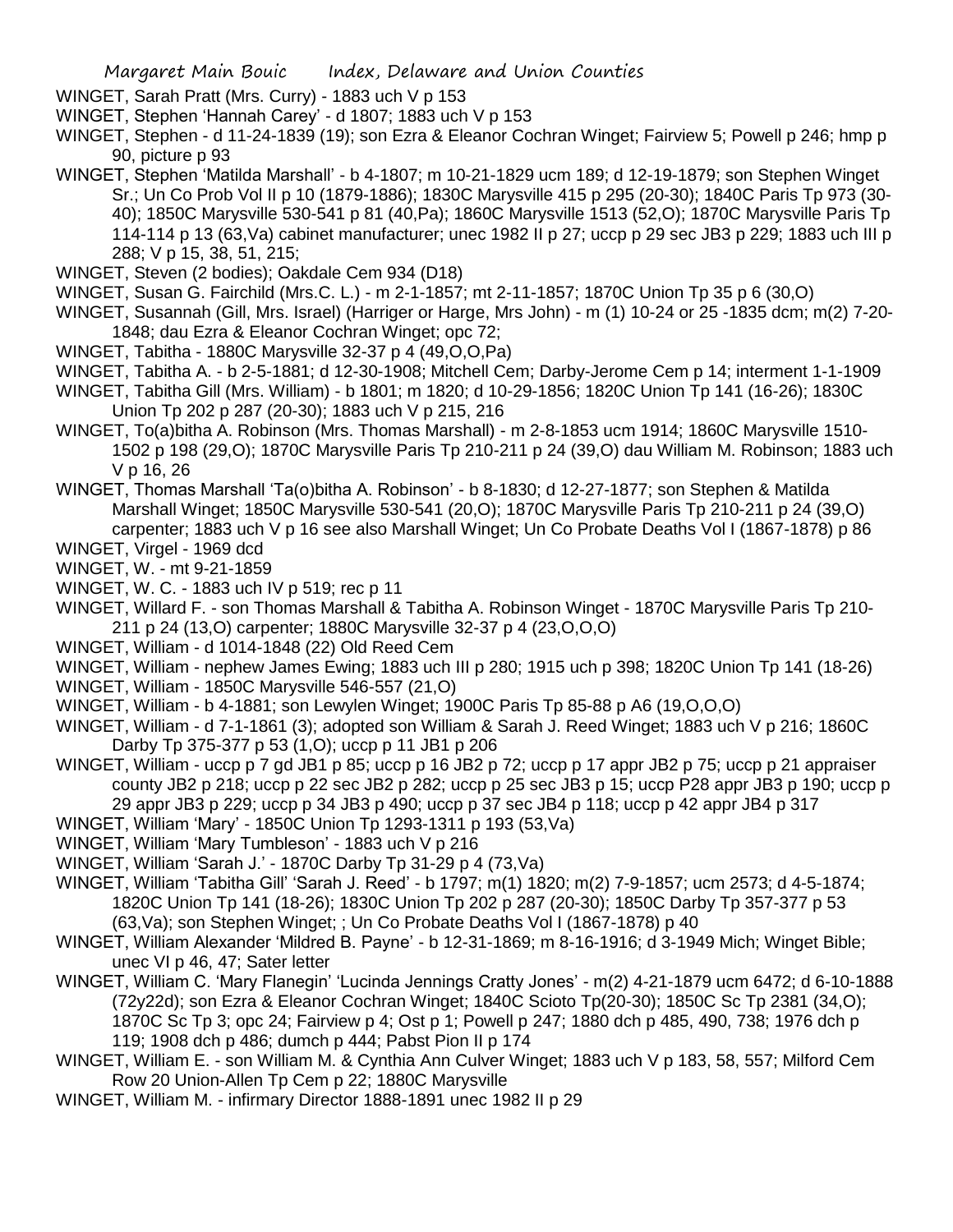- WINGET, William M. 'Cynthia Ann Culver or Cover' b 6-1-1829; m 11-30-1853 ucm 2040; d 1901; Milford Cem; son Calvin & Cynthia H. Irwin Winget; 1870C Milford 93-91 (41,O) saddler; 1880C Marysville 525- 574 p 41 (51,O,Pa,Va); 1900C Marysville 4th Ward 397-411 p A16 (70,O,O,O) wid; 1883 uch V p 152, 153, 168, 466, 15, 57, 58, 75, 98, 196, 197, 320, III p 322, 329, 372, IV p 512, 555; picture 520, 554; mt 3 p 17, 26; 1915 uch p 134, 137, 145, 328, 525 525
- WINGET,William Y.- son Marshall & Tobitha Robinson Winget;1860C Marysville 1510-1502 p 19(3,O)
- WINGET, Willie son William M. & Cynthia Culver/Cover Winget; 1860C Union Tp 693-699 p 95 (6/12,O); 1870C Milford 93-91 (10,O)
- WINGET, Ziba 'Margaret J. Thomas' b 4-29-1820; m 9-21-1840; d 10-11-1861; Winget Bible; unec VI p 45, 46; son Caleb & Polly Ann Sherman Winget; Sater letter
- WINGETT, Betty (Mrs. Thomas S.)-parents of Samra L. Wingett- Wingett
- WINGETT, David- brother Thomas S. Wingett- Wingett
- WINGETT, Jean (Lauro, Mrs. )- sister Thomas S. Wingett- Wingett
- WINGETT, Jeffrey- son Thomas S. Wingett- Wingett
- WINGETT, Samra L. dau Betty Wingett- Wingett- engaged to Christopher P. Zourdos
- WINGETT, Thomas S. 'Betty'- b 2-2-1926 Pratts Fk, O d 4-15-1988 (62) Oak Grove Cem Wingett
- WINGFIELD, Albert son Felix & Elizabeth A. Wood Wingfield; Wingfield letter
- WINGFIELD, Almira (Sabine, Mrs. Charles) m 10-7-1862, ucm 3362
- WINGFIELD, Almira Hyland (Mrs. William C.) m 9-20-1860 ucm 3066
- WINGFIELD, Billie b 1917; ch Charles E. & Emma Zella Legge Wingfield Wingfield letter
- WINGFIELD, Brenda K. (Mrs. Charles E.) 1973, 1975, 1979, 1983 ucd
- WINGFIELD,Catharine- dau Philis & Catharine Wingfield;1850C Paris Tp Marysville 485-494 p 7 (4,O)
- WINGFIELD, Catharine Gamble (Mrs. William) 10-16-1864 ucm 3630; dau Samuel & Mary Lyman Gamble; 1883 uch V p 373; 1870C Dover Tp 145-147 p 18 (26,O); 1880C Dover Tp 17-17 p 164 B (37,O,O,O); 1900C Dover Tp 123-125 p A6 (57,O,O,O)
- WINGFIELD, Catherine Mullen (Mrs. Felix Good or Philis G.) m 1-5-1837 ucm 407; 1850C Paris Tp Marysville 485-493 p 75 (32,O); Maugans Anc p 163
- WINGFIELD, Charles b 1951; son Charles A. & Helen Stanley Wingfield; 1959, 1967, 1971 ucd
- WINGFIELD, Charles son Felix & Elizabeth A. Wood Wingfield; Wingfield
- WINGFIELD, Charles A. 'Helen Stanley' b 1915 m 1-2-1936 d 10-22-2001 (85) Woodstock Cem; son Charles E. & Emma Zella Legge Wingfield; Wingfield; 1949, 1959, 1967, 1971, 1973, 1975, 1979, 1981, 1983 ucd; Ed Wingfield letter
- WINGFIELD, Charles E. 'Brenda K.' 1971, 1973, 1975, 1979, 1983 ucd
- WINGFIELD, Dr. Charles Stanley 'Shirley Ann Burns' m 7-1-1972; son Charles A. & Helen Stanley Wingfield; Wingfield; Rausch (144152)
- WINGFIELD, Cicero son Philis G. & Catharine Mullen Wingfield; 1850C Paris Tp Marysville 485-494 p 75 (6,O)
- WINGFIELD, Clara dau Felix & Elizabeth A. Wood Wingfield; Wingfield
- WINGFIELD, Cushman 1910C Marysville 4th Ward 114-125 p 5A (-,O,O,O) wid no ch
- WINGFIELD, Daniel A. 1850C Washington Tp 1177-1195 p 175 (3,O)
- WINGFIELD, Rev. Dewey d 2-3-1974; Wingfield
- WINGFIELD, Donald b 1914; son Charles E. & Emma Zella Legge Wingfield; Wingfield letter
- WINGFIELD, Edwin B. 'Evelyn Faulkner' b 11-12-1909; m 12-26-1933; son Charles E. & Emma Zella Legge Wingfield; Edwin Wingfield letter
- WINGFIELD, Elijah 'Sarah Mather' m 11-20-1837 ucm 446; 1840C Milford 523 (20-30)
- WINGFIELD, Elizabeth dau Philis (Felix) Good & Catharine Mullen Wingfield; 1850C Paris Tp, Marysville 485-494 p 75 (8,O)
- WINGFIELD, Elizabeth (Mitchell, Mrs. David) b 1833; m 1851; d 1914; 1915 uch p 771; dau William & Mary Ann Gamble Wingfield; Ed. Wingfield letter; ped Maxine Lombard White #2; unec 1982 II p 29; Genther p 106, 135
- WINGFIELD, Elizabeth A. Wood (Mrs. Felix or Philis) b 1837; m 8-12-1858; d 1920; Wingfield letter

WINGFIELD, Elizabeth Charlene (Boyd, Mrs. Curtis Allen) - b 7-6-1977 m 10-10-1998 ; dau Dr. Charles Stanley & Shirley Ann Burns Wingfield; Wingfield; Rausch 1441521

WINGFIELD, Emma Deming (Mrs. Leonidas C.) - b 8-15-1857; m 8-9-1881; Wingfield letter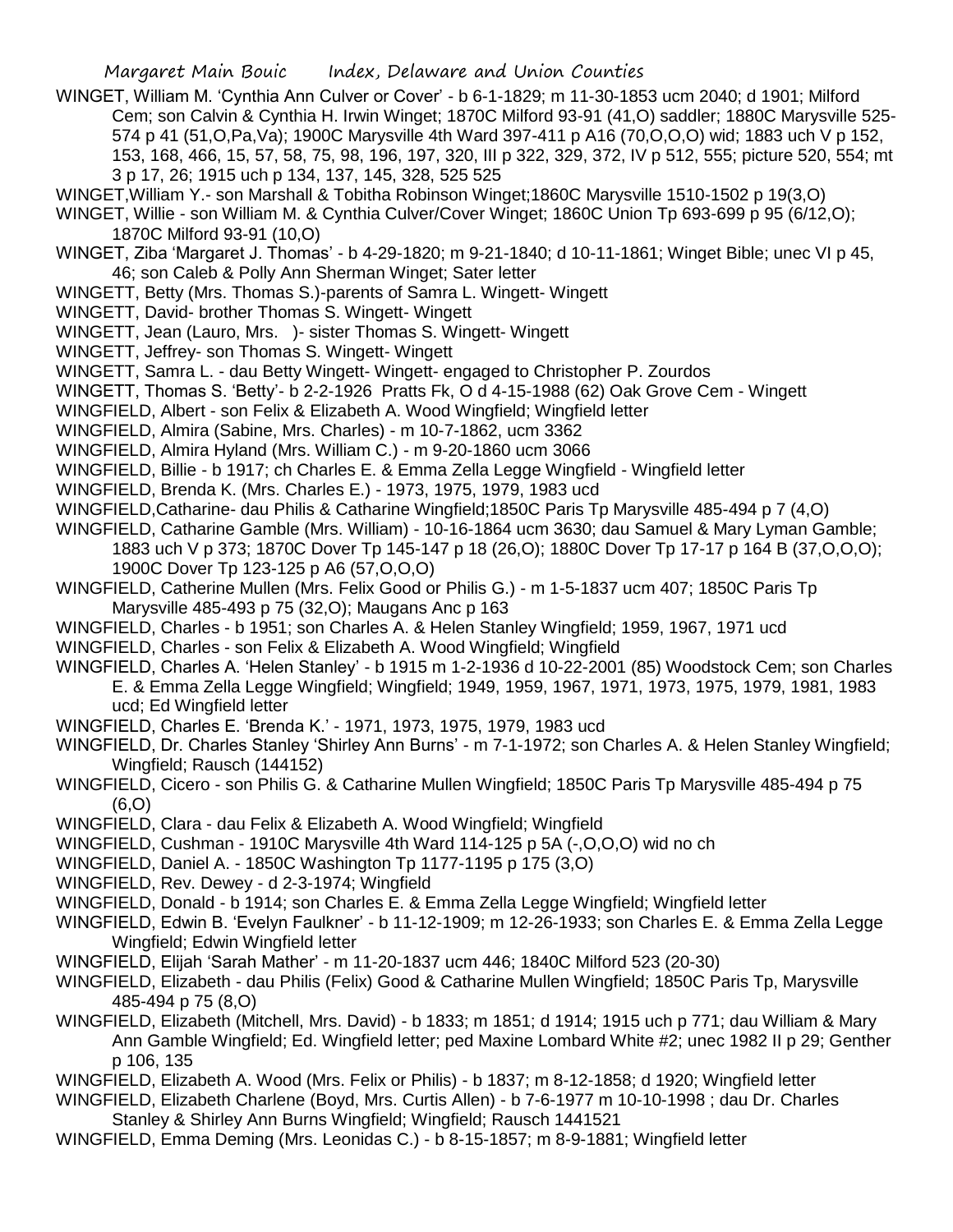- WINGFIELD, Emma Zella Legge (Mrs. Charles E.) b 9-17-1887; m 4-10-1906; d 12-20-1918; Edwin Wingfield letter
- WINGFIELD, Evelyn b 1912; dau Charles E. & Emma Zella Legge Wingfield; Wingfield letter
- WINGFIELD, Evelyn Faulkner (Mrs. Edwin B.) b 5-27-1917; m 12-26-1933; Wingfield letter

WINGFIELD, Felix 'Elizabeth A. Wood' - b 1834; m 8-12-1858; d 1904; son William & Mary Ann Gamble Wingfield; Edwin Wingfield letter

- WINGFIELD, Felix C. son Felix Good & Catharine Mullen Wingfield; 1850C Paris Tp 485-494 p 75 (1,O)
- WINGFIELD, Felix Good (Philis G.) 'Catharine Mullen' m 1-5-1837 ucm 407; 1850C Paris Tp Marysville 485- 494 p 75 (40,Va);1915 uch p 216; 1883 uch V p 31, 35, 51; Maugans Anc p 163; Town Council unec 1982 II p 46
- WINGFIELD, George son William & Mary Ann Gamble Wingfield; Ed. Wingfield letter
- WINGFIELD, Frank son John L. Wingfield; Ed Wingfield letter
- WINGFIELD, Helen L. Stanley (Mrs. Charles A.) m 1-2-1936 Wingfield; 1949, 1959, 1967, 1971, 1973, 1975, 1979, 1981, 1983 ucd; Wingfield letter
- WINGFIELD, Hattie dau Felix & Elizabeth A. Wood Wingfield; Wingfield letter
- WINGFIELD, Joan (Kiefer, Mrs. Don)(Tillinger, Mrs. Ron) m 6-19-1971; dau Charles A. & Helen L. Stanley Wingfield; 1949, 1959 (11), 1967 ucd
- WINGFIELD, John dec uccp p33 JB3 p 400
- WINGFIELD, John son William & Mary Ann Gamble Wingfield; Wingfield letter
- WINGFIELD, John L. son Socratis W. Wingfield; Ed Wingfield letter
- WINGFIELD, Kevin b 1974; son Charles E. & Brenda K. Wingfield; 1975, 1979, 1983 ucd
- WINGFIELD, Kimberly Marie- b 10-25-1979 dau Dr. Charles & Shirley Ann Burns Wingfield- Wingfield
- WINGFIELD, Laura dau Felix & Elizabeth A. Wood Wingfield; Ed Wingfield letter
- WINGFIELD, Leon b 1907; son Charles E. & Emma Zella Legge Wingfield; Wingfield letter
- WINGFIELD, Leonidas C. 'Emma Deming' b 8-24-1859; m 8-9-1881; d 12-19-1901; son Felix & Elizabeth A. Wood Wingfield; Wingfield letter
- WINGFIELD, Leonidas M. son William & Mary Ann Gamble Wingfield; Wingfield letter
- WINGFIELD, Louise b 1911; dau Charles E. & Emma Zella Legge Wingfield; Wingfield letter
- WINGFIELD, Lucille (Wingfield, Mrs. Charles E.) dau Wiliam & Lula Eggleston Wingfield; Ed Wingfield letter
- WINGFIELD, Lula Eggleston (Mrs. William) Ed Wingfield letter
- WINGFIELD, M.T. ch William & Mary Ann Gamble Wingfield; Wingfield
- WINGFIELD, Mary 1850C Leesburg Tp 324-329 p 50 (19,O)
- WINGFIELD, Mary Ann Gamble (Mrs. William) b 1812; m 1830; d 11-20-1868; ped Maxine Lombard White #2 31 unec 1982 II p 29; Wingfield
- WINGFIELD, Mary Lou (Ryan, Mrs. Jerry) dau Charles A. & Helen L. Stanley Wingfield; 1949, 1959 ucd; **Wingfield**
- WINGFIELD, Matilda (Hestwood, Mrs. Rev. William) b 12-30-1837; m 3-26-1857; d 2-1910; dau Felix Good & Catherine Mullen Wingfield;1850C Paris Marysville 485-494 p 75 (12,O);Maugans Anc p 163
- WINGFIELD, Mattie dau Leonidas C. & Emma Deming Wingfield; Wingfield
- WINGFIELD, Melvina M. dau Felix Good & Catharine Mullen Wingfield; 1850C Paris Tp Marysville 485-494 p 75 (1,O)
- WINGFIELD, Muriel (Muirel) dau Leonidas C. & Emma Deming Wingfield; Ed Wingfield letter
- WINGFIELD, Philis G. see Felix Good
- WINGFIELD, Rebecca Ann b 1938; dau Edwin B. & Evelyn Faulkner Wingfield; Wingfield letter
- WINGFIELD, Rebecca J. 1850C Washington Tp 1177-1195 p 175 (10,O)
- WINGFIELD, Robert son William & Mary Ann Gamble Wingfield; Wingfield letter
- WINGFIELD, Samuel son William & Mary Ann Gamble Wingfield; 1883 uch IV p 453; Wingfield let.
- WINGFIELD, Sarah (Williams, Mrs. Matthew) m 1-23-1845 ucm 1819
- WINGFIELD, Sarah E. (Shear, Mrs. James) lic 12-20-1844 ucm 1007
- WINGFIELD, Sarah E 1850C Washington tp 1177-1195 p 175 (11,O)
- WINGFIELD, Sarah J. (Orahood, Mrs. Eli) m 1-26-1868 ucm 4326; dcc Jarod Weiser 65
- WINGFIELD, Sarah J. 1850C Leesburg Tp 324-329 p 50 (8,O)
- WINGFIELD, Sarah Mather (Mrs. Elijah) m 11-20-1837 ucm 446; 1840C Milford 523 (20-30)
- WINGFIELD, Shirley Ann Burns (Mrs. Charles Stanley) m 7-1-1972; dau Ralph & Dorothy Strunkenberg Burns; Wingfield; Rausch 144152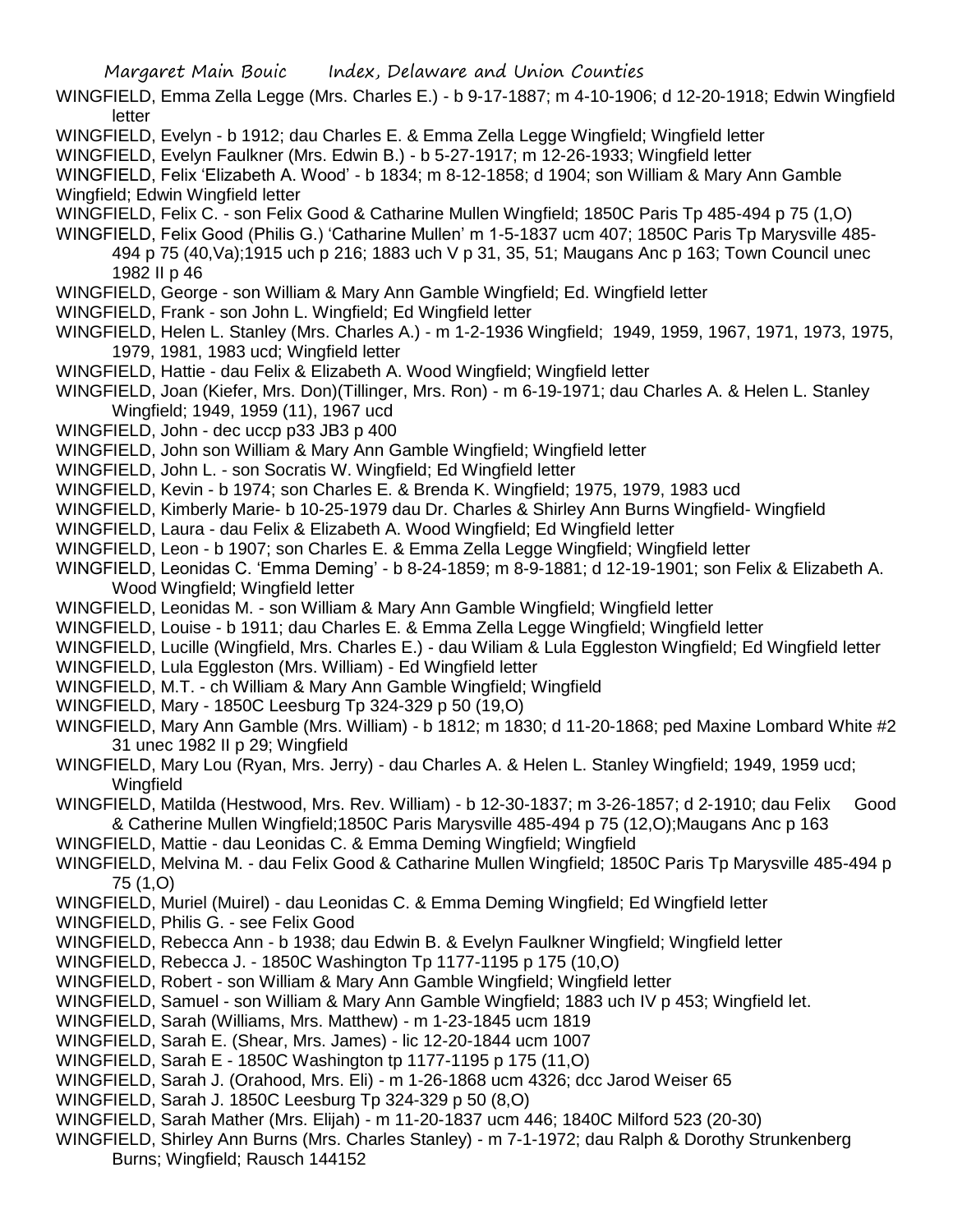- WINGFIELD, Shirley Eileen b 1949; dau Edwin B. & Evelyn Faulkner Wingfield; Ed Wingfield letter
- WINGFIELD, Socratis W. son Felix Good & Catherine Mullen Wingfield; Wingfield letter
- WINGFIELD, Susan (Lowry, Mrs. Joe) dau Charles A. & Helen L. Stanley Wingfield; 1949, 1959 (14) ucd; Edwin Wingfield letter
- WINGFIELD, Tella b 1918 ch Charles E. & Emma Zella Legge Wingfield; Edwin Wingfield letter
- WINGFIELD, Thomas 1850C Washington Tp 1177-1195 p 175 (6,O)
- WINGFIELD, Timothy b 1971; son Charles E. & Brenda K. Wingfield; 1973, 1975, 1979, 1983 ucd
- WINGFIELD, Virginia dau Philis G. & Catherine Mullen Wingfield; 1850C Paris Tp Marysville 485-494 p 75 (10,O)
- WINGFIELD, William 1850C Paris Tp Marysville 484-493 p 75 (14,O);1860C Paris Tp
- WINGFIELD, William 1860C Marysville 1595 (23,O)
- WINGFIELD, William b 8-5-1861 (27y8m) Oakdale Cem 1675 (43)
- WINGFIELD, William son John Wingfield uccp p 33 JB3 p 400
- WINGFIELD, William son William & Mary Ann Gamble Wingfield; Ed Wingfield letter
- WINGFIELD, William 'Catharine Gamble' m 10-16-1864 ucm 3630; 1870C Dover Tp 145-147 p 18 (32,O) farmer; 1880C Dover Tp 17-17 p 164 B (43,O,Va,O); 1900C Dover Tp 123-125 p A6 (63,O,Va,O) m 35y
- WINGFIELD, William 'Lula Eggleston' son James B. Wingfield; Edwin Wingfield letter
- WINGFIELD, William 'Mary Ann Gamble' b 9-7-1804; m 1830; d 11-4-1862; Ed Wingfield letter; ped Maxine Lombard White #2 30 unec 1982 II p 29
- WINGFIELD, William A. 1850C Washington tp 1177-1195 p 175 (1,O)
- WINGFIELD, William C. 'Almira Hyland' m 9-20-1860 ucm 3066
- WINGEY, Nancy Jane (Judy, Mrs. Alfred) m 8-25-1857 ucm 2593
- WINGLE, Lewis 'Rosanna Burger' m 1-12-1858 dcm
- WINGLE, Rosanna Burger (Mrs. lewis) m 1-12-1858 dcm
- WINGO, Almeda Gatton (Mrs. William) Wingo
- WINGO, Carl (Ted) 'Rose E. Beatty ' b 3-2-1907; d 3-18-1976; bur Mechanicsburg; Wingo
- WINGO, Diane (Kelley, Mrs. Kenneth) dau Carl & Rose E. Beatty Wingo Wingo
- WINGO, Eunice Evelyn (Donahue, Mrs. Julius Ray) Freshwater p 131
- WINGO, George W. Darby-Jerome Cem p 120
- WINGO, Irsul b 1896; d 1961; Jerome IOOF Cem; Darby-Jerome Cem p 109, 120
- WINGO, Linda (Howell, Mrs. Clayton) dau Carl (Ted) & Rose E. Beatty Wingo Wingo
- WINGO, Marita (Edley, Mrs. )- dau Carl (Ted) & Rose E. Beatty Wingo- Wingo
- WINGO, Pamela (Swann, Mrs. Douglas) dau Carl & Rose E. Beatty Wingo; Wingo
- WINGO, Rose E. Beatty (Mrs. Carl/Ted) b 8-29-1914 Fayette Co d 4-9-2006 (91) Maple Grove Cem,
- Mechanicsburg- dau Luke & Clara Bryant Beatty- Wingo
- WINGO, Waynard son William & Almeda Gatton Wingo; Wingo
- WINGO, William 'Almeda Gatton' Wingo
- WINGROVE, Della dau William & Josephine Freshwater Wingrove; Freshwater p 168
- WINGROVE, John 'Melissa Freshwater' Freshwater p 160A, 171
- WINGROVE, Josephine Freshwater (Mrs. William) b 12-11-1881; dau William & Phoebe Hendershot Freshwater; Freshwater p 60, 162, 168
- WINGROVE, Melissa Freshwater (Mrs. John) d 1936; dau David & Rachael Campbell Freshwater; Freshwater p 160A, 171
- WINGROVE, William 'Josephine Freshwater' d 10-1974; Freshwater p 60, 162, 168
- WININGER, Susan (Felkner, Mrs. George) d about 1787; Hutchisson p 27, 31
- WINKELBLECH, Alice (Mensch, Mrs. Emanuel) b 6-6-1908; m 1-28-1932; d 9-20-1939 Pa; dau Allen S. & Mary Auman Winkelblech; Weiser p 589
- WINKELBLECH, Allen S. 'Mary Auman' b 12-9-1882; m 1904; Weiser p 589
- WINKELBLECH, Ardrenna M. (Weaver, Mrs. John M.) b 4-15-1910; m 3-4-1928; dau Allen S. & Mary Auman Winkelblech; Weiser p 590
- WINKELBLECH, Bertha (Willow, Mrs. Donald) b 8-18-1916; dau Allen s. & Mary Auman Winkelblech; Weiser p 590
- WINKELBLECH, Cindy b 10-4-1955; dau Harold & Elsie Showers Winkelblech; Weiser p 590
- WINKELBLECH, Eleanor Wheaton (Mrs. Mahlon) Weiser p 590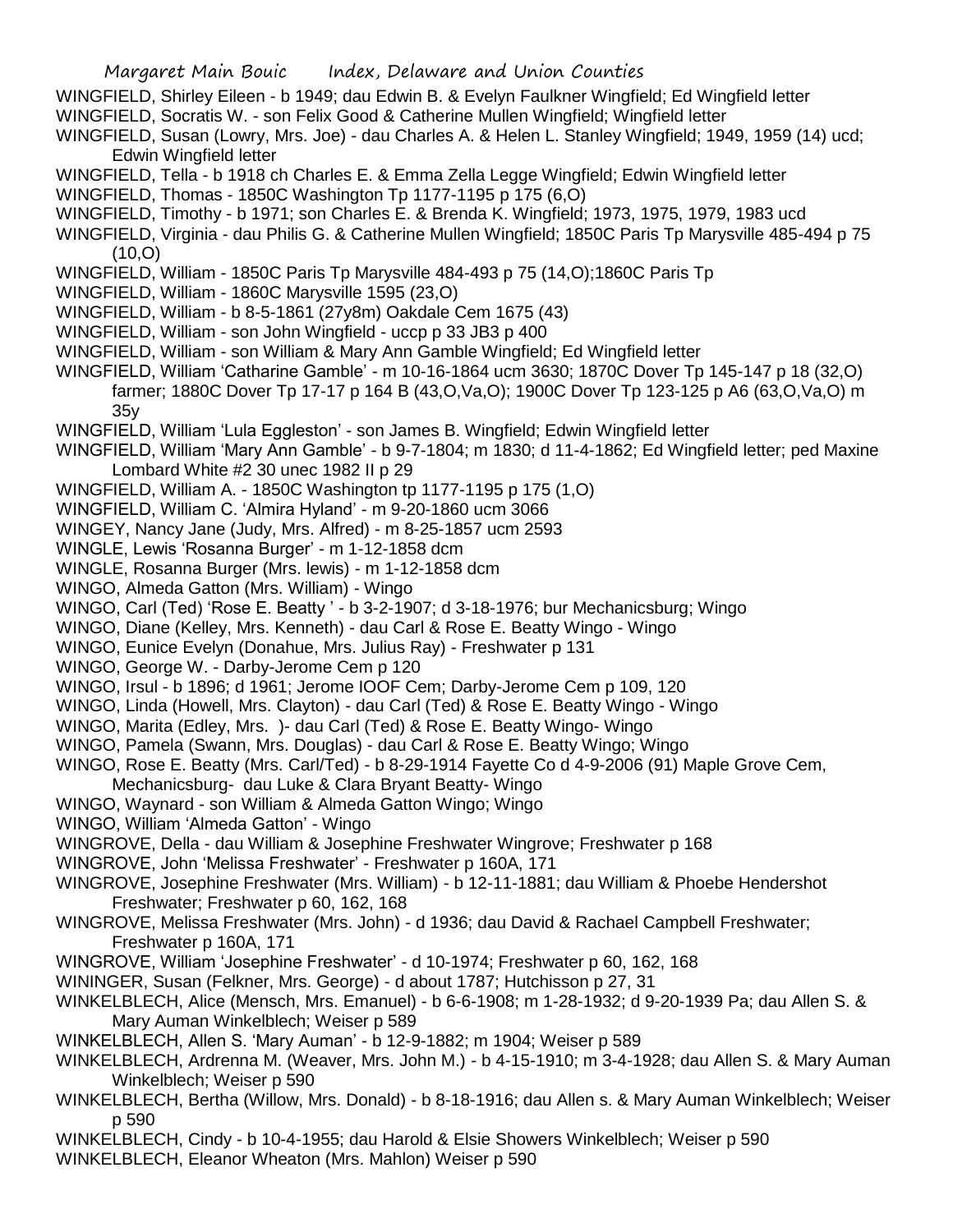- Margaret Main Bouic Index, Delaware and Union Counties
- WINKELBLECH, Elsie Showers (Mrs. Harold) b 10-18-1916; Weiser p 590
- WINKELBLECH, Harold 'Elsie Showers' b 4-26-1912; son Allen S. & Mary Auman Winkelblech; Weiser p 590 WINKELBLECH, Lodie (Mensch, Mrs. Emanuel) - b 1-12-1919; dau Allen S. & Mary Auman Winkelblech;

Weiser p 591

- WINKELBLECH, Lois b 12-9-1952; dau Harold & Elsie Showers Winkelblech; Weiser p 590
- WINKELBLECH, Maria Margaret (Spitler, Mrs. Jacob) m 10-30-1779; Weiser p 589
- WINKELBLECH, Mahlon 'Eleanor Wheaton' b 1-13-1914; son Allen S. & Mary Auman Winkelblech; Weiser p 590
- WINKELBLECH, Mahlon, Jr. b 2-27-1941; son Mahlon & Eleanor Wheaton Winkelblech; Weiser p 590
- WINKELBLECH, Mary b 1-18-1940; dau Mahlon & Eleanor Wheaton Winkelblech; Weiser p 590
- WINKELBLECH, Mary Auman (Mrs. Allen S.) b 9-6-1884; m 1904; d 1-2-1947; dau Adam & Alice Gramley Auman; Weiser p 589
- WINKELBLECH, Merle b 1-12-1946; ch Mahlon & Eleanor Wheaton Winkelblech; Weiser p 590
- WINKLE, Anna b 1976; dau Robin R. & Rhonda M. Winkle; 1979, 1981, 1983 ucd
- WINKLE, Arthene (Smith, Mrs. Fred) dau Mark & Loretta Theresa Le Blank Winkle;Winkle; 1949 ucd
- WINKLE, Arthur E. son Lawrence & Cecil A. Winkle; 1910C York Tp 22-22 p 1B (2/12,O,O,O)
- WINKLE, Betty (Morgan, Mrs. Clifford) dau Mark & Loretta Theresa Le Blank Winkle; Winkle
- WINKLE, Caroline b 1970; dau Paul R. & Martha M. Winkle; 1971, 1973, 1975, 1979, 1981, 1983 ucd
- WINKLE, Cecil A. (Mrs. Lawrence) 1910C York Tp 22-22 p 1B (21,O,O,O) m 1 y 1 ch
- WINKLE, Cindy Kathleen (Kandel, Mrs. James Harold) b 1958; m 9-25-1982; dau John E. & Mary A. Winkle; 1967, 1971, 1973, 1975, 1979 ucd
- WINKLE, Christa b 1978; dau Robin R. & Rhonda M. Winkle; 1981, 1983 ucd
- WINKLE, Clayton son James & Della Winkel Winkle; Winkle
- WINKLE, Darlene Charlotte dau Mark & Loretta Theresa Le Blank Winkle; Winkle; 1949 ucd
- WINKLE, David son James and Della Winkel Winkle; Winkle
- WINKLE, David son J. Howard & Fearn Winkle; 1959 ucd (12)
- WINKLE, David b 1959; son Paul R. & Martha M. Winkle; 1967, 1971, 1973, 1975, 1979 ucd
- WINKLE, Dena (Hook, Mrs. )- dau Richard Dean & Lois Marie Richardson Winkle- Winkle
- WINKLE, Dorothy (Elliott, Mrs. ) dau James & Della Winkel Winkle; Winkle
- WINKLE, Dorothy (Straub, Mrs. Kenneth) dau Mark & Loretta Theresa Le Blank Winkle; Winkle
- WINKLE, Deana Marie (Pelfrey, Mrs. John Kevin) b 1956; dau Richard & Lois Richardson Winkle; 1973 ucd; 1985 uch p 132
- WINKLE, Fearn (Mrs. J. Howard) 1959 ucd
- WINKLE, Fern Brelsford (Mrs. Howard) 1959 ucd
- WINKLE, George son Howard E. & Margaret C. Detwiler Winkle; Winkle
- WINKLE, Gertha (Crabtree, Mrs. Myron) dau Mark & Loretta Theresa Le Blanc Winkle; 1949 ucd; Winkle
- WINKLE, Howard son Howard E. & Margaret C. Detwiler Winkle; Winkle
- WINKLE, Howard E. 'Margaret C. Detwiler' d 1926; Winkle
- WINKLE, J. Howard 'Fearn' 1959 ucd
- WINKLE, James Wayne son Mark & Loretta Theresa Le Blank Winkle; 1949 ucd; Winkle
- WINKLE, James b 1980; son Robin R. & Rhonda M. Winkle; 1981, 1983 ucd
- WINKLE, Jennie Garvin (Mrs. Lawrence) dau John & Elizabeth Maugans Garvin; bur Kenton Oh; Maugans Anc p 42, 46
- WINKLE, Joan (Wilkinson, Mrs. )- dau Richard Dean & Lois Marie Richardson Winkle- Winkle-1971 ucd
- WINKLE, John 'Valeta Justice' m 5-28-1927 d 10-26-1994 Oakdale Cem Record M 47 NE 1/4;; 1959, 1967, 1971, 1973, 1975, 1979, 1981 ucd; Winkle
- WINKLE, John E. 'Mary A.' son John & Valeta Justice Winkle; 1967, 1971, 1973, 1975, 1979, 1981, 1983 ucd WINKLE, Lane - b 1974; son Robin R. & Rhonda M. Winkle; 1975, 1979, 1981, 1983 ucd
- WINKLE, Lawrence son James & Della Winkel Winkle; Winkle
- WINKLE, Lawrence 'Cecil A.' 1910C York tp 22-22 p 1B (21,O,Pa,Pa) farm labor
- WINKLE, Lawrence 'Jennie Garvin' Maugans Anc p 12
- WINKLE, Lois Marie Richardson (Mrs. Richard Dean) b 10-7-1932 Morral m 6-27-1950 d 4-19-2005 (72) Claibourne Cem. - dau Kenneth & Opal Margaret Donovan Richardson- Winkle; 1971, 1979, 1981, 1983 ucd; 1985 uch p 132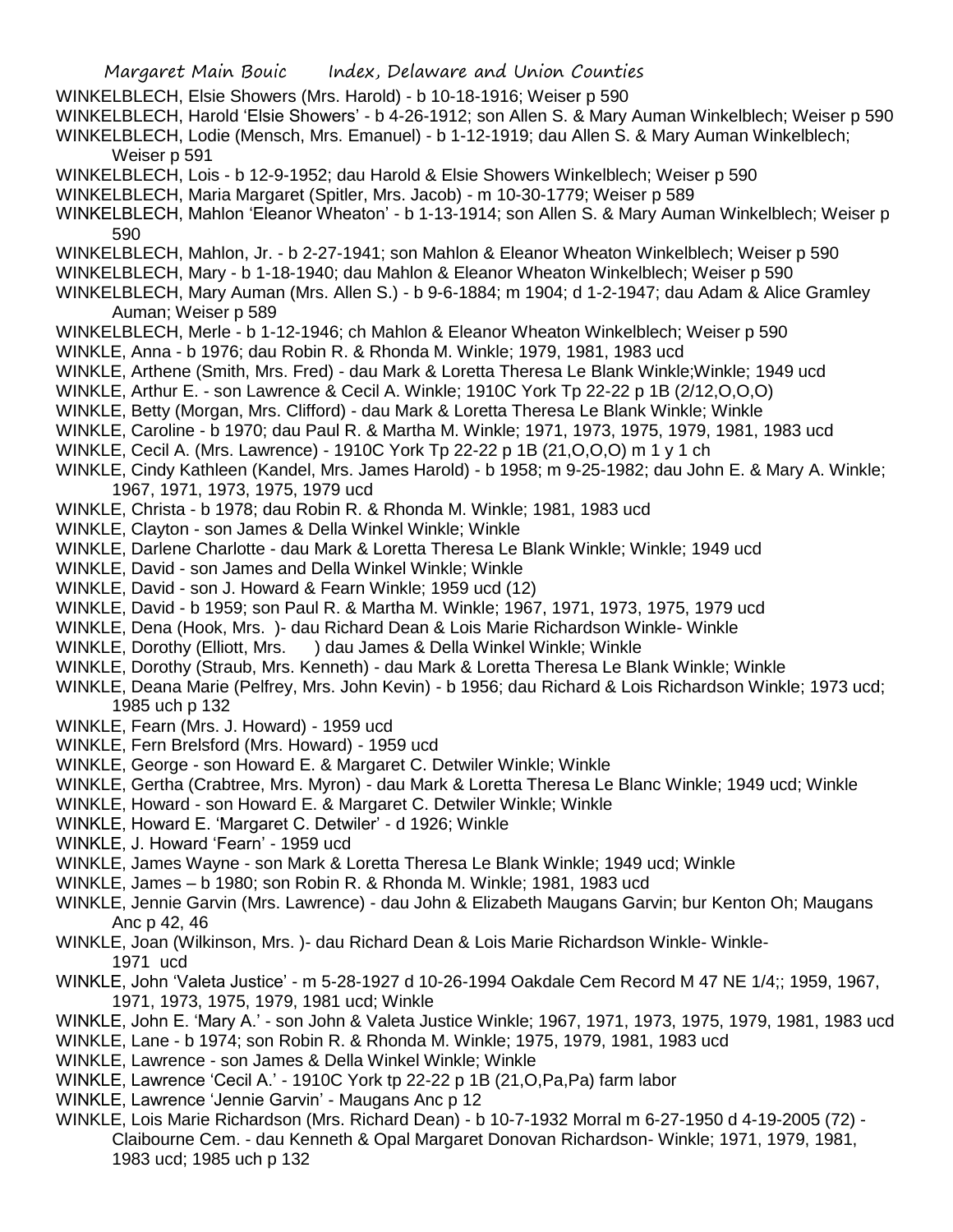- WINKLE, Margaret C. (Mrs. Howard E.) b 8-15-1893; d 4-17-1963; dau William & Louise Soliday Detwiler; Winkle
- WINKLE, Mark 'Loretta Theresa Le Blanc' b 1-6-1898; m 6-6-1924; d 11-9-1959; son James & Della Winkel Winkle; bur Millcreek Cem near Byhalia; 1949, 1959 ucd; Winkle
- WINKLE, Mark Edward son Mark & Loretta Theresa Le Blanc Winkle; Winkle
- WINKLE, Mary (Mrs. ) d 'Sunday' (59) dg 2-11-1908 Cry Ab p 106; mother of Mrs. William Hise, Harry Hise, and Mrs. Harkelroad
- WINKLE, Mary A. (Mrs. John E.) 1967, 1971, 1973, 1975, 1979, 1981, 1983 ucd
- WINKLE, Martha M. (Mrs. Paul R.) 1967, 1971, 1973, 1975, 1979, 1981, 1983 ucd
- WINKLE, Paul R. 'Martha M.' 1967, 1971, 1973, 1975, 1979, 1981, 1983 ucd
- WINKLE, Ramona b 1956; dau Paul R. & Martha M. Winkle; 1967, 1971, 1973 ucd
- WINKLE, Rhonda M. (Mrs. Robin R.) 1975, 1979, 1983 ucd
- WINKLE, Richard Dean. 'Lois Marie Richardson'- m 6-27-1950 Winkle;1973, 1979, 1981, 1983 ucd
- WINKLE, Rick Dean 'Sandy' b 1953; son Richard & Lois Marie Richardson Winkle;Winkle; 1971 ucd
- WINKLE, Robin R. 'Rhonda M.' b 1955(4); son Paul R. & Martha M. Winkle; 1967, 1971, 1973, 1979; 1981, 1983 ucd
- WINKLE,Sandy (Mrs. Rick Dean)- Winkle
- WINKLE, Theodore son James & Della Winkel Winkle; Winkle
- WINKLE, Valeta M. Justice (Mrs. John) m 5-28-1927 d 4-28-1985 Oakdale Cem Record M47 NE 1/4; ; 1959, 1967, 1971, 1973, 1975, 1979, 1981 ucd
- WINKLE, Wendy Ann b 1961; dau John E. & Mary A. Winkle; 1967, 1971, 1973, 1975, 1979 ucd; Winkle
- WINKLEMAN, Alice Vangorder (Mrs. Richard Jay) Weiser p 760
- WINKLEMAN, Amanda L. Wise (Mrs. Benjamin Schneck) b 2-1-1834; m 8-16-1855; d 2-17-1889; Weiser p 758
- WINKLEMAN, Anna Louise (Yearick, Mrs. Homer) b 3-8-1907; m 1923; dau Ellwood Bellmont & Gertrude Albertina Ertley Winkleman; Weiser p 763
- WINKLEMAN, Arthur Percival b 7-4-1870; d 8-21-1870; son Benjamin Schneck & Amanda L. Wise Winkleman; Weiser p 763
- WINKLEMAN, Audrey June (Satteson, Mrs. Richard) b 3-16-1942; m 11-30-1956; dau Richard Herbert & June Lehman Winkleman; Weiser p 763
- WINKLEMAN, Barbara Kay b 8-6-1944; dau Guy Tressler & Gertrude McGonigal Winkleman; Weiser p 762
- WINKLEMAN, Benjamin 'Mabel' son James Buchanan & Sarah Catharine Neese Winkleman; Weiser p 759
- WINKLEMAN, Benjamin J. 'Margaret' son Benjamin & Mabel Winkleman; Weiser p 759
- WINKLEMAN, Benjamin Schneck 'Amanda L. Wise' b 7-22-1834; m 8-16-1855; d 12-22-1894; son Henry & Esther Weiser Winkelman; Weiser p 758
- WINKLEMAN, Bernice b 1931; dau Harry Leroy & Dorothy Wadsworth winkleman; Weiser p 759
- WINKLEMAN, Betty b 1931; dau Boyd James & Clevella Wadsworth Winkleman; Weiser p 759
- WINKLEMAN, Bonny b 1945; ch Clair Franklin & Malissa Moore Winkleman; Weiser p 759
- WINKLEMAN, Boyd James 'Clevella Wadsworth' b 11-28-1908; son Roy Mauck & Carrie Belle Letterman Winkleman; Weiser p 759
- WINKLEMAN, Boyd James Jr.- d young; son Boyd James & Clevella Wadsorth Winkleman; W p 759
- WINKLEMAN, Carol b 9-11-1954; dau Benjamin J. & Margaret Winkleman; Weiser p 759
- WINKLEMAN, Carrie Belle Letterman (Mrs. Roy Mauck) m 12-27-1906; Weiser p 759
- WINKLEMAN, Clair Franklin 'Malissa Moore' b 40-28-1923; son Roy Mauck & Carrie Belle Letterman Winkleman; Weiser p 759
- WINKLEMAN, Clevella Wadsworth (Mrs. Boyd James) Weiser p 759
- WINKLEMAN, Connie b 1944; dau Loy & Doris Snyder Winkleman; Weiser p 763
- WINKLEMAN, Derbin Iona b 9-6-1859; d 3-5-1861; dau Benjamin Schenck & Amanda L. Wise Winkleman; Weiser p 759
- WINKLEMAN, Derbin Iona b 4-1-1893; d 1-16-1895 dau Irvin Holloway & Rose A. Weaver Winkleman; Weiser p 761
- WINKLEMAN, Donald Bertram 'Geraldine Young b 9-28-1914; son Roy Mauck & Carrie Belle Letterman Winkleman; Weiser p 759
- WINKLEMAN, Doris Snyder (Mrs. Loy) Weiser p 763
- WINKLEMAN, Dorothy Wadsworth (Mrs. Harry Leroy) Weiser p 759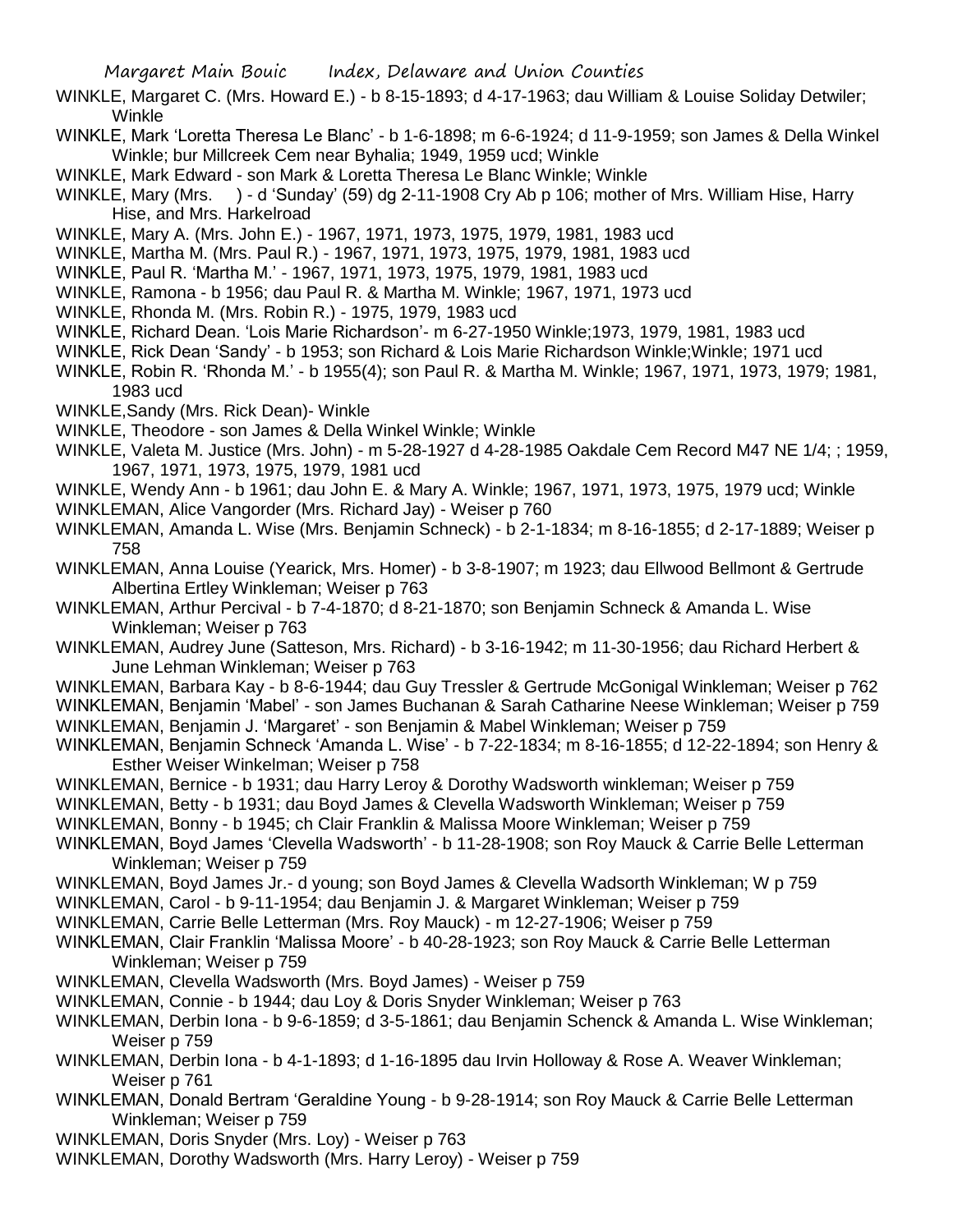- WINKLEMAN, Ellwood Bellmont 'Gertrude Albertina Ertley' 'Mary Hopple' b 5-12-1872; m(1) 12-3-1904; m(2) 10-30-1911; d 5-26-1951; son Benjamin Schneck & Amanda L. Wise Winkleman; Weiser p 763
- WINKLEMAN, Esta Minerva (Casner, Mrs. Charles Wesley) b 4-21-1891; m 11-17-1909; dau Horace Wise & Mary Mauck Winkleman- Weiser p 760
- WINKLEMAN, Esther Weiser (Mrs. Henry) b 6-30-1803; m 4-31-1822; d 11-24-1850; dau Benjamin & Maria Levan Weiser; Weiser p 758
- WINKLEMAN, Ethel Elena (Willow, Mrs. Clyde) b 3-25-1890; m 11–22-1951; dau Irvin Holloway & Rose A. Weaver Winkleman- Weiser p 761
- WINKLEMAN, Forest Kermit 'Helen Nicols' ' ' b 11-23-1910; son Roy Mauck & Carrie Belle Letterman Winkleman; Weiser p 759
- WINKLEMAN, Genevieve dau Donald Bertram & Geraldine Young Winkleman; Weiser p 759
- WINKLEMAN, Genevieve b 7-28-1926; d 4-15-1931; dau Roy Mauck & Carrie Belle Letterman Winkleman; Weiser p 759
- WINKLEMAN, Garry Lee b 9-17-1941; son Guy Tressler & Gertrude McGonigal Winkleman; Weiser p 762
- WINKLEMAN, Geraldine Young (Mrs. Donald Bertram) Weiser p 759
- WINKLEMAN, Gertrude (Robbins, Mrs. Bruce) b 11-12-1915; dau Ellwood Bellmont & Mary Hopple Winkleman; Weiser p 764
- WINKLEMAN, Gertrude Albertina Ertley (Mrs. Ellwood Bellmont) b 12-2-1878; m 12-3-1904; d 4-14-1909; Weiser p 763
- WINKLEMAN, Gertrude McGonigal (Mrs. Guy Tressler) b 12-16-1915; m 6-3-1931; Weiser p 762
- WINKLEMAN, Greggy b 1956; ch Clair Franklin & Malissa Moore Winkleman; Weiser p 759
- WINKLEMAN, Guy Herbert b 1-8-1934; son Guy Tressler & Gertrude McGonigal Winkleman; Weiser p 762
- WINKLEMAN, Guy Tressler 'Gertrude McGonigal' b 8-17-1915; m 6-30-1931; son Herbert Ollan & Verna Margaret Waite Tressler Winkleman; Weiser p 762
- WINKLEMAN, Harry Leroy 'Dorothy Wadsworth' b 7-16-1907; son Roy Mauck & Carrie Belle Letterman Winkleman; Weiser p 759
- WINKLEMAN, Hattie Agnes Ferree (Mrs. Urah Boyd) d 5-28-1943; Weiser p 762
- WINKLEMAN, Helen Brooks (Mrs. Richard Herbert) m 3-18-1952; Weiser p 763
- WINKLEMAN, Helen Nicols (Mrs. Forest Kermit) Weiser p 759
- WINKLEMAN, Henry 'Esther Weiser' b 10-16-1793; m 4-31-1822; d 4-11-1863- Weiser p 758
- WINKLEMAN, Herbert Ollan 'Verna Margaret Waite Tressler' b 6-6-1890; m 2-25-1914; son Urah Boyd & Hattie Agnes Ferree Winkleman; Weiser p 762
- WINKLEMAN, Horace Wise 'Mary Mauck' b 4-4-1861; m 2-14-188?; d 9-10-1931; son Benjamin Schneck & Amanda L. Wise Winkleman; Weiser p 759
- WINKLEMAN, Irvin Holloway 'Rose A. Weaver' b 10-2-1862; d 9-12-1906; son Benjamin Schneck & Amanda L. Wise Winkleman; Weiser p 761
- WINKLEMAN, James Buchanan 'Sarah Catharine Neese' b 11-13-1856; d 3-14-1890; son Benjamin Schneck & Amanda L. Wise Winkleman; Weiser p 758
- WINKLEMAN, Jeannette Fay (Schleh, Mrs. Clyde Robert) b 5-11-1905; dau Ellwood Bellmont & Gertrude Albertina Ertley Winkleman; Weiser p 763
- WINKLEMAN, John son Forest Kermit & Helen Nicols Winkleman; Weiser p 759
- WINKLEMAN, John Henry b 11-16-1857; d 3-6-1873; son Benjamin Schneck & Amanda L. Wise Winkleman; Weiser p 759
- WINKLEMAN, June Lehman (Mrs. Richard Herbert) m 7-25-1941 Weiser p 763
- WINKLEMAN, Kenneth Guy b 11-12-1956; son Guy Herbert Winkleman; Weiser p 762
- WINKLEMAN, Larry son Richard Jay & Alice Vangorder Winkleman; Weiser p 760
- WINKLEMAN, Larry Lyn b 10-25-1937; son Guy Tressler & Gertrude McGonigal Winkleman; Weiser p 762
- WINKLEMAN, Leonard Guy 'Margaret McGill' 'Thelma Mackey' b 8-23-1912; son Roy Mauck & Carrie Belle Letterman Winkleman; Weiser p 759
- WINKLEMAN, Leslie Marie b 11-29-1942; dau Robert Allan & Tessie Marie Confer Winkleman; Weiser p 762
- WINKLEMAN, Lulu Bell (Miller, Mrs. George) b 9-23-1891; m 12-19-1911; dau Irvin Holloway & Rose A. Weaver Winkleman: Weiser p 761
- WINKLEMAN, Loy 'Doris Snyder' b 11-28-1911; son Ellwood Bellmont & Mary Hopple Winkleman; Weiser p 763
- WINKLEMAN, Mabel (Mrs. Benjamin) Weiser p 759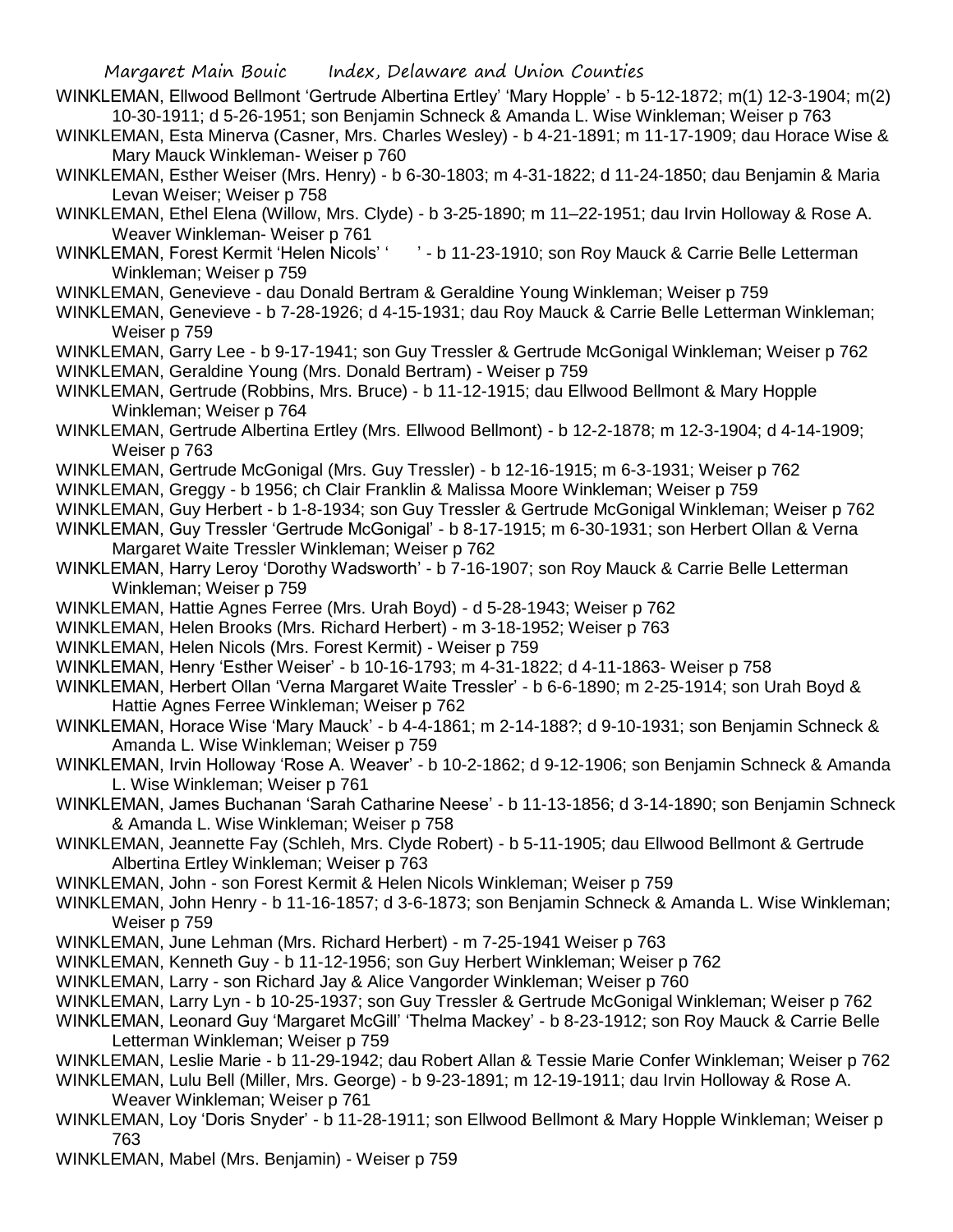- WINKLEMAN, Malissa Moore (Mrs. Clair Franklin) Weiser p 759
- WINKLEMAN, Margaret (Murphy, Mrs. James) b 10-21-1913; dau Ellwood Bellmont & Mary Hopple Winkleman; Weiser p 763
- WINKLEMAN, Margaret (Mrs. Benjamin J.) Weiser p 759
- WINKLEMAN, Margaret McGill (Mrs. Leonard Guy) Weiser p 759
- WINKLEMAN, Margaretha b 2-23-1827; d 5-291833; dau Henry & Esther Weiser Winkleman; Weiser p 758
- WINKLEMAN, Mary Ann (Snyder, Mrs. David) b 3-16-1824; d 2-4-1850; dau Henry & Esther Weiser Winkleman; Weiser p 758
- WINKLEMAN, Mary Belle (Dorman, Mrs. Daniel Newton) b 8-11-1874; d 5-6-1904; dau Benjamin Schneck & Amanda L. Wise Winkleman; Weiser p 764
- WINKLEMAN, Mary Cathrine (Powers, Mrs. Richard Lee) b 7-22-1918; m 11-4-1938; dau Herbert Ollan & Verna Margaret Waite Tressler Winkleman; Weiser p 762
- WINKLEMAN, Mary Hopple (Mrs. Ellwood Bellmont) b 3-27-1878; m 10-30-1911; d 3-3-1955; Weiser p 763
- WINKLEMAN, Mary Mauck (Mrs. Horace Wise) m 2-14-188?; Weiser p 759
- WINKLEMAN, Merrill d young; son James Buchanan & Sarah Catharine Neese Winkleman; W p 758
- WINKLEMAN, Minnie Mae (Weaver, Mrs. Joseph) b 6-5-1887; dau James Buchanan & Sarah Catharine Neese Winkleman; Weiser p 758
- WINKLEMAN, Minnie Mayburn (Clark, Mrs. Henry Adolphenus) b 7-5 1864; m 6-26-1906; d 10-23-1939; dau Benjamin Schneck & Amanda L. Wise Winkleman; Weiser p 762
- WINKLEMAN, Miriam d young; dau Horace Wise & Mary Mauck Winkleman;Weiser p 760
- WINKLEMAN, Mittie Ora b 7-12-1866; d 2-16-11920; dau Benjamin Schneck & Amanda L. Wise Winkleman; Weiser p 762
- WINKLEMAN, Naomi Grace (Calvert, Mrs. Oscar) b 1-28-1899; m 5-4-1927; dau Irvin Holloway & Rose A. Weaver Winkleman; Weiser p 761
- WINKLEMAN, Paul Matthew b 1-28-1899; d 1-30-1900; son Irvin Holloway & Rose A. Weaver Winkleman; Weiser p 761
- WINKLEMAN, Pearl d young; ch Harry Leroy & Dorothy Wadsworth Winkleman;Weiser p 759
- WINKLEMAN, Richard son Richard Jay & Alice Vangorder Winkleman; Weiser p 760
- WINKLEMAN, Richard Herbert 'June Lehman' 'Helen Brooks' b 7-19-1922; m(1) 7-25-1941; m(2) 3-18-1952; son Herbert Ollan & Verna Margaret Waite Tressler Winkleman; Weiser p 763
- WINKLEMAN, Richard Jay 'Alice Vangorder' b 10-27-1928; son Roy Mauck & Carrie Belle Letterman Winkleman; Weiser p 760
- WINKLEMAN, Robert Allan 'Tessie Marie Confer' b 7-19-1922; m 4-25-1941; son Herbert Ollan & Verna Margaret Waite Tressler Winkleman; Weiser p 762
- WINKLEMAN, Robert Gaylord b 12-8-1943; son Robert Allan & Tessie Marie Confer Winkleman; Weiser p 763
- WINKLEMAN, Rose A. Weaver (Mrs. Irvin Holloway) b 10-14-1862; d 4-16-1944; Weiser p 761
- WINKLEMAN, Roy Mauck 'Carrie Belle Letterman' b 10-15-1886; m 12-27-1906; son Horace Wise & Mary Mauck Winkleman; Weiser p 759
- WINKLEMAN, Samuel Weiser b 4-24-1829; d 6-5-1833; son Henry & Esther Weiser Winkleman; Weiser p 758
- WINKLEMAN, Sarah Catharine Neese (Mrs. James Buchanan) Weiser p 758
- WINKLEMAN, Sharon dau Richard Jay & Alice Vangorder Winkleman; Weiser p 760
- WINKLEMAN, Shirley Ann (Barrett, Mrs. Harold Roy) b 10-29-1932; m 1-19-1950 dau Guy Tressler & Gertrude McGonigal Winkleman; Weiser p 762
- WINKLEMAN, Sylvia Marcella (Salema, Mrs. Louise) b 6-19-1903; m 7-11-1924; dau Irvin Holloway & Rose A. Weaver Winkleman; Weiser p 761
- WINKLEMAN, Tessie Marie Confer (Mrs. Robert Allan) m 4-25-1941; Weiser p 762
- WINKLEMAN, Thelma Mackey (Mrs. Leonard Guy) Weiser p 759
- WINKLEMAN, Urah Boyd 'Hattie Agnes Ferree' b 2-12-1868; d 2-21-1895; son Benjamin Schenck & Amanda L. Wise Winkleman; Weiser p 762
- WINKLEMAN, Verna Margaret Waite Tressler (Mrs. Herbert Ollan) b 1-6-1895; m 2-25-1914; Weiser p 762
- WINKLEMAN, Veva Pearl (Brickley, Mrs. Howard) b 12-25-1889; m 4-1907; dau Horace Wise & Mary Mauck Winkleman; Weiser p 760
- WINKLEMAN, Vicky dau Richard Jay & Alice Vangorder Winkleman; Weiser p 760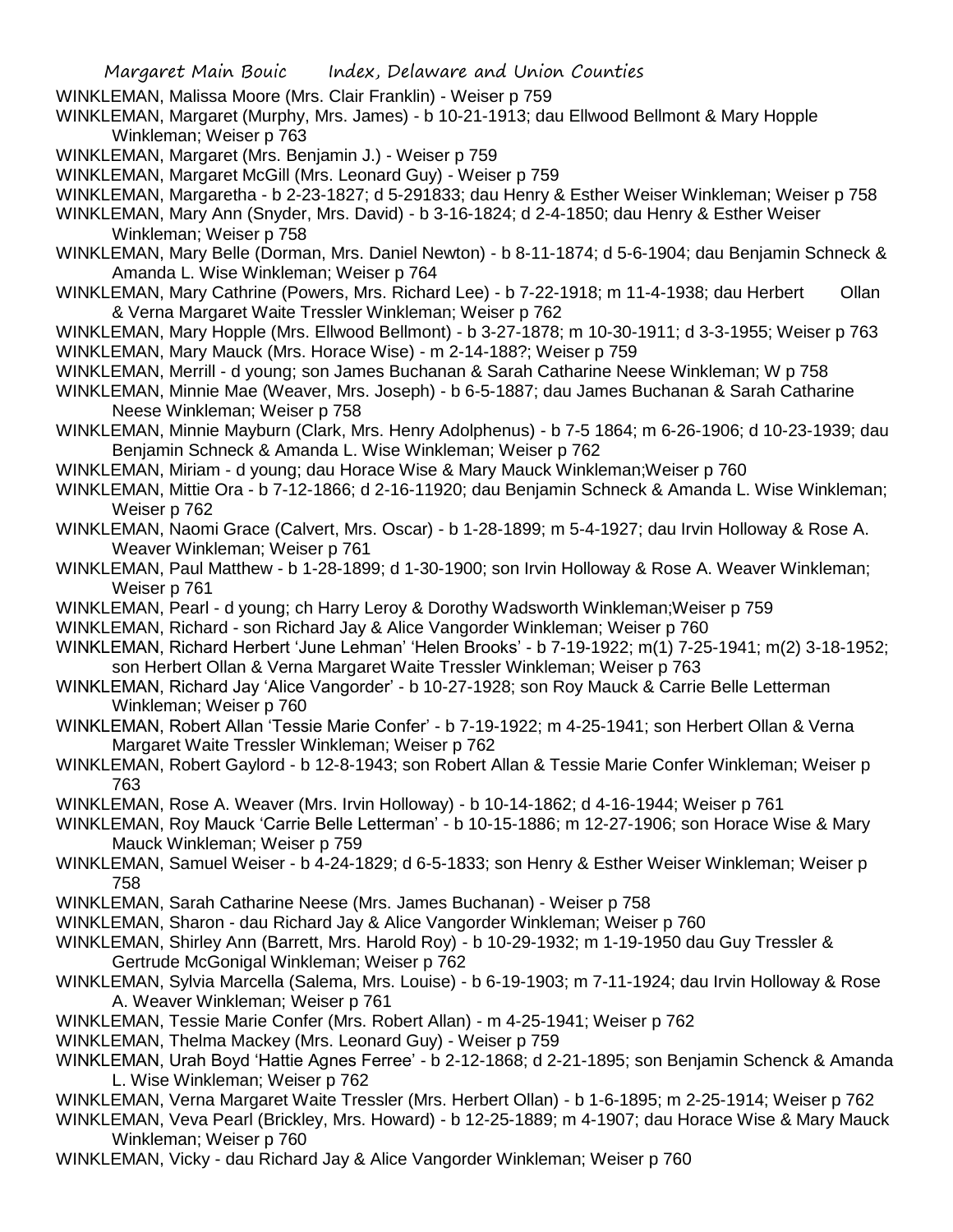WINKLEMAN, Violet Mayburn - b 3-29-1896; d 9-2-1915; dau Irvin Holloway & Rose A. Weaver Winkleman; Weiser p 761

WINKLEMAN, William - son Donald Bertram & Geraldine Young Winkleman; Weiser p 759

WINKLEPECK, Ruth (Swigert, Mrs. Levi) - Phillips p 80

- WINKLER, Carolyn Barbara Schmidt (Mrs. Milton) b 5-15-1924; m 1946; dau Gustav & Barbara Boerger Schmidt; Rausch 14752, III p 288
- WINKLER, Charles 'Mary Blumenshine' m 29-31-1878; 1880C Marysville 425-469 p 32 (26,Md,Ger,Ger); 1915 uch p 262; 1883 uch V p 402
- WINKLER, Charles d (8y5m28d) Trinity Cem; Darby-Jerome Tp Cem p 80
- WINKLER, Charles son Jacob & Mary Winkler; 1880C Marysville 293-322 p 20 (6,O,Md,Md)
- WINKLER, Christopher 'Lena' -father Jacob Winkler; 1880C Marysville 293-322 p 20 (75,Ger,Ger,Ger)
- WINKLER, Clara b 11-1880; dau Mary Winkler; 1900C Marysville 1st Ward 176-176 p A8 (19,O,Ger,Ger)
- WINKLER, Daphne Lynn b 9-10-1949; dau Milton & Carolyn Barbara Schmidt Winkler; Rausch 147521, III p 288
- WINKLER, Eric D. Winkler; engaged to Adriane Nicole Kramer
- WINKLER, Ermina- Un Co Probate Deaths Vol I (1867-1878) p 72
- WINKLER, Ezechiel b 5-24-1852; d 11-22-1886; Trinity Cem; Darby-Jerome Cem p 80
- WINKLER, Flora b 1883; d 1958; dau Mary Winkler; 1900 C Marysville 1st Ward 176-176 (16,O,O,Ger)
- milliner; Trinity Cem; Darby-Jerome Cem p 80
- WINKLER, George son Jacob & Mary Winkler; 1880C Marysville 293-322 p 20 (3,O,Md,Md)
- WINKLER, Jacob 'Mary' 1880C Marysville 293-322 p 20 (29,Md,Ger,Ger) carpenter
- WINKLER, Jennie- Un Co Probate Deaths Vol I (1867-1878) p 72
- WINKLER, Katie b 3-1886; dau Mary Winkler; 1900C Marysville 1st Ward 176-176 (14,O,O,Ger)
- WINKLER, Lena (Mrs. Christopher) 1880C Marysville 293-322 p 20 (70,Ger,Ger,Ger
- WINKLER, Mark Milton b 7-15-1957; son Milton & Carolyn Barbara Schmidt Winkler Rausch 147523
- WINKLER, Mary (Mrs. Jacob) 1880C Marysville 293-322 p 20 (28,Md,Ger,Ger)
- WINKLER, Mary Anna dau Jacob & Mary Winkler; 1880C Marysville 293-322 p 20 1,O,Md,Md)
- WINKLER, Mary Blumenshine (Mrs. Charles) b 10-1860; m 10-31-1878 ucm 6350; 1880C Marysville 425-469 p 32 (20,Ger,Ger,Ger); 1900C Marysville 1st Ward (39,Ger,Ger,Ger) 4 ch 3 living
- WINKLER, Matilda dau Charles & Mary Blumenschine Winkler; 1880C Marysville 425-469 p 32 (1,O,Md,Ger)
- WINKLER, Milton 'Carolyn Barbara Schmidt' b 7-5-1921; m 1946; Rausch (14752) III p 288
- WINKLER, Pauline (Schaeffing, Mrs. Phillip) parents of Gertrude Schaeffing Hall; 1985 uch p 129
- WINKLER, Timothy Craig b 12-11-1953; son Milton & Carolyn Barbara Schmidt Winkler Rausch 147522, III p 288
- WINKLEY, Armina J. 1860C Liberty Tp 1014-1024 p 139 (7,O) lived with Jacob & Lucinda Dean
- WINKLEY, Charles G 1860C Liberty Tp 1014-1024 p 139 (3,O) lived with Jacob & Lucinda Dean
- WINKLEY, Jesse J. (female) 1860C Liberty Tp 1014-1024 p 139 (1,O) lived with Jacob & Lucinda Dean
- WINLAND, Susanna (Ralston, Mrs. Robert d 1858; Powell p 322
- WINLE, Willmina- Un Co Probate Deaths Vol II (1879-1886) p 34
- WINN, Alice (Bill, Mrs. Frank Elias) m 7-1883 dg 8-2-1918 Cry Ab p 52
- WINN, David son Samuel & Naomi Winn; 1850C Trenton Tp 817 p 69 (10,O)
- WINN, Eliza dau Samuel & Naomi Winn; 1850C Trenton Tp 817 p 69 (19,O)
- WINN, Eliza (Martin, Mrs. Samuel) m 4-16-1850 dcm
- WINN, Elizabeth dau Samuel & Naomi Winn 1850C Trenton Tp 817 p 69 (16,O)
- WINN, Frances Fockele (Mrs. Keith) dau Glick & Mary C. Finley Fockele; Maugans Anc p 159
- WINN, Gregory b 1963; son Ronald R. & Janice W. Winn; 1979, 1981 ucd
- WINN, Hannah (Myers, Mrs. John) b 6-4-1812; 1915 uch p 1021; dcc Jarrod Weiser 51; dumch p 482
- WINN, Hannah Stanley (Mrs. William) m 1-21-1864 dcm
- WINN, Isaac son Samuel & Naomi Winn 1850C Trenton Tp 817 p 69 (17,O)
- WINN, Jackson son Samuel & Naomi Winn 1850C Trenton Tp 817 p 69 (5,O)
- WINN, Jane dau Samuel & Naomi Winn 1850C Trenton Tp 817 p 69 (11, O)
- WINN, Janice W. (Mrs. Ronald R.) 1979, 1981, 1983 ucd
- WINN, John son Sauel & Naomi Winn 1850C Trenton Tp 817 p 69 (12,O)
- WINN, Judith Ann dau Keith & Frances Fockele Winn Maugans Anc p 159
- WINN, Keith 'Frances Fockele' Maugans Anc p 59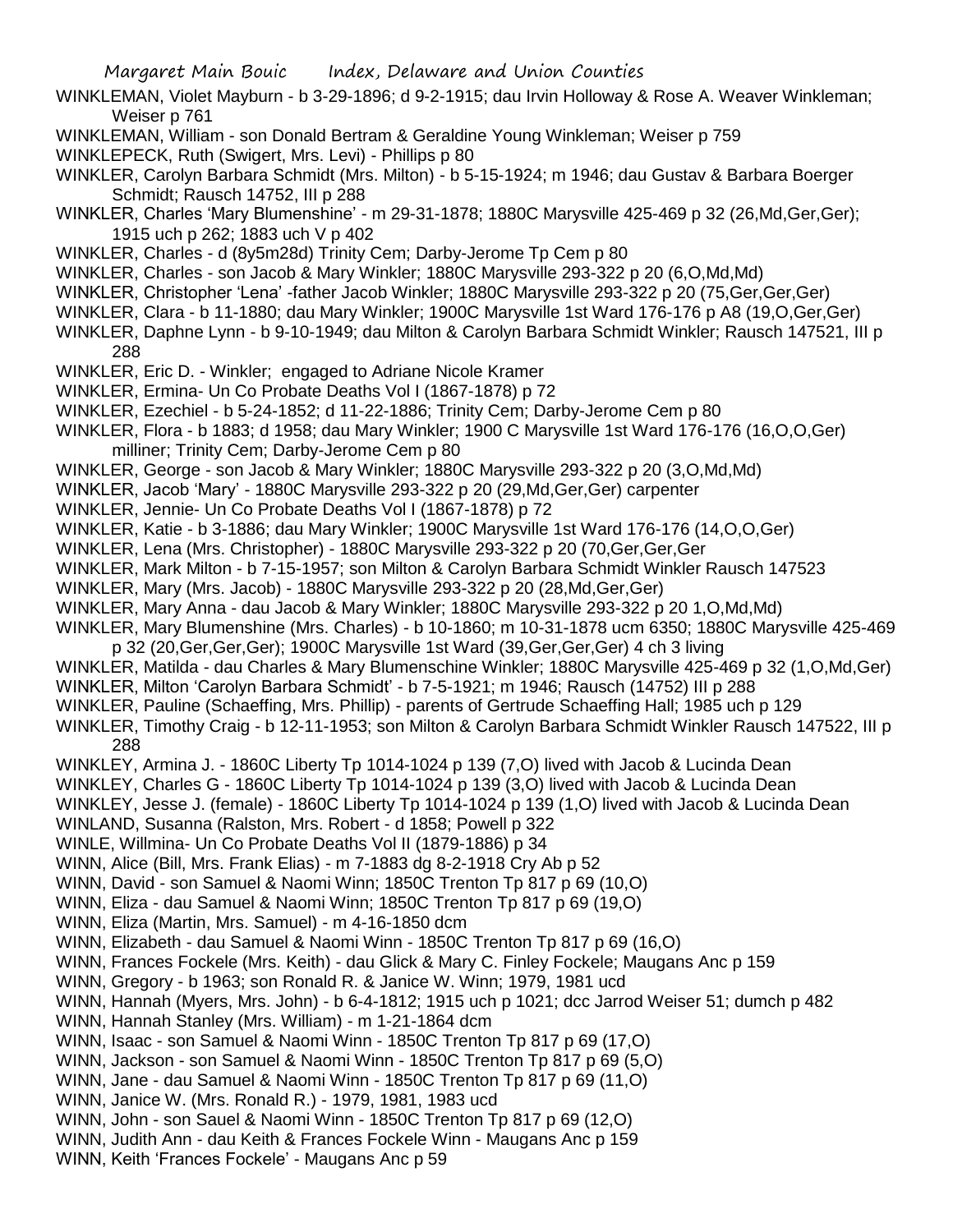Margaret Main Bouic Index, Delaware and Union Counties WINN, Margarett - dau Samuel & Naomi Winn - 1850C Trenton Tp 817 p 69 (5,O) WINN, Martha Canous (Mrs. ) - dau Joseph & Anna Frederick Canous; Powell p 309 WINN, Mary - dau Samuel & Naomi Winn - 1850C Trenton Tp 817 p 69 (14,O) WINN, Mary Delilah (Jensen, Mrs. William Wallace) - McKitrick p 149 WINN, Mary Robinson (Mrs. ) - sister George Robinson, dg 11-13-1917 WINN, Naomi (Mrs. Samuel) - 1850C Trenton Tp 817 p 69 (40,O) WINN, Nicholas - son Samuel & Naomi Winn - 1850C Trenton Tp 817 p 69 (18,O) WINN, Noe - son Samuel & Naomi Winn - 1850C Trenton Tp 817 p 69 (1,O) WINN, Robert - 1979, 1981, 1983 ucd WINN, Ronald - b 1967; son Ronald R. & Janice W. Winn; 1979, 1981, 1983 ucd WINN, Ronald R. 'Janice W.' - 1979, 1981, 1983 ucd; WINN, Rhoda Ann - dau Samuel & Naomi Winn - 1850C Trenton Tp 817 p 69 (3,O) WINN, Samuel 'Naomi' - 1850C Trenton Tp 817 p 69 (4,Pa) WINN, Samuel - son Samuel & Naomi Winn - 1850C Trenton Tp 817 p 69 (7,O) WINN, Washington - son Samuel & Naomi Winn - 1850C Trenton Tp 817 p 69 (5,O) WINN, William - son Samuel & Naomi Winn - 1850C Trenton Tp 817 p 69 (21,O) WINN, William 'Hannah Stanley' - m 1-21-1864 dcm WINNAN, Mr.------ Powell p 90 WINNAN, Alex - dcq Murray Main 58 WINNAN, Margaret (Cunningham, Mrs. James) - dau Alex Winnan - dcq Murray Main 29 WINNER, ------- - d 8-29-1901 (sexton record) - York Cem p 60 WINNER, Ara - brother Ivan S. Winner; Winner WINNER, Barbara K. Salyers (Mrs. Larry J.)- m 8-9-1958 dau Paris & Irene Salyers- Winner WINNER, Betty (Bunnell, Mrs. Richard) - dau Sherman & Emmie Elizabeth Voke Winner; Winner WINNER, C. E. 'Harriet N.' - d 3-17-1902 (85y8m2d); Southardtown Cem D 15 p 14; York Tp Cem p14 WINNER, Carl - son Ivan S. & Carrie Reames Winner; Winner WINNER, Carrie Reames (Mrs. Ivan S.) - Winner WINNER, Cecil - son S. P. & M. T. - d 9-1-1890 (11y6m21d); Southardtown Cem E 3 York Cem p 15 WINNER, Charles E. - b 1869; d 1928; York Cem C69½ p 83 WINNER, Charles S. - son John W. & Nancy Winner; 1850C York Tp 372-377 p 57 (1,O) WINNER, Rev.David 'Priscilla'- pastor, Church of Christ, Waldo Rd.0 Winner;1983 ucd WINNER, Dora (Headington, Mrs. W. C.) - sister Ivan S. Winner; Winner WINNER, Earl 'Jessie Garner' - Winner WINNER, Eleanor (Ballinger, Mrs. Amos W.) - b 2-1857; m 9-16-1876; dau John & Margaret Winner; 1883 uch V p 536; 1880C York Tp 200 p 19 (22,O,NY,Pa) WINNER, Ella B. Kerns (Hubbell, Mrs. Herbert) (Mrs. Herbert)- b 8-8-1892 near Ridgeway m(1) 1912 m(2) 1919- dau Joseph & Anna Kerns- Winner WINNER, Emmie Elizabeth Voke (Mrs. Sherman) - b 7-3-1903; d 12-28-1981; bur Woodstock Cem; dau Lawrence A. & Helen Phillips Voke; Winner WINNER, Eunice Ayres (Mrs. John)- b 11-26-1907 Champaign Co d 2-16-1984 Woodstock Cem- dau Donald & Laura Springer Ayres- Winner WINNER, --------- (Mrs. Floyd) - unvmec p 25, 28 WINNER, Harriet N. (Mrs. C. E.) - d 9-21-1890 (24y9m10d); Southardtown Cem D15 York Cem p 14 WINNER, Henry S. 'Sara Eliza Smith' - m 12-11-1867; Asp see (924) WINNER, I. R. - 1915 uch p 1066 WINNER, Ivan S. 'Carrie Reames' - d 11-4-1959 bur Greenlawn, W. Mansfield; Winner WINNER, (GWINNER) Jacob G. - b 1812; d 1860; N. California Cem; Darby-Jerome Cem p 95 WINNER, John 'Eunice Ayres'- d 1951- Winner WINNER, John 'Margaret' - 1883 uch V p 536 WINNER, Jessie Garner (Mrs. Earl) - b 4-25-1885; m 1905; d 4-5-1966; bur Greenlawn, W. Mansfield; Winner WINNER, John 'Eunice'- parents of Larry J. Winner- Winner WINNER, John G. - b 1784; d 1886; N. Calif Cem; Darby-Jerome Cem p 95 WINNER, John N. - b 1843; d 6-26-1919; York Cem B2 p 60 WINNER, John W. 'Nancy' - 1850C York Cem 372-377 p 57 (27,O) WINNER, Larry J. 'Barbara K. Salyers'- m 8-9-1958- son John & Eunice Winner- Winner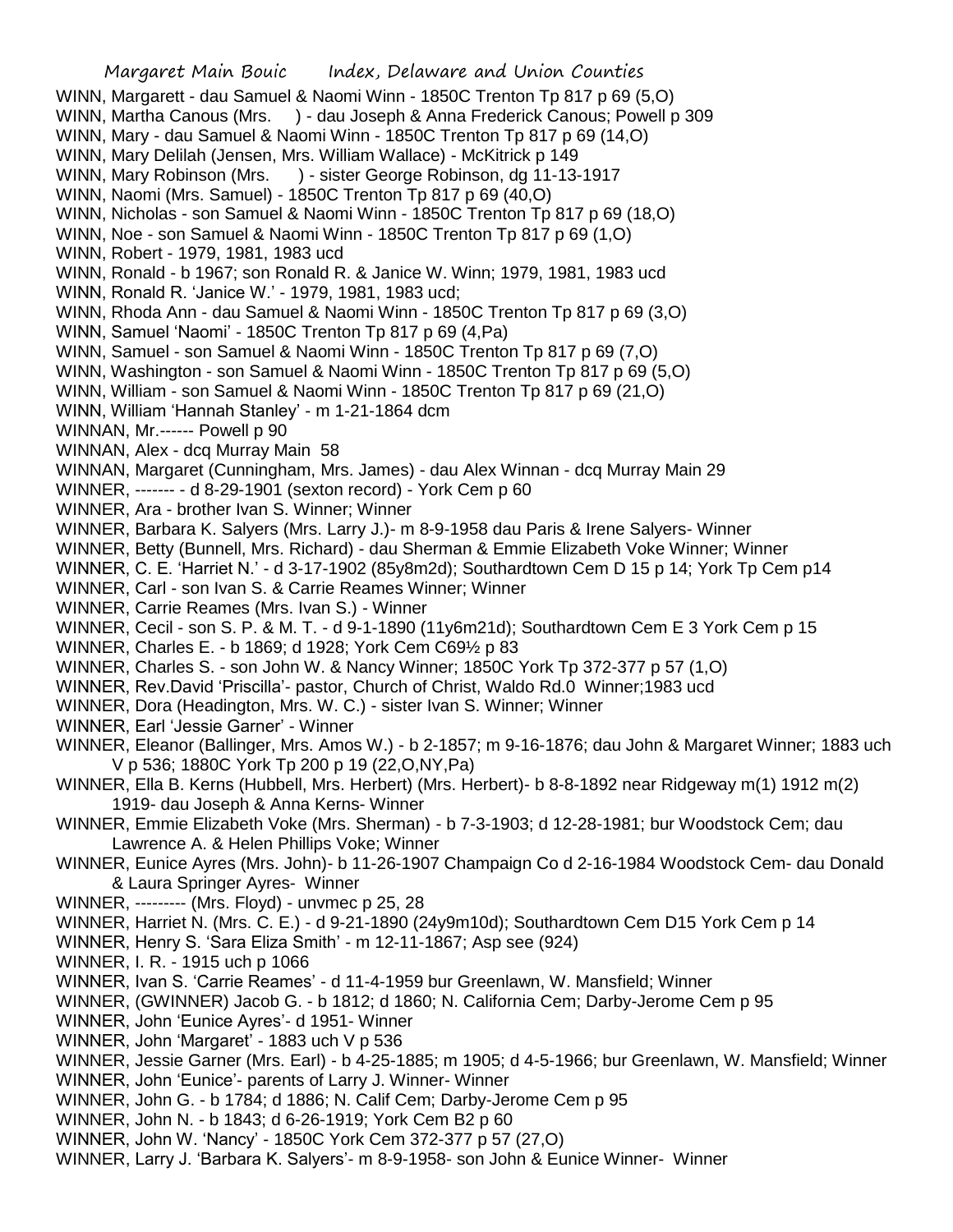- Margaret Main Bouic Index, Delaware and Union Counties WINNER, Margaret (Mrs. John) - 1883 uch V p 536 WINNER, Margaret (Mrs. Thomas E.) - 1961 dcd WINNER, Mary J. - dau John W. & Nancy Winner; 1850C York Tp 372-377 p 57 (6,O) WINNER, Nancy (Mrs. John W.) - 1850C York Tp 372-377 p 57 (24,O) WINNER, Peggy (Watkisn, Mrs. Harvey) - dau Sherman & Emmie Elizabeth Voke Winner; Winner WINNER, Phyllis (McDonnelle, Mrs. ) - dau Sherman & Emmie Elizabeth Voke Winer; Winner WINNER, Minnie G. - b 1872; d 1952; York Cem 691/2 p 83 WINNER, Rachel (Cook, Mrs. )- dau Herbert & Ella B. Kerns Winner- Winner WINNER, Rachel R. - b 1851; d 12-7-1918; York Cem B2 p 60 WINNER, Rebecca - d 12-9-1918 York Cem p 101 WINNER, Sara Eliza Smith (Maine, Mrs. Julian Sylvester) (Mrs. Henry S.) - b 6-14-1840; m(1) 7-11-1862; m(2) 12-11-1867; Asp (924) WINNER, Sheri Jo (Sparks, Mrs. )- dau Larry J. & Barbara K. Salyers Winner- Winner WINNER, Terri (Sproull, Mrs. )- dau Larry J. & Barbara K. Salyers Winner- Winner WINNER, Thomas E. 'Margaret' - 1961 dcd WINNER, Verne E. (Mrs. Ivan) - b 1884; d 11-2-1946; York Cem 067 p 101 WINNER, William H. - d 6-1-1864 (23y9m8d); 1883 uch IV p 476; 1883 uch IV p 541; son C. E. & H.; Co K. 42 Reg O; Southardtown Cem, York Cem p 14 WINNETT, Carol A. (Mrs. Wayne R.) - 1971 dcd; Winnett WINNETT, Jeffrey - b 1959 son Wayne R. & Carol A. Winnett; 1971 dcd WIN.NETT, Sharon - b 1961; dau Wayne R. & Carol A. Winnett WINNETT, Stella - d 11-1953 (75), bur Prospect Cem; Winnett WINNETT, Stanley - son Stella Winnett - Winnett WINNETT, Wayne R. 'Carol A' - 1971 dcd; 1976 dch p 328 (33-1970); Winnett WINNETTE, Hallie (Mrs. Stanley A.) - Winnette WINNETTE, Stanley A. 'Hallie' - d 6-17-1960 (58); bur Prospect; Winnette WINNING, Gaylon R. 'Mary' - 1961 dcd; 1971, 1973 ucd WINNING, Gaylon R., Jr. - b 1960(1); son Gaylon & Mary Winning; 1961 dcd; 1971 ucd
	- WINNING, Gaylon R. 'Roberta' son James R. Winning- Winning 1979, 1981, 1983 ucd
	- WINNING, James R. 'Julia A.' b 1913 s 2-19-1993 (80) ; 1959, 1967, 1971, 1973, 1975, 1979, 1981, 1983 ucd; Darby Jerome Cem p 110, 120
	- WINNING, Janet (Binkley, Mrs. )- sister James R. Winning- Winning
	- WINNING, Julia A. (Mrs. James R.) b 1910; d 3-2-1978; Jerome IOOF Cem; 1959, 1967, 1971, 1973, 1975, 1979, 1981, 1983 ucd; Darby Jerome Cem p 110, 120; sister Oliver Young
	- WINNING, Judith (Aker, Mrs. Ronald) dau James R. & Julia A. Young Winning 1959 ucd (17); Winning; engaged to Dwight M. Shuler
	- WINNING, Kim 1979 ucd
	- WINNING, Margaret (Adams, Mrs. )- sister James R. Winning- Winning
	- WINNING, Mary (Mrs. Gaylon) 1961 dcd; 1971 ucd
	- WINNING, Roberta (Mrs. Gaylon R.) 1979, 1981, 1983 ucd
	- WINNING, Thomas- brother James R. Winning- Winning
	- WINNINGHAM, Harrison 'Hattie Young'- parents of Hester E. Sells- Winningham
	- WINNINGHAM, Hattie Young (Mrs. Harrison)- Winningham
	- WINNINGHAM, Hester E. (Sells, Mrs. John Cato)- b 3-31-1916 d 9-24-1986 dau Harrison & Hattie Young Winningham- Winningham
	- WIN(N)INGS, Mary (McKitrick, Mrs. Alexander Henry) m 4-4-1865; McKitrick p 76, 77
	- WINNOR?, Ara D. b 10-1825; 1900C Marysville 4th Ward 373-383 p A15 (24,O,O,O) baggage master R.R., boarder
	- WINOR, Janice W. (Mrs. Ronald R.) 1975 ucd
	- WINOR, Lee b 1967; ch Ronald R. & Janice W. Winor; 1975 ucd
	- WINOR, Robert b 1961; son Ronald R. & Janice W. Winor; 1975 ucd
	- WINOR, Ronald b 1964; son Ronald R. & Janice W. Winor
	- WINOR, Ronald R. 'Janice W.' 1975 ucd
	- WINROD, David T. 'Phoebe A. G. Nicholson' dumch p 304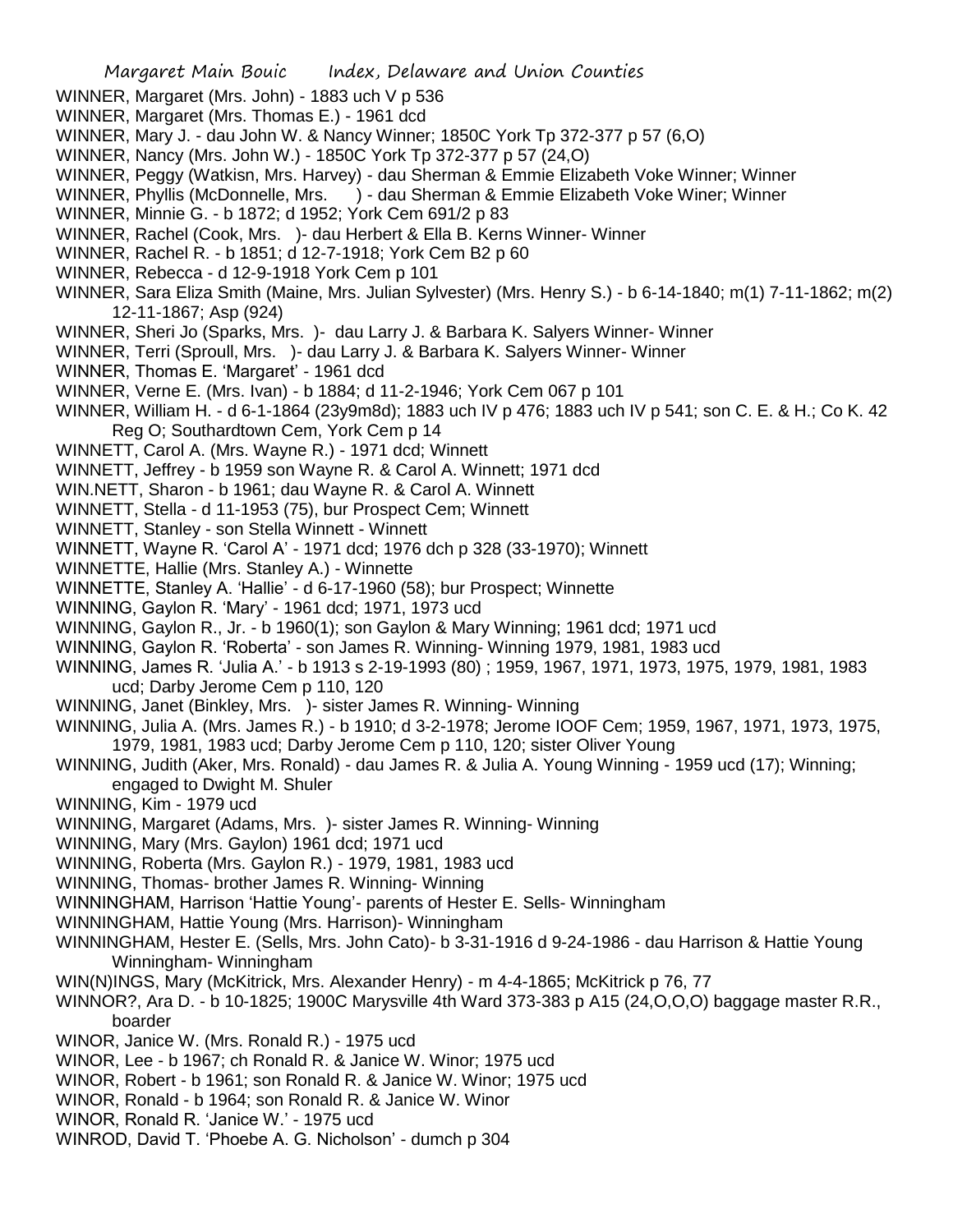- WINROD, Phoebe A. G. Nicolson (Mrs. David T.) dau Rev William & Lydia T. Romans Nicholson dumch p 304
- WINSET, Catherine Harruff (Mrs. John) m 8-29-1808 onwq I
- WINSET, John 'Catherine Harruff' m 8-29-1808 onwq I
- WINSETT, Alford 1850C Claibourne Tp 141-141 p 23 (18,O) laborer at James Mulvane family
- WINSHALL, Elizabeth (Baldwin, Mrs. George W.) m 7-7-1853 dcm
- WINSHIP, Anna (Mrs. Russell) Powell p 19
- WINSHIP, Bernice May (Mrs. David) btp p 6
- WINSHIP, Beulah Violet b 12-13-1904; d 8-26-1914 (9y8m13d); only dau of George & Jessie Shults Winship, dg 9-11-1914 Cry Ab p 149Horseshoe Baptist Churchyard; Powell p 283
- WINSHIP, Charles -d 11-24-186(4?) (29y10m 13d);son R. & A. M.Winship;Galena Cem;Powell p 19
- WINSHIP, Darlene(Creasy, Mrs. Don)-dau Leslie Dale & Josephine Ruth Criswell Winship-Winship
- WINSHIP, David 'Bernice May' btp p 6
- WINSHIP, David Thomas- b 6-1-1968 d 9-19-1993 (25) son Thomas & Linda Winship- Oak Grove Cem Winship
- WINSHIP, Dawn (Mrs. Tom)- Winship
- WINSHIP, Deborah L. Nicol (Wolfe, Mrs. ( (Mrs. Larry T.)- m (2) 12-17-1988 dau Duane & Margie Nicol-Winship
- WINSHIP, Dora (Dresback, Mrs. Terry)- dau Capt. Leslie Dale & Josephine Ruth Criswell Winship- Winship
- WINSHIP, Ethel D. b 1925; d 1926; Horseshoe Baptist Churchyard; Powell p 283
- WINSHIP, Foryst F. 'Gertrude L. Parks'- d 7-14-1986 (78) Pleasant Hill Cem- brother George Winship- Winship
- WINSHIP, Foryst J.- son Foryst F. & Gertrude L. Parks Winship- Winship
- WINSHIP, George A. 'Jessie Shultz' b 12-1-1880; m 12-1-1903; son Charles & Marinda Heckel Winship; dcm Vol 10-9; dg 9-11-1914 Cry Ab p 149
- WINSHIP, George- son Leslie Dale & Josephine Ruth Criswell Winship- Winship
- WINSHIP, Gertrude L. Parks (Mrs. Foryst F.)- b 2-14-1909 Delaware d 6-9-2001 (92) Pleasant Hill Cem- dau James & Dorothy Strawser Parks- Winship
- WINSHIP, Jane (Roleson, Mrs. Truman S.) m 3-19-1861
- WINSHIP, Jessie Shultz (Mrs. George A.) b 7-18-1885; m 12-1-1903; dau Thomas & Lida Spirel Shultz; dcm Vol 10-9; dg 9-11-1914 Cry Ab p 149
- WINSHIP, John P d 11-24-1846 (9y7m10d); son Russel & Anna; Galena Cem Powell p 19
- WINSHIP, Josephine- mother of Larry T. Winship- Winship
- WINSHIP, Josephine Ruth "Sis"Criswell (Mrs. Leslie Dale)- b 10-25-1912 Delaware m 1937 d 2-9-2003 Oak Grove Cem - dau Joe & Kittie Shults Criswell- Winship
- WINSHIP, Katherine 1961, 1969 dcd
- WINSHIP, Larry T. 'Deborah L. Nicol Wolfe'- m 12-17-1988 son Josephine Winship- Winship
- WINSHIP, Leslie Dale 'Josephine Ruth Criswell'-m 1937 d 1945 Battle of Bulge- US Army- Winship
- WINSHIP, Linda(Mrs. Thomas)(Pickering, Mrs. Donald)-mother of David Thomas Winship-Winship
- WINSHIP, Miranda funeral 'Tuesday' Pleasant Hill Cem, dg 8-21-1914 Cry Ab p 143
- WINSHIP, Russell 'Anna' Powell p 19
- WINSHIP, Thomas 'Linda''Deborah'- father of David Thomas Winship- Winship
- WINSHIP, Tom 'Dawn'- son Leslie Dale & Josephine Ruth Criswell Winship- Winship
- WINSHIP, Verla Rhea (Noble, Mrs. )- sster Foryst F. Winship- Winship
- WINSLOW, Allen A. 'Fanny J.'- 1850C Liberty Tp, Del Co. 1595 p 106 (45,Conn)
- WINSLOW, Barbara York Cem sexton record E41½ N p 92
- WINSLOW, Corrodon 'Sarah A. Wheaton'- m 10-27-1842 dcm
- WINSLOW, Rev. Daniel 1908 dch p 254; 1976 dch p 162
- WINSLOW, Ed 'Elizabeth Hutchinson' Hutchisson p 72
- WINSLOW, Elizabeth Hutchinson (Mrs. Ed) b 1639; dau Edward & Katherine Hamby Hutchinson; Hutchisson p 72
- WINSLOW, Elvira M. dau Allen A. & Fanny J. Winslow; 1850C Liberty Tp Del Co 1595 p 106 (16,O)
- WINSLOW, Dean b 5-14-1973; son Keith & Ruth Ann Winegardner Winslow; Graham 16144142; Taylor 1174142; Mitchell 1121874141; Richey; Kleiber; Genther p 104
- WINSLOW, Fanny J. (Mrs. Allen A.) 1850C Liberty Tp Del Co 1595 p 106 (40,NY)
- WINSLOW, George R. son Allen A. & Fanny J. Winslow; 1850C Liberty Tp Del Co 1595 p 106 (10,O)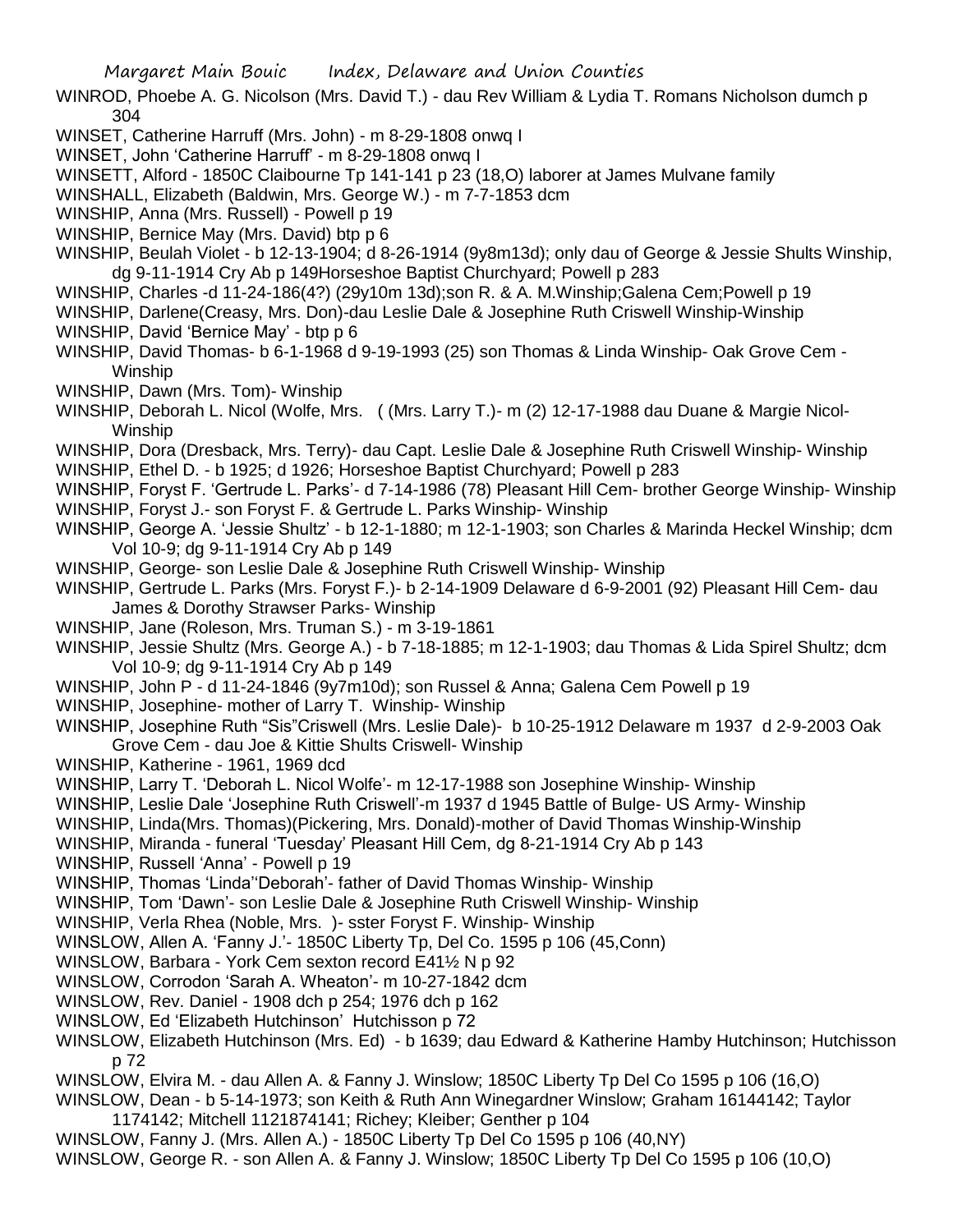- WINSLOW, Grace (Hill, Mrs. Arlo) b 8-5-1895; Weiser p 525
- WINSLOW, Dr. J. W. dumch p 413
- WINSLOW, James Patrick 'Madge Evelyn Kahle' m 12-10-1958; Weiser p 695
- WINSLOW, Capt. Josiah 'Martha Hathaway' m 11-30-1749; Maugans Anc p 118
- WINSLOW, Keith 'Ruth Ann Winegardner' m 5-18-1968; Graham (1614414), Taylor (117414), Mitchell 112187414); Richey; Kleiber; Genther p 104
- WINSLOW, Laura dau Allen A. & Fanny J. Winslow; 1850C Liberty Tp Del Co 1595 p 106 (7,O)
- WINSLOW, Madge Evelyn Kahle (Hetrick, Mrs. Guy W.) (Mrs. James Patrick) b 3-4-1899; m(1) 8-5-1919; m(2) 12-20-1958; dau George Calvin Reeser & Nancy Wolford Kahle; Weiser p 695
- WINSLOW, Margaret A. dau Allen A. & Fanny J. Winslow; 1850C Liberty Tp, Del Co. 1595 p 106 (8,O)
- WINSLOW, Martha Hathaway (Mrs. Capt. Josiah) m 11-30-1749; Maugans Anc p 118
- WINSLOW, Mary (Worden or Sears?, Mrs. Peter) d 1687; Asp p 8
- WINSLOW, Mary Alice Randall (Mrs. Peleg S.) b 6-26-1828; dau Jedediah Wheeler & Philura Peckham Randall; Asp 398-3
- WINSLOW, Peleg S. 'Mary Alice Randall' Asp (398-3)
- WINSLOW, Rebecca J.- dau Allen A. & Fanny J. Winslow;1850C Liberty Tp. Del Co 1595 p 106 (14,O)
- WINSLOW, Reuben G. son Allen & Fanny J. Winslow; 1850C Liberty Tp Del Co 1595 p 106 (4,O)
- WINSLOW, Ruth Ann Winegardner (Ferris, Mrs. Larry) (Mrs. Keith) b 3-31-1951; m(1) 7-26-1966 div; m(2) 5- 18-1968; dau Marion & Lillian Mary Graham Winegardner; Graham 1614414; Taylor 117414; Mitchell
	- 112187414; Richey; Kleiber; Genther p 104
- WINSLOW, Sarah A. Wheaton (Mrs. Corrodon) m 10-27-1842 dcm
- WINSLOW, William Keith b 2-12-1970; son Keith & Ruth Ann Winegardner Winslow; Graham 16144141;
- Taylor 1174141; Mitchell 1121874141; Richey; Kleiber; Genther p 104
- WINSMORE, Robert Nash 422
- WINSOR, Adin 'Rhoda' d 9-21-1834 (48y19d); Winsor Corners Cem; Powell p 193
- WINSOR, Annabelle Hessler (Mrs. ) d 2-6-1982 (80); bur Green Mound, Kilb.; Winsor
- WINSOR, Benjamin son Staunton & Catherine W. Winsor; 1850C Marlborough Tp 29 p 183 (1/12,O)
- WINSOR, Betty (Sampson, Mrs. Job) Powers Pat p 226; see Windsor
- WINSOR, Burton C. d Oct 1960; brother Lettie Davis; Winsor
- WINSOR, ------ (Mrs. C.) dau of Mrs. ----- Bodley Long, dg 3-19-1907, Cry Ab p 27
- WINSOR, Catharine (Wornstaff, Mrs. Daniel) m 2-8-1855 dcm
- WINSOR, Catharine W. Elliott (Mrs. Staunton) m 2-1835; dcga p 66 Olentangy Gazette; 1850C Marlborough Tp 29 p 193 (33,O)
- WINSOR, Chauncey H. 'Emily Gillett' m 1-27-1859; d 12-10-1862 (25y1m16d); son Staunton & Catherine Winsor;1850C Marlborough Tp 29 p 83 (12,O); 4th Reg Winsor Corners Cem;Powell p 194
- WINSOR, Donna Belle Wells (Mrs. Emerson) d 9-7-1963 (50); bur Green Mound, Kilb; dau Stella Wells; **Winsor**
- WINSOR, Eden 1880 dch p 519
- WINSOR,Elizabeth- dau Staunton & Catherine W. Elliott Winsor;1850C Marlborough Tp 29 p 18(10,O)
- WINSOR, Elliott son Staunton & Catherine W. Elliott Winsor; 1850C Marlborough Tp 29 p 183 (3,O)
- WINSOR, Emerson 'Donna Belle Wells' d 12-7-1970 (67) bur Oak Grove; brother Howard Winsor
- WINSOR, Emily (Drummond, Mrs. Lemuel) m 9-18-1864 dcm
- WINSOR, Emily Gillett (Mrs. Chauncey) m 1-27-1859 dcm
- WINSOR, Florence Pauline Peters(Mrs. Howard) -b 7-22-1918; m 1-28-1961; d 3-14-1963; 1961 dcd
- WINSOR, ------ (Mrs. George) sister Mrs. Frank Melching; dau Byron Blake dg 4-29-1913 Cry Ab p 34
- WINSOR, Howard 'Florence' 1961 dcd
- WINSOR, James 'Sarah Sharp' m 4-5-1840(1) dcm
- WINSOR, Lyman d 11-17-1835 (23y3m18d); Winsor Corners Cem; Powell p 193; 1835 men p 43 #174 p 77 Marlborough Tp
- WINSOR, Sarah Sharp (Mrs. James) m 4-5-1840(1) dcm
- WINSOR, Stanton S. 'Catharine W. Elliott' m 2-1835; d 8-7-1862; dcga p 66; Olentangy Gazette; Winsor Corners Cem; Powell p 193; 1850C Marlborough tp 29 p 183 (40,NY); Pabst Pion II p 221 WINSOR, William A. - d 1892; Sbc p 47
- WINSTEAD, Elizabeth Weiser b 12-6-1939; dau Victor Lee & Lucille Weiser Heiges Winstead; Weiser p 803 WINSTEAD, Ellen Devire (Mrs. John) - m 10-21-1853 dcm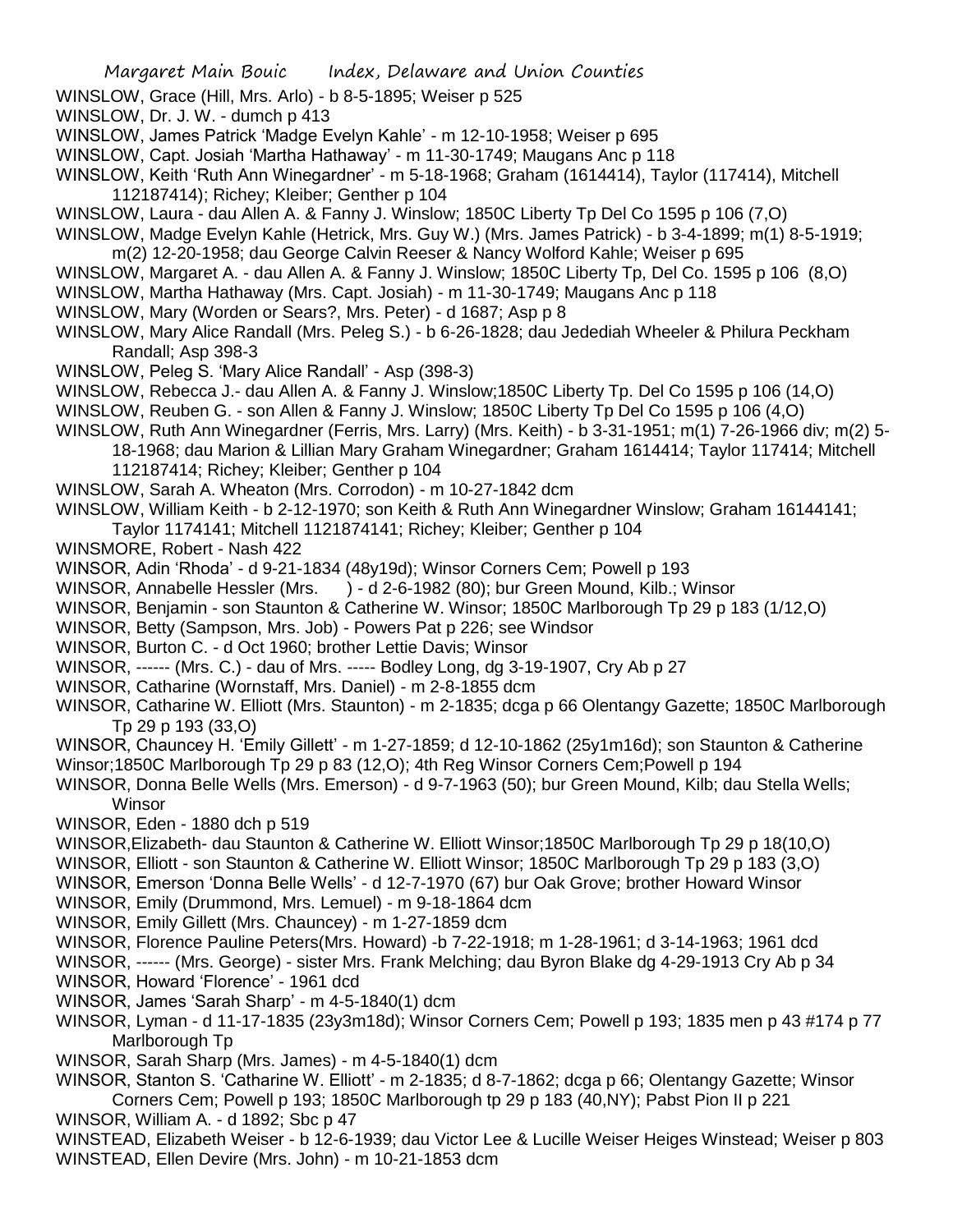WINSTEAD, John 'Ellen Devire' - m 10-21-1853 dcm

- WINSTEAD, Lucille Weiser Heiges (Mrs. Victor Lee) b 6-18-1914; m 12-29-1934; dau William Smith & Marie Eichelberger Weiser Heiges; Weiser p 803
- WINSTEAD, Marie Anson (Mrs. ) dau Edmund & Margaret Morgans Anson dg 7-11-1911 Cry Ab p 47
- WINSTEAD, Sally (Dilsaver, Mrs. Adam) 1883 uch V p 566
- WINSTEAD, Victor Lee 'Lucille Weiser Heiges' b 9-29-1905; m 12-29-1934; Weiser p 803
- WINSTEAD, Victor Lee Jr. b 3-29-1943; son Victor Lee & Lucille Weiser Heiges Winstead; W. p 804 WINSTON, ------ - 1908 dch p 487; Sbc p 5
- WINSTON, Ada (Ingram, Mrs. ) dau William & Mariah Frances Rittenhouse Winston; 1870C Dover Tp 82- 87 p 27 (13,O,Va,Va) Rittenhouse 3; Sbc p 30, 38
- WINSTON, Alene Bryant (Mrs. William McCormick) Freshwater p 190; Winston (15132)
- WINSTON, Alta Mary Woods (Mrs. Robert Kent) dau Harlan Page & Sarah Jane McDowell Woods; 1985 uch p 149
- WINSTON, Art 1880C Taylor Tp 21-22 p 2 (17,O,O,O) boarder
- WINSTON, Barbara b 1952; dau Roy L. & Gladys Winston; 1967, 1971 ucd
- WINSTON, Barry E.- parents of Nicole Rae Winston- Winston
- WINSTON, Betty Jane (Ruth, Mrs. ) dau Thomas Lawrence & Genevieve Dean Winston: Freshwater p 191; Winston 15341
- WINSTON, Charles son William & Mariah Frances Rittenhouse Winston; Rittenhouse 3; 1860C Dover Tp 325 (2,O); 1870C Dover Tp 125-127 p 16 (12,O)
- WINSTON, Charles David 'Myrtle Stevens' b 7-4-1876; d 12-10-1933; son Thomas J. & Sarah Jones
- Winston; 1908 dch p 519; Winston 153; Jones 2, 3; NM p 41; 1880C Sc Tp 131
- WINSTON, Charles H. 'Lucinda Prince' 1-14-1879 ucm 6413; 1880C Dover Tp 140-148 (22,O,Va,Va)
- WINSTON, Christine Gibson (Mrs. Thomas Leon) Freshwater p 191; Winston (1511)
- WINSTON, Clarence pallbearer for Fay Pounds dg 2-15-1918 Cry Ab p 14
- WINSTON, Clarence Durward 'Ruth' b 5-23-1898; d 2-6-1957; Freshwater p 191; Winston 1531; son Charles David & Myrtle Stevens Winston
- WINSTON, Cynthia Kay b 3-24-1959; dau William McCormick & Alene Bryant Winston Freshwater p 190; Winston 151312
- WINSTON, David Allen b 4-18-1922; son Charles David & Myrtle Stevens Winston; Freshwater p 191; Winston 1538
- WINSTON, Deborah Jo dau William McCormick & Alene Bryant Winston; b 8-18-1956; Freshwater p 190; Winston 151311
- WINSTON, Edith Bailey (Mrs. Glen Curtis) m 6-17-1950 Freshwater p 191; Winston (1535)
- WINSTON, Edward b Cincinnati 1863; son Timothy & Elizabeth Jones Winston; Winston 16; Jones 2, 3; 1908 dch p 515
- WINSTON, Edward 'Nora or Laura L. Artz' b 1869; d 10-22-1939; son Thomas J. & Sarah Jones Winston; Winston 151; Jones 3, 4; Freshwater p 190; bur Oakdale Cem; 1880C Sc Tp 131
- WINSTON, Edward Thomas- d (70) Oakdale Cem son John Winston- Evening Tribune 10-23-1939 p 2
- WINSTON, Elizabeth Jones (Mrs. Timothy J. ) dau of Thomas & Sarah Jones; Winston (1); 1908 dch p 515; dg 3-24-1905 Cry Ab p 16
- WINSTON, Ellis Pearl 'Stella Stephens' b 8-25-1985; d 7-27-1929; son Edward & Nora L. Artz Winston; Freshwater p 190; Winston 1512
- WINSTON, Elmer son Seth & Elvira Ralph Winston; Winston
- WINSTON, Elvira Ralph (Mrs. Seth) Winston
- WINSTON, Emma dau William & Mariah Frances Rittenhouse Winston; Rittenhouse 3
- WINSTON, Esther Galloway or Callaway (Mrs. Pearl) b 4-15-1894; d 4-22-1976; bur Woodstock; dau William Callaway; Winston
- WINSTON, Genevieve Dean (Mrs. Thomas Lawrence) m 7-27-1926; Freshwater p 191; Winston (1534); sister Donald Dean
- WINSTON, Glen Curtis 'Edith Bailey' b 5-9-1914 m 6-17-1950 d 6-17-1971 (57) bur Marion ; son Charles David & Myrtle Stevens Winston; Winston 1535
- WINSTON, Gwen dau Timothy Winston; 1908 dch p 515; Winston 12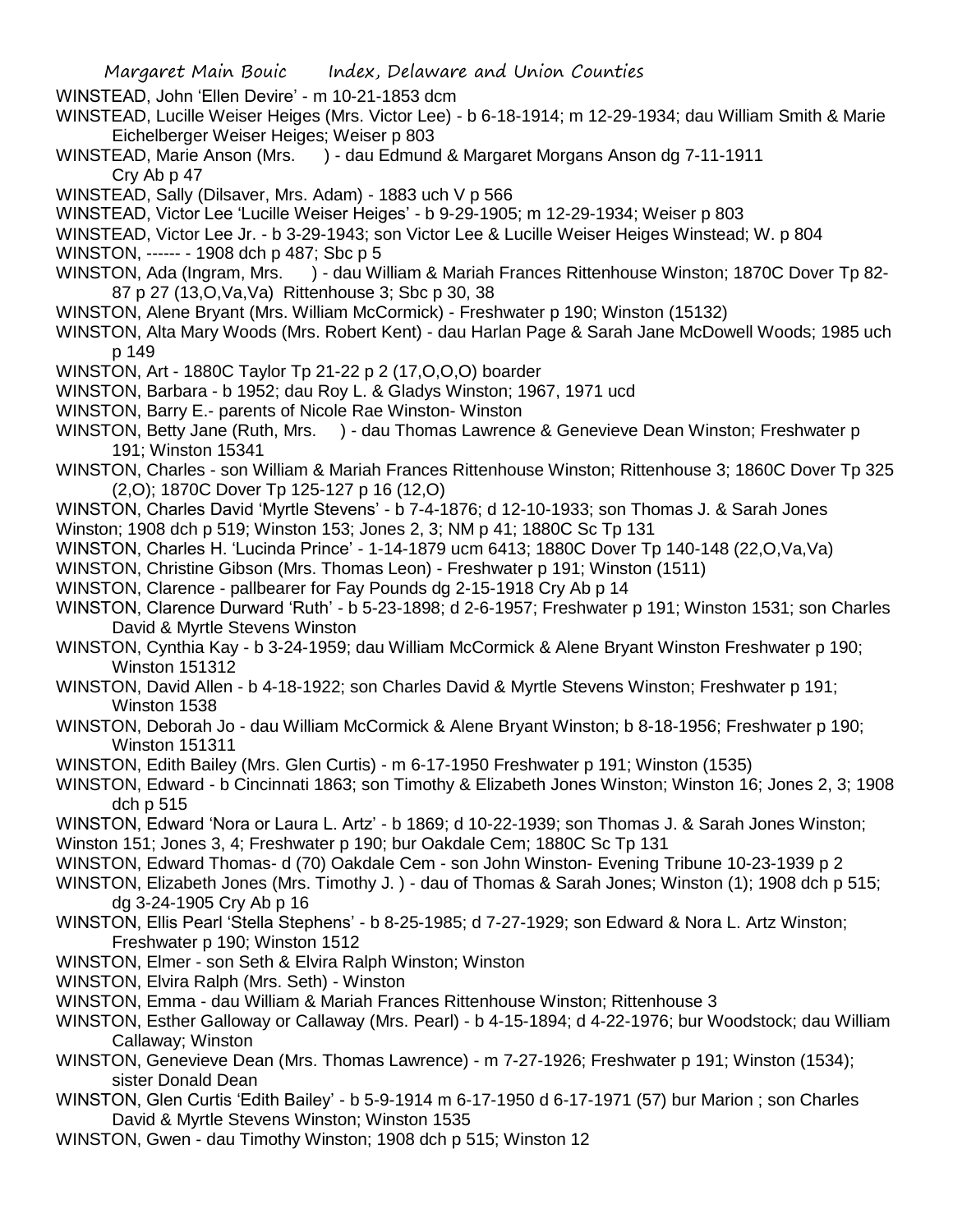- WINSTON, Gwendolyn b 5-9-1914; d 12-20-1933; dau Charles David & Myrtle Stevens Winston; Winston 1536; NM p 41
- WINSTON, Gladys (Mrs. Roy L.) 1967, 1971, 1973, 1975, 1979, 1981, 1983 ucd
- WINSTON, Hamilton son William & Mariah Frances Rittenhouse Winston; Rittenhouse 3
- WINSTON, Harry b 8-1851; 1900C Liberty Tp Un Co 140-143 p 6B (48,Va,Va,Va) day laborer
- WINSTON, Hilda Vivian (Byrd, Mrs. Willard) b 6-1-1920; m 11-4-1944; dau Charles David & Myrtle Stevens Winston; Freshwater p 191; Winston 1537
- WINSTON, Ida (Herd, Mrs. Charles O.)- dau William & Mariah Frances Rittenhouse Winston; Rittenhouse 3,4; Sbc p 47; 1880C Dover Tp 82-87 p 27 (7,O,Va,Va)
- WINSTON, Isabelle Fish (Mrs. Thomas Leon) Freshwater p 190; Winston (1511)
- WINSTON, James C. b.d. 1861; NM p 10; Powell p 255; son William & Mariah Frances Rittenhouse Winston
- WINSTON, Jean Cassandra b 1958; dau Roy L. & Gladys Winston; 1967; 1971, 1973, 1975, 1979 ucd (Sandy)
- WINSTON, John 'Wendy' 1971 dcd
- WINSTON, Kevin b 1970; ch John & Wendy Winston; 1971 dcd
- WINSTON,Kim b 1962(3);ch Roy L. & Gladys Winston;1967, 1971, 1973, 1975, 1979, 1981, 1983 ucd
- WINSTON, Laura (Nora) Artz (Mrs. Edward) b 8-24-1874; dau William Shelley & Barbara Anne Wollam Artz; Winston (151)
- WINSTON, Lavinia d 8-10-1927 (52y) b. Delaware Co. Oh; Oakdale Cem 3948 (H113)
- WINSTON, Lucie Ann- b 1856; d 1857; dau William & Mariah Frances Rittenhouse Winston; Powell p 255
- WINSTON, Lucinda Prince (Mrs. Charles H.) m 1-14-1879 ucm 6413; 1880C Dover Tp 140-148 (23,O,O,O)
- WINSTON, Mar— b 3-1831; 1900C Dover Tp 53-53 p A3 (69,Va,Va,Va) wid 7 ch 5 living
- WINSTON, Mariah Frances Rittenhouse (Mrs. William A.) b 1831; d 1911; dau Henry & Martha Turner Rittenhouse; 1883 uch v p 366; Sbc p 47; NM p 10; 1860C Dover Tp 325 (29,Va); 1870C Dover Tp 125-127 p 16 (39,Va); 1880C Dover Tp 82-87 p 27 (49,Va,Va,Va); Powell p 255; Rittenhouse 2,3
- WINSTON, Martha E. dau William & Mariah F. Winston; 1870C Dover Tp 125-127 p 16 (15,O)
- WINSTON, Martha E. (Belville, Mrs. ;./Silvanus) m 5-4-1871 ucm 4925; 1860C Dover Tp 325 (29,Va); Sbc p 31
- WINSTON, Mary (Hackett, Mrs. James) dau Timothy Winston; Winston 13; 1908 dch p 515
- WINSTON, Mary H. Simpson (Mrs. William Monroe) -b 8-31-1900 d 10-31-1997, (97) Oakdale Cem Record M253 SE 1/4p dau George Alvin & Nancy Jane McCormick Simpson; 1961, 1969, 1971 dcd; Freshwater p 190; Winston (1513)
- WINSTON, Melva Espadell (Mrs. Thomas Leon) Freshwater p 190; Winston (1511)
- WINSTON, Meredith Jane b 1923; dau Ellis Pearl & Stella Stephens Winston Freshwater p 190; Winston 15121
- WINSTON, Minnie Pearle b 5-1878/79 dau Charles H. & Lucinda Prince Winston; 1880C Dover Tp 140-148  $(16/30, O, O, O)$
- WINSTON, Monna Lavey (Hawley, Mrs. Rutherford) (Graham, Mrs. Harry) dau Edward & Nora L. Artz Winston; Freshwater p 191; Winston 1514
- WINSTON, Myrtle Norris (Mrs. Thomas Leon) Freshwater p 190; Winston (1511)
- WINSTON, Myrtle Stevens (Mrs. Charles David) b 1880 d 1933; Sbc p 47; Freshwater p 191; Winston (153); NM p 41; dau Benjamin & Margaret Fogle Stevens
- WINSTON, Nicole Rae- dau Barry E. Winston- Winston- engaged to Adam Shaw Keller
- WINSTON, Nora (Manville, Mrs. Allen Monroe) b 11-26-1872; d 2-22-1955; dau Thomas J. & Sarah Jones Winston; Winston 152; 1880C Sc Tp 131; 1908 dch p 519; Freshwater p 190; Jones 2,3
- WINSTON, Pauline Rachael (McKinniss, Mrs. Herbert) div; (Thew, Mrs. Herman) dau Charles David & Myrtle Stevens Winston; Freshwater p 191; Winston 1533
- WINSTON, Pearl d 7-27-1929 (31y); b Delaware Co; Oakdale 4159 (H113)
- WINSTON, Pearl 'Esther Galloway or Callaway' b 9-30-1888; d 7-2-1967; bur Woodstock; son Seth & Elvira Ralph Winston; Winston
- WINSTON, Rick 1967 ucd
- WINSTON, Robert b 1913; d 1923; son Robert Kent & Alta Mary Woods Winston; 1985 uch p 149
- WINSTON, Robert Kent 'Alta Mary Woods' m 1911; 1985 uch p 149
- WINSTON, Roy 1967 ucd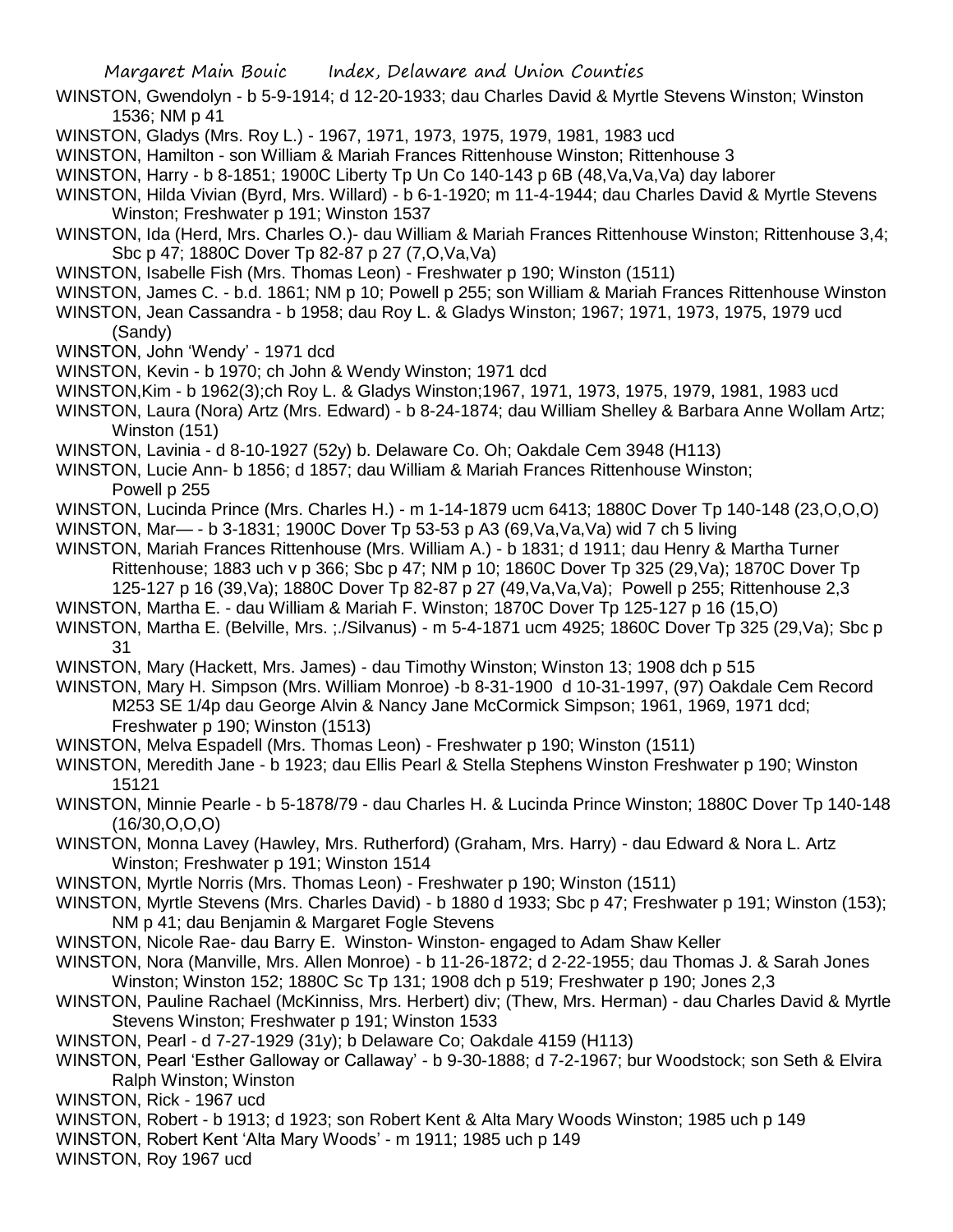WINSTON, Roy L. 'Gladys' - 1967, 1971, 1973, 1975, 1979, 1981, 1983 ucd

WINSTON, Samuel - son Timothy Winston - Winston 11; 1908 dch p 515

WINSTON, Sarah (Murray, Mrs. Joseph) - dau Timothy Winston; Winston 14; 1908 dch p 515

- WINSTON, Sarah Jones (Mrs. Thomas J.) b 1849; d 1924; m 8-9-1868; dau Thomas & Sarah Freshwater Jones; Winston (15); Jones 1, 2; NM p 41; 1908 dch p 519; 1880C Sc Tp 131; Freshwater p 190; sister Mrs. Elias Fontonelle, Mrs. Daniel Anderson, dg 10-30-1914 Cr Ab p 154, dg 11-3-1914 Cry Ab p 155, dg 3-24-1905 Cry Ab p 16
- WINSTON, Seth 'Elvira Ralph' b 11-1851; 1900C Allen Tp 94-98 p 5A (48,Va,Va,Va); Winston
- WINSTON, Stella Stephens (Mrs. Ellis Pearl) Freshwater p 190; Winston (1512)
- WINSTON, Thomas b 4-15-1935; son Thomas Leon & Melva Espadell Winston; Winston 15111; Freshwater p 190
- WINSTON, Thomas J. 'Sarah Jones' b 9-15-1844, Newark; m 8-9-1868; d 1924; son Timothy & Elizabeth Jones Winston; Freshwater p 190; NM p 41; Winston 15; 1908 dch p 409, 411, 515; hadc p 119; 1880C Sc Tp 131
- WINSTON, Thomas Lawrence 'Genevieve Dean'- b 11-14-1906; m 7-27-1926; son Charles David & Myrtle Stevens Winston; Freshwater p 191; Winston 1534
- WINSTON, Thomas Leon 'Myrtle Norris' 'Christine Gibson' 'Melva Espadell' b 9-3-1894; d 1-18-1976; son Edward & Nora L. Artz Winston; 1961 dcd; Freshwater p 190; Winston 1511
- WINSTON, Timothy 'Elizabeth Jones' d 1854 (43); 1908 dch p 515; Winston 1
- WINSTON, Valeta (Wilson, Mrs. Ernest P.) b 8-2-1904; m 9-4-1926; d 11-13-1964; dau Charles David & Myrtle Stevens Winston; Freshwater p 191; Winston 1532
- WINSTON, Violet May (Bevans, Mrs. Chester) b 5-10-1902; m 3-26-1929; d 1-1-1991 bur Oak Grove; dau Edward & Nora L. Artz Winston; Freshwater p 190; Winston 1515
- WINSTON, Wendy (Mrs. John) 1971 dcd; 1981 1983 ucd
- WINSTON, William A. 'Mariah Frances Rittenhouse; b 1830; d 1891; NM p 10; Powell p 255; Sbc p28; 1883 uch V p 366; Rittenhouse 2,3; 1860C Dover Tp 325 (30,Va); 1870C Dover Tp 125-127 p 16 (40,Va); 1880C Dover Tp 82-87 p 27 (50,Va,Va,Va)
- WINSTON, William H. son William & Mariah Rittenhouse Winston; 1870C Dover Tp 125-127 p 16 (6,O); 1880C Dover Tp 82-81 p 27 (16,O,O,O)
- WINSTON, William McCormick 'Alene Bryant' b 12-15-1929; son William Monroe & Mary H. Simpson Winston; Freshwater p 190; Winston 1513
- WINSTON, William Monroe 'Mary H. Simpson' b 5-31-1899; m 3-10-1921; d 6-27-1973; Oakdale Cem son Edward & Nora L. Artz Winston; 1961, 1969, 1971 dcd; Winston 1513; Freshwater p 190
- WINSTON, Winifred Wayne (Cochran, Mrs. Albert) b 3-24-1922; dau William Monroe & Mary H. Simpson Winston; Freshwater p 190; Winston 15131
- WINTER, ------ (Mrs. ) sister Mrs. Elizabeth Engeroff dg 4-11-1902 Cry Ab p 133
- WINTER, Rev Abraham Pabst 8 p 51
- WINTER, Anna (Raduggi, Mrs. ) dau Peter & Sylvia Simpson Winter; Winter
- WINTER, Anna dau Levi & Nancy Winter; 1870C Liberty Tp 172 (5,O); 1880C Liberty Tp Un Co 7-8 p 1 (15,O,Pa,O)
- WINTER, Annie M. (Mrs. William A.) 1961, 1969, 1971 dcd
- WINTER, Beverly Jeanne Boerger (Mrs. Robert Larry) b 12-13-1945; dau Richard & Virginia Brake Boerger; Rausch 147221, III p 287
- WINTER, Bertha Smith (Mrs. Blair) b 1898; m 5-21-1921; Winter; York Cem p 86
- WINTER, Blair 'Bertha Smith' b 8-31-1900; m 5-21-1921; d 1974; son William & Lyda Anthony Winter ; Winter; York Cem p 86
- WINTER, Bryce son William & Lyda Anthony Winter; Winter
- WINTER, Carline dau Levi & Mary Winter; 1870C Liberty Tp Un Co 172 (14,O)
- WINTER, Catherine (McKim, Mrs. ) sister Joseph Winter; Winter
- WINTER, Chauncey Pabst 2 p 61
- WINTER, Chauncy B. d 10-17-1891 (12y2m) diphtheria, son J. S. Winter, dg 10-17-1891 Cry Ab p 71
- WINTER, Chris- son Willard Vane & Mary Alice Mullaney Winter- Winter
- WINTER, Debbie (Mrs. Scott)- Winter
- WINTER, ------ Mohn (Mrs. D. A.) dau James & Anna Mohn dg 6-13-1913 Cry Ab p 42
- WINTER, Donald son Peter & Sylvia Simpson Winter; Winter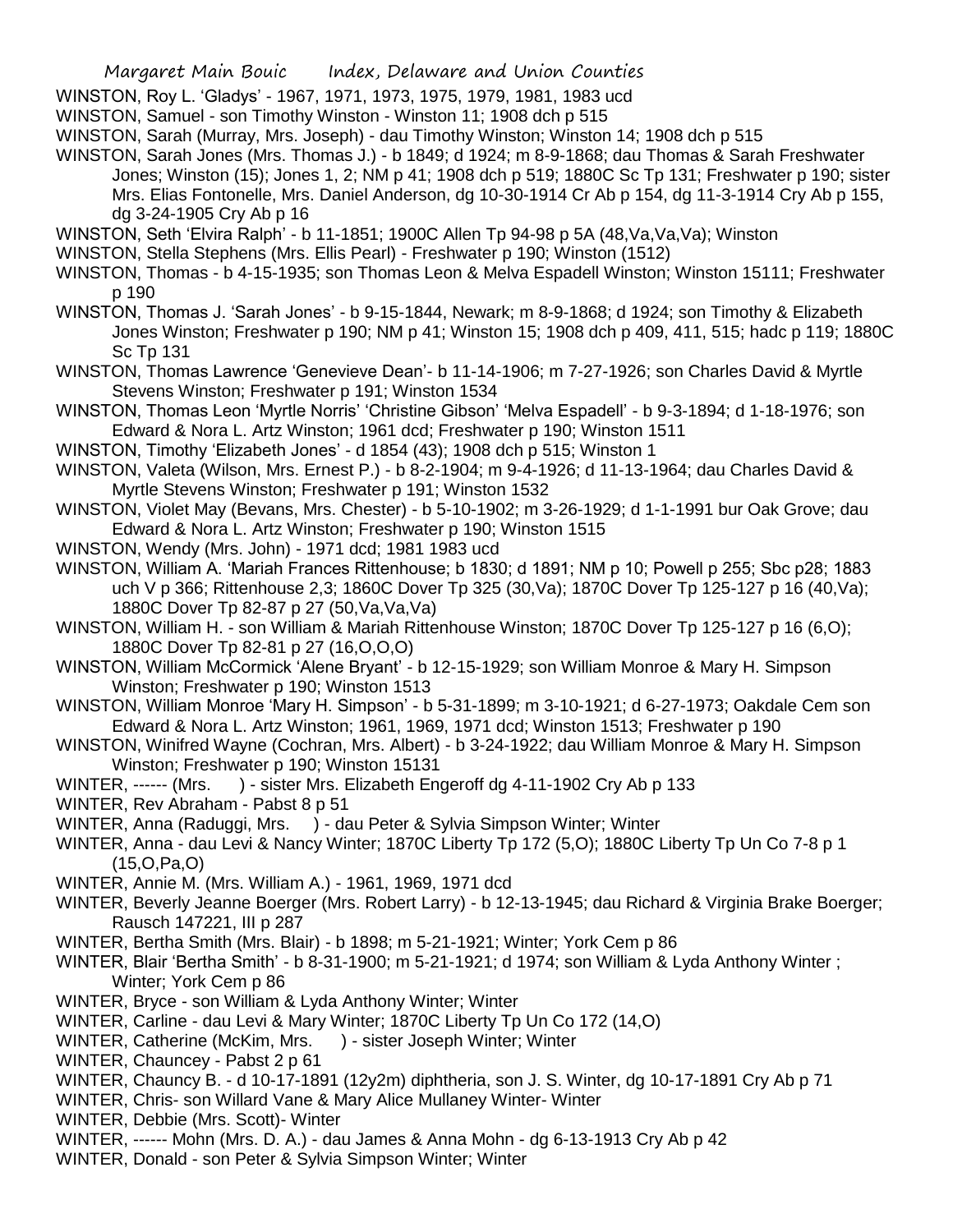- WINTER, Dolores J. (Mrs. Thomas B.) 1967, 1971 ucd
- WINTER, Dwight b 6-1890; son William & Lida Anthony Winter; 1900C Liberty Tp Un Co 304-312 p 13B (9,O,O,O)
- WINTER, Dwight d 9-26-1911 (21y3m); Oakdale 2417 (56F)
- WINTER, Edna G.Harsh (Mrs. William E.) b 7-2-1909 d 12-24-1995 (86) dau James W. Jr. & Dot DeGood Harsh - Winter-1969, 1971 dcd; 1979, 1981 ucd
- WINTER, Elaine (Rowe, Mrs. James) dau Harold & Gladys Bown Winter; Winter
- WINTER, Eliza Pabst 2 p 86
- WINTER, Elizabeth Pabst 2 p 86, 94
- WINTER, Elizabeth (Dunlap, Mrs. ) sister Joseph Winter; Winter
- WINTER, Elmer F. son Frank L & Emma R. Conkright Winter; 1910C Claib. Tp Richwood (19,O,O,O)
- WINTER, Emma R. Conkright (Mrs. Frank L.)- m 1885 Richwood, Evening Tribune 10-23-1939; 1900C Taylor Tp 120-124 p A6 (34,O,Pa,NY) m 14y; 1910C Taylor Tp 51-53 (43,O,Pa,NY) m 25y, 4 ch
- WINTER, Esther Haberman (Mrs. Marion C.) b 12-10-1905; m 9-6-1954; d 4-12-1966; dau Otto & Mary Flach Haberman; bur Claibourne Cem; Winter
- WINTER, Eva (Mrs. John) 1880C Taylor Tp 12-12 (20,O,NY,Va)
- WINTER, Eva M. Cowgill (Mrs. Marion C.) d 1953; Winter; 1985 uch p 34; dau George Watson & Inez Lillian Harraman Cowgill; 1985 uch p 34
- WINTER, Evelyn Louise (Mull, Mrs. Robert) b 8-9-1925; m 1942; dau Hugo & Lillian Mae Yost Winter; Weiser p 551
- WINTER, Francis son Peter & Sylvia Simpson Winter; Winter
- WINTER, Frank L. 'Emma R. Conkright' b 4-29-1862 Franklin Co, O. m 1885 d (76) Fla. Bethlehem Cemson Levi & Nancy Myers Winter; Evening Trib 4-7-1939; 1880C Liberty Tp Un Co 7-8 p 1 (18,O,Pa,O); 1910C Claibourne Tp Richwood 310-317 p 11A (48,O,Pa,Pa) m 24 y; Winter
	- 1910C Claiborne Tp Richwood 310-317 p 11B (45,O,Vt,O) m 24 y 5 ch
- WINTER, Fred L. '-----' Carpe Diem Club 1985 uch p 181
- WINTER, George 1883 uch V p 382
- WINTER, Geraldine Joslin (Mrs. Greg A.)- Winter
- WINTER, Gladys (Mrs. William H.) 1971, 1975, 1979, 1981 ucd
- WINTER, Gladys Brown (Mrs. ) charter member Fortnightly Club, Richwood 1985 uch p 182
- WINTER, Greg A. 'Geraldine Joslin'- d 3-10-2003 (61) Winter
- WINTER, Harold son Frank L. Winter; Winter
- WINTER, Harold W. 'Gladys Bown'- b 12-29-1901 m 9-14-1926 d 2-19-1985 (83) Claibourne Cem- son Frank L. & Emma Conkright Winter; 1910C Claibourne Tp Richwood 310-317 p 11B (8,O,O,O)
- WINTER, Hellen L. dau Frank L. & Emma R. Conkright Winter; 1910C Claibourne Tp Richwood 310-317 p 11B (10,O,O,O)
- WINTER, Hugo 'Lillian Mae Yost' m 10-24-1924; Weiser p 551
- WINTER, Irene F. (Burson, Mrs. Preston V.) dau Levi & Nancy Winter; 1870C Liberty Tp Un Co 172 p 20 (12,O); 1880C Liberty Tp Un Co 7-8 p 1 (20,O,Pa,O); 1985 uch p 125
- WINTER, -----, (Mrs. J.) dau Jacob Brehn dg 7-8-1904 Cry Ab p 255
- WINTER, J. S. Nash p 343
- WINTER, J. S. parents of Chauncey B. Winter; dg 11-13-1891 Cry Ab p 71
- WINTER, Jacob 'Sylvia Simpson' d 1969; Winter
- WINTER, James witness 1813 unec 1982 II p 11
- WINTER, James H. son Lovina Winter; 1870C Liberty Tp 171 (20,O)
- WINTER, Jean (Harger, Mrs. Frank) dau Marion C. & Eva M. Cowgill Winter; Winter
- WINTER, Jennifer b 1978 dau William Richard & Shirley Joy Panknin Winter; Winter
- WINTER, Johann Michael b 2-26-1836; d 5-10-1899 (63y2m14d); St John's Cem;
	- Darby-Jerome Cem p 68
- WINTER, John Pabst 2 p 86
- WINTER, John War of 1812 dg 5-28-1915 Cry Ab p 53
- WINTER, John son Levi & Nancy Winter 1870C Liberty Tp Un Co 172 p 21 (16,O)
- WINTER, John 'Eva' 1880C Taylor Tp 12-12 (25,O,Pa,O) railroad agent
- WINTER, Joseph 'Ruth' d 11-22-1970 (80); bur St Mary's Cem; Winter; WWI
- WINTER, Kathy (Freese, Mrs.Michael) m 8-10-1974; Winter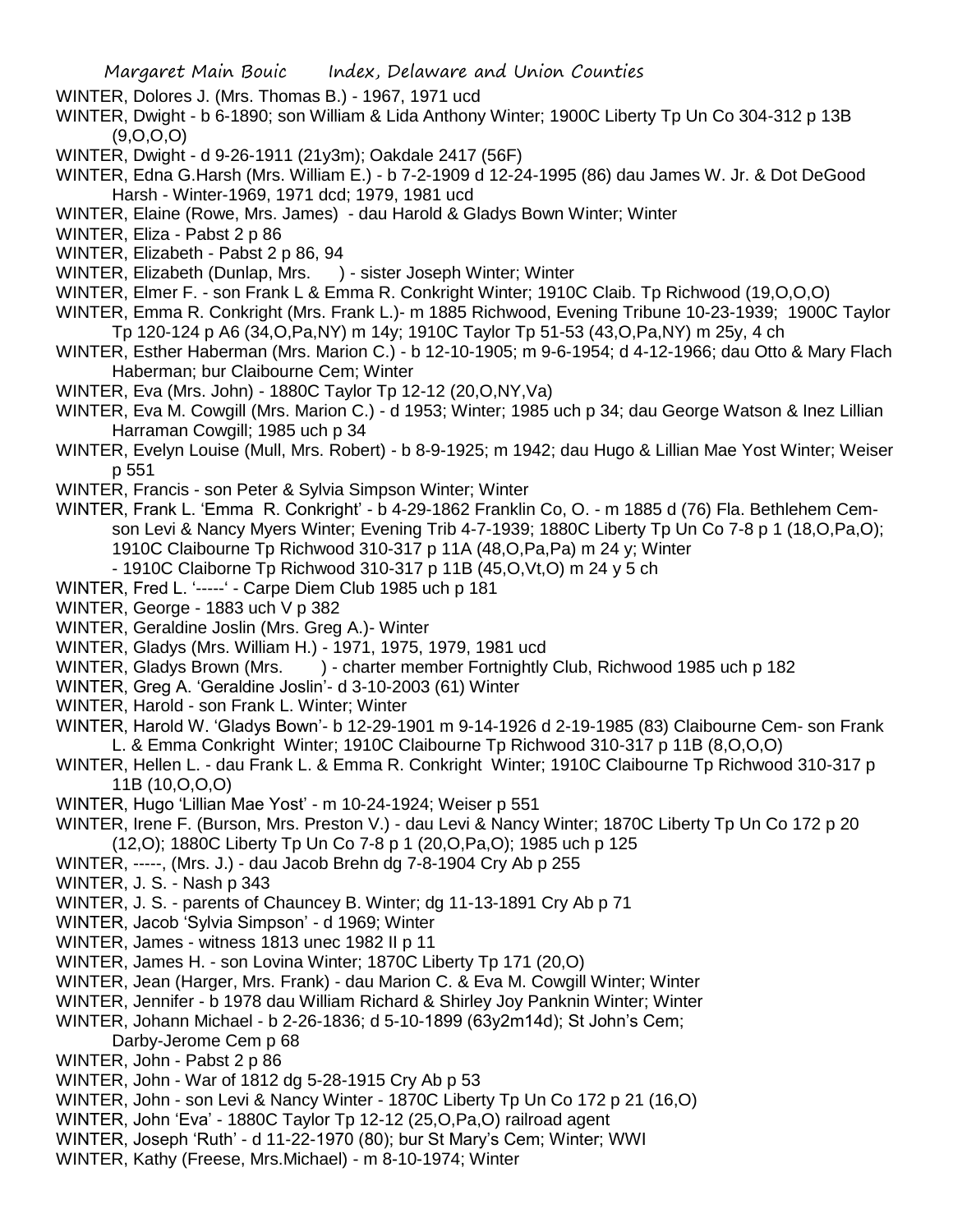- WINTER, ------ (Mrs. L. E.) sister Mrs. Olive M. Clark Phillips dg 5-4-1915 Cry Ab p 47
- WINTER, R. Larry son Willard E & Marion Gunder Winter; Winter
- WINTER, L. E. sister Mrs. Olive M. Clark Phillips, dg 5-4-1915 Cry Ab p 47
- WINTER, Laura E. (Mrs. ) mother of Laura Grace Darling, dg 7-4-1916 Cry Ab p 73
- WINTER, Laura Grace (Darling, Mrs. ) dau of Laura Winter dg 7-4-1916 Cry Ab p 73
- WINTER, Lelah E. dau Frank L & Emma R. Conkright Winter; 1910C Claibourne Tp Richwood 310-317 p 11B  $(22, 0, 0, 0)$
- WINTER, Levi 'Nancy' 1870C Leesburg Tp 172 p 21 (47,Pa); 1880C Liberty Tp, Union Co 7-8 p 1 (58,Pa,Pa,Pa)
- WINTER, Lillian Mae Yost (Mrs. Hugo) (Barber, Mrs. David) b 6-25-1904; m 10-24-1904; dau Charles E. & Evelyn Roselia Renn Yost; Weiser p 551
- WINTER, Linda M. (Mrs. Michael S.) 1980 dcd
- WINTER, Lloyd 'Mina Cratty' m 10-16-1895; d 3-8-1952; son Levi & Nancy Winter; 1880C Liberty Tp Un Co 7-8 p 1 (8,O,Pa,O); 1910C Richwood 26-26 p B1 (39,O,Pa,O) undertaker; m 14y
- WINTER, Lovina 1870C Liberty Tp Un Co 171 (38,O)
- WINTER, Lyda (Lida) Anthony (Mrs. William) b 8-1868; 1900C Liberty Tp Un Co 304-312 p B13 (31,O,Pa,Va) m 11y 2ch; Winter
- WINTER, Madylene (Hurd, Mrs. Richard) m 3-21-1941; dau Willard E. & Marion Gunder Winter; Winter
- WINTER, Margaret (Lapp, Mrs. ) dau Lloyd & Mina Cratty Winter; 1910C Richwood 26-26 p B1 (2, O, O, O); **Winter**
- WINTER, Margaret (Pfeufer, Mrs. ) sister Joseph Winter; Winter
- WINTER, Maria Pabst 2 p 89
- WINTER, Mariyn (Zuspan, Mrs. G. William)- dau Harold & Gladys Bown Winter- Winter
- WINTER, Marion C. 'Eva M. Cowgill' 'Esther M. Haberman' b 8-15-1898; d 2-12-1967; bur Claibourne Cem; son Lloyd & Mina Cratty Winter; 1910C Richwood 26-26 p B1 (11,O,O,O); Winter
- WINTER, Marion Gunder (Mrs. Willard E.) b 7-8-1897; m 7-11-1917; d 9-10-1976; bur Raymond Cem; dau Harry & Bertha Johnston Gunder; 1967 ucd; Winter
- WINTER, Mary Alice (Mrs. Willard Vane)- m 6-28-1951- teacher at Raymond Schools- Winter
- WINTER, Mary (Houck, Mrs. ) dau Peter & Sylvia Simpson Winter; Winter
- WINTER, Mary A. dau Lovina Winter; 1870C Liberty Tp Un Co 171 (16,O)
- WINTER, Mary Catharine (Hurd, Mrs. Albert N.) m 11-11-1866 ucm 4079
- WINTER, Mary Madeline (Hurd, Mrs. )- sister Vincent Winter- Winter
- WINTER, Mary Jo (Rutan, Mrs. John) dau Marion C. & Eva M. Cowgill Winter; Winter
- WINTER, Michael Christopher d 6-3-1974 (4wks); son William Richard & Shirley Joy Panknin Winter; Winter
- WINTER, Michael S. 'Linda M.' 1980 dcd
- WINTER, Mina Cratty (Mrs. Lloyd) b 1-11-1869; m 10-16-1895; d (88y); dau Thomas P. & Eliza Fish Cratty, bur Claibourne ; 1910C Richwood 26-26 p B1 (40,O,O,O) m 14y 3 ch;Winter
- WINTER, Nancy (Mrs. Levi) 1870C Leesburg Tp 172 p 21 (42,O); 1880C Liberty Tp Un Co 7-8 p 1 (52,O,Md,NJ); 1910C Richwood 26-26 p B1 (81,O,Va,NJ) wid 9 ch 7 living
- WINTER, Opal P. Conrad (Mrs. Richard) b 5-14-1884; d 6-5-1959; bur Oak Grove; Winter
- WINTER, Patricia (Boyd, Mrs. )- dau Willard Vane & Mary Alice Mullaney Winter- Winter
- WINTER, Paul son Peter & Sylvia Simpson Winter; Winter
- WINTER, Peter 'Sylvia Simpson' d 1937; Winter
- WINTER, Phillip Pabst 2 p 89
- WINTER, Rachel (Tahey, Mrs. Rev. W. O.) d (72) Chicago; sister of Sarah Winter & Mrs. John E. Guitner, dg 11-3-1911 Cry Ab p 70
- WINTER, Rachel C. dau Frank L & Emma R. Conkright Winter, 1910C Claibourne Tp Richwood 310-317 p 11B (4,O,O,O)
- WINTER, Rena (Burson, Mrs. Preston B.) m 7-15 1880 ucm 6755; 195 uch p 757
- WINTER, Richard 1976 dch p 242, 243 (greenhouse)
- WINTER Robert son Larry Winter- engaged to Nikki Kovaleski
- WINTER, Robert Larry 'Beverly Jeanne Boerger' Rausch (142721)
- WINTER, Roberta (Yoder, Mrs. ) dau Blair & Bertha Smith Winter; Winter
- WINTER, Royal B. son Lloyd & Mina Cratty Winter; 1910C Richwood 26-26 p B1 (8,O,O,O); Winter
- WINTER, Ruth (Mrs. Joseph) Winter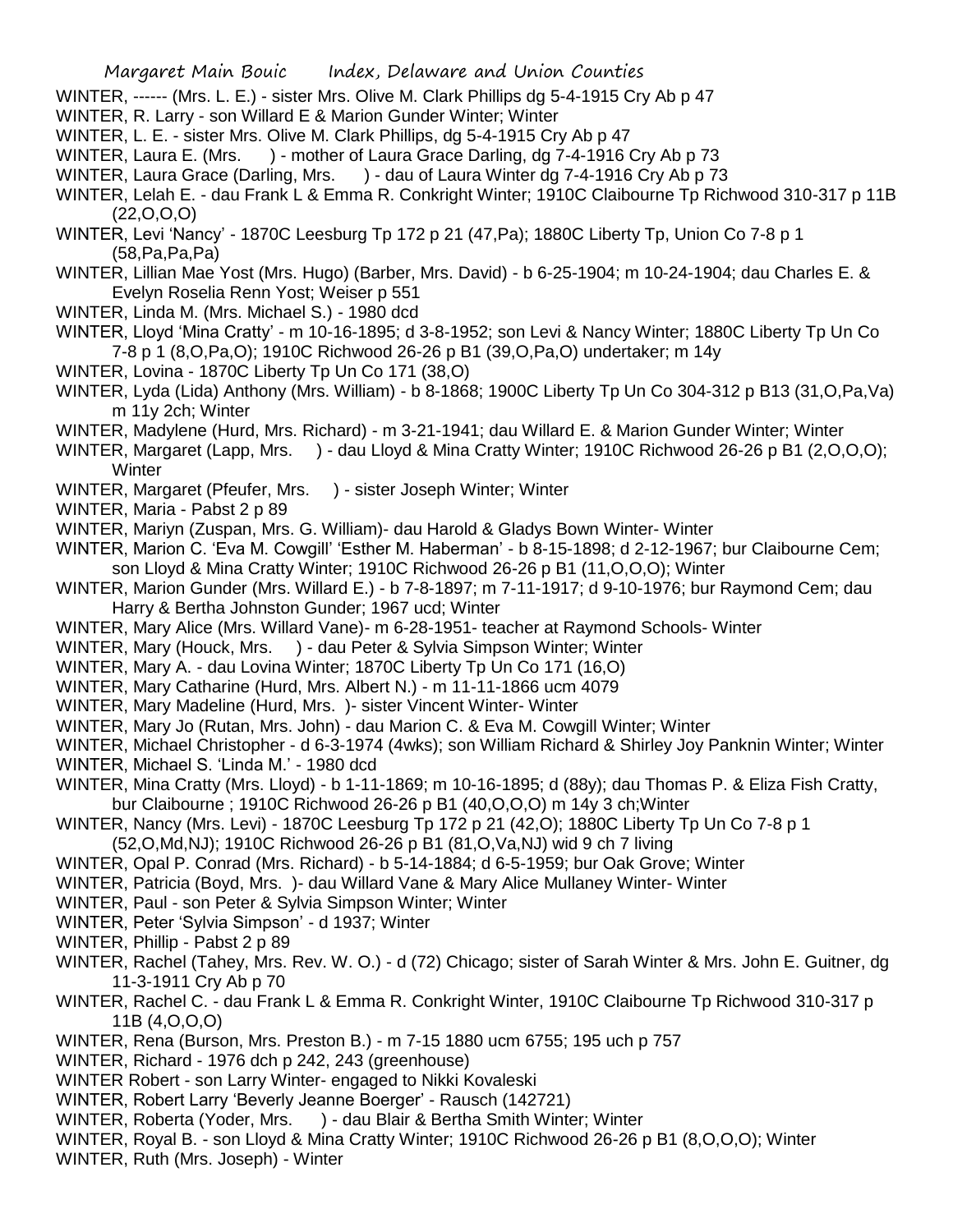- WINTER, Sarah sister Rachel Winter Tahey dg 11-3-1911 Cry Ab p 70
- WINTER, Sarah E. (Latham, Mrs. Homer) m 3-16-1876 ucm 5855; mt 3 p 23, 24
- WINTER, Scott 'Debbie'- son Greg A & Geraldine Joslin Winter- Winter
- WINTER. Shelley (Nease, Mrs. )- dau Willard Vane & Mary Alice Mullaney Winter- Winter
- WINTER, Shelley (Price, Mrs. Chris)- dau Greg A. & Geraldine Joslin Winter- Winter
- WINTER, Shirley Joy Panknin (Mrs. William Christopher) dau Edward A. Panknin m 1-16-1971
- WINTER, Sylvia Simpson (Mrs. Peter) (Mrs. Jacob) d 12-25-1969 (66y); bur St Mary's; Winter
- WINTER, Theadore son Levi & Nancy Winter; 1870C Liberty Tp 172 p 21 (18,O); 1880C Liberty Tp Un Co 7- 8 p 1 (O,Pa,O)
- WINTER, Therese (Bianchi, Mrs. ) dau Peter & Sylvia Simpson Winter; Winter
- WINTER, Thomas B. 'Dolores J.' 1967-1971 ucd
- WINTER, Tony- son Willard Vane & Mary Alice Mullaney Winter- Winter
- WINTER, Vicki sister Kathy Winter; Winter
- WINTER, Vincent 'Margaret Garver' -d 10-24-1997 (77) son Willard E. & Marion Gunder Winter; Winter
- WINTER, W. H. 1915 uch p 235
- WINTER, W.Van son Willard E. & Marion Gunder Winter; Winter
- WINTER, Rev. W. W. d Thanksgiving Day (53); Oak Grove Cem; Winter
- WINTER(S), Wesley Oak Grove vault; dg 5-2-1899 Cry Ab p 198; dg 9-20-1898, 4th Ohio Co G of Marion
- WINTER, Willard E. 'Marion Gunder' b 8-15-1895; m 7-11-1917; d 1961 (65) bur Raymond Cem; son William & Lyda Anthony Winter; 1900C Liberty Tp Un Co 304-312 p 13 B (4,O,O,O); Winter
- WINTER, Willard Vane 'Mary Alice Mullaney'- m 6-28-1951- Winter
- WINTER, Prof. William Pennsylvania State University, son Mrs. Laura E. Winter, dg 7-4-1916 Cry Ab p 73, 74
- WINTER, William 'Lyda Anthony' b 6-1868; 1900C Liberty Tp Un Co 304-312 p 13B (31,O,O,O) m 11y furniture dealer
- WINTER, William A. 'Annie" 1961, 1969, 1971 dcd
- WINTER, William F. 'Edna G.' Winter
- WINTER, William H. 'Gladys' 1971, 1973, 1975, 1979, 1981 ucd
- WINTER, William Richard 'Shirley Joy Panknin' son William F. & Edna G. Winter; Winter; 1969; 1980 dcd
- WINTER, Willie or Willis son Levi & Nancy winter; 1870C Liberty Tp Un Co p 20 (2,O); 1880C Liberty Tp Un Co 7-8 p 1 (11,O,Pa,O)
- WINTERBOTHAM, John Humphrey d 1895 dg 12-18-1900 Cry Ab p 47
- WINTERBOTHAM, ----- (Mrs. John Humphrey) b Delaware Co; m 1836; d 'Wednesday' in Indiana, dg 12-18- 1900 Cry Ab p 47
- WINTERBOTHAM, John Russell d 1893 dg 12-18-1900 Cry Ab p 47
- WINTERER, Charles 'Susan Freshwater' m 8-5-1862 dcm
- WINTERER, Susan Freshwater (Mrs. Charles) m 8-5-1862 dcm
- WINTERHOLDER, Hosen Walter (Mrs. Joseph) m 3-20-1837 dcm
- WINTERHOLDER, Joseph 'Hosen Walter' m 3-20-1837 dcm
- WINTERMUE, A. H. pallbearer for Mrs. J. Henderson Main, dg 5-19-1914 Cry Ab p 152
- WINTERMUTE, Dr. Fowler p 69
- WINTERMUTE, A. G. pallbearer for Miss Nellie Rose, dg 6-1-1917 Cry Ab p 55, 56; son Ezra D. & Sarah Millie Stevens Wintermute, dg 12-28-1915 Cry Ab p 102
- WINTERMUTE, Abram S. Powell p 322
- WINTERMUTE, Alfred L. 'Martha J. Vandemark' m 6-4-1863 dcm
- WINTERMUTE, Annie Lauterman (Mrs. George) 1880 dch p 769
- WINTERMUTE, Amaza see Armza
- WINTERMUTE, Anson P. 'Emma Schaaf' son Ashfordby & Mary Fleming Wintermute; 1908 dch p 682 nephew James Frey Wintermute dg 3-13-1896 Cry Ab p 64
- WINTERMUTE, Arason 'Virenda Wayland' 1880 dch p 720
- WINTERMUTE, Armza (Amaza) G. 'Phoebe G. Fisher' Fisher p 2; dg 10-6-1916 Cry Ab p 98
- WINTERMUTE, Ashfordby 'Mary Fleming' 1908 dch p 682
- WINTERMUTE, Belle Cherry (Mrs. Dr. Robert C.) Fowler p 103; dg 1-3-1899 Cry Ab p 178; dg 5-2-1911 Cry Ab 032
- WINTERMUTE, Betty L. (Mrs. Edward T.) 1961, 1969, 1971, 1980 dcd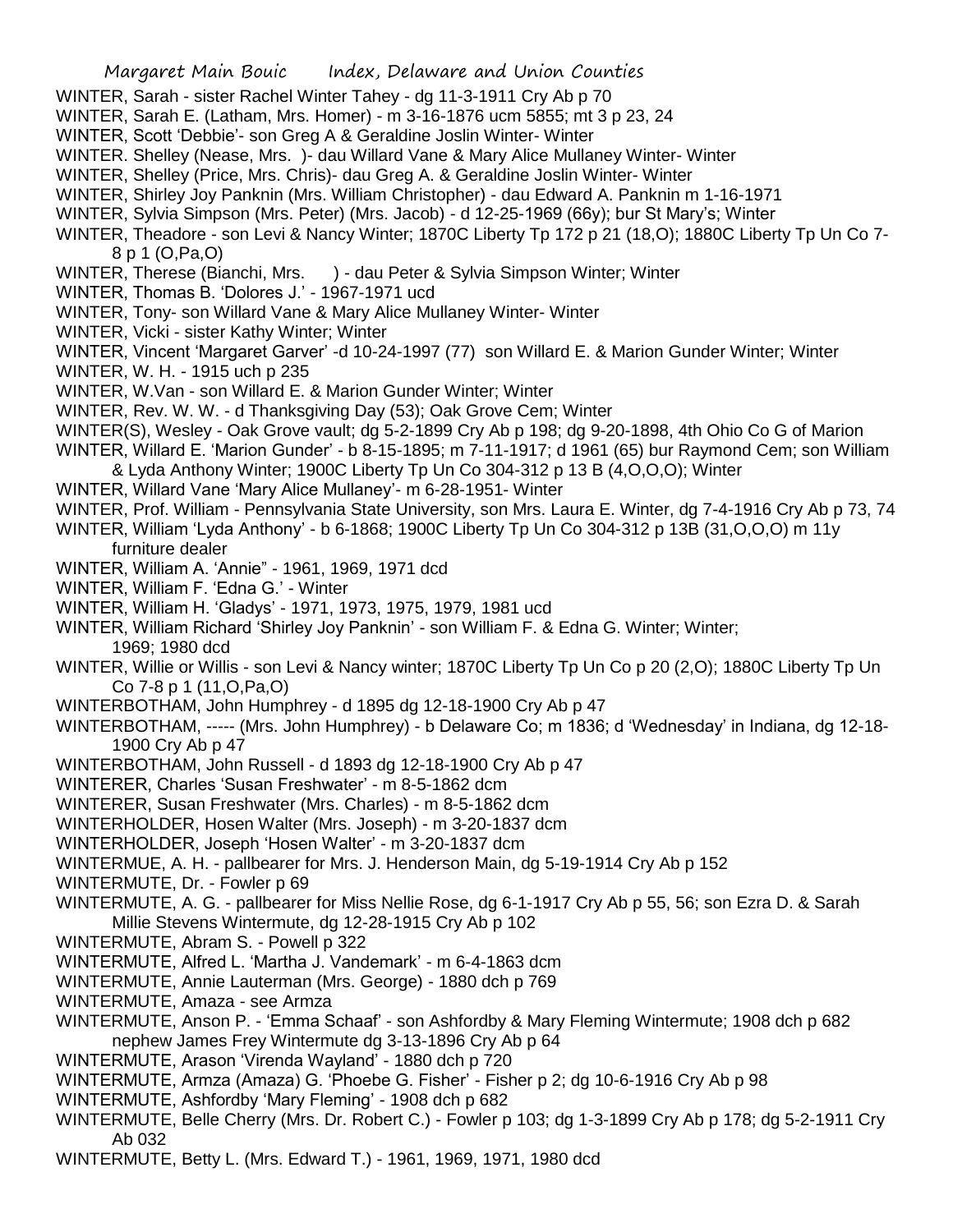- WINTERMUTE, Cecil B. 'June' d 9-14-1963 (61) bur Johnston; Wintermute; Sunbury p 140, 143
- WINTERMUTE, Cleo dau of Amaza & Phoebe Wintermute, dg 10-6-1916 Cry Ab p 98
- WINTERMUTE, Cleo (Feasel, Mrs. ) sister Cecil B. Wintermute
- WINTERMUTE, D. A. son Ezra D. & Sarah Millie Stevens Wintermute, dg 12-28-1915 Cry Ab p 102; pallbearer for Albert Carmichael, dg 5-4-1915 Cry Ab p 47
- WINTERMUTE, Dayton A 'Mary L. Ridey'- parents of John D. Wintermute- Wintermute
- WINTERMUTE, D. T. pallbearer for Mrs. Eliza Rose dg 2-23-1917 Cry Ab p 21
- WINTERMUTE, Dayton Pabst 2 p 61
- WINTERMUTE, Debra dau Edward T. & Betty Wintermute; b 1958; 1961, 1969, 1971 dcd
- WINTERMUTE, Diana dau Edward T. & Betty Wintermute; b 1958; 1961, 1969, 1971 dcd
- WINTERMUTE, E. L. 'Ellen Laning' 'Elizabeth Struble' b 2-20-1807; m(1) 1834; son Abram S. Wintermute; Powell p 322
- WINTERMUTE, Edna Wintermute letter
- WINTERMUTE, Edna dau A. P. & Emma A. Schaaf Wintermute; 1908 dch p 682
- WINTERMUTE, Edward L.'Martha Bennett'- son E. L. & Ellen Laning Wintermute; m 1850; Powell p 322
- WINTERMUTE, Edward T. 'Betty L.' 1961, 1969, 1971, 1980 dcd
- WINTERMUTE, Eileen Zuber (Mrs. John D.)- d 1973- Wintermute
- WINTERMUTE, Elizabeth Struble (Lanning, Mrs. Richard) (Mrs. E. L.) m(1)1844; dau Peter I. & Ann Washer Struble; Powell p 322
- WINTERMUTE, Ella E. sister Mrs. Mary L. Tuite, dg 9-19-1913 Cry Ab p 60
- WINTERMUTE, Ellen Laning (Mrs. E. L.) m 1834; Powell p 322
- WINTERMUTE, Ellen Mariah Waters (Mrs. James F.) b 3-4-1825 Va.; d 8-17-1894 (69y5m13d); dau Richard & Elizabeth Waters; m 12-3-1854; 1880 dch p 769; dg 8-21-1894 Cry Ab p 177; dg 3-13-1896 Cry Ab p 64
- WINTERMUTE, Elsie (Langstaff, Mrs. Henry Cook) Maugans Anc p 219
- WINTERMUTE, Emma E. Schaaf (Mrs. Anson. P.) 1908 dch p 682; dau Mr. & Mrs. Jacob Schaaf, dg 5-12- 1905 Cry Ab p 26; attended Allen Ferguson funeral 1-31-1897, Rebecca Main McMaster diary
- WINTERMUTE, Ettie A. Buckmaster (Mrs. J. Perry) 1908 dch p 500, 174, 177, 178; dg 2-1-1908 Cry Ab p 104
- WINTERMUTE, Ezra Dayton 'Sarah Millie or Miller Stevens' b 3-13-1838 N.J.; m 9-23-1864; d 3-1917 at home of dau Mrs. Eugene Longwell, dg 3-9-1917 Cry Ab p 29; 1908 dch p 409; Pabst 1 p 36; btp p 15; bur Sunbury Cem; Civil War - Company M. First N.J. Cavalry; Wintermute; (dg 12-28-1915 Cry Ab p 102 as b 3-11-1846, m 9-29-1868 - prob Sarah's info)
- WINTERMUTE, ------ (McWilliams, Mrs. G. S.) dau Ezra D. & Sarah Millie Stevens Wintermute, dg 12-28- 1915 Cry Ab p 102
- WINTERMUTE, Flossie Fern b 9-7-1895; d 9-18-1916 (21y11d) eldest dau of Amaza & Phoebe Wintermute, dg 10-6-1916 Cry Ab p 98
- WINTERMUTE, Frances Glaze (Mrs. Henry O.) m 1-15-1856 dcm
- WINTERMUTE, Dr. G. J. C. Fowler p 99; 1880 dch p 238, 239; 1908 dch p 367; 1976 dch p 296
- WINTERMUTE, George 'Annie Lauterman' 1880 dch p 769
- WINTERMUTE, George son E. L. & Ellen Laning Wintermute; Powell p 322
- WINTERMUTE, Hazel dau of Amaza & Phoebe Wintermute, dg 10-6-1916 Cry Ab p 98
- WINTERMUTE, Hazel (Feasel, Mrs. ) sister Cecil B. Wintermute; Wintermute
- WINTERMUTE, Henry O. 'Frances Glaze' m 1-15-1856 dcm; 1908 dch p 682
- WINTERMUTE, Imogene dau A. P. & Emma E. Schaaf Wintermute; 1908 dch p 682; with mother attended
- Allen Ferguson funeral 1-31-1897, Rebecca Main McMaster diary; honorary pallbearer for Maude Main, dg 3- 12-1907 Cry Ab p 26
- WINTERMUTE, ----- (Mrs. J. D.) adopted dau Elisha A. & America D. Bishop, dg 10-20-1911 Cry Ab p 68
- WINTERMUTE, ------ (Mrs. J.P.) d in New York; dg 10-10-1913 Cry Ab p 63; dg 6-2-1914
- WINTERMUTE, J. Perry 'Ettie A. Buckmaster' b 12-15-1832 Zanesville; m 1858; dg 2-1-1908, 2-2-1908 Cry Ab p 104, 105; 1908 dch p 409, 500; Sand p 1; father of Dr. Robert C. dg 4-17-1906 Cry Ab 94
- WINTERMUTE, J. S. son Ezra D. & Sarah Millie Stevens Wintermute, dg 12-28-1915 Cry Ab p 102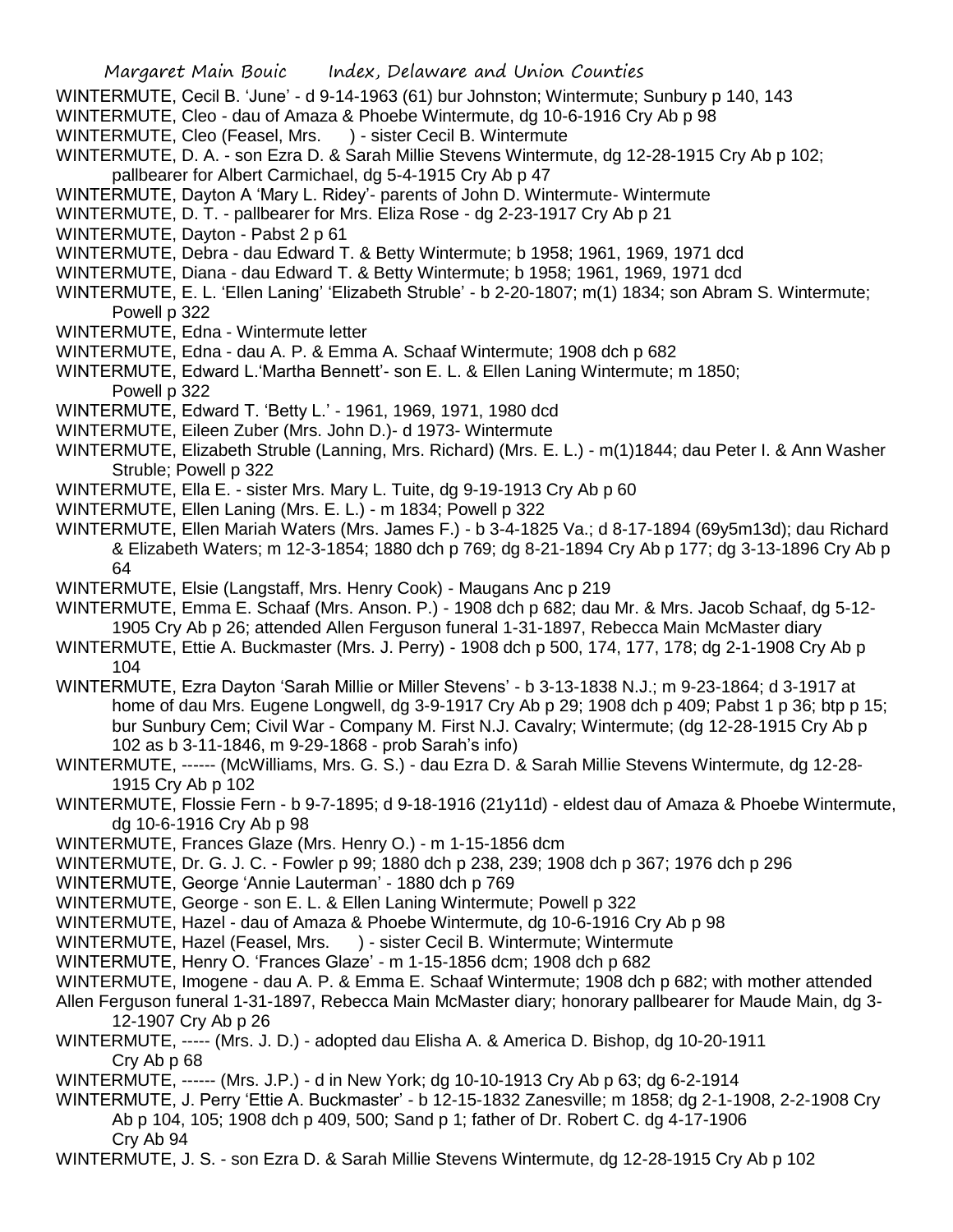- WINTERMUTE, James Frey ' Ellen Maria(h) Waters' b 8-16-1823 Pa; m 12-3-1851, dg 8-21-1894 Cry Ab p 177; dg 3-13-1896 Cry Ab p 64; son George & Anni Lauterman Wintermute; 1880 dch p 769; 1908 dch p 682; dcw Bk 4 p 232 (26) wit;
- WINTERMUTE, John D. 'Eileen Zuber' 'Mary L. Freeman'- b 7-13-1920- d 7-6-1990 Fairview Cem, Galion son Dayton A. & Mary L. Ridey Wintermute- Wintermute
- WINTERMUTE, June (Mrs. Cecil B.) -Wintermute
- WINTERMUTE, June F. 1971 dcd
- WINTERMUTE, Karen (Hines, Mrs. )- dau John D. Wintermute- Wintermute
- WINTERMUTE, Linda (Erbland, Mrs. )- dau John D. Wintermute- Wintermute
- WINTERMUTE, Louis Pabst 2 p 61
- WINTERMUTE, Luzerne brother Melvin Ira Wintermute; Wintermute
- WINTERMUTE, M. Oak Grove Cem; Powell p 444
- WINTERMUTE, M. T. son Ezra D. & Sarah Millie Stevens Wintermute, dg 12-28-1915 Cry Ab p 102
- WINTERMUTE, Martha (Mrs. Melvin Ira) Wintermute
- WINTERMUTE, Martha Bennett (Mrs. Edward L.) m 1859; dau John & Rebecca Dennelson Bennett; Powell p 322
- WINTERMUTE, Martha E. (Mrs. Melvin) 1969 dcd
- WINTERMUTE, Martha J. Vandemark (Mrs. Alfred L.) m 6-4-1863 dcm
- WINTERMUTE, Mary dau of Amaza & Phoebe Wintermute, dg 10-6-1916 Cry Ab p 98
- WINTERMUTE, Mary Emma pabst 1 p 25
- WINTERMUTE, Mary Fleming (Mrs. Asfordby) 1908 dch p 682
- WINTERMUTE, Mary L. Freeeman (Mrs. John D.)- Wintermute
- WINTERMUTE, Mary L. Ridey (Mrs. Dayton A.)- Wintermute
- WINTERMUTE, Melvin Ira 'Martha' d 11-17-1969 (85); Wintermute; Pabst 2 p 61
- WINTERMUTE, Nina W. (Skidmore, Mrs. J. T.) dau J. Perry & Ettie Buckmaster Wintermute; Pabst 3 p 26, 27; 1908 dch p 500; dg 2-1-1908 Cry Ab p 104; sister Dr. Robert C. dg 4-17-1906 Cry Ab p 94
- WINTERMUTE, Orpha Pabst 2 p 61
- WINTERMUTE, Orpha (Longwell, Mrs. Eugene) dau Ezra D. and Sarah Millie Wintermute, dg 3-9-1917 Cry Ab p 29; dg 12-28-1915 Cry Ab p 102
- WINTERMUTE, Pearl dau of Amaza & Phoebe Wintermute, dg 10-6-1916 Cry Ab p 98
- WINTERMUTE, Pearl W. (Henkle, Mrs. Rae D.) dau J. Perry & Ettie Buckmaster Wintermute; 1908 dch p 500; sister Dr. Robert C. dg 4-17-1906 Cry Ab p 94
- WINTERMUTE, Phoebe G. Fisher (Mrs. Armza (Amaza) G.) Fisher p 2; dg 10-6-1916 Cry Ab p 98
- WINTERMUTE, Dr. Robert C. 'Belle Cherry' b 6-1861; m 12-1890; d 'Sunday' 4-1906 Norwood; dg 4-17-1906 Cry Ab p 94; son J. Perry & Ettie Buckmaster Wintermute; 1908 dch p 500
- WINTERMUTE, Ronald- son John D. Wintermute- Wintermute
- WINTERMUTE, Rosand Pabst 2 p 63
- WINTERMUTE, Rose dau Ezra D. & Sarah Millie Stevens Wintermute, dg 12-28-1915 Cry Ab p 102
- WINTERMUTE, Sarah (Southard, Mrs. ) m 5-14-1850; d 9-24-1867; dumch p 25
- WINTERMUTE, Sarah Miller (or Millie) Stevens (Mrs. Ezra Dayton) m 9-23-(1864?); d 1916/17; dg 3-16-1917 Cry Ab p 31; dau Ira & Rosanna Stevens; dg 12-28-1915 Cry Ab p 102
- WINTERMUTE, T. H. son Ezra D. & Sarah Millie Stevens Wintermute, dg 12-28-1915 Cry Ab p 102
- WINTERMUTE, Tom Pabst 2 p 63; btp p 15
- WINTERMUTE, Virenda Wayland (Mrs. Arason) 1880 dch p 720
- WINTERMUTE, Willie E. son J. Perry & Ettie Buckmaster Wintermute; 1908 dch p 500; dg 2-1-1908 Cry Ab p 100
- WINTERS, ------ 1915 uch p 499
- WINTERS, Adam 'Elizabeth Sigler' 1915 uch p 479, 483; 1883 uch V p 525, 528
- WINTERS, Adam C. 'Nancy' 1840C York Tp 301 (30-40); 1850C York Tp 368-373 p 57 (50,Md); mt 9-2-1857; uccp p 39 appraiser JB4 p 206
- WINTERS, Adryenne B Lynd (Mrs. )- b 1-8-1902 d 7-6-1993 Highland Mem. Gardens- dau Asa & Aurie McKee Lynd- Winters; 1973, 1975, 1979, 1981, 1983 ucd
- WINTERS, Alice (Mrs. Winfield) b 3-1848; 1870C York Tp 64-63 p 9 (22,O); 1880C York Tp 95 p 9 (31,O,Eng,O); 1900C Richwood 358-383 p 14 A (52, O,Eng,Ky); 1910C Richwood 288-295 p 10B (62,O,Eng,Va) m 43 y 4ch 3 living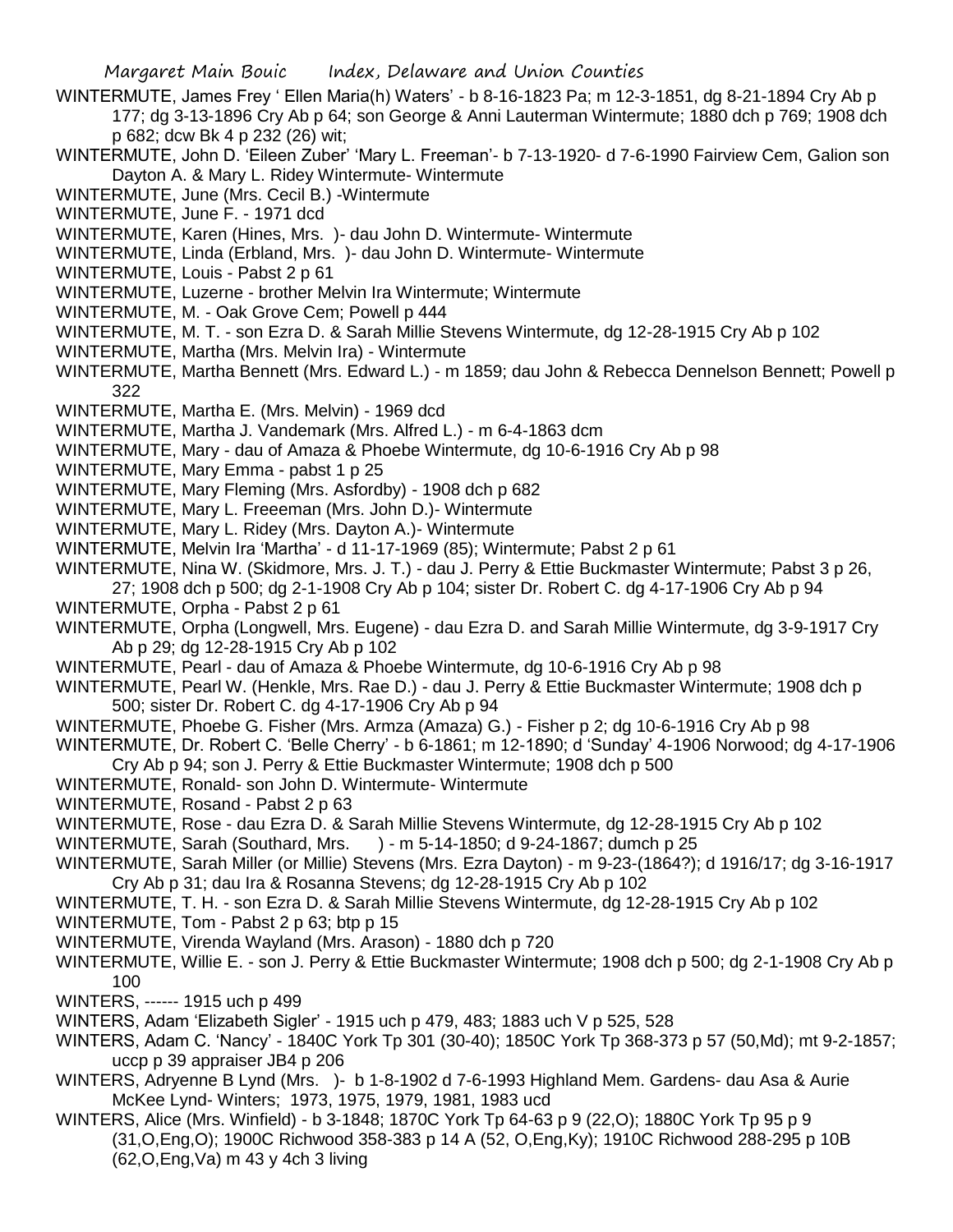- WINTERS, Alice Maria Mitchell (Rader, Mrs. Brehtford Gordon) (Mrs. Donald Lee) b 4-27-1951 m (2) 3-14- 1980; dau Walter Murton & Lois McCarty Mitchell; Mitchell 1284; Warren 1394(10)84; Winters
- WINTERS, Amazire 'Kathryn Stanley'- parents of Raymond F. Winters- Winters
- WINTERS, Ann M. dau Adam & Nancy Winters; 1840C York tp 301 (5); 1850C York Tp 368-373 p 57 (14,O) WINTERS, Ann (Radugge, Mrs. )- sister Paul Winters- Winters
- WINTERS, Anna L. b 3-1879; dau Winfield & Alice Winters; 1880C York Tp 95 p9 (1,O,O,O); 1900C Richwood 358-383 p 14A (21,O,O,O)
- WINTERS, Anna Sycks (Mrs. T. Howard) dau J. M. & Martha Cary Sycks; 1908 dch p 711
- WINTERS, Ashley- dau David Paul, Jr. & Kelli Winters- Winters
- WINTERS, Bell Liberty p 4
- WINTERS, Belle (Mrs. James B.) b 1858; d 1944; York Cem L76 p 41
- WINTERS, C. C. Sbc p 1; 1883 uch V p 366
- WINTERS, Callie (Cartmell, Mrs. William) m 10-6-1875 ucm 5756
- WINTERS, Carol Bertram (Mrs. David P.)- dau Dorothy Bertram- Winters
- WINTERS, Carolyn Jean dau William Winters; engaged to Kenneth Fawley- Winters
- WINTERS, Charles son Charles & Susannah Freshwater Winters; Freshwater p 87
- WINTERS, Charles 'Susannah Freshwater' m 8-5-1862; Freshwater p 81, 87, 182
- WINTERS, Charles Overton b 2-1894; d 1-8-1949; York Cem 054 p 100; son Thomas & Jessie D. Winters; 1900C York Tp 152-152 p 7A (6,O,O,O)
- WINTERS, Charlotte R. (Coons, Mr. Kenneth L.)- m 4-12-1941 W. Mansfield- Winters
- WINTERS, Chauncey son John; d 'Saturday' diphtheria, dg 10-20-1891 Cry Ab p 70
- WINTERS, Chester son James B. & Belle Winters; d 3-9-1888 (3y14d); York Cem L76 p 41
- WINTERS, Cindy (Mrs. James T.) 1980 dcd
- WINTERS, Cleo (Mussman, Mrs. ) dau Wilbert M. & Ethyl M. Jolliff Winters; Winters
- WINTERS, Cynthia Robbins (Mrs. Erastus) m 4-1-1862 ucm 3310
- WINTERS, Daisy J. (Mrs. Joseph Thomas) 1910C York Tp 9-9 p 1A (53,O,O,NY) m 35y 3ch
- WINTERS, David 'Dawn' b 1960; son Paul E. & H. Norfaye Evans Winters; Winters; 1961, 1969, 1971, 1980 dcd
- WINTERS, David son David & Judy L. Maddox Winters; Winters 1983 ucd
- WINTERS, David 'Judy L. Maddox' m 2-2-1968; 1985 uch p 67; Winters; 1983 ucd
- WINTERS, David P. 'Carol Bertram'- son Mrs. Leo Winters- Winters
- WINTERS, David Paul, Jr,'Kelli'- b 3-23-1968 d 9-19-1992 (24)- Kingwood Mem. Pk- son David P. & Carol Bertram Winters- Winters
- WINTERS, Debra Ann (Bergandine, Mrs. Jim)- b 1956 dau Paul E. & H. Norfaye Evans Winters; 1961, 1969, 1971 dcd; Winters; engaged to David Mark Boulden
- WINTERS, Dee (Mrs. ) Music Director, Marysville H. S.- Winters
- WINTERS, Delila E. dau Shipman & Sarah A. Winters; 1870C Washington Tp 101-96 p 14 (9,O)
- WINTERS, Denise Ellen dau Glenn & Shirley May Holdren Winters; Graham 1613211; Richey 10
- WINTERS, Diana Lynn (Beck, Mrs. Gerald Richard) (Barker, Mrs. John)- m 1) 12-15-1973; dau Paul E. & Norfaye Evans Winters (23-1971) ; Winters; 1961, 1969, 1971 dcd
- 
- WINTERS, Dolores J. (Mrs. Thomas B.) Winters; 1973, 1975, 1979, 1981, 1983 ucd
- WINTERS, Don- brother Paul Winters- Winters
- WINTERS, Donald Lee 'Alice Mitchell' m 3-14-1981; son Earl Winters; Mitchell (1284); Warren (1394(10)84); **Winters**
- WINTERS, Donnie J. P.- Un Co Probate Deaths Vol II (1879-1886) p 20
- WINTERS, Earl Winters
- WINTERS, Earl D. son Earl Winters; Winters
- WINTERS, Edna 1961 dcd
- WINTERS, Elisha -Nash p 122
- WINTERS, Eliza Sigler (Mrs. Adam) 1883 uch V p 525
- WINTERS, Elizabeth (Mrs. Isaiah) 1883 uch V p 322
- WINTERS, Elizabeth dau Charles & Susannah Freshwater Winters; Freshwater p 87
- WINTERS, Ella M.(Weiser, Mrs. Harvey George)- b 9-20-1883; m 8-2-1902; d 9-6-1958 Ind; W p 741
- WINTERS, R. Emma (Mrs. Frank) b 3-1867; 1900C Richwood 349-371 p 14A (33,O,Vt,O) m 3 ch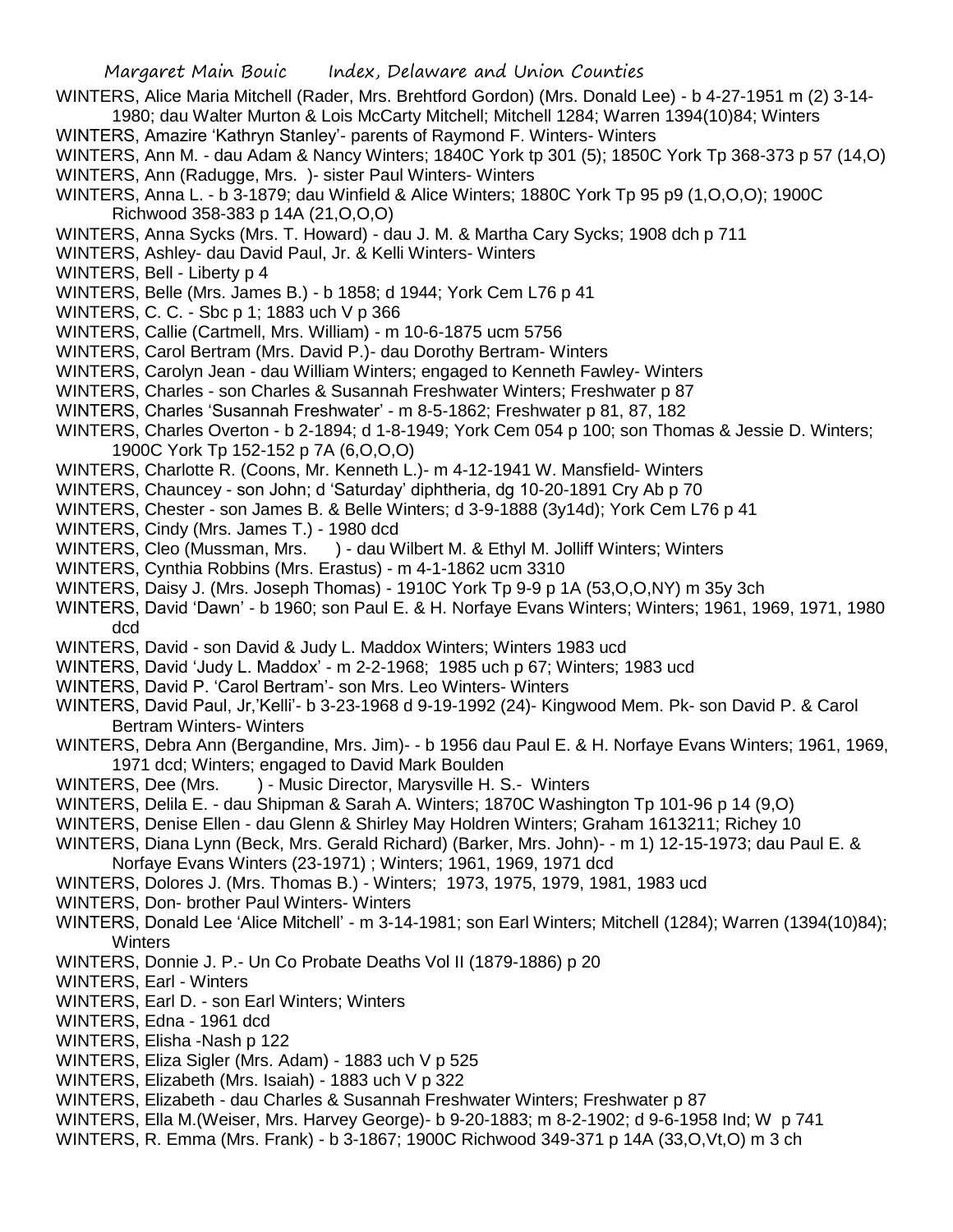WINTERS, Erastus 'Cynthia Robbins' - b 10-24-1840; m 4-1-1862 ucm 3310; d 3-7-1910; York Cem A61; son Adam & Nancy Winters; 1850C York Tp 368-373 p 57 (10,O); 1860C York Tp 1345-1355 p 182 (19,O) WINTERS, Eric John - b 1-12-1962; son Glen & Shirley May Holdren Winters; Graham 16132114; Richey 10

WINTERS, Ethyl M. Jolliff (Mrs. Wilbert M.) - d 2-1967 (79); bur Union Cem., Cols; 1910C York Tp 8-8 p 1A (23,O,O,O) m 3y 1 ch; Winters

- WINTERS, Frank/Francis- brother Paul Winters- Winters
- WINTERS, Frank 'R. Emma' b 4-1862; 1900C Richwood 349-371 (38,O,Pa,O) m 15y, furniture dealer
- WINTERS, Frank (Todd, Mrs. David) Maugans Anc p 207
- WINTERS, Franklin E. b 2-1891; son Frank & R. Emma Winters; 1900C Richwood 349-371 p 14A (9,O,O,O)
- WINTERS, George son Charles & Susannah Freshwater Winters; Freshwater p 87
- WINTERS, George 1915 uch p 6\542; 1883 uch V p 33; Marysville p 11
- WINTERS, George 1880C Richwood 222-235 A 201 (45,O,O,O) carpenter
- WINTERS, George W. b 5-24-1831; d 10-8-1897; York Cem A61 p 54; son Adam & Nancy Winters; 1840C York Tp 301 (5-10); 1850C York Tp 368-373 p 57 (19,O); 1860C York Tp 1345-1355 (27,O) farmer;
	- 1870C York Tp 65-64 p 9 (38,O) carpenter & joiner
- WINTERS, Gertrude Eva (Perkins, Mrs. George) m 5-12-1874; d 6-12-1889; Weiser p 204
- WINTERS, Gladys C. (Mrs. Willliam) 1983 ucd
- WINTERS, Glenn 'Shirley May Holdren' Graham 1613211; Rich 9,10
- WINTERS, Grace sister Wesley Winters, she attended OWU, dg 9-20-1898 Cry Ab p 167
- WINTERS, H. Norfaye Evans (Mrs. Paul E.) see Norfaye
- WINTERS, Dr. H. P. 1883 uch V p 683
- WINTERS, Harold owned 22 N Franklin St, Richwood, 1985 uch p 179
- WINTERS, Harriet E. dau Adam & Nancy Winters; 1840C York Tp 301 (15); 1850C York Tp 368-373 p 57 (19,O); 1860C York Tp 1345-1355 p 182 (15,O)
- WINTERS, Harry 'Louise B. Maugans' Maugans Anc p 67
- WINTERS, Helen L. b 8-1899 dau Frank & R. Emma Winters; 1900C Richwood 349-371 p 14A (9/12,O,O,O)
- WINTERS, Howard D. d 7-24-1940 York Cem p 101
- WINTERS, Iona L. dau Wilbert M. & Ethelyn N. Winters; 1910C York Tp 8-8 p 1A (2,O,O,O)
- WINTERS, Irene Kanode (Mrs. John J.)- d 1979- Winters
- WINTERS, Rev. Isaac hjt p 53; 1915 uch p 246; 1883 uch v p 277
- WINTERS, Isaiah 'Elizabeth' 1883 uch V p 322
- WINTERS, Jackson E.- son John J. & Irene Kanode Winters- Winters
- WINTERS, James son Charles & Susannah Freshwater Winters; Freshwater p 87
- WINTERS, James d 5-19-1907; sexton record, York Cem L76 p 41
- WINTERS, James A. son Shipman & Sarah A. Winters; 1870C Washington Tp 101-96 p 14 (2,O)
- WINTERS, James B. son Adam & Nancy Winters; 1840C York Tp 301 (0-5); 1850C York Tp 368-373 p 57 (12,O); 1860C York Tp 1345-1355 p 182 (21,O)
- WINTERS, James E. 1870C York Tp 65-64 p 9 (29,O) retail dry goods merchant
- WINTERS, James S. 1883 uch IV p 536; V p 693, 554, IV p 491
- WINTERS, ----- baby dau of J. S. & Alice Winters d 9-16-1875 (25d); York Cem L76 p 41
- WINTERS, James T. 'Cindy' 1980 dcd
- WINTERS, Jeanne dau Rev. Stanley Winters; 1980 dcd
- WINTERS, Jessie Daisy Morrow (Mrs. Thomas J.) b 3-1857; m 10-7-1875 ucm 5757; d 12-28-1931; mt 3 p 17; 1900C York Tp 152-152 p 7A (43,O,O,NY) m 25y 3 ch; York Cem B66 p 68
- WINTERS, John prisoner; Co K; Genther p 189
- WINTERS, John 1983 ucd
- WINTERS, John father of Chauncey Winters, dg 10-20-1891 Cry Ab p 70
- WINTERS, John son Adam & Nancy Winters; 1840C York Tp 301 (10-15); 1850C York Tp 368-373 p 57 (21,Md)
- WINTERS, John 'Mary Stephenson' Powers p 87
- WINTERS, John A. 'Joy' 1980 dcd
- WINTERS, John D. b 1866; d 1946; Mlb p 183
- WINTERS, John Edna d 1-28-1884 (3y) Oakdale Cem 161
- WINTERS, Dr. John F. 'Lucy M. Hubbard' m 9-26-1867 ucm 4248; 1915 uch p 482; 1883 uch IV p 524; 1870C Liberty Tp Un Co 256-256 p 31 (40,Md) farmer; 1880C Taylor Tp 46-47 p 5 (51,Md,Pa,Pa)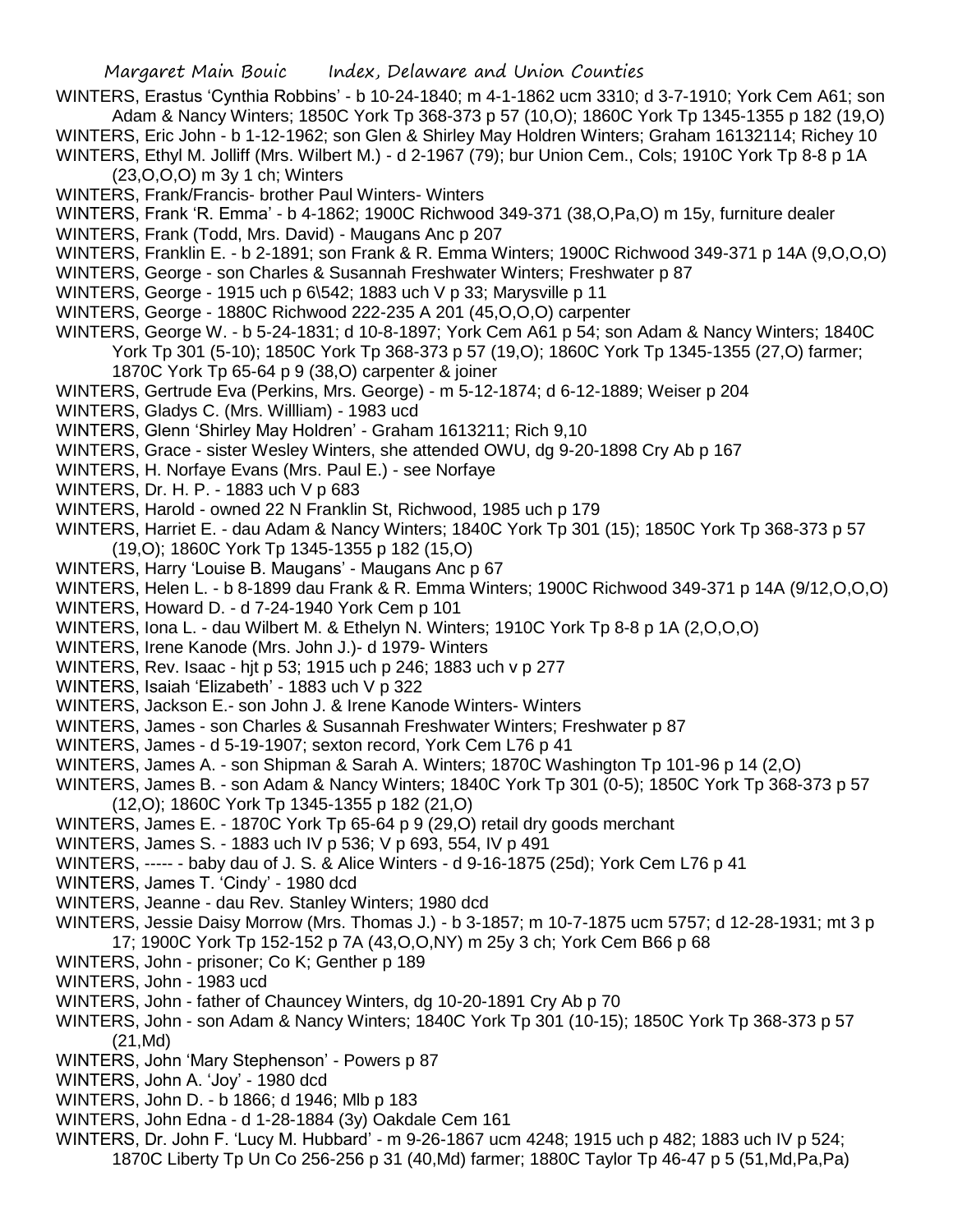- WINTERS, Joseph Rowley son John F. & Luch M. Winters; 1880C Taylor Tp 46-47 p 5 (7,O,Md,O)
- WINTERS, John J. "Jay" 'Irene Kanode' d 4-8-1985 (81) bur Bucyrus- Winters
- WINTERS, John Thomas 1850C York Tp 368-273 p 57 (1,O)
- WINTERS, Joseph Thomas 'Daisy J.' 1910C York Tp 9-9 p 1A (63, O, Md, Md) m 35y retired farmer
- WINTERS, Joy (Mrs. John A.) 1980 dcd
- WINTERS, Judy L. Maddox (Mrs. David) b 10-16-1945; m 2-2-1968; d 1-31-1980; dau Horace L. & Alma Baker Maddox; cremated; Winters; 1985 uch p 67
- WINTERS, Kathryn Stanley (Mrs. Amazire)- parents of Raymond F. Winters- Winters
- WINTERS, Kelli (Mrs. David Paul, Jr.)- Winters
- WINTERS, Laura (Mrs. ) dg 4-25-1899 Cry Ab p 198
- WINTERS, Laura Louise d 1-31-1980 1985 uch p 67
- WINTERS, Laurie b 1970; dau David & Judy L. Maddox Winters; Winters;1983 ucd
- WINTERS, Lela B dau James B. & Belle Winters; d 3-23-1890 (6m16d) York Cem L76 p 41
- WINTERS, Lela E. b 11-1887; dau Frank & R. Emma Winters; 1900C Richwood 349-371 p 14A (12,O,O,O)
- WINTERS, Lena Maud b 1892; d 12-31-1942; York Cem 054 p 100
- WINTERS, Lewis Pabst 8 p 105, 106
- WINTERS, Lloyd 'Mina' b 12-1871; 1900C Richwood 92-98; p 4A (?, O,Pa,O) furniture salesman m 4y; son Nancy Winters
- WINTERS, Louisa perhaps Mrs. William S. 1850C York Tp 368-373; p 57 (18,O)
- WINTERS, Louise B. Maugans (Mrs. Harry) (Thomas, Mrs. Frank P.) b 11-1901; dau Harvey Lewis & Fannie Slick Maugans; Maugans Anc p 67
- WINTERS, Lucy McIlroy (Mrs. ) dau Lafayette & Laura Hubbard McIlroy; dumch p 439
- WINTERS, Lucy M. Hubbard (Mrs. John F.) m 9-26-1867 ucm 4248; 1870C Liberty Tp Un Co 256-256 p 31 (24,O); 1880C Taylor Tp 46-47 p 5 (34,O,Vt,O)
- WINTERS, Mamie J.-Un Co Probate Deaths Vol II (1879-1886) p 26
- WINTERS, Margaret 1949 ucd
- WINTERS, Margaret Ann dau Margaret Winters, 1949 ucd
- WINTERS, Marion C. b 8-1898; son Lloyd & Mina Winters; 1900C Richwood 92-98 p 4A (1,O,O,O)
- WINTERS, Martha S. dau Shipman & Sarah A. Winters; 1870C Washington Tp 101-96 p 14 (7,O)
- WINTERS, Mary A. b 10-5-1836; d 11-6-1912; York Cem A61 p 54
- WINTERS, Mary A 1860C York Tp 1345-1355 p 182 (22,O); 1870C York Tp 65-64 p 9 (31,O)
- WINTERS, Mary (Houk, Mrs. )- sister Paul Winters- Winters
- WINTERS, Mary Stephenson (Mrs. John) dau Marquis & Agnes Stephenson; Powers p 87
- WINTERS, ------ mother-in-law of Sylvanus & Martha E. W. Bellville; 1910C Paris Tp 68-70 p 4B (79,Va,Va,Va)
- WINTERS, Mina (Mrs. Lloyd) b 1-1870; 1900C Richwood 92-98 p 4A (30,O,O,O) m 4y 1ch
- WINTERS, Nancy (Mrs. Adam) 1840C York Tp 301 (30-40); 1850C York tp 368-373 p 57 (45,Md)
- WINTERS, Nancy (Mrs. ) b 12-1827; mother of Lloyd Winters; 1900C Richwood 92-98 p 4A (72,O,Va,NJ) 9 ch 8 living
- WINTERS, Nancy Ilo dau John F. & Lucy M. Winters; 1880C Taylor tp 46-47 p 5 (2,O,Md,O)
- WINTERS, Nettie M. dau Winfield & Alice Winters; 1870C York Tp 4-63 p 9 (3,O); 1880C York Tp 95 p 9  $(13,0,0,0)$
- WINTERS, H. Norfaye Evans (Mrs. Paul E.) m 6-28-1946; 1961, 1969, 1971, 1980 dcd; Winters
- WINTERS, Ora B.- Un Co Probate Deaths Vol I (1867-1878) p 30
- WINTERS, Overton son Joseph Thomas & Daisy J. Winters; 1910C York Tp 9-9 p 1A (?,O,O,O)
- WINTERS, Pamela- dau Wanda Spring- Winters, engaged to Jeffrey Bay
- WINTERS, Patricia dau Ralph Winters; Winters "Betty Newton"
- WINTERS, Paul E. 'Norfaye Evans' b 4-14-1924 m 6-28-1946 d 8-8-1898 St. Mary's Cem son Peter & Sylvia Simpson Winters- Winters;; 1961, 1969, 1971, 1980 dcd
- WINTERS, Peter 'Sylvia Simpson'- parents of Paul E. Winters- Winters
- WINTERS, Phoebe C. Fisher (Mrs. Armza G.) dau Alonzo & Susan Roberts Fisher; Fisher p 2
- WINTERS, R. Emma (Mrs. Frank) see Emma
- WINTERS, Ralph Winters; mt 12-3-1990
- WINTERS, Randi Glenn son Glenn & Shirley May Holdren Winters; Graham 1613211, Richey 10
- WINTERS, Raymond F.- b 5-1-1902 Ky d 2-24-1986 (83)son Amazire & Kathryn Stanley Winters-Winters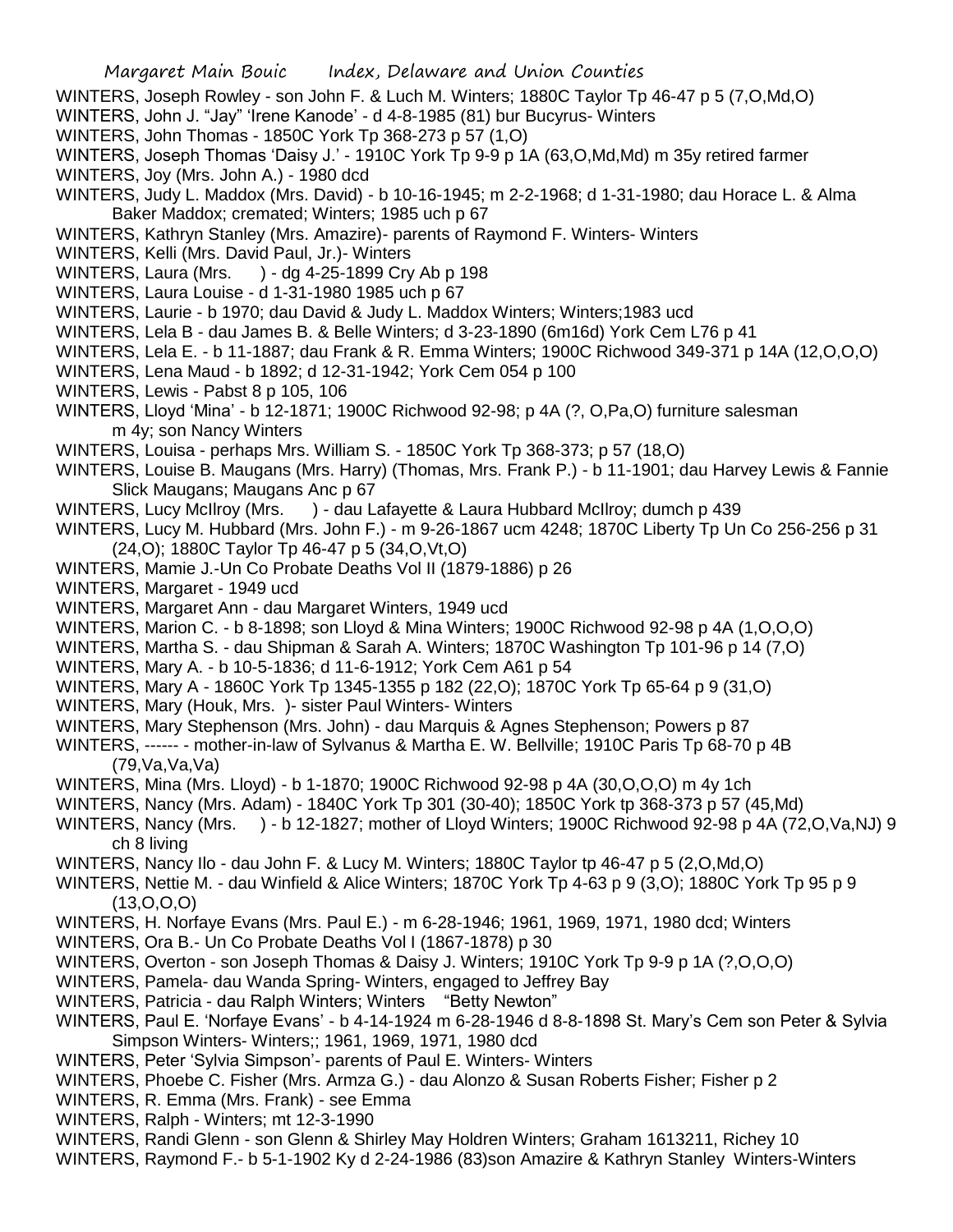WINTERS, Richard Michael - son Glenn & Shirley May Holdren Winters; Graham 1613211, Richey 10

- WINTERS, Robert- son David P. & Carol Bertram Winters- Winters
- WINTERS, Rosanna (Mooney, Mrs. Jacob) m 10-4-1841; dau Isaiah & Elizabeth Winters; 1883 uch V p 322
- WINTERS, Ross David 1985 uch p 67; son David & Judy L. Maddox Winters see David
- WINTERS, Ruth Naomi d 6-9-1971 (69); bur St Mary's; Winters
- WINTERS, S. C. 183 uch IV p 522
- WINTERS, Sarah A. (Mrs. Shipman) 1870C Washington Tp 101-96p 14 (32,O)
- WINTERS, Sean- son David P. & Carol Bertram Winters- Winters
- WINTERS, Shipman 'Sarah A.' 1870C Washington Tp 101-96 p 14 (43, NJ)
- WINTERS, Shirley May Holdren (Mrs. Glenn) b 4-3-1930; dau Harold & Edna Simms Holdren; Graham 1613211; Richey 9,10
- WINTERS, Rev. Stanley W. 1980 dcd
- WINTERS, Susannah Freshwater (Mrs. Charles) b 1-18-1842; m 8-5-1862; d 1905; dau James & Rosanna Schultz Freshwater; Freshwater p 81, 187, 182
- WINTERS, Sylvia Simpson (Mrs. Peter)- Winters
- WINTERS, T. H. pallbearer for Miss Grace Sycks, dg 3-13-1914 Cry Ab p 102
- WINTERS, ---- (Mrs. T. H.) sister Grace Sycks, dau Mr. &Mrs. J. M. Sycks dg 3-10-1914 Cry Ab p 100
- WINTERS, Prof. T. Howard 'Anna Sycks' 1908 dch p 711
- WINTERS, Tammy b 1968; dau John A. & Joy Winters; 1980 dcd
- WINTERS, Therese (Bianchi, Mrs. )- sister Paul Winters- Winters
- WINTERS, Thomas d 5-14-1917; York Cem p 101
- WINTERS, Thomas B. 'Dolores J.' son Raymond F. & Adeyenne B. Lynd Winters; Winters; 1973, 1975, 1979, 1981, 1983 ucd
- WINTERS, Thomas J. 1860C York Tp 1345-1355 p 182 (12,O); 1870C York Tp 65-64 p 9 (22,O)
- WINTERS, Thomas J. 'Jessie Daisy Morrow' b 1-1847; m 10-7-1875 ucm 5757; mt 3 p 17; 1900C York Tp 152-152 p 7A (53,O,Md,Md) m 25y
- WINTERS, Thomas Jefferson b 1847; d 5-12-1917; York Cem B66 p 68; 1883 uch IV p 68
- WINTERS, Timothy- son David Paul & Caarol Bertram Winters- Winters
- WINTERS, Todd b 1969, son James T. & Cindy Winters, 1980 dcd
- WINTERS, Tommy b 1968, son James T. & Cindy Winters, 1980 dcd
- WINTERS, Walter (Walt) Westen son John F. & Lucy Winters; 1870C Liberty Tp Un Co p 31 (1,0); 1880C (11,O,Md,O)
- WINTERS, Wesley see Winter
- WINTERS, Wesley brother of Grace Winters dg 9-20-1898 Cry Ab p 167; dg 4-25-1899 Cry Ab p 198
- WINTERS, Wilbert M or Wilbur M 'Ethyl M. Jolliff' b 9-1886 son Thomas & Jessie D. Morrow Winters; 1900 York Tp 152-152 p 7A (13,O,O,O); 1910C York Tp 8-8 p 1A (23,O,O,O) m 3y,farmer
- WINTERS, William 1915 uch p 447
- WINTERS, William son Edna Winters; 1961 dcd (14)
- WINTERS, William son Harry & Louise B. Maugans Winters; Maugans Anc p 67
- WINTERS, William 'Gladys C' 1983 ucd
- WINTERS, William S. 1850C York Tp 368-373 p 57 (24,Md)
- WINTERS, Winifred S. dau Adam & Nancy Winters 1850C York Tp 368-373 p 57 (7,O)
- WINTERS, Win(g)field 'Alice' b 4-1844; 1883 uch IV p 469, 471; 1860C York Tp 1345-1355 p 182 (17,O);
	- 1870C York Tp 64-63 p 9 (27) clerk in store; 1880C York Tp 95 p 9 (36,O,Md,Md); 1900C Richwood
	- 358-383 p 14A (56,O,O,O) m 34y; 1910C Richwood 258-295 p 10B (67,O,Md,O) m 43y
- WINTERS, Winnie (Furniss, Mrs. ) btp p 15
- WINTERSCHIMER 1961, 1969, 1971 dcd
- WINTHARIS, Alf 'Sarah' 1870C Darby Tp 162-150 p 21 (36,O) farmer
- WINTHARIS, Charles son Alf & Sarah Wintharis, 1870C Darby Tp 162-150 p 21 (6,O)
- WINTHARIS, Daisy dau Alf & Sarah Wintharis, 1870C Darby Tp 162-150 p 21 (4,O)
- WINTHARIS, Hiland son Alf & Sarah Wintharis, 1870C Darby Tp 162-150 p 21 (10,O)
- WINTHARIS, Rosa dau Alf & Sarah Wintharis, 1870C Darby Tp 162-150 p 21 (2,O)
- WINTHARIS, Sarah (Mrs. Alf) 1870C Darby Tp 162-150 p 21 (34,O)
- WINTHORN, Minerva Loodwick (Mrs. Samuel) m 1-1-1851 dcm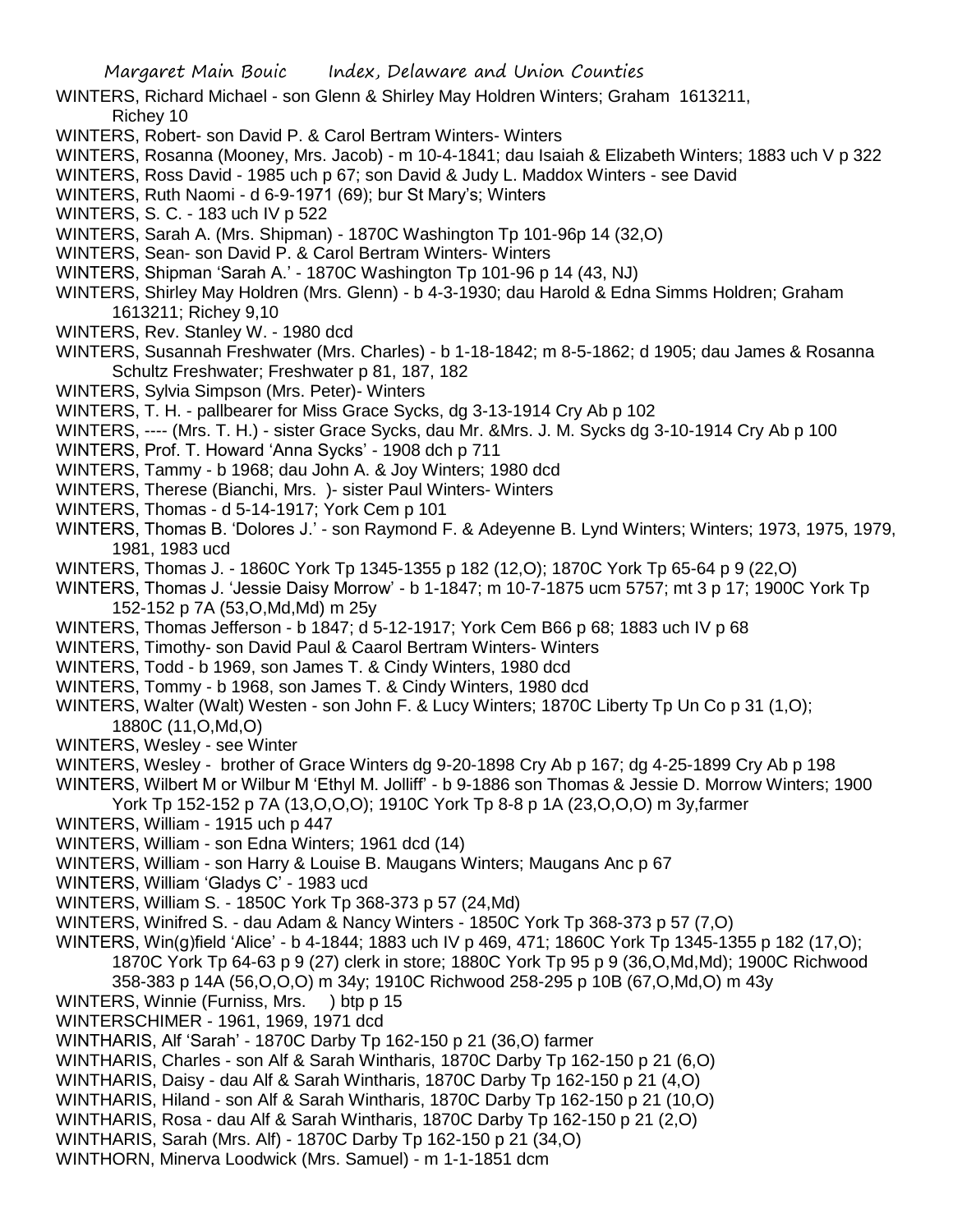- WINTHORN, Samuel 'Minerva Loodwick' m 1-1-1851 dcm
- WINTHROP ------- Powers p 10
- WINTHROP, Gov Powers Pat p 5, 11, 12, 23, 27, 37, 59, 100, 132, 300, 301; Genther p 225
- WINTHROP, Capt. John Powers Pat p 3, 5, 8, 31, 53, 54, 127, 131, 300, 303
- WINTHROP, John in Mass 1630; 1985 uch p 56
- WINTHROW, Fanny Freshwater (Mrs. John) d 7-9-1869 (45y 7m) Oakhill Cem Holmes Co, Oh; Freshwater p 70
- WINTHROW, Nancy Canon (McCullough Mrs. John) m 12-24-1828; Powers p 202
- WINTRODE, J. 1883 uch IV p 534
- WINTZ?, Beatrice M. (Mrs. Sam) 1910C Marysville 4th Ward 180-197 p 7A (22,NY,Ger,Ger) m 2y, clerk in store
- WINTZ, Denise (Mrs. Michael)- parents of Samantha Marie Wintz- Wintz
- WINTZ, Fred son Orville L. & Thelma I. Wintz 1961 dcd
- WINTZ, Ike b 1957; son Orville L. & Thelma I. Wintz; 1957, 1961, 1969, 1971, 1983 ucd
- WINTZ, Jenelle A. Park (Mrs. )- b 3-25-1958 Mt. Vernon d 8-25-1998 (41) Rich Hill Cem- dau Charles R. & Maxine McKinstry Park- Wintz
- WINTZ, Joan dau Orville L. & Thelma I. Wintz; 1961 (3), 1969, 1971 dcd
- WINTZ, Judy Van Brimmer (Mrs. Mike)(Christian , Mrs. Mark)- mother of Todd Joseph- dau Edward & Annabelle Van Brimmer Wintz
- WINTZ, Kimberly- sister Todd Joseph Wintz- mother of Nathan Wintz; Wintz
- WINTZ, Mike 'Judy Vanbrimmer'- b 1953; son Orville L. & Thelma I. Wintz; 1961, 1969, 1971 dcd
- WINTZ, Michael 'Denise'- son Mike & Judy Van Brimmer Wintz- Wintz
- WINTZ, Nathan- b 4-4-2002 son Kimberly Wintz- Wintz
- WINTZ, Orville L. 'Thelma I.' Wintz; 1961, 1969, 1971 dcd
- WINTZ, Orville 'Ruby' d July 1991- Wintz
- WINTZ, Ruby (Mrs. Orville)- b 7-2-1924 Ky d 1-25-1994 Fla. Wintz
- WINTZ? Sam 'Beatrice M.' 1910C Marysville 4th Ward 180-197 p 7A, retail merchant
- WINTZ, Samantha Marie- b 6-21-2000- dau Michael & Denise Wintz- Wintz
- WINTZ, Thelma I. (Mrs. Orville L.) Wintz; 1961, 1969, 1971 dcd
- WINTZ, Todd Joseph- b 10-19-1977 Columbus d 12-31-1999 (22) Newhouse Cem- son Mike & Judy VanBrimmer Wintz- Wintz
- WINWARD, David A. 'Lottie Ellen Gray' McKitrick p 142
- WINWARD, Lottie Ellen Gray (Mrs. David A.) (Kidd, Mrs. Alfred Carson) b 11-3-1902; m(2) 2-3-1942 d. 1-8- 1969; McKitrick p 139,142
- WINWARD, Sarah Janet (Bettilyon, Mrs. Verden Allen) b 9-16-1886; Weiser p 415
- WINWOOD, George M. Pabst Pion I p 148
- WINZENRIED, Hazel- sister Ora A. Winzenried, Sr.- Winzenried
- WINZENRIED, Louise Lynch (Mrs. Ora A. Sr.)- Winzenried
- WINZENRIED, Louise (Evans, Mrs. )- dau Ora A., Sr. & Louise Lynch Winzenried- Winzenried
- WINZENRIED, Ora A. Sr. 'Louise Lynch'- d 5-30-1987 (76) Forest Lawn Cem- Winzenried
- WINZENRIED, Ora A.- son Ora A.,Sr. & Louise Lynch Winzenried- Winzenried
- WINZENRIED, Robert E.- son Ora A., Sr. & Louise Lynch Winzenried- Wnzenried
- WIPP, Benno 'Irene von Wasilewski' Weiser p 196
- WIPP, Benno son Benno & Irene von Wasilewski Wipp; Weiser p 196
- WIPP, Eberhard son Benno & Irene von Wasilewski Wipp Weiser p 196
- WIPP, Irene von Wasilewski (Mrs. Benno) dau Wilhelm Traugott Theodor & Lucy Ann Clara Kulenkampff von Wasilewski; Weiser p 196
- WIPP, Reinhold son Benno & Irene von Wasilewski Wipp; Weiser p 196
- WIPPEMAN, Pearl (Weiser, Mrs. Stanley Paul) b 4-11-1911; m 1930; Weiser p 265 WIPPICH, Ken E. - 1980 dcd
- WIPPLE, Vera W. (Lutz, Mrs. Robert Estol) b 10-22-????; m 8-18-1947; Weiser p 65
- WIRD, Anna Katherina (Braum, Mrs. Conrad) 1915 uch p 600; Frederick; Pabst 5 p2
- WIRDY? Clausea (Mrs. James) 1870C Allen Tp 33 p 2 (24,O)
- WIRDY?, James 'Clausea' 1870C Allen Tp 33 p 2 (29,O)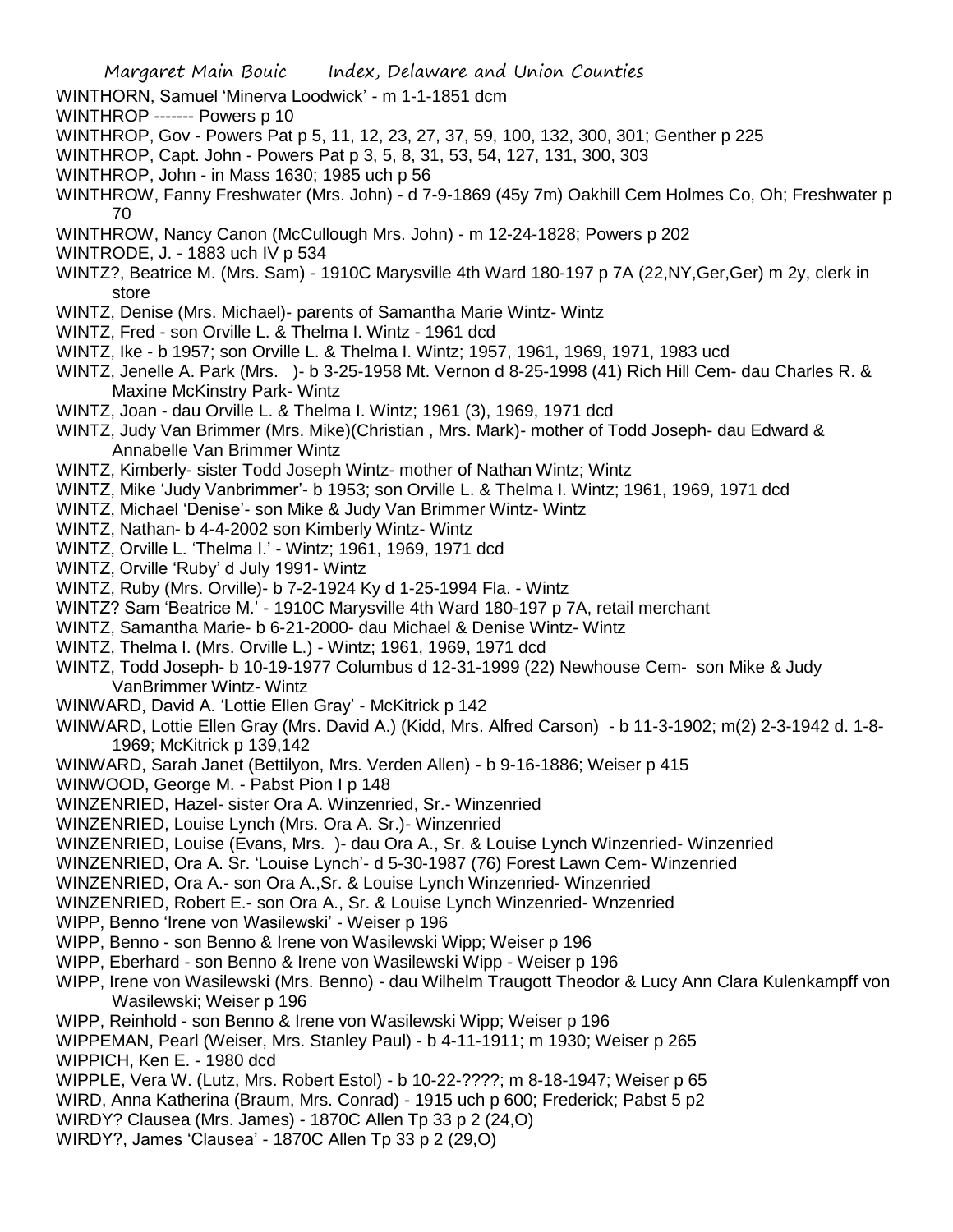- WIRE, Ann L. (Johnston, Mrs. Robert)- b 8-4-1931 Ashley d 10-9-1995 (64) Fairview Mem. Pk- dau Franklin Otto & Julia Grace Aldrich Wire- Wire
- WIRE, Emma (Coleman, Mrs. James)- dau Franklin Otto & Juloia Grace Aldrich Wire- Wire

WIRE, Frank Azell 'Jennie O. Carnes' - d 11-30-1963 (82); bur Alum Creek Cem; Wire

- WIRE, ------ (Whited, Mrs. Cranston) dau Frank Azell & Jennie O. Carnes Wire; Wire
- WIRE, Frank E. -d 'Tuesday' (44y3m6d), bur Crestline, manager of Cottage ?, dg 4-1-1902 Cry Ab p 132
- WIRE, Franklin Otto 'Julia Grace Aldrich'. -Wire; 1961 dcd
- WIRE, Freida J. Wertz (Mrs. Lloyd)- m 5-7-1966- Wire
- WIRE, Harry 'Mary Gertrude Lackey' Weiser p 840
- WIRE, Jennie O. Carnes (Mrs. Frank Azell) d 3-6-1972 (84) bur Alum Creek Cem; Wire
- WIRE, Julia Grace Aldrich (Mrs. Franklin Otto)- Wire; parents of Ann L. Wire Johnston- Wire
- WIRE, Lloyd L. "Bud"'Freida J. Wertz''- b 1-28-1918 Ashley m 5-7-1966 d 3-22-1996 (78) bur Mt. Gilead- son Franklin Otto & Julia Grace Aldrich Wire- Wire
- WIRE, Mary Gertrude Lackey (Mrs. Harry) dau James R. & Floritine Cordelia Margaret Weiser Lackey-Weiser p 840
- WIRE, Minnie (Bell, Mrs. ) sister Frank Azell; Wire
- WIRE, Sarah (Kelso, Mrs. John) parents of Eliza Kelso; 1985 uch p 43
- WIRE, Sarah H. 1910C Magnetic Springs 38-41 (40,O,?,Pa) wid, hotel keeper
- WIRECESTRE (de) Radulf McKitrick p 223
- WIREMAN, Alma Hall (Mrs. Edgar)- b 9-5-1914 d 10-11-1991 (77) Preston Cem, Alger- dau James H. & Katherine Greene Hall- Wireman
- WIREMAN, Alonzo- son Edgar & Alma Hall Wireman- Wireman
- WIREMAN, Chester- son Edgar & Alma Hall Wireman- Wireman
- WIREMAN, Edgar 'Alma Hall'- Wireman
- WIREMAN, Edgar E.- son Edgar & Alma Hall Wireman- Wireman
- WIREMAN, George F.- son Edgar & Alma Hall Wireman- Wireman
- WIREMAN, John M.- son Edgar & Alma Hall Wireman- Wireman
- WIREMAN, Juanita (Pinks, Mrs. )- dau Edgar & Alma Hall Wireman- Wireman
- WIREMAN, Monroe- son Edgar & Alma Hall Wireman- Wireman
- WIREMAN, Shirley (Poling, Mrs. )- dau Edgar & Alma Hall Wireman- Wireman
- WIRICK, Al 'Janet Blue' m 6-26-1965; son George & Mary Elizabeth Wirick- Wirick
- WIRICK, Alvira M. (Mrs. John) 1870C Claibourne Tp 3 (31,O)
- WIRICK, Bonny (Mrs. Glenn W.) Wiricm; 1973 ucd
- WIRICK, Carol N. (Mrs. Ray W.) 1961, 1969, 1971, 1980 dcd; Sunbury p 135
- WIRICK, Carrie (Smith, Mrs. Tom)- b 1963; dau Ray W. & Carol Nincehelser Wirick- Wirick; 1969, 1971, 1980, dcd; Sunbury p 135
- WIRICK, Charles Oscar (age 3 in 1963) son Willis G. & Helen Elise Maywood Wirick; Wirick
- WIRICK, Charlotte dau John & Alvira M. Wirick; 1870C Claibourne Tp 3 (3,O)
- WIRICK, Dale 'Nancy'- son Ray W. & Carol Nincehelser. Wirick b 1961, Wirick; 1969, 1980, 1981 dcd; Sunbury p 135
- WIRICK, Darla b 1964; dau Glenn W. & Bonny Wirick; 1973 ucd
- WIRICK, Donna (Loudermilk, Mrs. )- dau George & Mary Elizabeth Wirick- Wirick
- WIRICK, Eliza Ann (Outland, Mrs. ) dau John & Mirah Dickson Wirick; Loveless p 9
- WIRICK, Frances (Curtis, Mrs. )- dau George & Mary Elizabeth Wirick- Wirick
- WIRICK, George 'Mary Elizabeth' Wirick
- WIRICK, Glenda Sue (age 7 in 1963), dau Willis G. & Helen Eloise Maywood Wirick; Wirick
- WIRICK, Glenn W. 'Bonny' 'Wilma J.' son George & Mary Elizabeth Wirick- Wirick; 1971, 1973 ucd
- WIRICK, Hannah Harper (Mrs. Jeremiah) m 5-6-1874 ucm 5488
- WIRICK, Helen Eloise Maywood (Mrs. Willis G.) d 7-7-1963 (34); dau Mrs. Oscar Castle; bur Fairview Memorial; Wirick
- WIRICK, Jack T. son John & Alvira M. Wirick; 1870C Claibourne Tp 3 (7,O)
- WIRICK, James Franklin 'Shirley Ann Blue' son George & Mary Elizabeth Wirick; Wirick
- WIRICK, James Russell son James Franklin & Shirley Ann Blue Wirick; Wirick
- WIRICK, Janet Blue (Mrs. Al .) m 6-26-1965; dau James & Wilma Jean Lockwood Blue- Wirick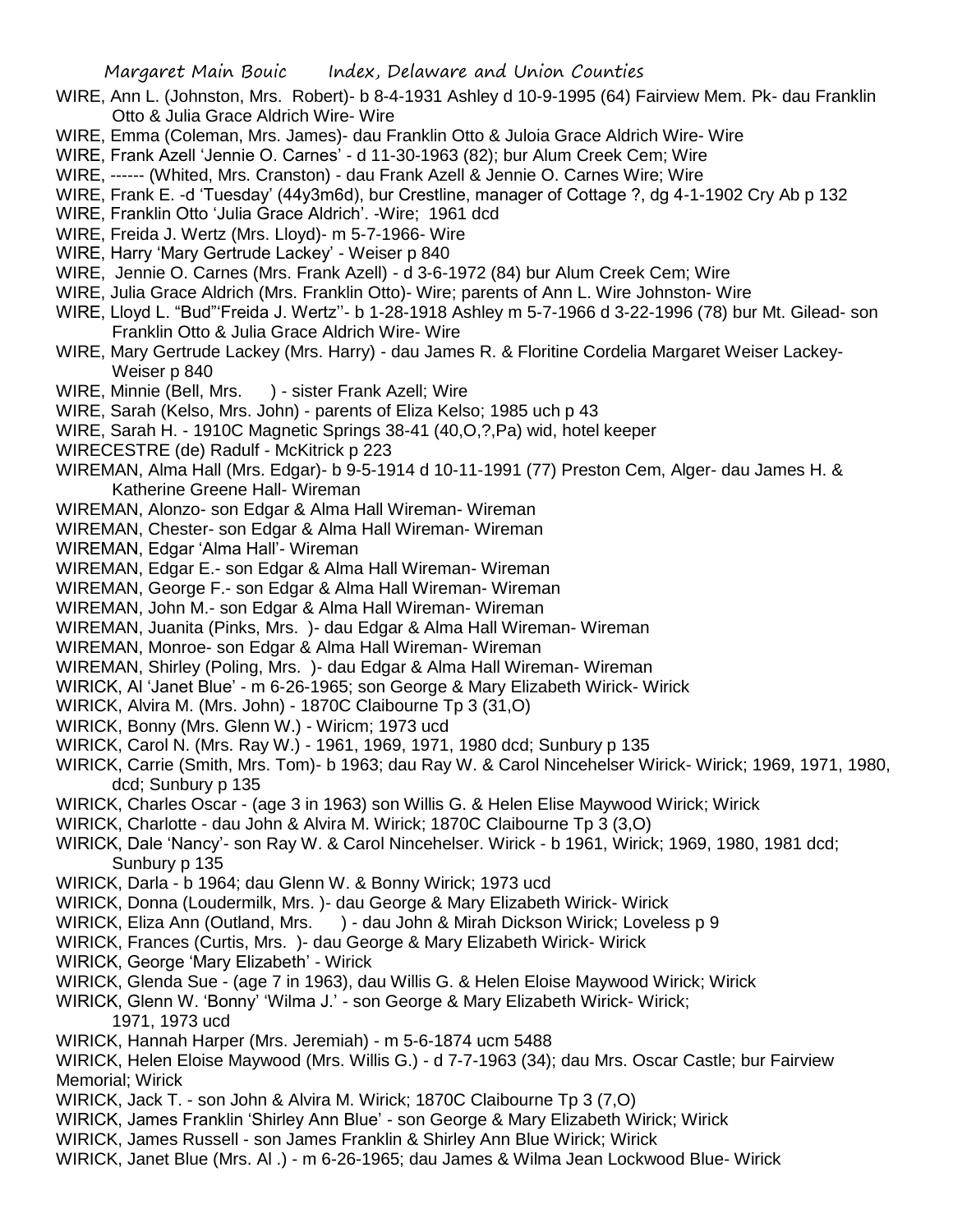- WIRICK, Jesse son John & Alvira M. Wirick; 1870C Claibourne Tp 3 (2/12,O)
- WIRICK, Jeremiah 'Hannah Harper' m 5-6-1874, ucm 5488
- WIRICK, John 'Alvira M.' 1870C Claibourne Tp 3 (46,Pa)
- WIRICK, John B. 'Mirah Dickson' Loveless p 9
- WIRICK, Kevin 'Sheila'- b 1959; son W. Ray & Carol Nincehelser Wirick; 1969, 1971, 1980 dcd; Sunbury p 135
- WIRICK, Le Roy b 1966; son Glenn W. & Bonny Wirick; 1973 ucd
- WIRICK, Lisa K. Springer (Mrs. Marc A.)- m 11-14-1993 dau Al & Vivian Springer- Wirick
- WIRICK, Louisa Shuler (Mrs. ) dau Julia Wilkin Shuler; Shipps p 10
- WIRICK, Marc A. 'Lisa K. Springer'- m 11-14-1993 son Al & Janet Wirick- Wirick
- WIRICK, Mary Elizabeth (Mrs. George )- d 11-12-1987 (86) Berkshire Cem- Wirick
- WIRICK, Mary (Cline, Mrs. )- dau George & Mary Elizabeth Wirick- Wirick
- WIRICK, Michael Douglas son Willis G. & Helen Eloise Maywood Wirick (age 5 in 1963); Wirick
- WIRICK, Mirah Dickson (Mrs. John B.) Loveless p 9
- WIRICK, Nancy (Mrs. Dale)- Wirick
- WIRICK, Paula (Schierman, Mrs. )(Yost, Mrs. Dale)- b 1963 m(2) 11-14-1993; dau Glenn W. & Bonny Wirick; Wirick; 1973 ucd
- WIRICK, Ray W. 'Carol Nincehelser' m 43y d 6-16-1998 (67) Sunbury Mem. Pk- Wirick; Sunbury p 135; Wirick; 1961, 1969, 1971, 1980 dcd
- WIRICK, Ricky Wade (18 mos in 1963) son Willis G. & Helen Eloise Maywood Wirick; Wirick
- WIRICK, Sally Rae (Beske, Mrs. Bryan Scott)- b 1958; dau W. Ray & Carol N. Wirick; 1961, 1969, 1971, 1980 dcd; Sunbury p 135
- WIRICK, Sarah B. dau John & Alvira M. Wirick; 1870C Claibourne tp 3 (5,O)
- WIRICK, Sheila (Mrs. Kevin)- Wirick
- WIRICK, Shirley Ann Blue (Mrs. James Franklin) b 10-19-1942; m 1-8-1967; d 10-10-1976 (33); bur Raymond; dau James & Wilma Jean Lockwood Blue; Wirick
- WIRICK, Tina Marie dau James Franklin & Shirley Ann Blue Wirick; Wirick
- WIRICK, William W. son John & Alvira M. Wirick; 1870C Claibourne Tp 3 (10,O)
- WIRICK, Willis G. 'Helen Eloise Maywood' Wirick
- WIRICK, Wilma Jean Lockwood (Blue, Mrs. James) (Mrs. Glenn) b 10-10-1920; m 1968; d 11-11-1971; bur Raymond Cem; dau Wesley & Anita Jackson Lockwood Wirick; 1971 ucd
- WIRLINE, Andrew d 4-13-1884; Oakdale Cem 171
- WIRRICK see Werrick, John 1883 uch V p 594
- WIRRICK, Emma (Rudolph, Mrs. Elmer Charles) m 11-9-1935 div; McKitrick p 248
- WIRT, Beulah R. dau John & Emma Caroline Weiser Wirt; Weiser p 829
- WIRT, Earl son John & Emma Caroline Weiser Wirt; Weiser p 829
- WIRT, Emma Caroline Weiser(Mrs. John) m 1-15-1880; dau Reuben & Esther Malick Weiser; W p 829
- WIRT, Emma Jane dau Earl Wirt; Weiser p 829 WIRT, Ethel dau Earl Wirt; Weiser p 829
- WIRT, Gerry pallbearer for Thomas Clark dg 4-24-1914 Cry Ab p 115 WIRT, G.- Pabst 4 p 2
- WIRT, Jennie (Drumheller, Mrs. Fred) dau John & Emma Caroline Weiser Wirt; Weiser p 829
- WIRT, John 'Emma Caroline Weiser' m 1-15-1880; Weiser p 829
- WIRT, William Powers p 113; 1883 uch V p 301
- WIRTH, Alison b 1959; foster dau James Clinton Jr. & Lorraine Wirth Warrington;Warrington 7(4) p 7
- WIRTH, Charles W. see Werth; Freshwater p 229
- WIRTH, David 'Naomi''Shirley'- Wirth
- WIRTH, Evelyn Avery- b 3-19-2003 dau Jason Eric& Jennifer Jo Wood Wirth- Wirth
- WIRTH, Jason Eric 'Jennifer Jo Wood'- m, 11-15 -1997 Springfield- son David & Naomi Wirth- Wirth
- WIRTH, Jennifer Jo Wood (Mrs. Jason Eric)- m 11-15-1997 Springfield- dau Ken & Vicki Wood- Wirth
- WIRTH, Lena Kasper b 1878; d 1959; St. John's Cem; Darby-Jerome Cem p 59
- WIRTH, Lorraine (Warrington, Mrs. James Clinton, Jr.) b 1928; m 1975; Warrington 6(1) p 7
- WIRTH, Shirley (Mrs. David)- Wirth
- WIRTH, Lt. & Mrs. Van- Delaware Salvation Army dg 3-8-1985
- WIRTHLIN, Donald Richard b 12-1-1923; son William Howard & Gladys Pearl Martin Wirthlin; McKitrick p 216 WIRTHLIN, Gladys Pearl Martin (Mrs. William Howard) - b 5-5-1898; m 1-13-1917; dau William Bertley & Jessie Pearl McKitrick Martin; McKitrick p 216
- WIRTHLIN, Howard Robert b 3-14-1918; son William Howard & Gladys Pearl Martin Wirthlin; McKitrick p 216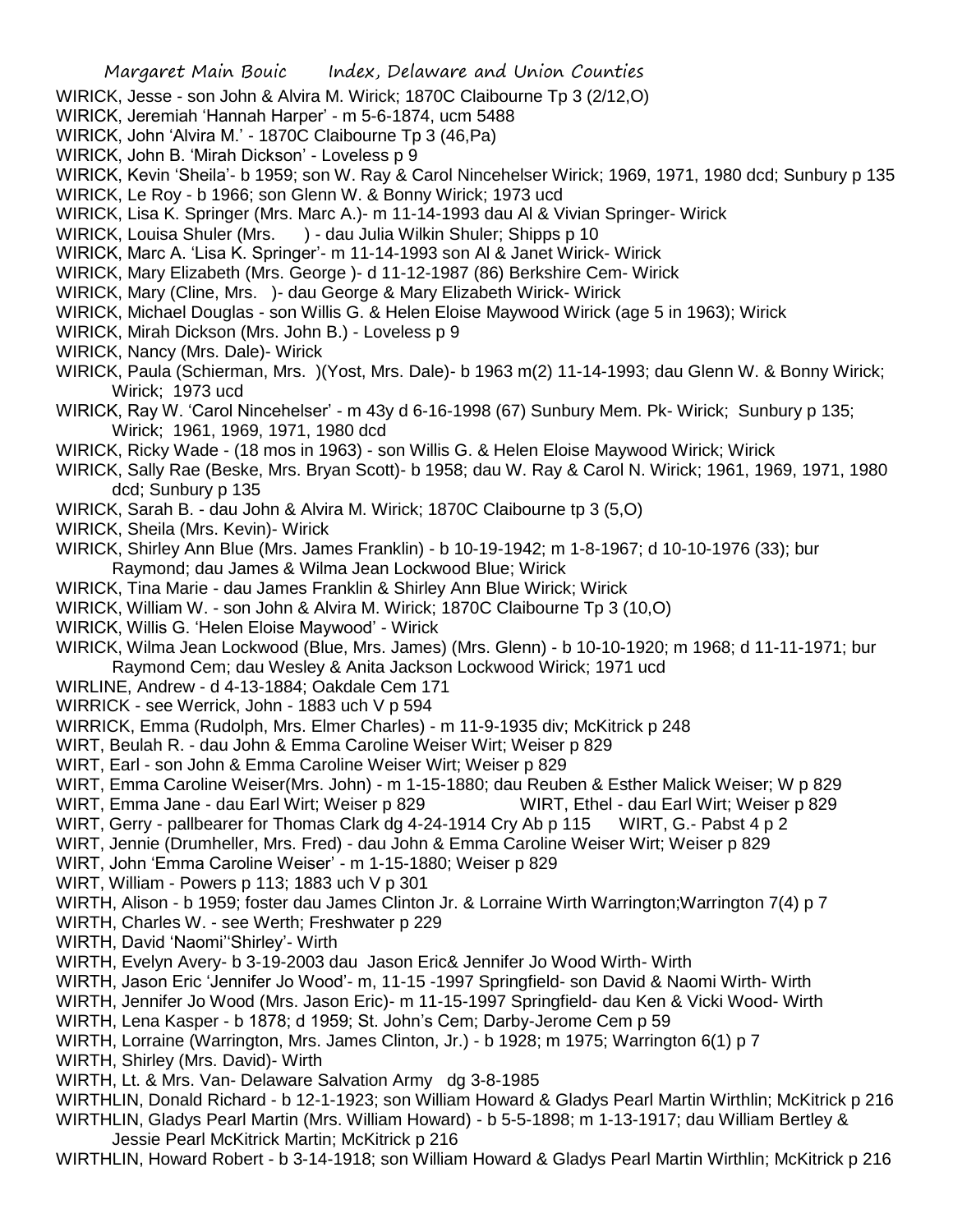WIRTHLIN, Marian Ruth - b 7-29-1920; dau William Howard & Gladys Pearl Martin Wirthlin; McKitrick p 216 WIRTHLIN, William Howard 'Gladys Pearl Martin'- b 3-2-1895; m 1-13-1917; d 1970; McKitrick p 216 WIRTHLIN, William Joseph - b 2-19-1933; son William Howard & Gladys Pearl Martin Wirthlin; McKitrick p 216 WIRTHMAN, ------ (Father) - b 1829; d 1910; Oak Grove Cem; Powell p 444 WIRTHMAN, ------ (Mother) - b 1832; d 1908; Oak Grove Cem; Powell p 444 WIRTHMAN, ------ infant; b.d. 1906; dg 11-23-1906 Cry Ab p 134 WIRTHMAN, Ann - (poet) 1976 dch p 71; d 10-4-1980 (82); bur St. Mary's; sister Chad Wirthman WIRTHMAN, Anna (Mrs. John) - b Germany; d "Thursday," dg 2-25-1908 Cry Ab p 111 WIRTHMAN, Anne L. (Baker, Mrs. ) - sister George W. Wirthman; Wirthman WIRTHMAN, Chad - see John Chadwick WIRTHMAN, Clara K. (Mrs. Fred J.) - d 9-28-1966 (79); bur St Joseph's; Wirthman WIRTHMAN, David G. - son Leo A. Sr. & Margaret Blair Wirthman; Wirthman WIRTHMAN, Dorothy (Wilson, Mrs. ) - sister George W. Wirthman; Wirthman WIRTHMAN, Elizabeth (Quick, Mrs. William) - sister John Chadwick Wirthman; Wirthman WIRTHMAN, Ervin L. - brother George W. Wirthman; Wirthman WIRTHMAN, Florence (Zschach, Mrs. Glenn C.) - dau Fred J. & Clara K. Wirthman; Wirthman WIRTHMAN, Frances (Costello, Mrs. ) - sister George W. Wirthman; Wirthman WIRTHMAN, Francis - Pabst 2 p 54 WIRTHMAN, Fred - Pabst 2 p 54 WIRTHMAN, Fred - son of John & Anna Wirthman , dg 2-25-1908 Cry Ab p 111 WIRTHMAN, Fred A. - son Fred J. & Clara K. Wirthman; Wirthman WIRTHMAN, Fred J. 'Clara K.' - Wirthman WIRTHMAN, George - son of John & Anna Wirthman, dg 2-25-1908 Cry Ab p 111 WIRTHMAN, George W. 'Rebecca' - d 12-23-1968; brother Leo Wirthman, Sr.; bur St. Mary's; Wirthman WIRTHMAN, ------ (Mrs. J. J.) - sister L. G. Pooles, dg 10-8-1915 Cry Ab p 83 WIRTHMAN, John 'Anna' - dg 2-25-1908 Cry Ab p 111 WIRTHMAN, ------ (Buckman, Mrs. John) - dau of John & Anna Wirthman, dg 2-25-1908 Cry Ab p 111 WIRTHMAN, John - son of John & Anna Wirthman, dg 2-25-1908 Cry Ab p 111 WIRTHMAN, John Chadwick (Chad) 'Lela Stith ' - d 7-6-1975 (72) bur St Mary's; Pabst 2 p 54; 1976 dch p 99; Wirthman WIRTHMAN, Lela Stith (Mrs. John Chadwick) - b 4-5-1908 Delaware Co d 6-13-2000 (92) St. Mary Cem- dau Pearlie & Lurrel Barton Stitih- Wirthman WIRTHMAN, Leo A. Sr. 'Margaret Blair' - d 11-3-1981 (77); brother Anne Baker; bur St. Joseph's, Columbus; Wirthman WIRTHMAN, Leo A. Jr. - son Leo A. Sr. & Margaret Blair Wirthman; Wirthman WIRTHMAN, Margaret Blair (Mrs. Leo A. Sr.) - Wirthman WIRTHMAN, Martha - Pabst 2 p 54 WIRTHMAN, Rebecca (Mrs. George W.) - Wirthman WIRTHMAN, Richard T. - son Leo A. Sr. & Margaret Blair Wirthman; Wirthman WIRTHMAN, Suzann (Horne, Mrs. Brian Darryl) - m 11-18-1972; dau John Chadwick & Lela Stith Wirthman; Wirthman WIRTHMAN, Thomas B. - son Leo A. Sr. & Margaret Blair Wirthman; Wirthman WIRTHMAN, William M., Sr. - son Leo A. Sr. & Margaret Blair Wirthman; Wirthman WIRTS, Mary Jane - dau W. & M. Wirts; d 10-27-1852 (5y1m5d); Harmony Chapel Cem; Powell p 328; see **Werts** WISCHMEYER, Al - son of Werner Wischmeyer; Wischmeyer WISCHMEYER, John Henry Levi - b 4-15-1983; son Al & Lame Wischmeyer; Wischmeyer WISCHMEYER, Lame (Mrs. Al) - Wischmeyer WISCHMEYER, Werner - Wischmeyer WISE, -------- hjt p 10; 1915 uch p 414 WISE, ------ (Mrs. ) - sister of Ruth Quinn, dg 5-21-1912 Cry Ab p 127 WISE, Abigail Gardiner (Mrs. ) - dau Thomas & Lucy Smith Gardiner; Powers Pat p 260 WISE, Ada L. Heffner (Mrs. William Jacob) - m 9-26-1906; Weiser p 673

WISE, Ada Lee (Newman, Mrs. Arden Neil) - b 10-6-1936; m 2-5-1956; dau Charles Janton & Ida Mary Mitchell Steward Wise; Weiser p 674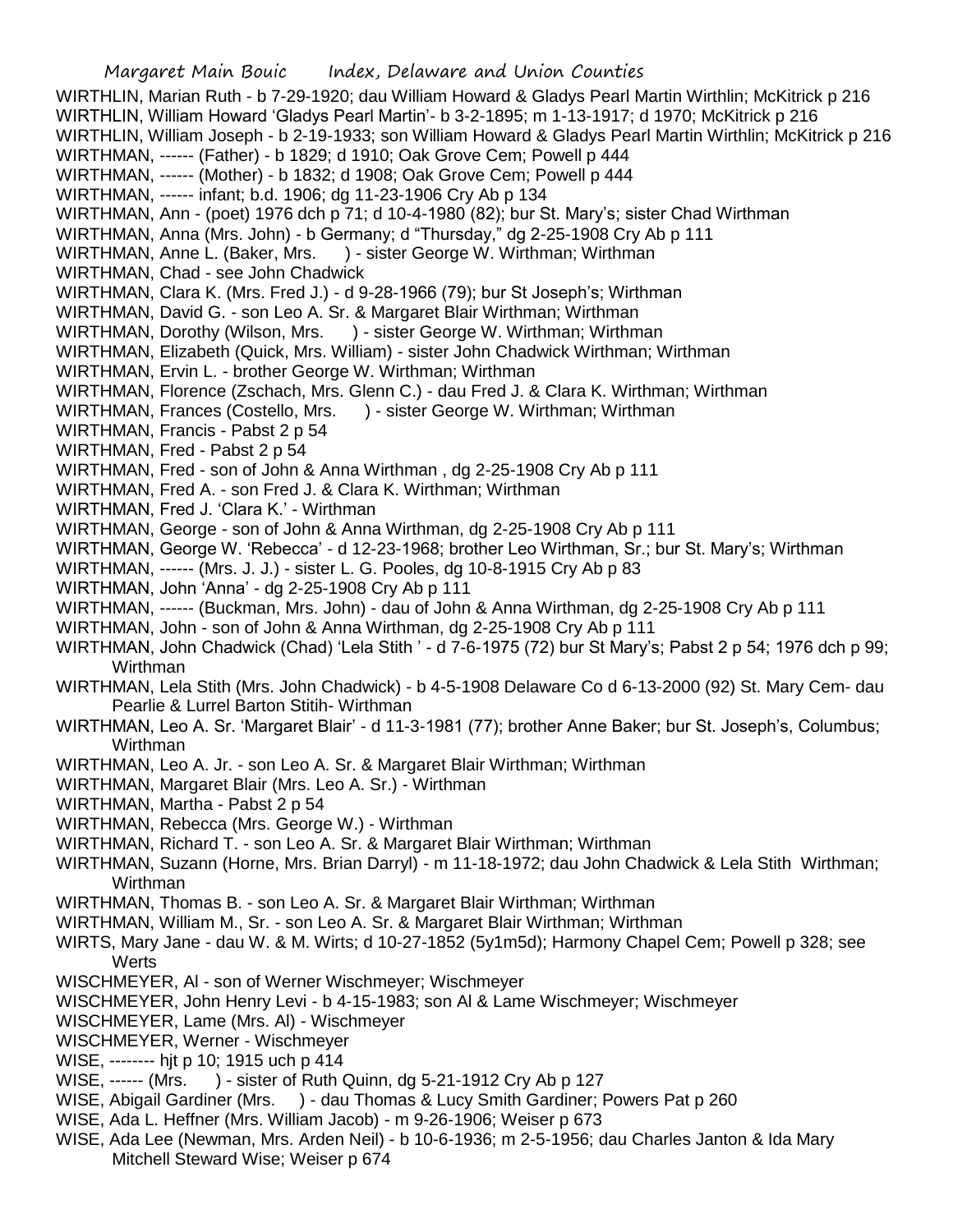- WISE, Adam 'Harriet Wise' -m 2-29-1860 dcm
- WISE, Alfred B. (age 37 in 1960); son Charels O. & Laura Mae Wise; 1976dch p 355; Wise
- WISE, Alva A. 'Rilla Cunningham' son William & Jane A. Wise; 1880 dch p 781
- WISE, Amanda L. (Winkleman, Mrs. Benjamin Schneck) b 2-1-1834; m 8-16-1855; d 2-17-1889; Weiser p 758
- WISE, Amy Roselee b 2-9-1974; dau Roy Wise; Wise
- WISE, Angelina Koppenheffer (Mrs. Harry Wilson) b 10-5-1871; m 6-10-1893; dau Moses & Elizabeth Ritzman Koppenheffer; Weiser p 331
- WISE, Angeline (Sheets, Mrs. Webster) dau William & Jane A. Wise; 1880 dch 781
- WISE, Ann (probably Mrs. Samuel) d 2-2-1838 (40y11m14d); Powell p 297; Marlborough Cem p 144
- WISE, Anna b 10-1876; dau John & Katherine Wise; 1880C Jerome Tp 109-110 p 13 (3,O,Bav,O); 1900C Millcreek Tp 43-43 p B2 (23,O,Ger,O) housekeeper for Zina Beecher
- WISE, Anna Dorothea E. Hegenderfer (Mrs. John Jr.) b 1-18-1882; d 3-16-1968; dau Gottlieb & Catherine Blumenschein Hegenderfer; bur St. John's; Wise
- WISE, Anna S. b 10-1876; 1900C Paris Tp 22-22 p A2 (23,O,Ger,O) servant Children's home
- WISE, Anthony d 12-16-1887 (86y1m9d); N. California Cem; Darby-Jerome Cem p 92
- WISE, Anthony 'Sarah Leighley' 1915 uch p 246, 704; 1850C Jerome Tp 1926-1947 p 281 (49,Pa); 1860C Jerome Tp 1 (58,Pa); 1870C Jerome Tp 251-241 p 33 (68) farmer; 1880C Jerome Tp 2-2 p 1 (87,Pa); hjt p 52;
- WISE, Araminta E. (Shields, Mrs. David) dau William & Jane A. Wise; 1880 dch 781
- WISE, Barbara (Nickles, Mrs. ) dau Charles O. & Laura Mae Wise; Wise
- WISE, Benton Walter b 12-20-1953; son Roland & Ruthann Beckner Wise; Maugans Anc p 25
- WISE, Bert 'Lily Friend'- parents of John F. Wise- Wise
- WISE, Bessie (Mrs. Elmer) dg 7-17-1891 Cry Ab p 77
- WISE, Bessie Emma (Collins, Mrs. John) m 2-28-????; d 1984 dau Harry E. & Mary Elizabeth Davis Wise; Wise; 1961 (14), 1969 dcd
- WISE, Bessie Fegley (Mrs. William Vincent) m 10-20-1939; Weiser p 674
- WISE, Betty (Turbett, Mrs. Edward) dau Orval L. Wise; Wise
- WISE, Beverly June (Ranck, Mrs. ) b 9-29-1934; d 6-29-1956; Weiser p 739
- WISE, Blair son Charles O. & Laura Mae Wise; Wise
- WISE, Byron b 1968; son Frank & Patricia Wise; 1971, 1980 dcd
- WISE, Carl Clifton 'Carol'.- b 9-25-1942 d 9-13-2002 (59) St. John;s Cem0 son Milton P. & Jennette Perry Wise- Wise
- WISE, Carol (Mes. Carl Clifton)- Wise
- WISE, C. N. pallbearer for Albert R. Smith, dg 2-12-1918 Cry Ab p 14
- WISE, Carol J. McCurdy (Mrs. Gary E.) m 3-20-1976; dau Edmund R. McCurdy, Jr.; Wise
- WISE, Caroline Holdenbaugh (Mrs. David) m 11-3-1853 dcm
- WISE, Carrie Rowsey (Mrs. Merle M.) Wise
- WISE, Carroll William b 12-4-1939; son William & Mary Pauline Buck Wise; Weiser p 432
- WISE, Rev. Casper dcw Bk 4 p 5(1) wit
- WISE, Catha(e)rine (Mrs. John) b 1851; d 1934 1870C Paris Tp 197-198 p 27 (23,Bav); St John's Cem; Darby-Jerome Cem p 61
- WISE, Catharine or Katharine (Mrs. John) 1880C Jerome Tp 109-110 p 13 (29,O,Bav,Bav); 1900C Jerome Tp 149-158 p 7A (49,O,Ger,Ger) m 28y 4 ch 3 living; 1910C Jerome Tp 421-427 p 18B (59,O,Ger,Ger) m 42y 4 ch
- WISE, Catharine A. (Wood, Mrs. Hylas) m 8-15-1870 ucm 4771; dau Anthony & Sarah Leighley Wise; 1915 uch p 704; 1850C Jerome Tp 1926-1947 p 28 (4,O); 1860C Jerome Tp 1 p 1 (13,O); see Kate
- WISE, Catherine dau S. & A. Wise; tcmc p 6
- WISE, Catherine (Bee, Mrs. George B.) 1883 uch V p 433
- WISE, Catherine (Pool, Mrs. John) 1880 dch p 772
- WISE, Charles son William Vincent & Bessie Fegley Wise; Weiser p 674
- WISE, Charles Janton Weiser 'Ida May Mitchell Steward' b 12-11-1907; m 3-31-1934; son William Jacob & Ada L. Heffner Wise; Weiser p 673
- WISE, Charles O. 'Laura Mae' d 2-23-1963; bur Bellevue; Wise
- WISE, Christianna dau Samuel & Susan Wise; 1850C Troy Tp 2517 p 134 (7,O); dcw Bk 4 p 151 (17)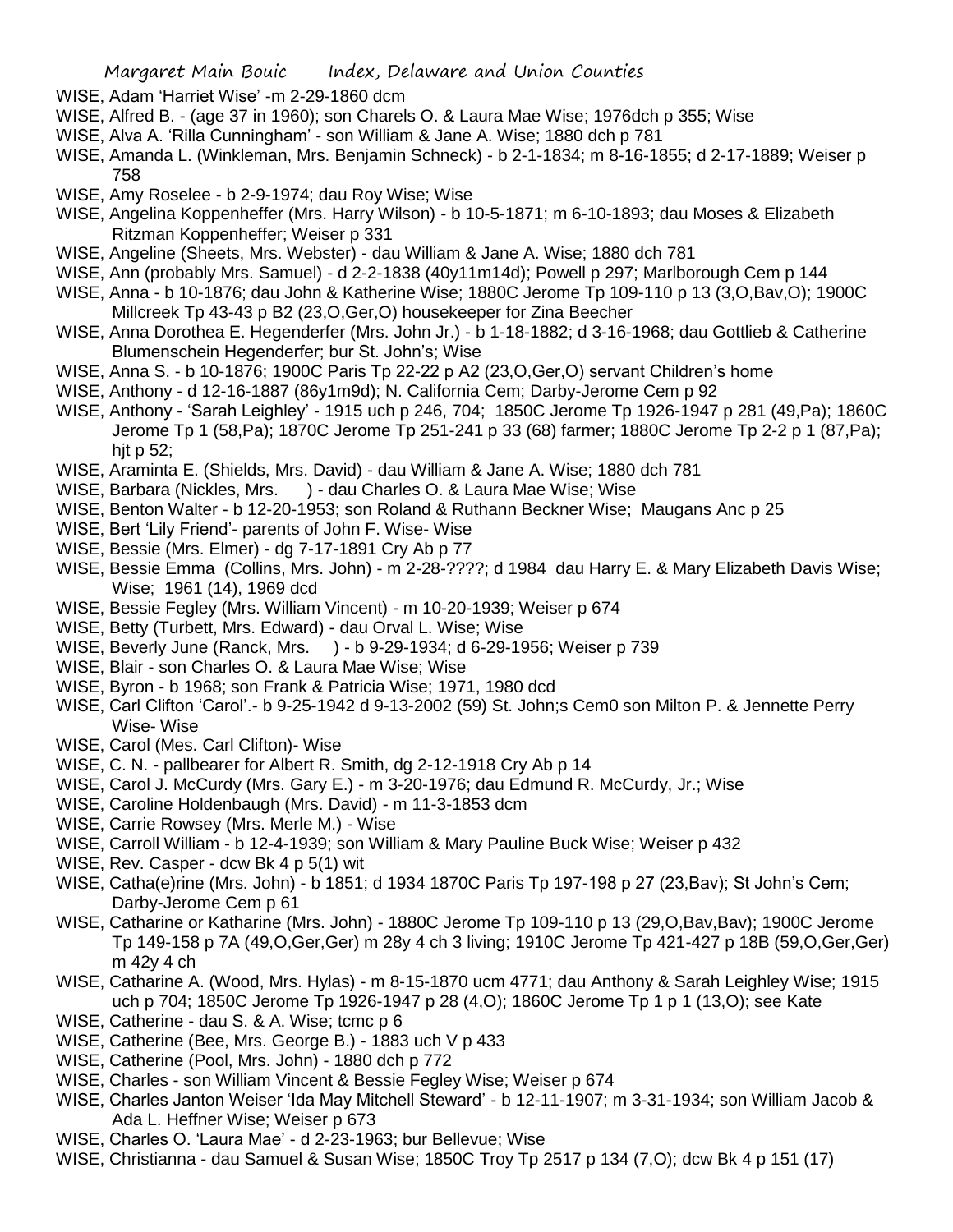- WISE, Claude 'Virginia' 1969, 1971, 1980 dcd
- WISE, Cora (Morgan, Mrs. George M.) query from Robert Clendenen unec 1982 II
- WISE, Cory ch Frank & Sarah McNier Wise, 1880C Jerome Tp 1 p 1(2, O, -,-)
- WISE, Cyrus C. 1908 dch p 409
- WISE, Dale son Daniel & Grace Wise; Wise
- WISE, Damas- Company 74th Reg, d Fredricksburg, Va- dg 12-19-1862 Cry Ab p 26
- WISE, Daniel B. 'Hazel Purvis''Alma Ebright'- Wise father of Patricia A. Wise- Wise
- WISE, Daniel M. 'Grace' d 4-27-1966 (80); father of Helen Crites; Wise
- WISE, David 1883 uch V p 285
- WISE, David son Samuel & Susan Wise; 1850C Troy Tp 2517 p 134 (17,O)
- WISE, David 'Caroline Holdenbaugh' m 11-3-1853 dcm
- WISE, David 'Mary' dcq Florence Dunlap Main :14
- WISE, David B. 'Lydia A. Buck' b 6-1838; m 4-1-1873 ucm 5245; d 1920; son Anthony & Sarah Leighley
- Wise; 1850C Jerome Tp 1920-1947 p 28 (12,O); 1860C Jerome Tp 1 (21,O); 1870C Jerome Tp 257-241 p 33 (33,O) farm laborer; 1880C Jerome Tp 10 p 1 (40,O,Pa,Pa); 1900C Jerome Tp 136-145 p 6B (61,O,Pa,O) m 27y farmer; 1910C Jerome Tp 404-410 p 17B (71,O,Pa,O) m 37y, farmer stock farm; 1883 uch IV p 495 N. Calif Cem; Darby Jerome Cem p 91, 95
- WISE, Debbie (Goelz, Mrs. Rodney)- dau James & Mary L. Wickline Wise- Wise
- WISE, Dora A. (Mrs. John) 1910C Jerome Tp 420-426 p 18B (27,O,O,O) m 3y 2ch
- WISE, Dora (Porschet, Mrs. Mike)- parents of Frieda Porschet- Wise
- WISE, Dorothy E. b 1882; d 1968; St. John's; Darby Jerome Cem p 67
- WISE, Dorothy (Patchet, Mrs. Raymond N.)- b 1-23-1914 Marin Co m 12-13-1934 d 7-2-1989 (75) Chandler Cem, Marseilles- dau Wilbur & Nellie Collins Wise- Wise
- WISE, Dory dau John & Katherine Wise; 1880C Jerome Tp 109-110 p 13 (9,O,Bav,O)
- WISE, Duncan 'Mary Ann Cushman' m 7-31-1862 dcm; son Samuel & Susan Wise; 1850C Troy Tp 2517 p 134 (9,O); 1908 dch p 409; dcw Bk 4 p 151 (17)
- WISE, Dwayne 'Terri' b 1960; son Jimmie H. & Mary L. Wickline Wise; Wise; 1969, 1971 dcd
- WISE, Earlan E. b 1910; d 1926; son John & Dora A. Wise; 1910C Jerome Tp 420-426 p 18B (4/12,O,O,); St. John's; Darby-Jerome Cem p 67
- WISE, Edgar Phillip 'Maxine McMahan' b 8-16-1918 d 3-8-1961 (42); son John Jr. & Anna Dorothea E. Hegenderfer Wise; bur St. John's; Darby-Jerome Cem p 72; Wise
- WISE, Edward 'Patricia' d 2-5-1979 (37); bur Oak Grove; son Sarah Wise; Wise
- WISE, Edward Davis (Mrs. Harry E.) m 9-21-1929; 1961, 1969, 1971, 1980 dcd; Wise
- WISE, Effa dau Simon & Lena Wise; 1880C Jerome Tp 26-26 p3 (2,O,Borne,O)
- WISE, Eli hjt p 196; son Anthony A. & Sarah A. Leighley Wise; 1850C Millcreek Tp 1926-1947 p 281 (8,O)
- WISE, Eli 'Nancy' 1870C Millcreek Tp 154-154 p 19 (26,O)
- WISE, Elizabeth (Fisher, Mrs. Albert W.) Weiser p 793
- WISE, Mary Elizabeth Davis (Mrs. Harry E.) m 9-21-1929; Wise 1961, 1969, 1971, 1980 dcd
- WISE, Elizabeth Litten (Mrs. William A.) 1880 dch p 781
- WISE, Ellsworth b Hyland Ill; d 1-1-1912 (5y5m); son William E. & Laura Wise; 1910C Marysville Village 239- 306 p 8B (3,Ill,O,Ill); Oakdale Cem 2433 (83F) removed to Hyland Ill 1-27-1912
- WISE, Elmer 'Bessie' parents of Winnie Wise, dg 7-17-1896 Cry Ab p 77
- WISE, Elnora ' dau Simon & Lena Wise; 1880C Jerome Tp 26-26- p 3 (2,O,Borne,O)
- WISE, Eugene son Orval L. Wise; Wise
- WISE, Everett E. Wise
- WISE, ---- (Thomas, Mrs. Guy)- dau Everett E. Wise- Wise
- WISE, (McKenzie, Mrs. Cloyce- dau Everett E. Wise- Wise
- WISE, (Breece, Mrs. John)- dau Everett E. Wise- Wise
- WISE, Everett W. d 11-24-1968 (45); bur Fancher Cem; son Orval L. Wise; Wise
- WISE, Florence dau Samuel & Susan Wise; 1850C Troy Tp 2517 p 134 (2/12,O) dcw Bk 4 p 151(17)
- WISE, Florence (Mrs. Grant A.) 1961, 1969, 1971 dcd
- WISE, Frank son Eli & Nancy Wise; 1870C Millcreek Tp 154-154 p 19 (1,O)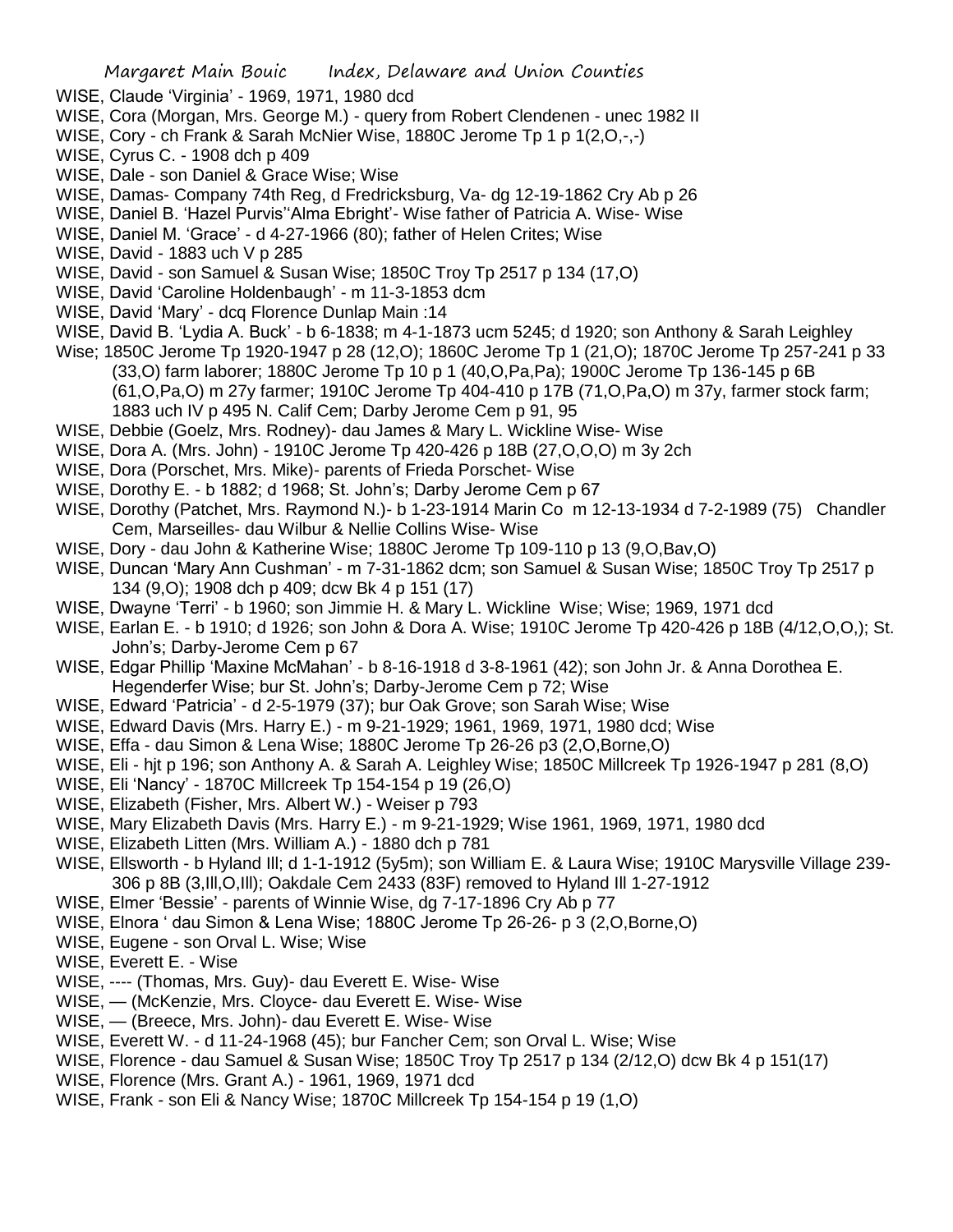- WISE, Frank b 3-1849; son Anthony & Sarah Leighley Wise; 1915 uch p 704; 1850C Jerome Tp 1926-1947 p 281 (2,O); 1860C Jerome Tp 1 (10,O); 1870C Jerome Tp 251-241 p 33 (21,O) farm laborer; 1880C Jerome Tp 1 p 1 (33,O,Pa,Pa); 1900C Jerome Tp 141-150 p 6B (51,O,Pa,Pa); 1910C Jerome Tp 387- 392 p 16B (61,O,Pa) wid, driver milk wagon
- WISE, Frank E. son Harry E. & Mary Elizabeth Davis Wise; Wise
- WISE, Frank E. 'Patricia' 1971, 1980 dcd
- WISE, Frank M. son Reuben W. & Mary H. Wise; 1870C Richwood 56-54 p 6 (9,O)
- WISE, Frank N. 'Sarah McNier' m 12-28-1876 ucm 6002
- WISE, Fred son Wilson G. & Pearl Anderson Wise; Wise
- WISE, Freda Maxene Jones (Mrs. Gerald E.) b 7-8-1912; m 12-22-1936; dau Charlie Webb & Maude Cramer Jones; Graham 127252
- WISE, Frederick 'Rosa or Rosanna Coleman' m 9-12-1871; 1880C Marysville 208-224 p 11 (38,Ger,Ger,Ger); Wise
- WISE, Gail (Townley, Mrs. Robert) dau Orval L. Wise; Wise
- WISE, Gary E. 'Carol J. McCurdy' m 3-20-1976; son Milton P. & Jennette Perry Wise; Wise
- WISE, George F. 'Mary Alice Weiser'- b 4-28-1855; m 10-2-1879; d 5-2-1935; Weiser p 673
- WISE, George- son Wilbur & Nellie Collins Wise- Wise
- WISE, Gerald E. 'Freda Maxene Jones' m 12-22-1936; Graham (127252)
- WISE, Gerald Eugene, Jr. b 5-1-1946; son Gerald E. & Freda Maxene Jones wise; Graham 1272521
- WISE, Gladys (Townley, Mrs. Dud) dau Orval L. Wise; Wise
- WISE, Golden 1961 dcd
- WISE, Grace b 1-1883; dau Frank, grandau Sarah Wise; 1900C Jerome Tp 141-150 p 6B (17,O,O,O)
- WISE, Grace (Morgan, Mrs. Horace) query from Robert Clendenen, unec 1982 II p 42; Morgan; Wise; parents of Clifford E. Morgan
- WISE, Grace (Mrs. Daniel M.) d 5-17-1972; mother of Helen Crites; Wise
- WISE, Grant A. 'Florence' 1961, 1969 dcd WISE, Grant, Jr. 1969 dcd
- WISE, Gwendolyn Peterson (Mrs. Robert Arthur) b 5-9-1923; m 8-7-1947; Weiser p 465
- WISE, Harriet Wise (Mrs. Adam) m 2-29-1860 dcm
- WISE, Harry E. 'Mary Elizabeth Davis' -b 6-6-1907 Orange Tp m 9-21-1929 d 6-27-1989 (82) Africa Cem-Wise; 1961, 1969, 1971, 1980 dcd
- WISE, Helen (Crites, Mrs. Dr. John) m Oct 1946; dau Daniel M. & Grace Wise; Wise
- WISE, Helen (Ohaver, Mrs. Charles William) 1985 uch p 107
- WISE, Henry 5 mos son d 'yesterday' dg 10-19-1906 Cry Ab p 126
- WISE, Homer W. -d 1987 son Harry E. & Mary Elizabeth Davis Wise; Wise
- WISE, Ida (Mrs. John) 1910C Taylor tp 257-264 p 11A (28,O,O,O) m 7 y, no ch
- WISE, Ida Leah (Long, Mrs. Merrill F.) b 11-20-1889; m 7-15-1920; dau George F. & Mary Alice Weiser Wise; Weiser p 675
- WISE, Ida Mae White (Mrs. John S.) b 10-20-1880; d 12-30-1974; dau James & Mary E. Palen White; bur Oakdale Cem; 1971, 1973 ucd; Wise
- WISE, Isaac dcw Bk 4 p 313 (33) wit
- WISE, J. hmp p 105
- WISE, Dr. Jack C. son Daniel M. & Grace Wise; Wise
- WISE, Jacob 1908 dch p 409
- WISE, James H. 'Mary L.' 1969, 1971, 1980 dcd
- WISE, James H. d 3-28-1863 (11y7m1d) son A. & L.; Redbank Cem; Powell p 117
- WISE, Jane A. (Mrs. William) 1880 dch p 781; dg 2-8-1895 Cry Ab p 6
- WISE, Janet 1980 dcd
- WISE, Janice Irene (Clickenger, Mrs. Don Jr.) m 10-17-1981; dau Edgar Phillip & Maxine McMahan Wise; Wise
- WISE, Jeffrey son Merle M. & Carrie Rowsey Wise; Wise
- WISE, Jennette Perry (Mrs. Milton P.)- m 9-8-1940- Wise
- WISE, Jessie b 2-1885; dau Frank, granddau Sarah Wise, 1900C Jerome Tp 141-150 p 6B (15,O,O,O)
- WISE, Jimmie H. Jr. b 1958; son James H. & Mary L. Wise; 1969, 1971 dcd; engaged to Beth Ruck
- WISE, Jimmie H. son Harry E. & Mary Elizabeth Davis Wise; Wise
- WISE, John Powers p 252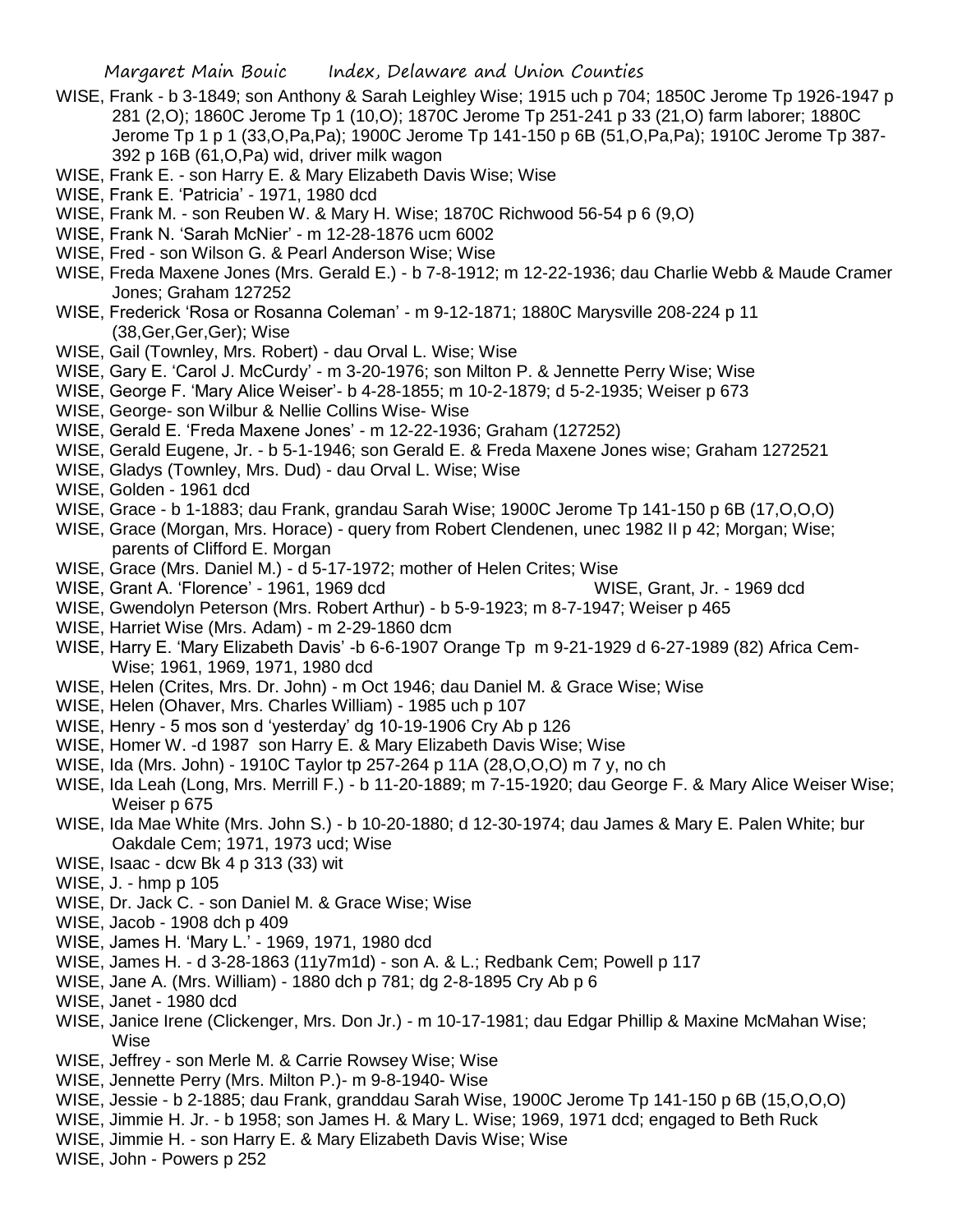- WISE, John- 1981 ucd
- WISE, ------ Grote (Mrs. John) dau Mrs. Henry Grote, dg 4-9-1907 Cry Ab p 34
- WISE, John 1870C Paris Tp 197-198 p 27 (27,Bavaria)
- WISE, John 'Catherine' b 11-9-1841; d 12-25-1916; St John's; Darby-Jerome Cem p 61
- WISE, John 'Ida' 1910C Taylor Tp 257-264 p 11A (30,O,Ger,O) m 7y
- WISE, John 'Katharine (or Catharine)' 1880C Jerome Tp 109-110 p 13 (30, Bav, Bav, Bav); 1900C Jerome Tp 149-158 p 7A (58,Ger,Ger,Ger) m 28y; 1910C Jerome Tp 421-427 p 18B (68,Ger,Ger,Ger)
- WISE, ---- b 10-1876 dau John & Katharine Wise, 1900C Jerome Tp 149-155 p A7 (23,O,O,Ger)
- WISE, John 'Lucy Jane Smothers' m 11-1-1857 dcm
- WISE, John 'Dora A.' 1910C Jerome Tp 420-426 p 18B (28,O,Ger,O) m 3y farmer
- WISE, John Jr. b 1880; d 1961; St John's; Darby-Jerome Tp Cem p 67
- WISE, John, Jr. 'Anna Dorothea E. Hegenderfer' b 9-1886; d 3-6-1961 (80); son John & Catherine (Kate) Behm Wise; 1900C Jerome Tp 149-158 p A7 (19,O,O,O); bur St John's; Wise
- WISE, John Adam b 10-1879; son Frederick & Rosanna Coleman Wise; 1880C Marysville 208-224 p 11 (8/12,O,Ger,O)
- WISE, John Christopher b 2-13-1951; son John H. & Yvette Pusey Wise; Weiser p 465
- WISE, John E. ' Bangler' son-in-law of G. P. Bangler
- WISE, ------- (Mrs. John E.) dau of G. P. Bangler dg 3-23-1915 Cry Ab p 30
- WISE, John F. 'Patricia L.Crowl' -b 2-2-1928 Akron m 55y d 4-24-2004 (76) Sunbury Memorial Pk- son Bert & Lily Friend Wise- Wise; Korean War; 1969, 1971, 1980 dcd dg 3-23-1915 Cry Ab p 30
- WISE, John H. OVI dg 5-28-1915 Cry Ab p 54
- WISE, John H. 'Yvette Pusey' b 11-6-1920; m 4-3-1943; son Mervin Lamb & Sara Louise Eppley Wise; Weiser p 465
- WISE, John Henry 'Lucy Huff' 'Nancy J. Wallace' b 3-17-1837; m(1) 12-25-1860; m(2) 5-22-1877; d 1-12- 1895; Radnor Cem; Powell p 221, 119; son William A. & Jane A. Wise; 1880 dch p 509, 781; 1908 dch p 409; dg 2-8-1895 Cry Ab p 6; dg 1-29-1895 Cry Ab.
- WISE, John Ross 'Margaret Louise Young' Maugans Anc p 37
- WISE, John S. 'Ida Mae White' b 10-28-1879; d 1-26-1961 (80); son John & Catherine Behm Wise; bur St John's; Wise
- WISE, Judith Marie b 4-22-1957; dau John H. & Yvette Pusey Wise; Weiser p 465
- WISE, Kate b 6-1882; 1900C Jerome Tp 183-192 p 8A (18,O,O,O) boarder
- WISE, Kate A. dau Anthony & Sarah Wise 1870C Jerome Tp 251-241 p 33 (25,O)
- WISE, Katharine (Mrs. John) see Catharine
- WISE, Katharyn (George, Mrs. C. W.) b 1884; d 1920; Unionville Cem; Darby-Jerome Cem p 39
- WISE, Keele (or Kelle) b 1971; ch Frank & Patricia Wise; 1971, 1980 dcd (as Kelle)
- WISE, Kelvin son Wilson G. & Pearl Anderson Wise; Wise
- WISE, Keziah (Rutan, Mrs. Joel) m 9-21-1843 dcm
- WISE, Kurt b 1953; son Grant A. & Florence Wise; 1971 dcd
- WISE, Dr. L. 1908 dch p 367; Fowler p 99; 1976 dch p 296
- WISE, Larry son Grant A. & Florence Wise; 1961 dcd (14)
- WISE, Laura Mae (Mrs. Charles O.) d 7-9-1975 (81); bur Bellevue; Wise
- WISE, Laura (Mrs. William E.) 1910C Marysville Village 239-206 p 8B (33,Ill,Ill,Ill) m 6y 1 ch
- WISE, Lawrence- son Wilbur & Nellie Collins Wise- Wise
- WISE, Lena (Mrs. Simon) 1880C Jerome Tp 26-26 p 3 (22,- unk,unk)
- WISE, Leo (Brown, Mrs. Charles O.) b 11-25-1879; d 7-10-1978; bur Dublin; dau David B. & Lydia Deemer K; 1915 uch p 705; 1880C Jerome Tp 10 p 2 (6/12,O,O,Pa); 1900C Jerome Tp 136-145 p 6B (20,O,O,Pa); 1910C Jerome Tp 404-410 p 17B (30,O,O,O) school teacher; Genther p 97
- WISE, Leo D. hjt p 56, 62
- WISE, Leo Lillian Maugans (George, Mrs. Eddie Emlen) (Mrs. Ralph Burton) b 12-9-1888; d 9-14-1964; m(1) 9-20-1908; m(2) 2-9-1916; dau El & Zelda Myers Maugans; Maugans Anc p 35, 37
- WISE, Leonard d 7-11-1908 (24y6m); Oakdale Cem 2127 (149E)
- WISE, Lester P. 1949 ucd
- WISE, Lillie (Mrs. Samuel) 1910C Jerome Tp 211-217 p 10A (48,O,O,O) m 12 y
- WISE, Lily Friend (Mrs. Bert)- parents of John F. Wise- Wise
- WISE, Lizzie dau Frederick & Rosanna Coleman Wise; 1880C Marysville 208-224 p 11 (3,O,Ger,O)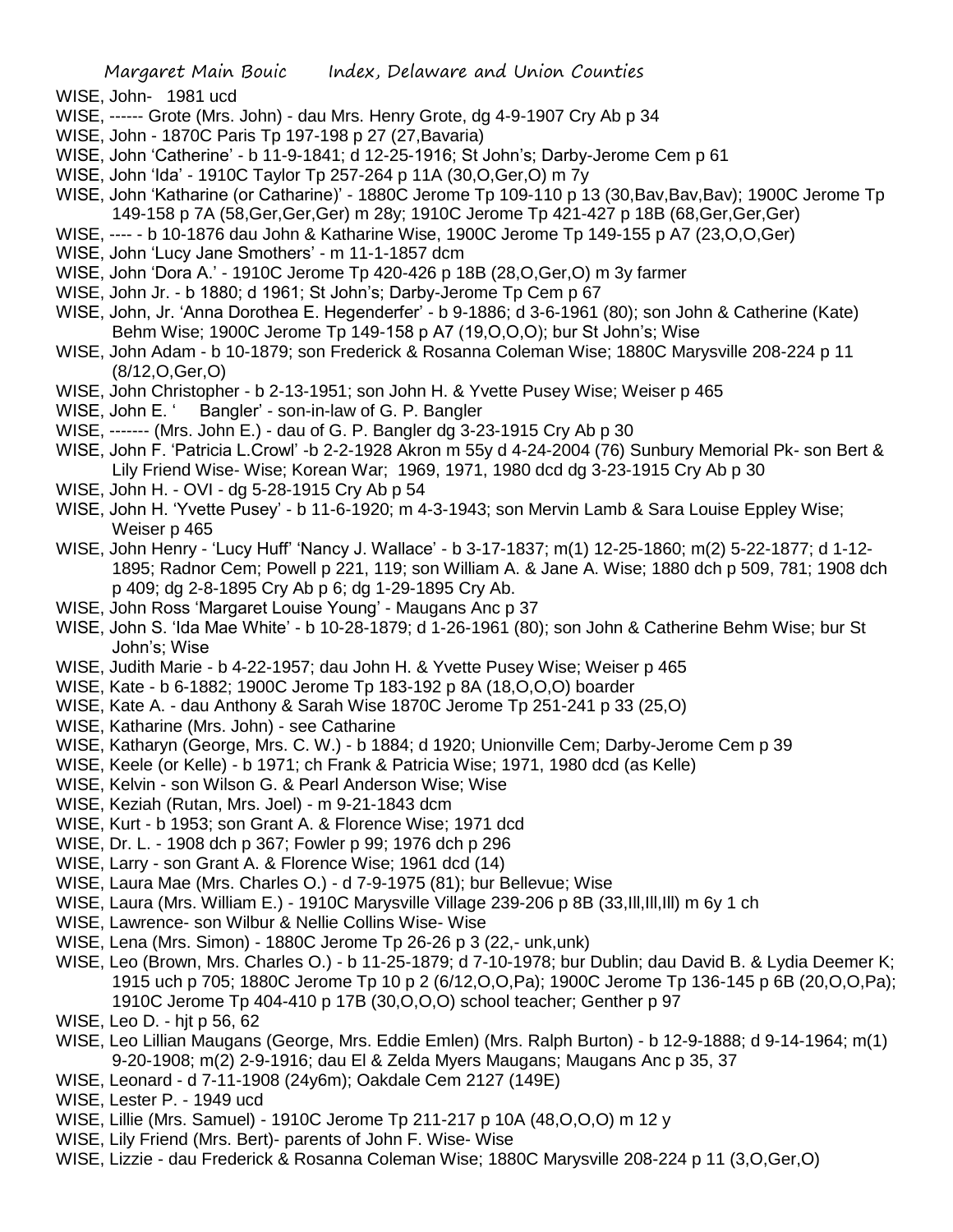- WISE, Lorena (Bame, Mrs. Clifton) dau John Jr. & Anna Dorothea E. Hegenderfer Wise; Wise
- WISE, Lovin(i)a (Dix, Mrs. Perez) m 10-8-1840 dcm; tcmc p 5
- WISE, Lucy Huff (Mrs. John Henry) m 5-22-1877; dau Samuel & Sarah J. McGuire Huff; 1880 dch p 781; dg 2-8-1895 Cry Ab p 6
- WISE, Lucy Jane Smothers (Mrs. John) m 11-1-1857 dcm
- WISE, Lydia A. Buck also as Lydia Deemer (Mrs. David B..) b 6-1838; m 4-1-1873 ucm 5245 d 1929; dau William Deemer; 1880C Jerome Tp 10 p 1 (41,Pa,Pa,Pa); 1900C Jerome Tp 136-145 p 6B (61,Pa,Pa,Pa) m 27y 3ch; 1910C Jerome Tp 404-410 p 17B (71,Pa,Pa,Pa); 1915 uch p 705; N. Calif Cem; Darby-Jerome Tp Cem p 91; dau William Deemer
- WISE, Mable dau Frank & Sarah McNier Wise, 1880C Jerome Tp 1 p1 (-,O,O,O)
- WISE, Maggie dau Frederick & Rosanna Coleman Wise; 1880C Marysville 208-224 p 11 (6,O,Ger,O)
- WISE, Marcus son Marion E. Wise; Wise
- WISE, Margaret Louise Young (Mrs. John Ross) Maugans Anc p 37
- WISE, Maria (Brungart, Mrs. Lewis) b 4-28-1848; m 1-23-1870; d 5-14-1895; Weiser p 603
- WISE, Marieta dau John & Dora A. Wise; 1910C Jerome Tp 420-426 p 18B (1 10/12,O,O,O)
- WISE, Marietta (Rettig, Mrs. Noah F) dau John Jr. & Anna Dorothea E. Hegenderfer Wise; Wise
- WISE, Marion E. Shackelford (Mrs. ) d 11-27-1982 (65); bur Oak Grove; Wise
- WISE, Martha Graham (Mrs. Philip) m 3-5-1857 dcm
- WISE, Mary dau Frederick & Rosanna Coleman Wise; 1880C Marysville 208-224 p 11 (8,O,Ger,O)
- WISE, Mary dau John & Katharine Wise; 1880C Jerome Tp 109-110 p 13 (6,O,Bav,O)
- WISE, Mary (Mrs. David) dcq Florence Dunlap Main 15
- WISE, Mary A. (Wallace, Mrs. ) dau William & Jane A. Wise; 1880 dch p 781
- WISE, Mary Alice Weiser (Mrs. George F.) b 9-27-1861; m 10-2-1879; d 5-2-1935; dau Jacob & Martha A. Potts Weiser; Weiser p 673
- WISE, Mary Ann Cushman (Mrs. Duncan) m 7-31-862 dcm
- WISE, Mary Elizabeth Davis (Mrs. Harry)- b 5-5-1908 Caldwell d 5-8-1995 (87) Africa Cem- dau Charles Sherman & Emma Leota Mann Davis- Wise
- WISE, Mary E. dau Reuben W. & Mary H. Wise, 1870C Richwood 56-54 p 6 (7,O)
- WISE, Mary E. d 10-28-1859? (3y7m28d); dau J. & S. Wise; Tussic St Cem; Powell p 118
- WISE, Mary H. (Mrs. Reuben W.) 1870C Richwood 56-54 p 6 (45,Pa)
- WISE, Mary L. Wickline (Mrs. James H.) b 1-13-1929 Westerville m 41y d 3-24-1999 (60) Fairview Mem. Pk.- 1969, 1971, 1980 dcd; Sunbury p 52, 92, 108
- WISE, Mary Lorena Brungart (Mrs. Vilas) b 6-1-1908; m 4-29-1931; dau Beulah Elizabeth Brungart; Weiser p 606
- WISE, Mary Pauline Buck (Mrs. William) (Cousins, Mrs. Byrl, Jr.) b 9-15-1922; m(2) 2-24-1947; dau Carroll Warren & Madaline Elizabeth Alton Buck; Weiser p 432
- WISE, Mary Renee b.d. 5-5-1957; dau Roland & Ruthann Beckner Wise; Maugans Anc p 25
- WISE, Matthew Henry b 11-18-1963; son Roland & Ruthann Beckner Wise; Maugans Anc p 25
- WISE, Mattie d 5-11-1876 (19d); Radnor Cem; Powell p 221; dau John H. & Nancy J. Wallace K; 1880 dch p 781
- WISE, D. Maxine McMahan (Mrs. Edgar Phillip) b 9-17-1921 Un Co m 9-21-1946 d 2-24-1994 (72); Darby-Jerome Cem p 72- dau Clifford & Maude McMahan- Wise
- WISE, Maxine (Septer, Mrs. )- dau Wilbur & Nellie Collins Wise- Wise
- WISE, Merle M. 'Carrie Rowsey' d 7-22-1967 (55); Wise
- WISE, Mervin Lamb 'Sara Louise Eppley' m 12-6-1919; Weiser p 465
- WISE, Michael son Merle M. & Carrie Rowsey Wise; Wise
- WISE, Michael R. son Reuben W. & Mary H. Wise 1870C Richwood 56-54 p 6 (11,O)
- WISE, Milton P. 'Jennette Perry'- b 10-8-1915 Un Co m 9-8-1940 d 2-23-2001 (85) St. John Cem- twin bro Wilson G; son John Jr. & Anna Dorothea E. Hegenderfer Wise; Wise
- WISE, Minerva (Evans, Mrs. Bown) 1880 dch p 753; dau Samuel & Susan Wise; 1850C Troy Tp 2517 p 134 (5,O); dcw Bk 4 p 151 (17)
- WISE, Monte Lee b 2-19-1960; son Roland & Ruthann Beckner Wise; Maugans Anc p 25
- WISE, Myrtle Steckman (Houser, Mrs. Earl) b 1-2-1892; m 10-6-1960; dau George F. & Mary Alice Weiser Wise; Weiser p 675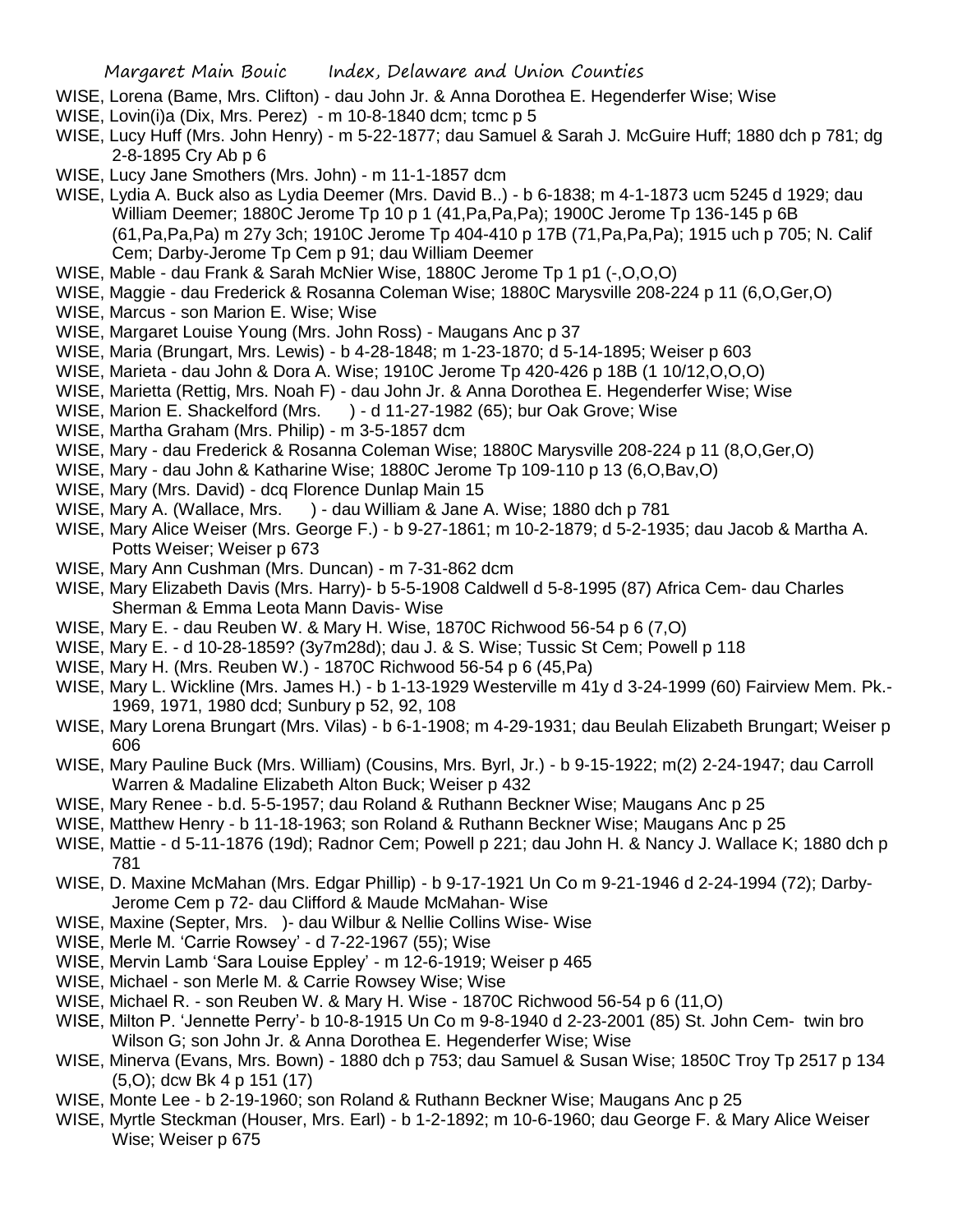- WISE, Nancy dau Anthony & Sarah Leighly Wise; 1860C Jerome Tp 1 p1 (8,O); 1870C Jerome Tp 251-241 p 33 (18,O)
- WISE, Nancy (Mrs. Eli) 1870C Millcreek Tp 154-154 p 19 (21,O)
- WISE, Nancy J. (Baughman, Mrs. Abraham J.) m 10-15-1874 ucm 5559; mt 3 p 23
- WISE, Nancy Jean (Smith, Mrs. Tom)- dau Edgar Phillip & Maxine McMahan Wise; m 8-26-1973; Wise
- WISE, Nancy J. Wallace (Mrs. John Henry) b 2-25-1842; d 4-24-1876; Radnor Cem; Powell p 221; dau Richard & Elizabeth Wallace; 1880 dch p 781; dg 2-8-1895 Cry Ab p 6
- WISE, Nellie Collins (Mrs. Wilbur)- Wise
- WISE, Nellie (Ohaver, Mrs. Charles) dau David B. & Lydia Deemer Wise; 1915 uch p 705; 1880C Jerome Tp 10 p 1 (6,O,O,Pa)
- WISE, Ola (Newman, Mrs. ) sister Orval L. Wise; Wise
- WISE, Orval L. d 6-3-1962 (68); bur Fancher Cem; Wise
- WISE, Patricia A. b 5-1-1949 Columbus d 1-26-1994 (44) Oakdale Cem dau Daniel B. & Hazel Purvis Wise-Wise
- WISE, Patricia (Mrs. Edward) Wise
- WISE, Patricia (Mrs. Frank) 1971, 1980 dcd
- WISE, Patricia L. Crowl (Mrs. John F.) Wise; 1969, 1971, 1980 dcd
- WISE, Patrick son Merle M. & Carrie Rowsey Wise; Wise
- WISE, Patty J. 1961 dcd
- WISE, Pearl Anderson (Mrs. Wilson G.); Wise
- WISE, Peggy dau Everett W. Wise; 1969 dcd; Wise
- WISE, Phillip 'Martha Graham' m 3-5-1857 dcm; son Samuel & Susan Wise; 1850C Troy Tp 2517 p 134 (19,O); dcw Bk 4 p 151 (17)
- WISE, Priscilla (Hubbard, Mrs. Jasper) dau Anthony & Sarah Leighley Wise; 1915 uch p 704; 1880C Jerome Tp 2 p1 (24,O)
- WISE, Rachel Lena (DeLancey, Mrs. Oliver Samuel) b 11-20-1889; m 7-24-1916; dau George F. & Mary Alice Weiser Wise; Weiser p 674
- WISE, Ralph Burton 'Leo Lillian Maugans' b 11-17-1885; d 10-19-1961; bur Tiffin; son John Ross & Margaret Young Wise; Maugans Anc p 37
- WISE, Rebecca or Rebeccoli dau Anthony & Sarah Leighley Wise; 1860C Jerome 1 p1 (4,O); 1870C Jerome Tp 251-241 p 33 (14,O)
- WISE, Reuben W. 'Mary H.' 1870C Richwood 56-54 p 6 (50,O)
- WISE, Reva Elnora Tucker (Mrs. Roscoe Harry) b 6-10-1898; m 3-21-1921; d 3-3-1954; Weiser p 331
- WISE, Rilla Cunningham (Mrs. Alva A.) 1880 dch p 781
- WISE, Robert Arthur 'Gwendolyn Peterson' b 1-31-1922; m 8-7-1947; son Mervin Lamb & Sara Louise Eppley Wise; Weiser p 465
- WISE, Robert Vincent b 10-2-1934; son Charles Janton & Ida May Mitchell Steward Wise; W p 674
- WISE, Robert- son Wilbur & Nellie Collins Wise- Wise
- WISE, Robin Kristi b 7-26-1948; ch Robert Arthur & Gwendolyn Peterson Wise; Weiser p 465
- WISE, Roland 'Ruthann Beckner' b 1-31-1932; m 7-12-1952; Maugans Anc p 25
- WISE, Rosa Van Tassel (Mrs. William) dau Alonzo & Selesta Roberts Van Tassel; dumch p 495
- WISE, Rosanna Coleman (Mrs. Frederick) m 9-12-1871 ucm 4977; 1880C Marysville 208-224 p 11 (34,O,Ger,Ger)
- WISE, Rosanna d 12-22-1905 (60y6m); Oakdale Cem 2012 (149E)
- WISE, Roscoe Harry 'Reva Elnora Tucker' b 7-7-1896; m 3-21-1921; son Harry Wilson & Angelina Koppenheffer Wise; Weiser p 331
- WISE, Roy E. son Milton P. & Jennette Perry Wise; Wise
- WISE, Ruth Ann dau Wilson G. & Pearl Anderson Wise; Wise
- WISE, Ruthann Beckner (Mrs. Roland) b 7-5-1931; m 7-12-1952; dau Henry & Kathryn Mary Skiles Beckner-Maugans Anc p 25
- WISE, Samuel- Powers Pat p 274
- WISE, Samuel 'Susan Campbell' m 6-30-1840dcm; d 11-26-1857 (60y9m14d); Mlb p 144; Powell p 297; hadc p 56; 1850C Troy Tp 2517 p 134 (53,Pa); tcmc p 1
- WISE, Samuel son Samuel & Susan Campbell Wise, dcw Bk 4 p 151 (17)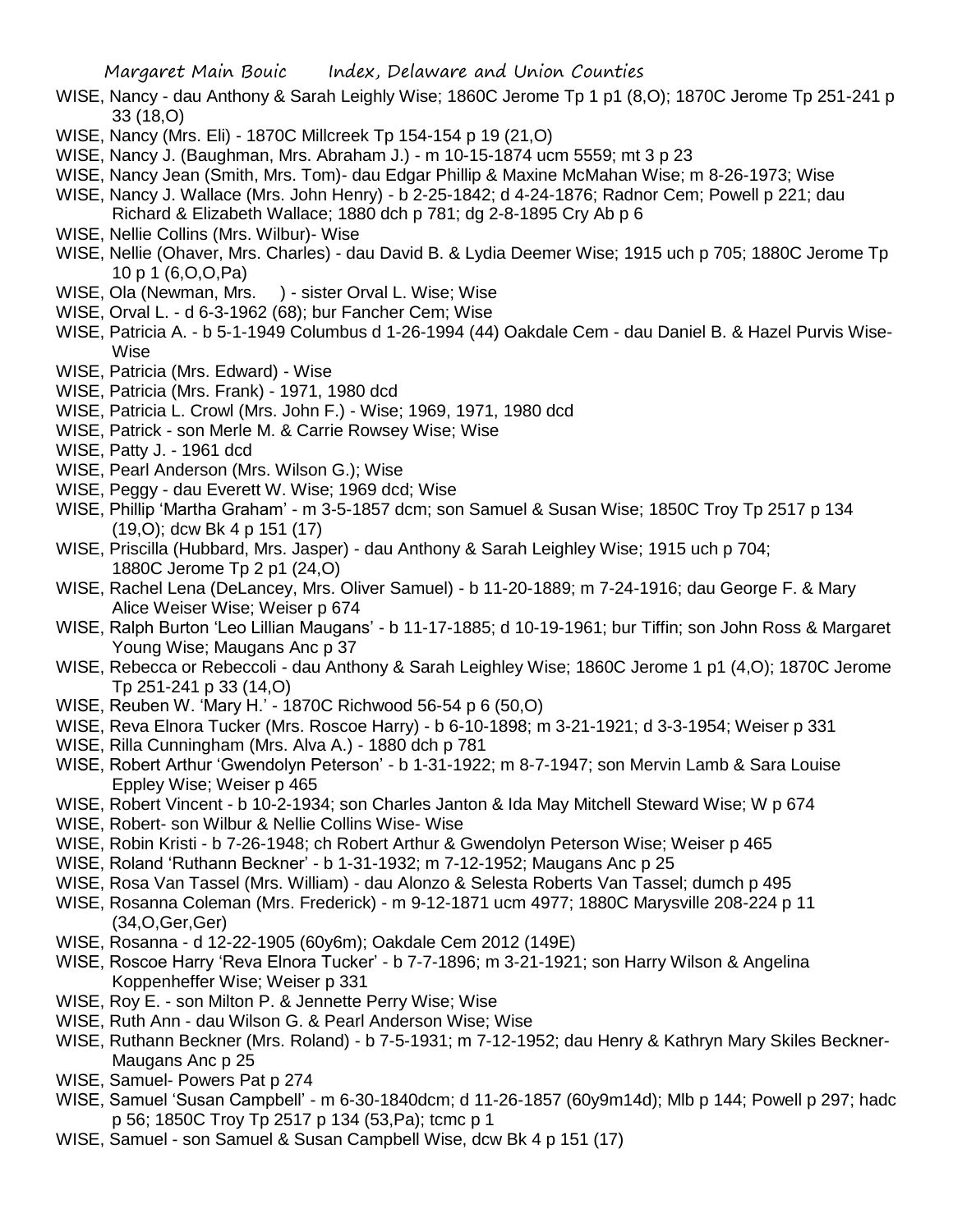- WISE, Samuel hjt p 76, 200; son Anthony & Sarah A. Leighley Wise; 1883 uch IV p 535, V p 285; 1915 uch p 704; 1850C Jerome Tp 1926-1947 p 281 (10,O); 1860C Jerome Tp 1 (19,O); 1870C Jerome Tp 206- 197 (29,O) farm laborer
- WISE, Samuel 'Tillie or Lillie' b 5-1840; 1900C Jerome Tp 143-152 p 6B (60,O,O,O) m 10y; 1910C Jerome Tp 211-217 p 10A (70,O,US,O) m 12y
- WISE, Samuel d 'Tuesday' (75) Ostrander, bur. Oakdale Cem dg 12-3-1915 Cry Ab p 94
- WISE, Samuel 1870C Jerome Tp 251-241 (26,O) farm laborer
- WISE, Samuel 1880C Jerome Tp 2 p1 (43,O,Pa,Pa)
- WISE, Sara Louise Eppley (Mrs. Mervin Lamb) b 9-3-1892; m 12-6-1919; dau George Arthur & Mary Hice Eppley; Weiser p 465
- WISE, Sara Lily (Crites, Mrs. Frank Baylor) b 11-3-1883; m 8-15-1911; d 1-30-1949; dau George F. & Mary Alice Weiser Wise; Weiser p 674
- WISE, Sarah (Mrs. ) mother of Edward Wise; Wise
- WISE, Sarah (O'Brien, Mrs. John) dcq Florence Dunlap Main 7
- WISE, Sarah (Cunningham, Mrs. John) tcmc p 6
- WISE, Sarah dau Anthony & Sarah Leighley Wise; 1860C Jerome Tp 1 p 1 (6,O); 1870C Jerome Tp 251-241 p 33 (15,O)
- WISE, Sarah A. Leighley (Mrs. Anthony)- d 4-16-1903 (89-7-7); N. Calif, Cem, Darby Jerome Cem p 92; 1915 uch p 704; 1850C Jerome Tp 1926-1947 p 281 (35,Pa); 1860C Jerome Tp 1 (46,Pa); 1870C Jerome Tp 251-241 p 33 (58,Pa); 1880C Jerome Tp 2 p 2 (67,Pa); 1900C Jerome Tp 141-150 p 6B (86, Pa, Pa,Pa) wid 10ch 8 living
- WISE, Sarah E, (Benson, Mrs. George)- m 12-23-1875 5805 ucm; mt 3 p 20; dau Anthony & Sarah Leighley Wise- 1915 uch p 704
- WISE, Sarah McNier (Mrs. Frank M.)- m 12-28-1876 ucm 6002; 1880C Jerome Tp 1 p 1 (25,O,Pa,O)
- WISE, Scott- b 1963 son Frank & Patricia Wise- 1971, 1980 dcd
- WISE, Sheila (Mrs.)-McKitrick p xii
- WISE, Sheldon- son Daniel M. & Grace Wise- Wise
- WISE, Sherman T.- brother Patricia A. Wise- Wise son Daniel B. & Hazel Purvis Wise- Wise
- WISE, Simon 'Lena' 1880C Jerome Tp 26-26 p3 (29,Borne,Borne,Borne)
- WISE, Steven- son Edward & Patricia Wise- Wise
- WISE, Susan dau Frank N. & Sarah McNier Wise; 1880C Jerome Tp 1 p 1 (4/12, O, O, O)
- WISE, Susan Campbell (Mrs. Samuel)- m 7-30-1840 dcm; d 3-12-1864 (57-8-11); Marlborough Cem p 144- Powell p 297; dau Duncan Campbell- dcw Bk 3 p 403; 1850C Troy Tp 2517 p 134 (44,Pa); dcw Bk 4 p 151 (17) will
- WISE, Susan- dau Edward & Patricia Wise- Wise
- WISE, Susan- b 3-18-1949; dau John H. & Yvette Pusey Wise- Weiser p 465
- WISE, Susan (Spyker, Mrs. Samuel)- Weiser p 791
- WISE, Susannah (Fulk, Mrs. William)(Sensel, Mrs. Matthias)- m 6-8-1851 dcm; d 1868-dau Anthony & Sarah Leighley Wise- 1915 uch p 704;1850C Jerome Tp 1926-1947 p 281 (14,O)
- WISE, Sylvester W.- d 6-28-1859 (11m,10d); Tussic St. Cem- Powell p 118 son J. & L. J. Wise
- WISE, Mrs. T.- 1908 dch p 170
- WISE, Terri (Mrs. Dwayne)- Wise
- WISE, Tillie (Mrs. Samuel) b 1-1864; 1900C Jerome Tp 143-152 p 6B (36,O,O,O) m 7y no ch
- WISE, Vilas 'Mary Lorena Brungart'- b 7-4-1897; m 4-29-1931;- Wise 606
- WISE, Viola (Kinney, Mrs. Byron)- m 3-11-1961 Wise
- WISE, V. N.- Pabst 1 p 70
- WISE, Virginia (Mrs. Claude) -1969, 1971 dcd
- WISE, Vivian M. (Heil, Mrs. )- dau Milton P. & Jennette Perry Wise- Wise
- WISE, Wendy 'Louise'- b 1-11-1952; dau Robert Arthur & Gwendolyn Peterson Wise- Weiser p 465
- WISE, W, H,- Ohio Infantry, Darby Jerome Cem p 91
- WISE, Wilbur 'Nellie Collins- Wise
- WISE, Wilbur- son Wilbur & Nellie Collins Wise- Wise
- WISE, William- hjt p 76; 1915 uch p 328; 1883 uch V p 285
- WISE, William A. 'Jane A.' parents of John Henry Wise, dg 2-8-1895 Cry Ab p 6
- WISE, William A. 'Elizabeth Litten'- son William & Jane A Wise- 1880 dch p 781